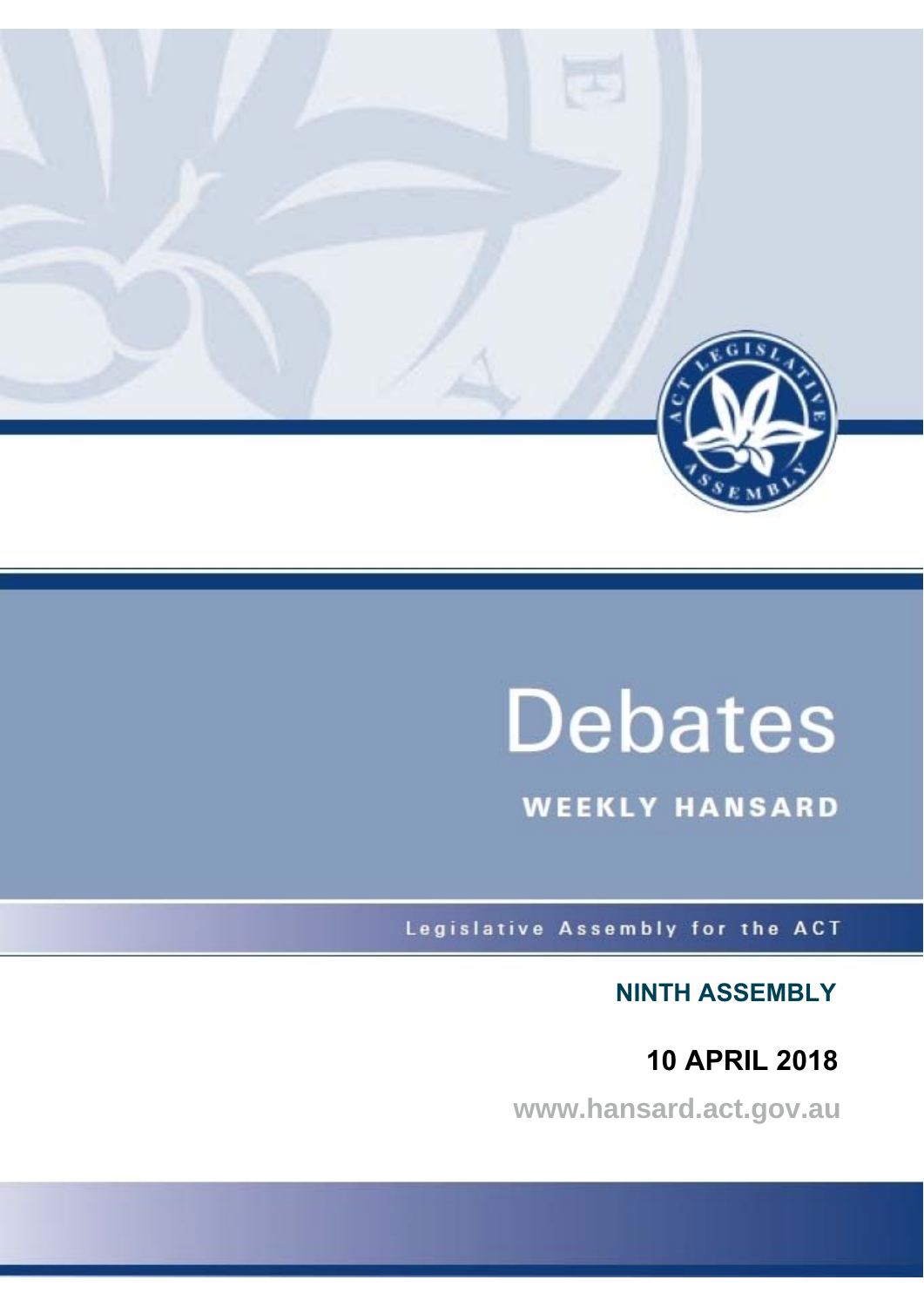# **[Tuesday, 10 April 2018](#page-2-0)**

| Petitions:                                                                    |  |
|-------------------------------------------------------------------------------|--|
|                                                                               |  |
| Ministerial response: Greenway playground shade—petition 4-18  1121           |  |
|                                                                               |  |
|                                                                               |  |
|                                                                               |  |
| Ministerial delegation to Wellington (Ministerial statement)1127              |  |
| Detention exit community outreach (DECO) program (Ministerial statement) 1129 |  |
|                                                                               |  |
|                                                                               |  |
| Waste Management and Resource Recovery Amendment Bill 20181143                |  |
|                                                                               |  |
| Justice and Community Safety Legislation Amendment Bill 20181155              |  |
|                                                                               |  |
| Questions without notice:                                                     |  |
|                                                                               |  |
| Health Directorate—proposed organisational changes 1163                       |  |
|                                                                               |  |
|                                                                               |  |
| Questions without notice:                                                     |  |
| ACT Emergency Services Agency—workplace culture 1166                          |  |
|                                                                               |  |
|                                                                               |  |
|                                                                               |  |
|                                                                               |  |
| Health Directorate—proposed organisational changes 1173                       |  |
|                                                                               |  |
| Justice and Community Safety Directorate—workplace culture  1175              |  |
|                                                                               |  |
|                                                                               |  |
|                                                                               |  |
|                                                                               |  |
|                                                                               |  |
| Question taken on notice:                                                     |  |
|                                                                               |  |
|                                                                               |  |
|                                                                               |  |
|                                                                               |  |
| Adjournment:                                                                  |  |
|                                                                               |  |
|                                                                               |  |
|                                                                               |  |
|                                                                               |  |
|                                                                               |  |
|                                                                               |  |
|                                                                               |  |
|                                                                               |  |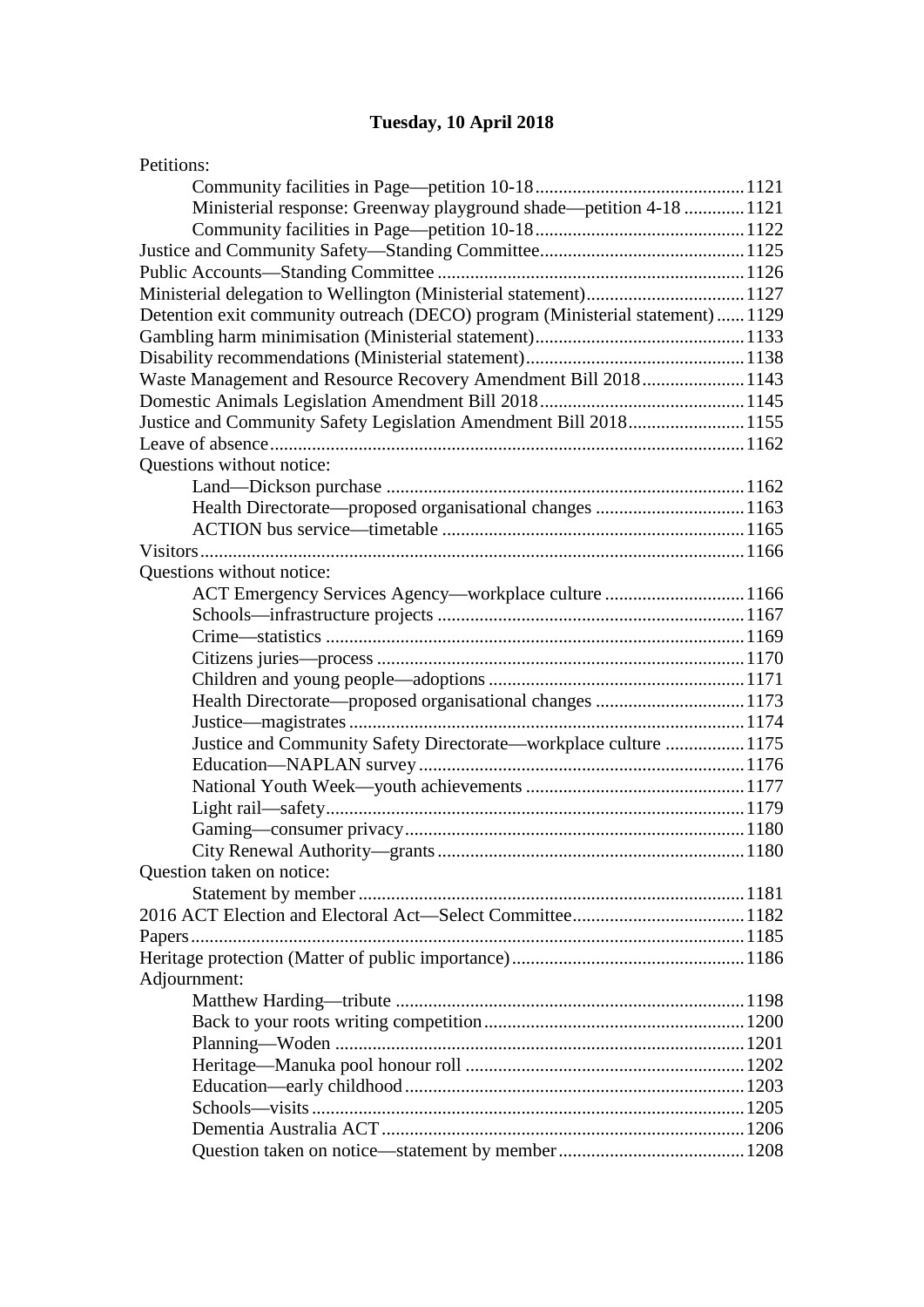# <span id="page-2-0"></span>**Tuesday, 10 April 2018**

**MADAM SPEAKER** (Ms J Burch) took the chair at 10 am, made a formal recognition that the Assembly was meeting on the lands of the traditional custodians, and asked members to stand in silence and pray or reflect on their responsibilities to the people of the Australian Capital Territory.

## <span id="page-2-1"></span>**Petitions**

*The following petition was lodged for presentation:* 

#### <span id="page-2-2"></span>**Community facilities in Page—petition 10-18**

*By* **Mrs Kikkert**, *from 157 residents*:

#### **To the Speaker and Members of the Legislative Assembly for the Australian Capital Territory**

This petition of certain residents of the Australian Capital Territory draws to the attention of the Assembly the need to increase active living options for senior citizens in Page, thereby improving their health and wellbeing and encouraging cross-generational interactions. About 27% of Page residents are aged 65 or over, and many of these live in three retirement villages in Burkitt St.

Your petitioners therefore request the Assembly to urge the ACT Government to (a) mark a designated pedestrian crossing across Burkitt St, Page, near its intersection with Birrell St; (b) develop a walking path along Birrell St between Burkitt St and the park bounded by Knaggs Cr and Birrell St; (c) install in this park: benches and outdoor fitness equipment for older users, including shade structures for some of the benches; a swing set for preschool age children; and a water bubbler.

*The Clerk having announced that the terms of the petition would be recorded in Hansard and a copy referred to the appropriate minister for response pursuant to standing order 100, the petition was received*.

#### <span id="page-2-3"></span>**Ministerial response**

The following response to a petition has been lodged:

#### <span id="page-2-4"></span>**Greenway playground shade—petition 4-18**

By **Ms Fitzharris**, Minister for Transport and City Services, dated 27 March 2018, in response to a petition lodged by Ms Lawder on 20 February 2018 concerning the provision of a sunshade at the playground on Mortimer Lewis Drive, Greenway.

*The response read as follows:*

Dear Mr Duncan

Thank you for your letter of 20 February 2018 regarding petition No 4-18, lodged by Ms Nicole Lawder MLA on behalf of Tuggeranong residents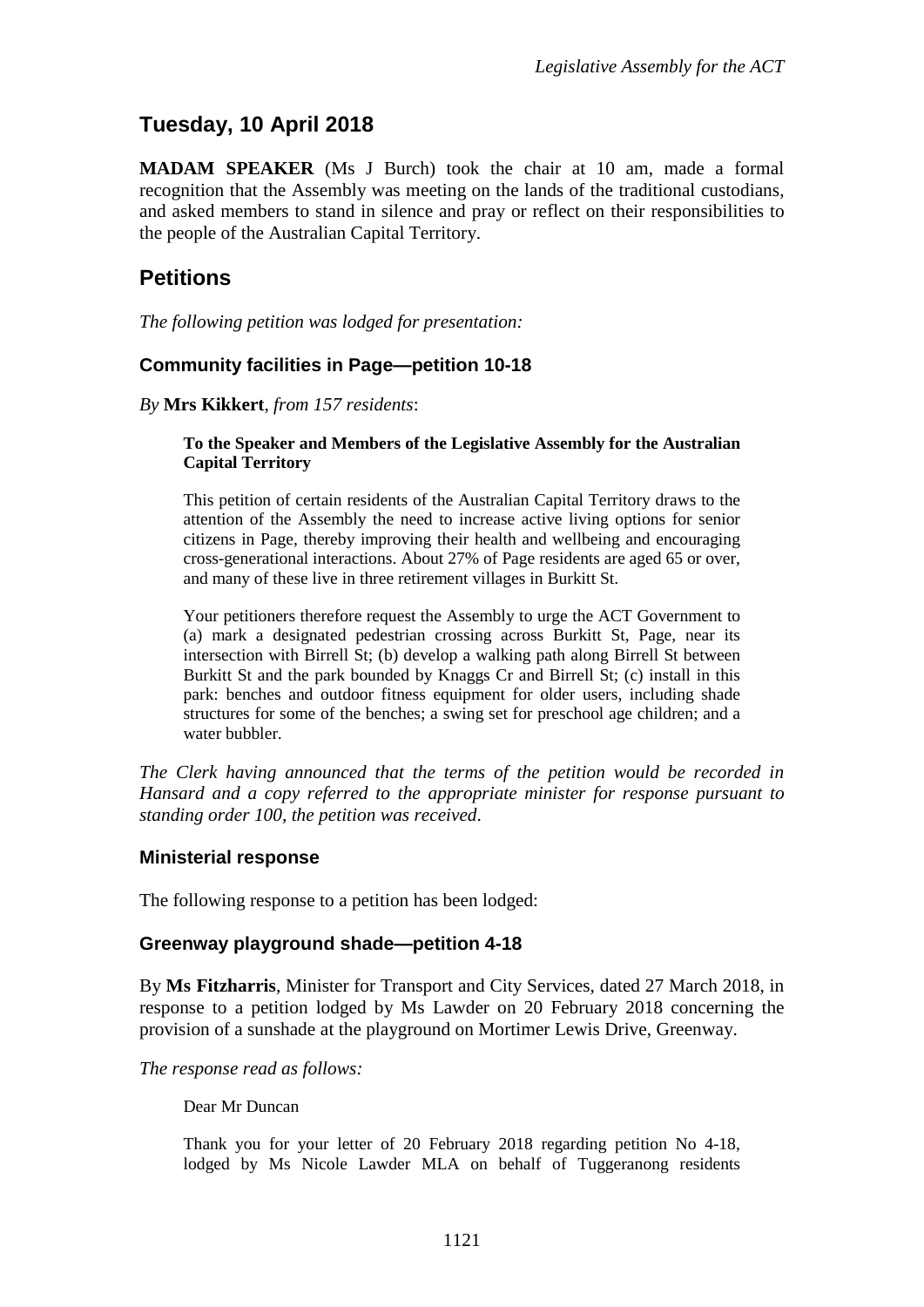regarding a request for a shade sail at the playground at Lake Tuggeranong near the Learn to Ride Park, Mortimer Lewis Drive, Greenway.

Although there is no current plan to install a shade structure at this playground, there are a number of trees adjacent to the playground area, that provide shade over the playground. Two shaded picnic facilities are also available adjacent to the Learn to Ride facility and car park and an additional seat will be installed under the shade of the trees at the Learn to Ride facility by the end of April 2018.

In deciding which locations are the highest priority for shade structures, consideration is given to visitation rates and the length of visit to ensure the investment will benefit the greatest number of people in the local community. As a result, shade structures are usually installed over district park play spaces and some large centrally-located play spaces.

While it is not possible to provide shade structures at all 504 public playgrounds in the ACT, in hot weather families may choose to utilise one of the playgrounds where shade sails are installed. In the Lake Tuggeranong area, the playground at De Little Circuit off Mortimer Lewis Drive, Greenway has a shade structure and there is a large shaded playground located off Bartley Place on the opposite side of Lake Tuggeranong, adjacent to the skate park.

Thank you for raising this matter. I trust the information provided is of assistance.

#### <span id="page-3-0"></span>**Community facilities in Page—petition 10-18**

**MRS KIKKERT** (Ginninderra) (10.02), by leave: I have presented a petition, signed by more than 150 Canberra residents in the Page area, calling on the Assembly to urge the ACT government to implement the following improvements: firstly, marking a designated pedestrian crossing across Burkitt Street, Page, near its intersection with Birrell Street; secondly, developing a walking path along Birrell Street between Burkitt Street and the park bounded by Knaggs Crescent and Birrell Street; and, thirdly, installing in this park benches and outdoor fitness equipment for older users, including shade structures for some of the benches, a swing set for preschool-age children, and a water bubbler.

According to the latest census, nearly 27 per cent of residents in the suburb of Page, which is located in my electorate of Ginninderra, are 65 years of age or older. This is more than double the average for the territory. Importantly, 8.5 per cent of residents are 85 years or older. Significantly, this is more than five times the territory's average.

Many of these older residents live in three retirement villages, all located next to each other in Burkitt Street—Ridgecrest Retirement Village, Villagio Sant' Antonio and Bill McKenzie Gardens. It is essential that public infrastructure in Page meets the needs of these seniors, who make up more than one-quarter of the suburb's population.

I remind the Assembly that the ACT government has already committed itself on paper to the very principles that have informed and guided the community-minded Page residents who generated this petition and oversaw its circulation. The current ACT active ageing action plan specifically emphasises improving seniors' "access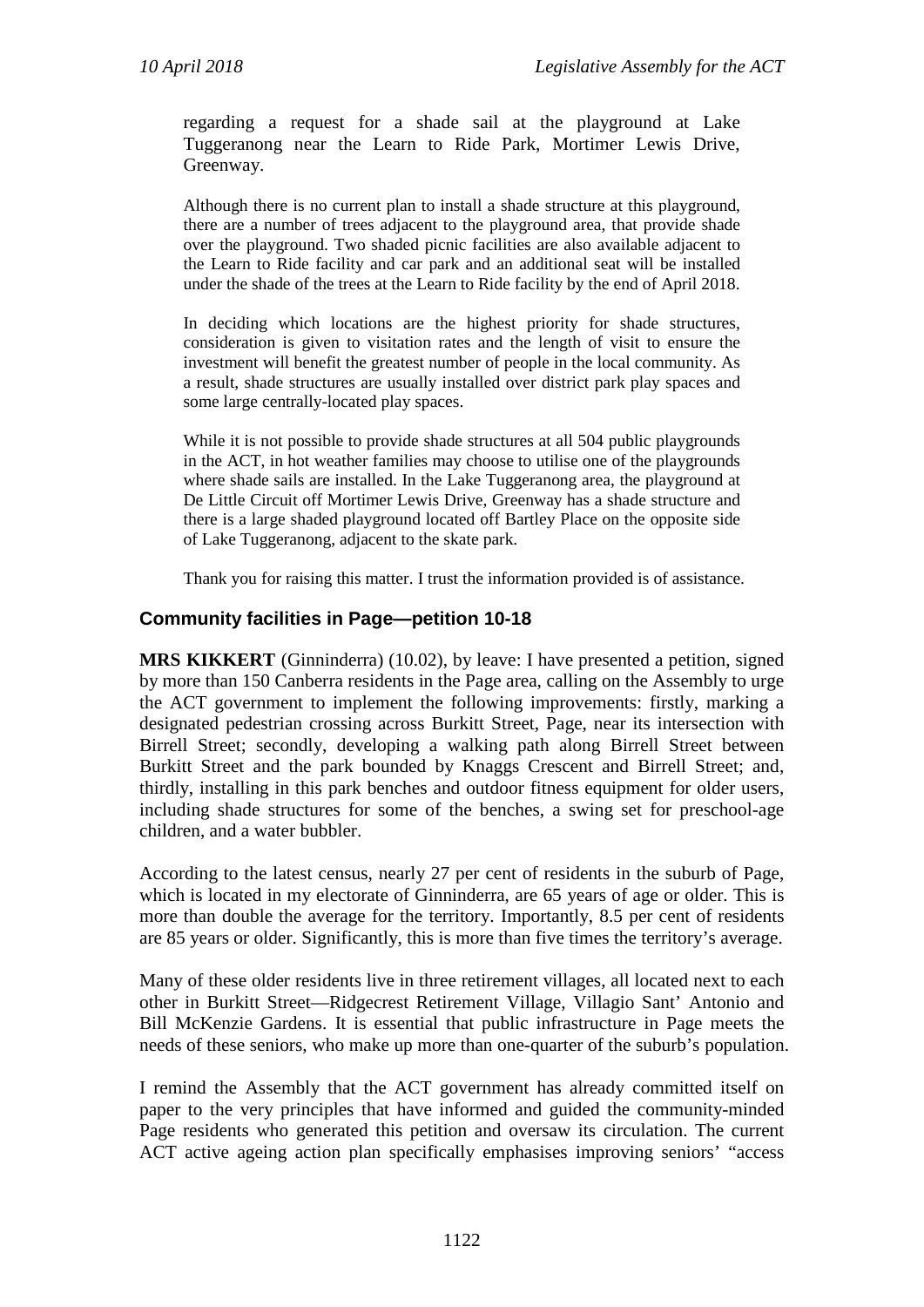and mobility around the community" as well as developing an "age-friendly physical environment that promotes independence and safety". Likewise, it commits the government to implementing design features and recreational facilities that encourage seniors to remain physically active, to maintain a healthy lifestyle and to be socially engaged.

In a similar vein, the Heart Foundation also recommends that healthy, active neighbourhoods include facilities like footpaths and road crossings as well as spaces that help people to feel happier, such as green areas, parks, places to relax and recreation facilities.

The closest public park to the three retirement villages is the Birrell Street playground, bounded by Birrell Street on one side and by Knaggs Crescent on the other. Both of these streets intersect Burkitt Street, but Birrell Street is much closer to all three retirement villages. Neither of these streets, however, includes a footpath of any kind.

Despite this lack, I have been told that seniors frequently use these streets for exercise in order to avoid the busyness of Burkitt Street. In fact, the current street-view image of the intersection of Birrell Street and Knaggs Crescent on Google Maps shows an older Canberran using a walking frame to make her way down what is a rather narrow street.

Clearly, this situation does not satisfy the stated outcomes in the government's active ageing action plan. Expecting seniors of any ability to share the street with cars and other motorised traffic neither improves their mobility nor promotes their safety. Without question, better enabling Page's many older residents to feel confident enough to take much-needed and much-desired walks to the neighbourhood park requires a designated footpath to be added to Birrell Street. This is true whether people are walking unaided, walking with the assistance of walking sticks or walking frames, or travelling with wheelchairs or mobility scooters.

Because the three retirement villages and the only footpath in Burkitt Street are located along the north side of the street, residents of the retirement villages, as well as other pedestrians, also need a marked pedestrian crossing to connect the existing footpath with the new footpath in Birrell Street. This is necessary because Burkitt is a very busy street, with a relatively large volume of traffic.

This petition also seeks the installation of certain equipment in the Birrell Street park. I should note here that the ACT government made an upgrade to playground equipment in this park in May last year. This has certainly been a welcome addition, but the signers of this petition are suggesting additional equipment that would make this park even more appealing across all generations. Specifically, they are asking for benches where tired residents could rest from their exercise, some with shade, as there are currently only two benches in the park and one of them needs repairing. They are also asking for a swing set for very young children for whom the new equipment is too advanced.

Making the Birrell Street park attractive for families with very young children, for seniors and for everyone in between would go far in fulfilling the ACT government's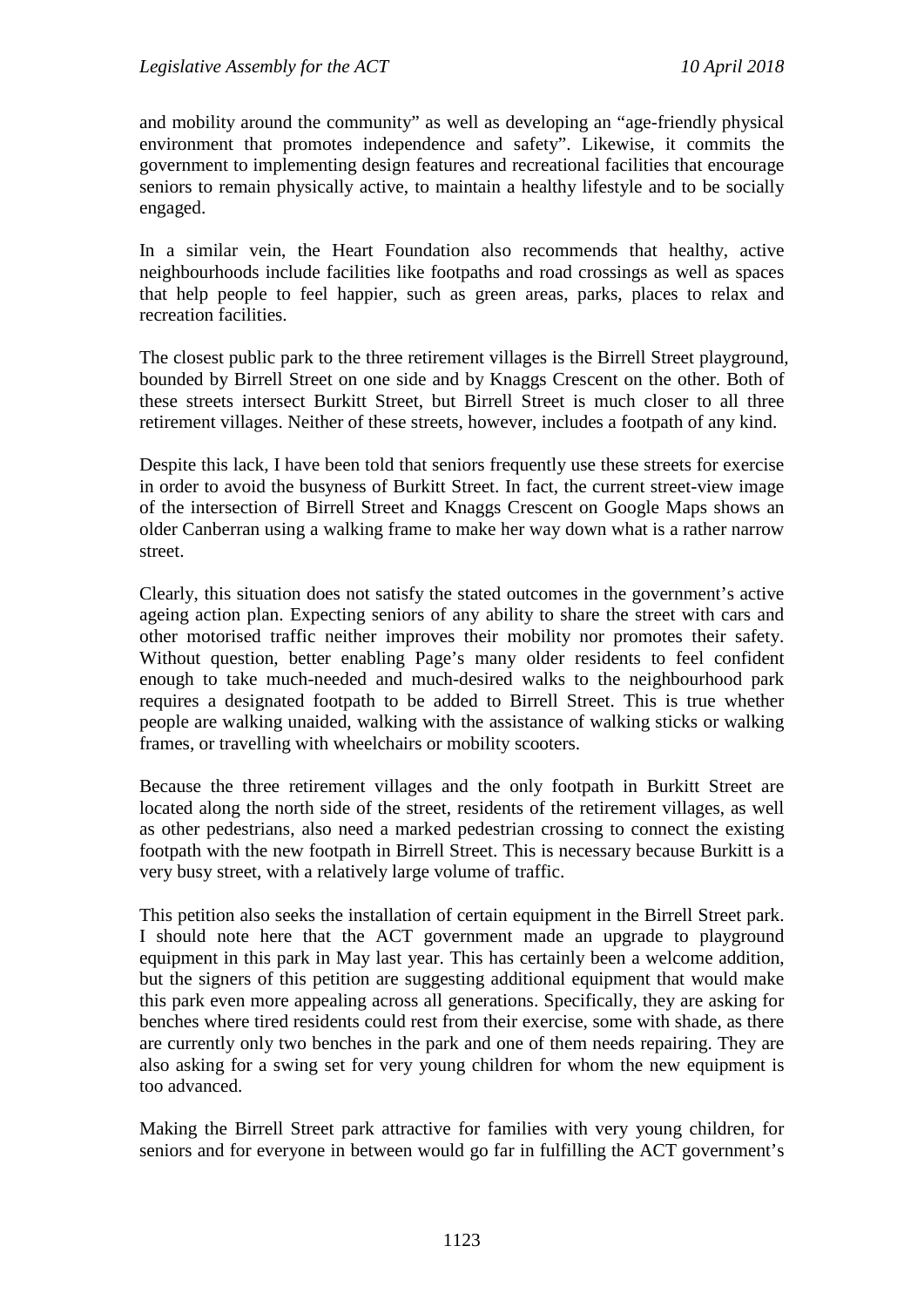stated commitment to supporting initiatives that bring the generations together, reinforce respect for seniors and reduce social isolation. The government could also fulfil its commitment to support seniors to develop healthy lifestyles by granting the request of these petitioners for outdoor fitness equipment similar to that recently installed in John Knight park.

Local community members have already demonstrated strong initiative in utilising this park in a way that brings all ages together. A community Christmas party was held there in 2016, with more than 100 people in attendance, and another one is planned for this Christmas. In addition, a community barbecue was held in May last year to celebrate the opening of the new playground. A bubbler in the park would help to make future events even more attractive and would encourage more daily use of the facilities as well, especially during hot weather.

In conclusion, I note that in preparing this petition members of the Page community consulted with and sought input from residents in both Knaggs Crescent and Birrell Street. They also received support for their proposals from the general managers and activities coordinators at all three retirement villages. Moreover, they made these suggestions to government representatives in December last year and again in early January this year, but three months later they have received no response.

This petition contains careful, reasonable and well-thought-out proposals. If members of this government are serious about their stated commitment to make Page an age-friendly suburb, they will take note of these proposals and respond in a timely fashion. I commend this petition, with its 157 signatures, to the Assembly.

**MS LAWDER** (Brindabella) (10.09), by leave: Today we have seen presented a petition from 157 residents of Page who have given us a list of three great ideas to make their suburb age friendly. They are three good ideas that will make Page a better place for older people. The question, and what we will wait to hear from the minister, is: when will these works be done?

There is a current website entry for the age-friendly project. For example, in relation to Ainslie and Weston, it says:

In late 2015 a community consultation was held to identify improvements to active travel infrastructure and facilities in Ainslie and Weston to make it easier for older residents to get around.

During the six week consultation period over 220 surveys were completed. Overall, responses were very positive and supportive of the project.

Following the community consultation and site analysis, the construction of priority improvements in Ainslie and Weston has been completed.

That survey was done 2½ years ago, before the last election. How long after asking for a footpath upgrade does it actually take to get a footpath upgrade? The people of Page were surveyed for their views in December 2017 and January 2018, but as yet residents have not even had a report back about the results of that consultation.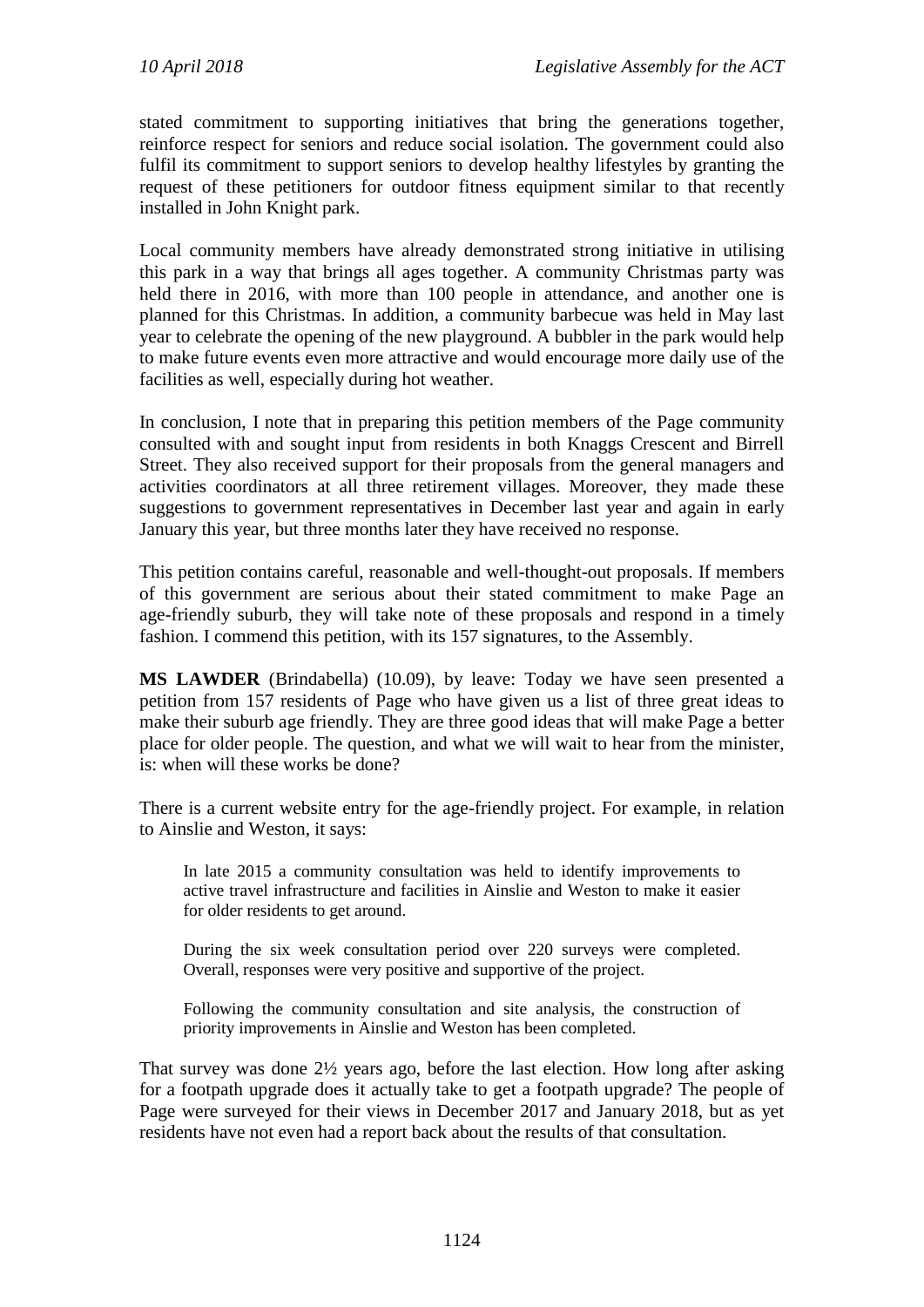Page and Hughes are meant to be the next ACT age-friendly suburbs. Local residents have been invited to help identify path and road safety improvements. They are the fifth and sixth ACT suburbs in the age-friendly suburbs program. With this petition that has been presented by my colleague Mrs Kikkert today, the people of Page have identified their priority list of improvements. What they want to see is a result coming back from the consultation, a result coming back from the petition, and they want the actual work done in Page.

When you think that Ainslie and Weston were the third and fourth age-friendly suburbs, and Page and Hughes are the fifth and sixth in 2017 and 2018, given the number of suburbs in the ACT, we will finish the age-friendly program, if we continue at the current rate, in 108 years time, in 2125. Mr Barr, for example, will be over 150 years old. What does this mean with respect to taking seniors seriously and making sure that our suburbs are age friendly?

I commend the petition to the Assembly and I look forward to the minister's response. I say well done to the residents of Page for providing the government with this excellent resource regarding what they would like to see in their suburb.

#### <span id="page-6-0"></span>**Justice and Community Safety—Standing Committee Scrutiny report 16**

**MS LEE** (Kurrajong) (10.12): I present the following report:

Justice and Community Safety—Standing Committee (Legislative Scrutiny Role)—Scrutiny Report 16*,* dated 3 April 2018, together with a copy of the extracts of the relevant minutes of proceedings.

I seek leave to make a brief statement.

Leave granted.

**MS LEE**: Scrutiny report 16 contains the committee's comments on four bills, 27 pieces of subordinate legislation, five national regulations and four government responses. I draw to the attention of the Assembly the tight turnaround time in which the committee is required to consider scrutiny reports, this one in particular, taking into account the Easter break. Members may recall that the committee last year raised a concern about the constraint on our ability to provide thorough scrutiny of bills with such tight time frames, which puts additional pressure on the legal advisers to the committee and the committee secretariat. Noting that in August this year we will face a single-week break between sitting weeks, the committee once again asks that when the Assembly sets the annual sitting pattern, single sitting week breaks be avoided and longer public holiday periods be taken into account.

On behalf of the committee, I thank the legal advisers to the committee, Stephen Argument and Daniel Stewart, and the committee secretariat for their extra efforts in the preparation of this report, which was circulated to members when the Assembly was not sitting. I commend the report to the Assembly.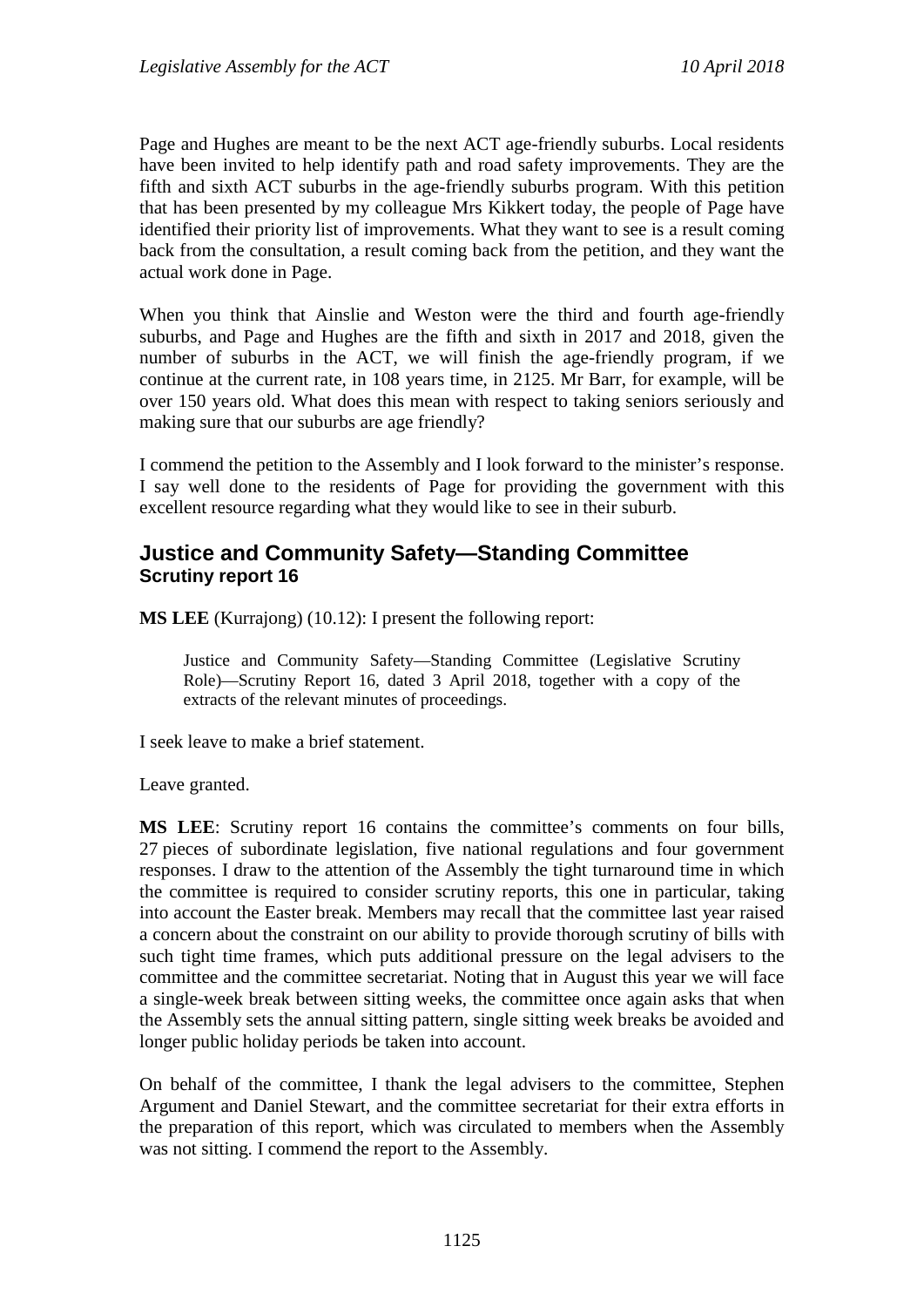### <span id="page-7-0"></span>**Public Accounts—Standing Committee Report 3**

**MRS DUNNE** (Ginninderra) (10.14): I present the following report:

Public Accounts—Standing Committee—Report 3—*Inquiry into Appropriation Bill 2017-2018 (No 2) and Appropriation (Office of the Legislative Assembly) Bill 2017-2018 (No 2),* dated 10 April 2018, together with a copy of the extracts of the relevant minutes of proceedings.

I move:

That the report be noted.

Today I wish to speak about the Standing Committee on Public Accounts report into Appropriation Bill 2017-2018 (No 2) and Appropriation (Office of the Legislative Assembly) Bill 2017-2018 (No 2). At the outset I would say that the report notes the referral of the Appropriation (Office of the Legislative Assembly) Bill 2017-2018 (No 2) but makes no further comment. There is no other reference to this bill in the report.

The substantive part of the report deals with Appropriation Bill 2017-2018 (No 2). The report makes two recommendations regarding this bill. The first recommendation is that ACT government agencies, including the Education Directorate, develop criteria for review and criteria for the success of major projects prior to procurement and implementation. The recommendation concerns the provision of laptops to year 7 to 11 students in ACT schools. The simple message is that it would be a good idea to formulate what you are trying to achieve when you set out to do something, and this allows you to see whether you have achieved the intended outcome or whether the program needs adjusting.

In its second recommendation, the committee recommends that if procurement documents on service providers on a panel for elective surgery waiting list programs are not published on the ACT procurement website, these documents be published in the future. The recommendation seeks to support transparency in the procurement of medical services for the ACT public health system, consistent with reporting on procurement in other areas.

There are other areas in which the committee made comment but does not provide recommendations. One area notes the profile of funding provided to the ACT Ombudsman's Office so that it can meet the requirements placed upon it by the reportable conduct scheme. Here, the committee states that it expects additional funding on top of that already provided and that more funding is likely to be necessary if the scheme is to function effectively in the outyears.

A second line of comment concerns the timing of demolition works at Campbell Primary School in relation to the appropriation made under this bill. In brief, the committee found that the demolition work had already been done, and the money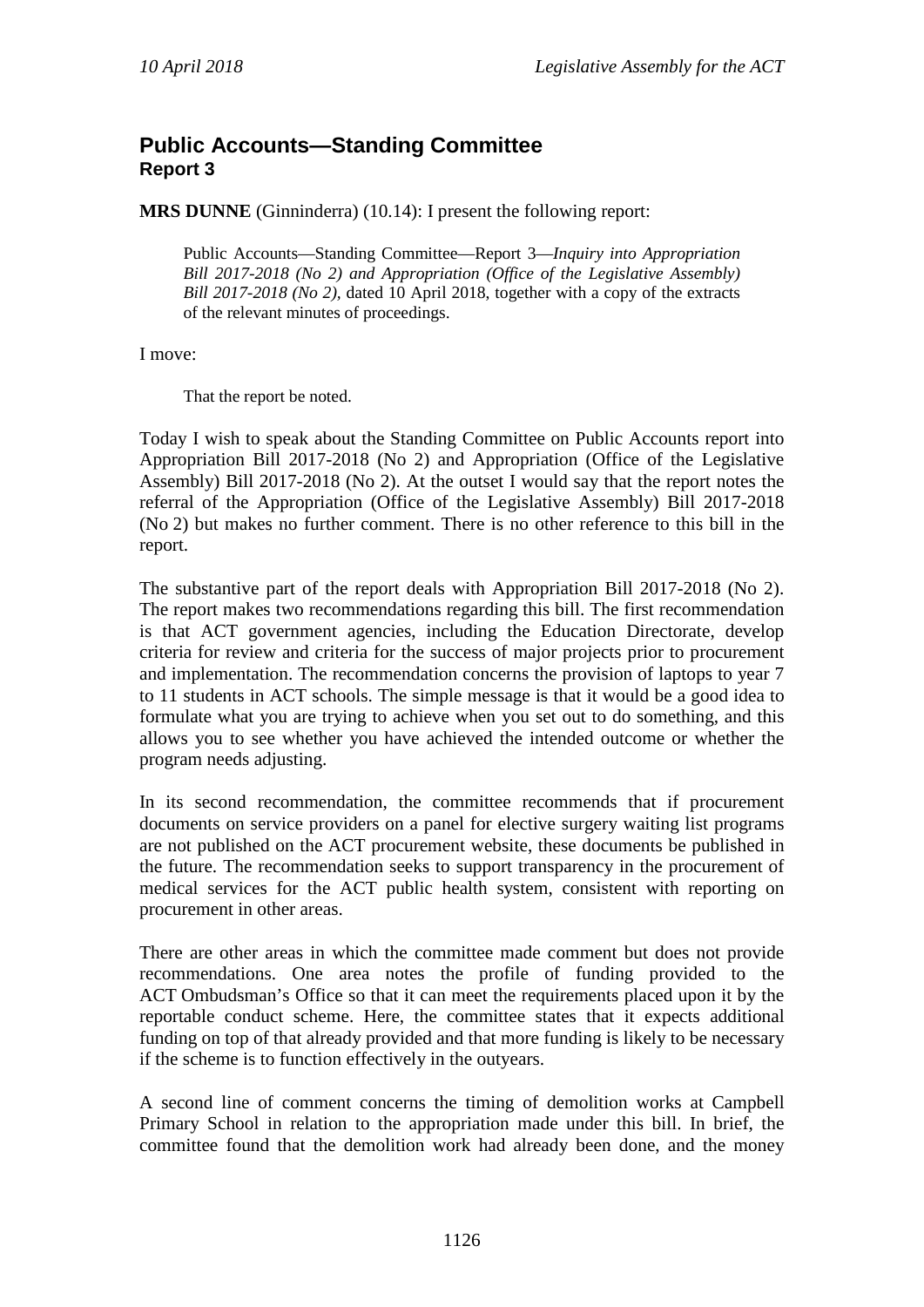needed to fund it spent, before the appropriation had been made. At this point the report notes that it is central to our system of government that the Assembly considers the appropriation in the shape of an appropriation bill before expenditure is incurred and money is expended.

A third line of comment concerns the replacement of aluminium cladding at the Centenary Hospital for Women and Children. In this instance, answers provided to the committee were not clear, and the committee states that it would welcome clearer answers in future.

These are the substantive matters raised in the report. The committee would like to thank the Chief Minister and Treasurer, the minister for education, the minister for health and their officers for making themselves available at short notice for an inquiry with a short time line. I thank all those associated with the inquiry, my colleagues and the committee secretariat for the work involved in turning this around. I commend the report to the Assembly.

Debate (on motion by **Ms Berry**) adjourned to the next sitting.

#### <span id="page-8-1"></span><span id="page-8-0"></span>**Ministerial delegation to Wellington Ministerial statement**

**MS BERRY** (Ginninderra—Deputy Chief Minister, Minister for Education and Early Childhood Development, Minister for Housing and Suburban Development, Minister for the Prevention of Domestic and Family Violence, Minister for Women and Minister for Sport and Recreation) (10.18): Last month I led a four-day mission to Wellington to further develop the Canberra-Wellington sister city relationship and also to hold ministerial and stakeholder meetings across my portfolios. It is fair to say that there is a strong fondness for Canberra in Wellington.

I was able to meet with four city councillors, including Mayor Justin Lester and Deputy Mayor Jill Day, as well leading city officials and administrators across a number of fields. All were incredibly complimentary of our work and spoke of the connections flourishing in their areas of work. Importantly, we spoke of the connections yet to be made, and during a number of meetings and site visits I was able to do some early work in this regard.

The Canberra-Wellington sister city agreement makes specific mention of opportunities to collaborate in our work on affordable housing and in sport. Accordingly, I made housing a strong focus of the mission, and I was joined by the Deputy Director-General of the Environment, Planning and Sustainable Development Directorate and the Executive Director of Housing ACT for housing-focused meetings and site visits. These officials were also able to meet with Wellington's chief planner as part of the mission.

Members may know that the New Zealand government elected last year has set out with a housing affordability agenda front and centre in its policy platform. In this regard, I was able to meet with the national Minister for Housing and Urban Development, the Hon Phil Twyford, to share experiences and points of overlap. He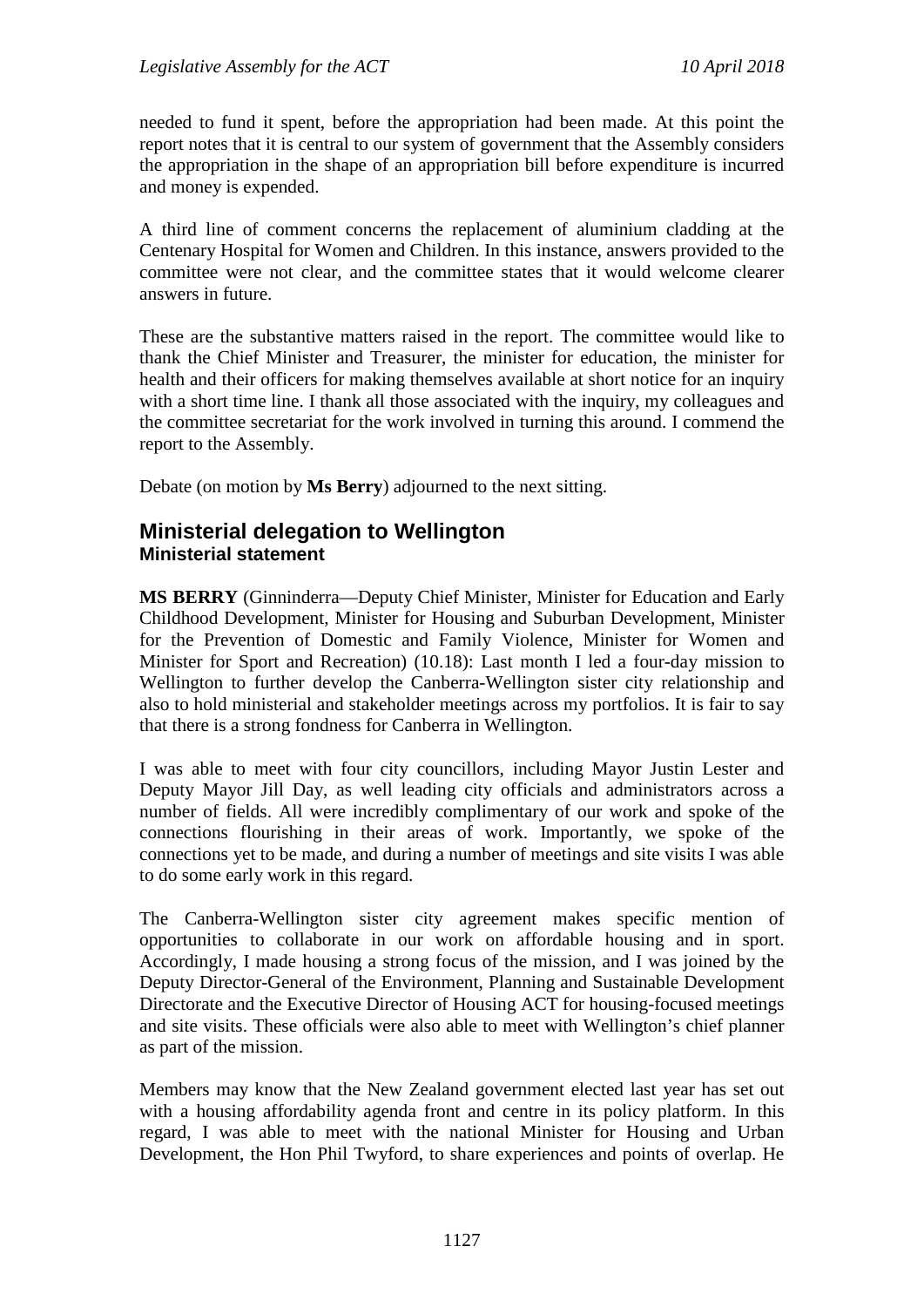outlined an ambitious program of work across all fronts: tax reform, a reorientation of the public housing authority and a major building program to boost the social and affordable housing supply and to cross-subsidise the government's social housing priorities.

At the city level, Wellington City Council have committed to their own ambitious housing plan, albeit as primarily an affordable housing provider. In undertaking a renewal program comparable to that here in the ACT, they are seeking to change the way social housing developments happen and the way that they are seen in the community. With the benefit of these discussions and a few site visits, it was a pleasing reference point and confirmation of the extremely high quality housing being delivered under the ACT program and the success of our tenant relocations.

I spoke with Mayor Justin Lester about Wellington city's program and its goal of improving housing affordability for those on low incomes. As with Canberra, the affordability measures are defined not simply by supply and demand but also by broader tax, planning and industry policy. We agreed that the two cities should continue to exchange information about our respective housing strategies and our shared commitment to growing social housing.

There were similar outcomes in the sport and recreation portfolio. I was able to meet the national minister, the Hon Grant Robertson, and to share both with him and with Wellington councillors the many shared interests in our sport and recreation agendas. They share the ACT government's determination to achieve gender equity in sport and explained to us that New Zealand will soon take on the chairing of the International Working Group on Women and Sport. Having this forum based in our sister city is likely to present further opportunities for the ACT to showcase its achievements in the area. Minister Robertson made it clear that Canberran representatives would be particularly welcome as part of the events that they will hold.

Wellington is also home to a successful initiative based on female wellbeing through sport and active recreation, focusing on women and girls experiencing disadvantage or isolation. Again, there is an obvious point of collaboration here. I have been able to bring back a good amount of program information to inform future actions here in the ACT.

Finally, in education, this mission allowed me to connect with the New Zealand school system. It is coming full circle on a similar reform journey to Australia. The national Ministry of Education is in the process of implementing the new government's significant commitments in education, including the removal of national standards. While New Zealand has never had a compulsory national test in the way Australia has NAPLAN, the government came to the view that its equivalent system is detrimental to equity and overall school improvement. This policy has been informed by an evidence-based methodology which holds clear relevance to work the ACT is leading through the education ministerial council.

As we are doing here through the future of education process, I made a point of getting a school-level perspective through a visit to the Karori Normal School, a primary school. As with the teachers and school leaders I meet in Canberra, the staff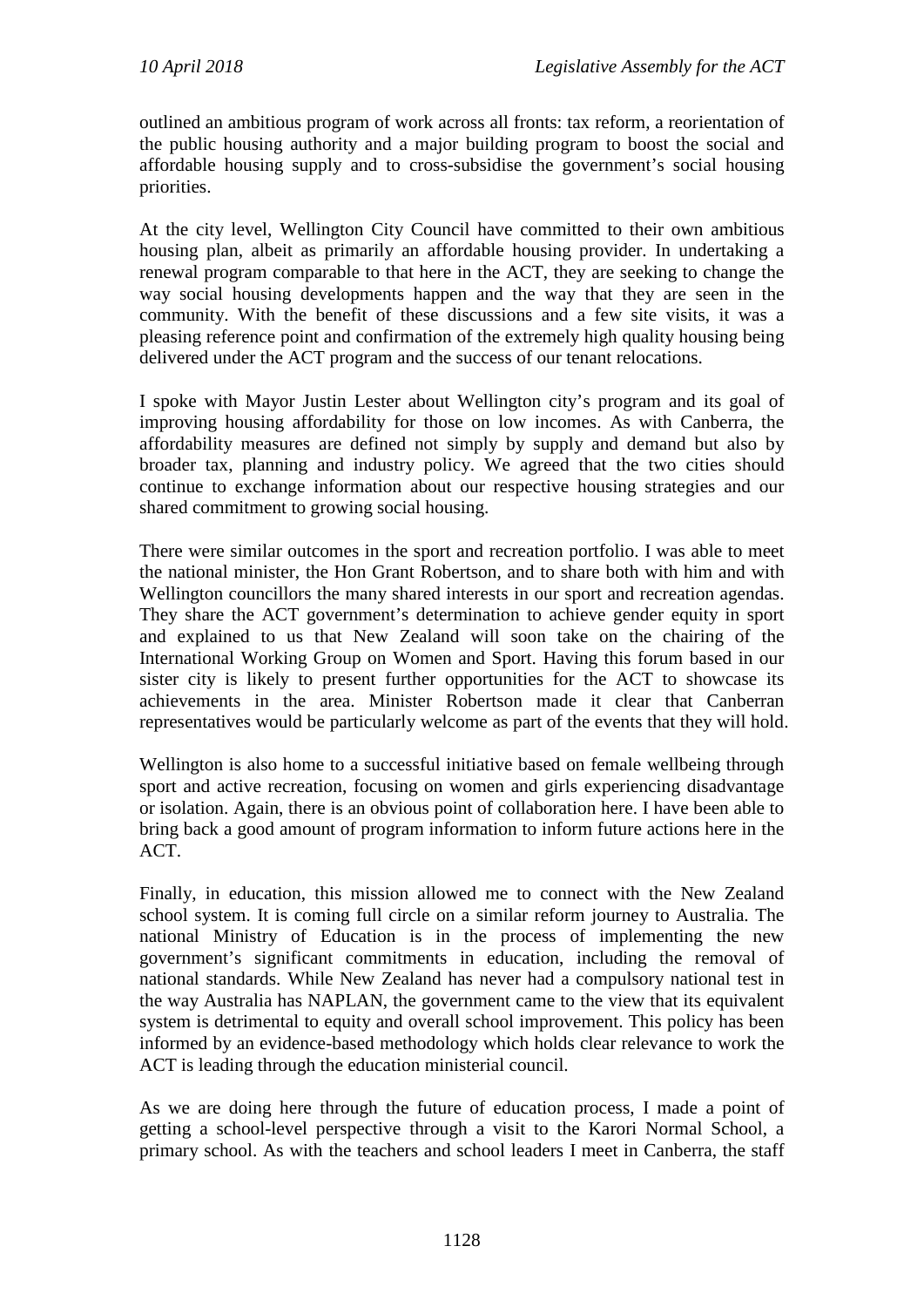there are keen to engage with system-level issues. They see the way national policy settings play out in schools day to day, and they were generous in sharing their thoughts. As the country moves away from the national standards and the behavioural change they have instigated in the community, those teachers are as keen as ours are to embrace world's best practice: the best opportunities for professional learning throughout their careers; school communities where everybody gets the chance to be their best; and support for clearer public recognition of the value of their profession, its demands and its importance.

One thing that Wellington schools have unquestionably done well is embrace Maori culture and build strong cultural integrity across their school communities. In my discussions with Deputy Mayor Jill Day, the first Maori woman to hold that position, we agreed that it would be extremely professional and beneficial for our respective schools to share experiences of cultural integrity, as we have sought to empower each country's Indigenous students and their cultures. This is one opportunity I am particularly keen to pursue, and I have asked ACT education officials to follow up with their counterparts in this regard.

I would like to thank those officials who made the mission a successful and productive one: the ACT Commissioner for International Engagement; the Australian High Commission in Wellington; Kaine Thompson and all at the Wellington City Council who went to great efforts to accommodate my visit; and those who shared generously their work as it relates to Canberra and took the time to get to know parts of our city and the government that they might not have known before. I look forward to hosting some of those Wellingtonians in Canberra before long and building on the sister agreement into the future.

I present the following paper:

New Zealand Mission—March 2018—Ministerial statement, 10 April 2018.

I move:

That the Assembly take note of the paper.

Question resolved in the affirmative.

#### <span id="page-10-1"></span><span id="page-10-0"></span>**Detention exit community outreach (DECO) program Ministerial statement**

**MR RATTENBURY** (Kurrajong—Minister for Climate Change and Sustainability, Minister for Justice, Consumer Affairs and Road Safety, Minister for Corrections and Minister for Mental Health) (10.26): Today I rise to update the Assembly on some of the positive work in relation to mental health support and efforts to reduce recidivism amongst one of Canberra's most vulnerable and at-risk cohorts in the Alexander Maconochie Centre. We know that there is a higher incidence of mental health issues in the prison population than in the general population. This is a trend that we see across all jurisdictions and internationally.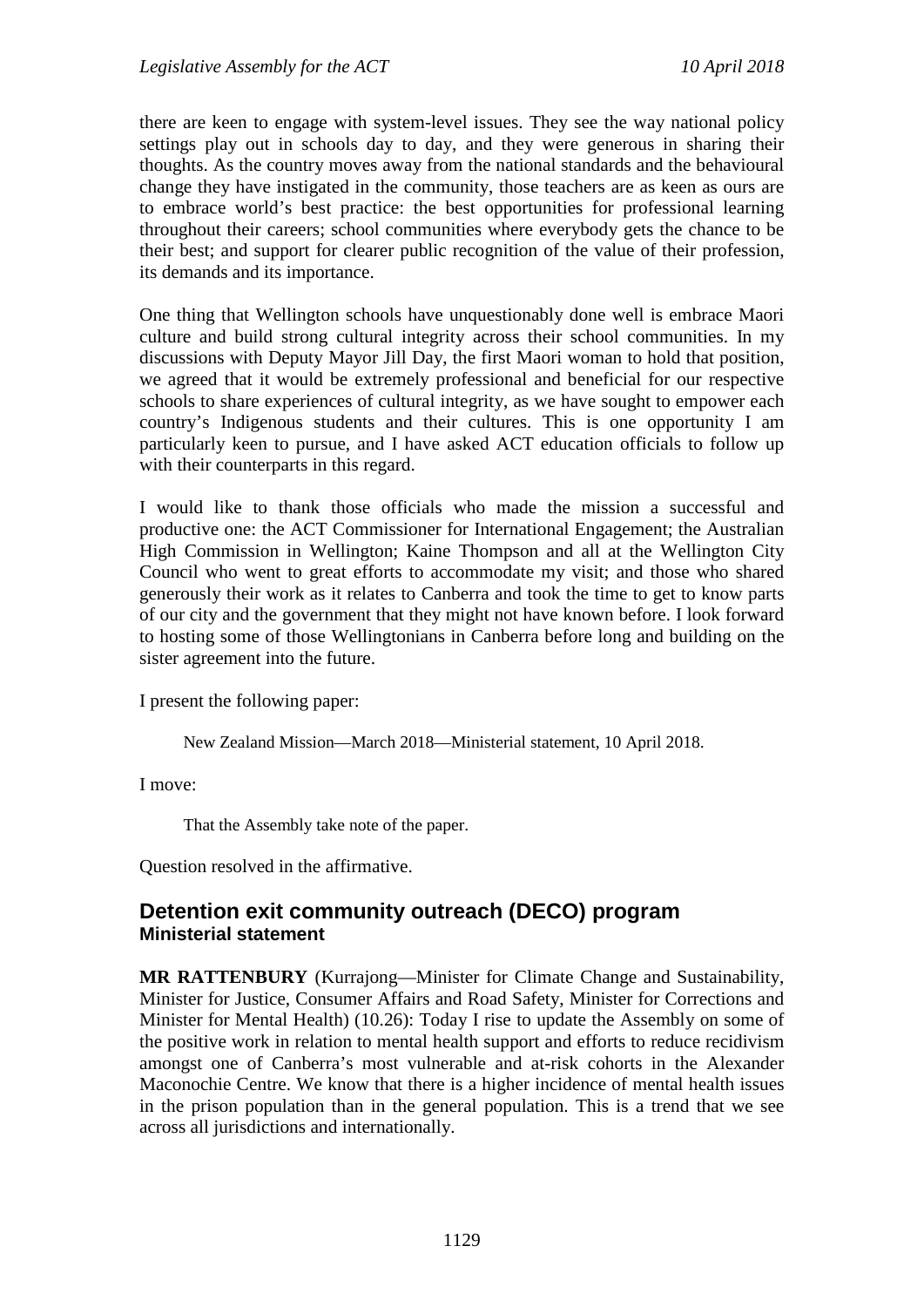A 2006 study looking at mental disorders in Australian prisons found that in the prison population the incidence of some level of mental illness was approximately 80 per cent, which compared with 31 per cent in the general community. In the ACT the latest detainee health and wellbeing survey found that 54 per cent of respondents reported that they had received one or more mental health diagnoses in their lifetime and 35 per cent self-reported attempting suicide at some time in their lives.

These are confronting statistics and they remind us about the complexity and vulnerability in our detainee population. With the vast majority of detainees in the AMC returning to live in the Canberra community upon their release, investment in good prison health services equates to good public health outcomes in the longer term. This investment benefits not only the individual but the wider Canberra community as well.

We also know that individuals with untreated mental health conditions are at a higher risk of recidivism on their release from detention. International research has estimated that detainees who have received a professional diagnosis of a mental health condition are 70 per cent more likely to return to prison at least once, compared with those that have not been diagnosed with a mental illness.

In the ACT recidivism is defined as a detainee returning to corrective services with a new correctional sanction within two years. The latest figures indicate that 38.6 per cent of detainees have reoffended within that time period. While the ACT consistently has the lowest imprisonment rate in Australia per head of population, recidivism remains a concern. In 2016 figures showed that the overall rate of detainees in the ACT who had had prior adult imprisonment was 74 per cent. That is why the ACT government has such a strong focus on justice reinvestment in order to reduce recidivism and prevent the cycle of incarceration.

Madam Speaker, we, just like every other jurisdiction in Australia, have a large proportion of detainees with some level of mental illness in our corrections system. The likelihood of reoffending for these people is greater than for the general detainee cohort and is significantly higher than for people in the general community. At the same time the needs of these people can be more complex and require intensive supports to assist them to reintegrate into the community upon release.

In order to provide this level of intensive support, the ACT government has invested in the detention exit community outreach program, otherwise known as DECO. DECO provides transitional support for individuals with a diagnosed mental illness who are exiting detention and transitioning back into the community. DECO is a joint initiative between ACT Health and the community sector mental health provider Wellways Australia. Wellways works with ACT forensic mental health services to provide the treatment and support services required to assist people leaving detention and to re-establish them in the community.

Where appropriate, Wellways assists the person to connect with alcohol and other drugs services, longer term mental health support providers, employment, housing,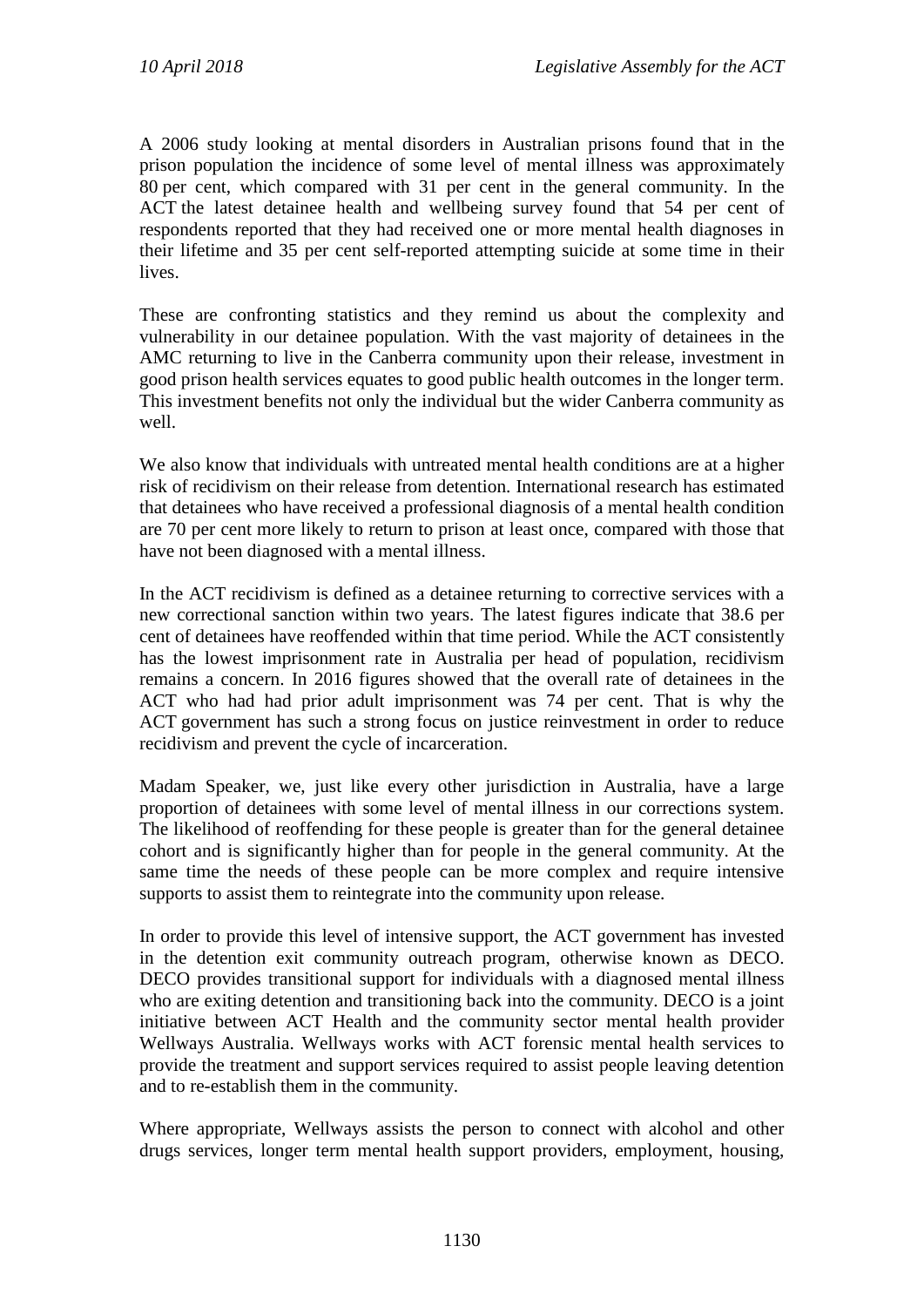education and other social connections. Wellways can also provide living and self-management skills training. The services that DECO provides are an effective way to manage the risks of recidivism and poor mental health outcomes for detainees. DECO is an example of a program that can provide significant cost savings to the territory and also produce better health outcomes for former detainees.

DECO was originally funded in the 2013-14 ACT budget to provide support to up to 10 individuals for up to three months after their release from custody. In 2016-17 the program was expanded to allow for more places and to extend the support time to up to 18 months. I am pleased to be able to report to the Assembly today on the preliminary results that have come out of the extended program.

According to a 2017 analysis, out of the 81 people who have participated in DECO, as of June 2017 only six people, or seven per cent, had re-offended. While DECO is a relatively young program, and we will continue to monitor its outcomes, these results show a promising reduction compared to the overall recidivism rate. We have also received positive feedback on the extension of the support period, from three months to 18 months, with this extended time frame allowing case managers to engage more extensively with participants across a wider number of domains, including employment, living skills, self-esteem and socialisation.

The increased program time also provides a greater opportunity to build higher rapport and trust among the participants and create more effective engagement. DECO exists as part of a package of measures that seek to prevent reoffending and to achieve the government's goal of reducing recidivism by 25 per cent by 2025, a key Labor-Greens parliamentary agreement item.

Work is underway to develop a recidivism plan to help achieve this ambitious target, which will work to effectively change the life trajectories of some of Canberra's most complex and vulnerable citizens. Reducing recidivism in the ACT is a shared responsibility across the justice and human services system. The government is continuing to work with a range of stakeholders to map out a path to achieve this goal.

Another example of the government's investment in justice reinvestment programs is the extended through-care program which, as members know, has been running since June 2013. Through-care is a model that works to support detainees beyond the end of the offender's custodial sentence to improve their transition into the community. It aims to reduce the risk of reoffending and thereby improve community safety.

An independent evaluation of the program found that the program had been effective in terms of outcomes for clients, with a significant reduction in return to custody episodes as a result. While there are many similarities between the support models offered in through-care and DECO, DECO is distinct as it is only available to people with a formally diagnosed mental illness. While DECO is not available for all people exiting the AMC, ACT Health and Wellways work closely with through-care clients, particularly those who have some level of mental illness.

Madam Speaker, in the absence of these kinds of programs, research shows that post-release difficulties, such as poor connections with health services and supports,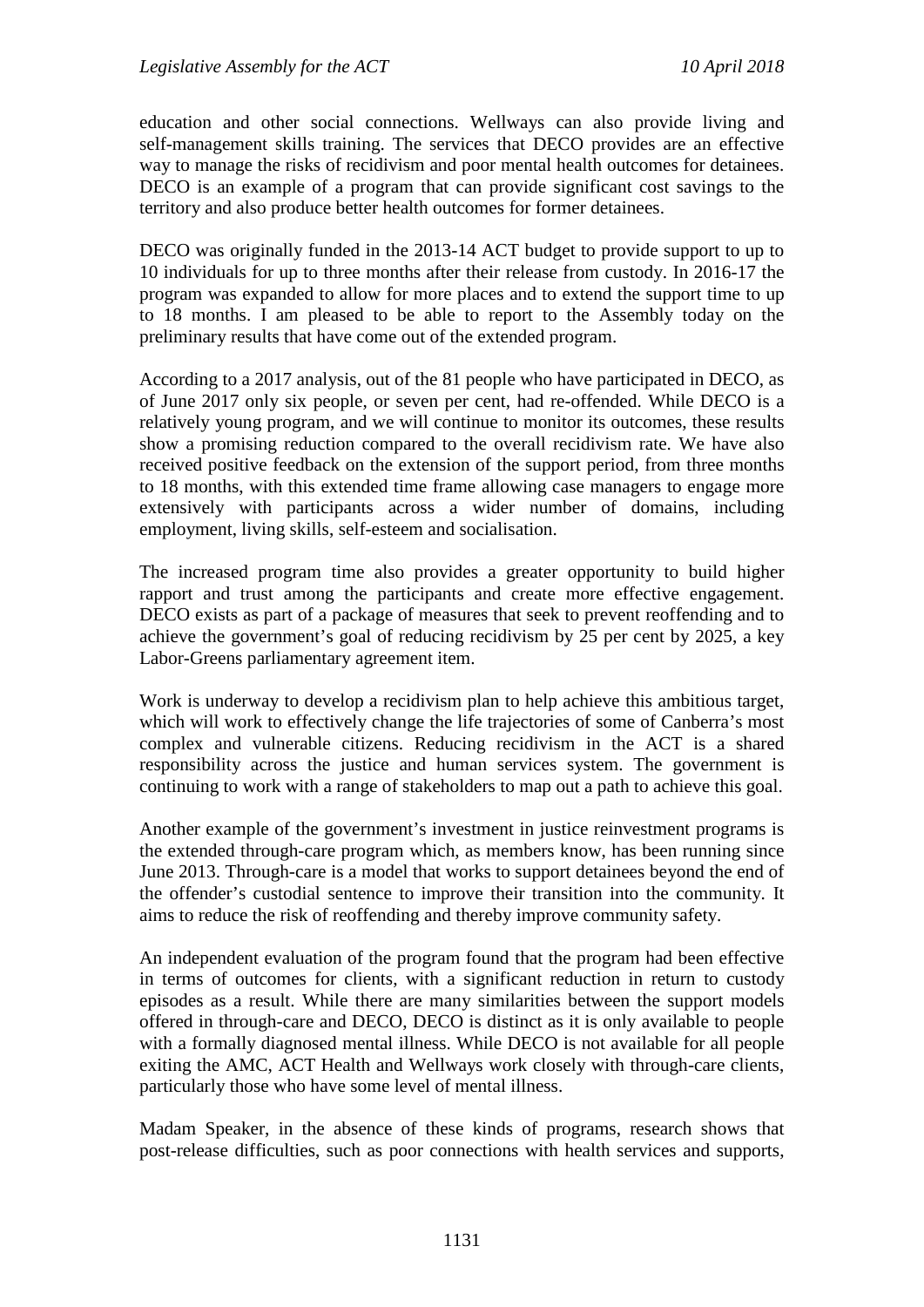can lead to increased rates of recidivism. This is because the period immediately after being released from prison is a critical transition point for individuals and the time when support needs are greatest.

People leaving detention are also at an increased risk of suicide in the period immediately following release. A study of prisoners released from New South Wales facilities found that the risk of suicide, particularly for men, was four times higher in the first two weeks after release than in the period beyond six months after release. Having the right supports in place during that critical period can make all the difference to improve a person's health and wellbeing and set them on a path to reintegrate successfully into the community.

DECO has been delivering services for just over three years and the data demonstrates that the program provides an overall positive improvement for participants. This is particularly true in the work and social networks domains, which are significant for reducing recidivism and supporting participants to rejoin and participate in their wider community. The program has also supported the majority of participants to achieve positive outcomes in their personal lives, including reconciliation with family, employment, establishing a family and study. We know that these can be significant protective factors for people's mental health.

From July to December last year, DECO maintained an average of 21 participants in the community and seven participants pre-release in the AMC. The average length of participation was 177 days, equating to around six months, though noting that some people with more complex needs required a longer period of support, which the program provides for. The program delivered 2,220 hours of face-to-face direct service delivery over that period.

In recent years there has been a move away from behavioural rehabilitation methods adopted within corrections programs. A growing body of evidence suggests that peer mentoring and social support models are more effective in a community setting. The results to date show that DECO has been effective in reducing recidivism rates and improving health outcomes for former detainees.

As Minister for Corrections and Minister for Mental Health, I am committed to continuing to invest in prevention and early intervention initiatives like this that can help to improve outcomes for individuals and our community as a whole. We simply cannot afford, as a social or an economic measure, to keep expanding our acute services to respond to people in crisis.

Whether it is the AMC, the adult mental health unit or Dhulwa, people will always face the challenge of transitioning out of an institutional setting back into the community. For people experiencing mental illness, this transition can be all the more difficult, and without the right supports we can set people up to fail. Programs like DECO require an up-front investment of time and resources to provide that intensive support in that most vulnerable period, but the long-term benefits of that investment are now becoming apparent.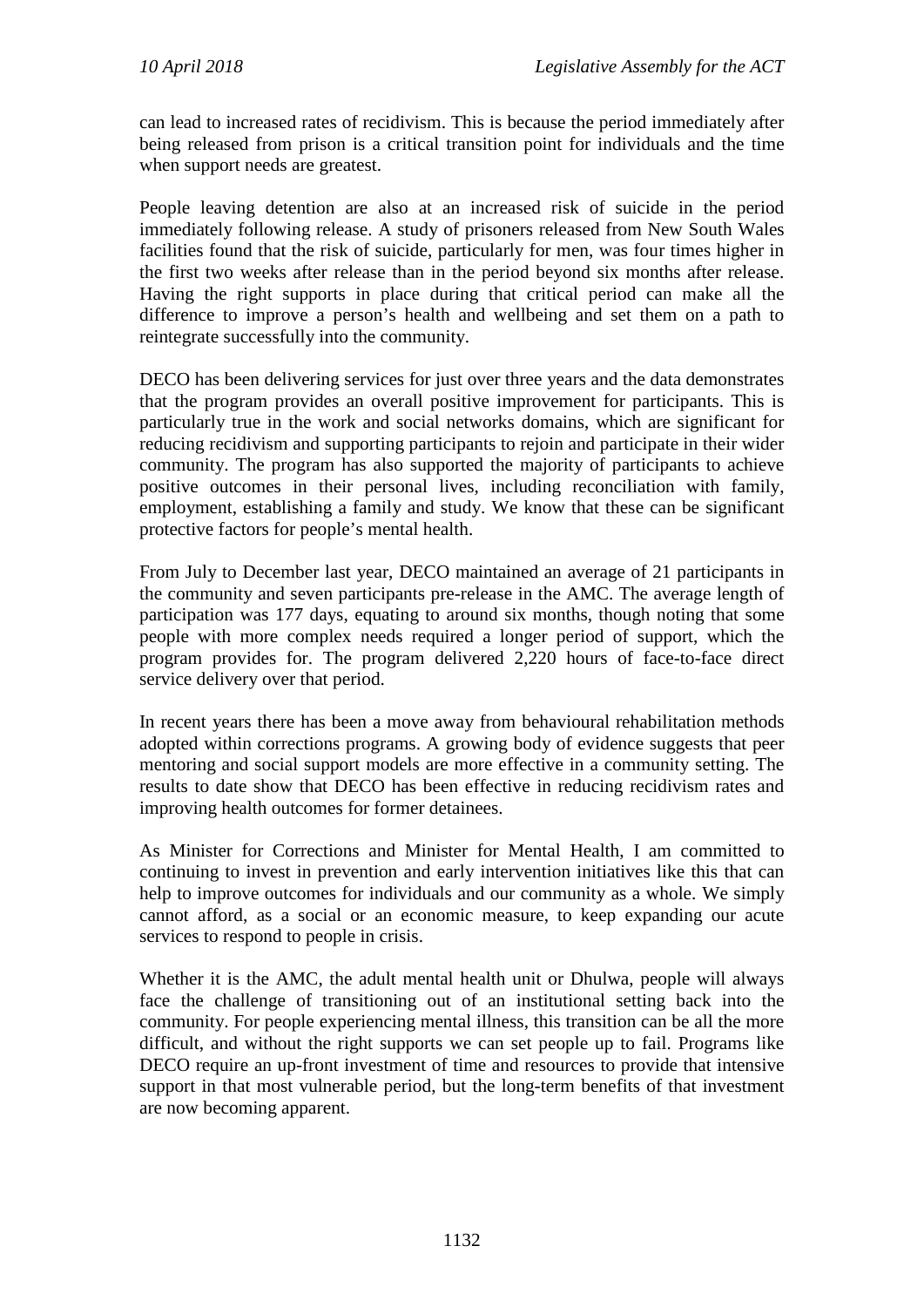Often it is the acute aspects of our mental health services which can occupy a lot of our time and attention, while early intervention and prevention programs are working away quietly in the background. This work is occurring alongside the establishment of the Office for Mental Health, and we are already starting to see some preliminary results.

I look forward to providing further updates to the Assembly on how we are developing smarter, more cost-effective approaches to improving criminal justice and health outcomes in the Canberra community.

I present the following paper:

Detention Exit Community Outreach Program—Ministerial statement, 10 April 2018.

I move:

That the Assembly take note of the paper.

Question resolved in the affirmative.

#### <span id="page-14-1"></span><span id="page-14-0"></span>**Gambling harm minimisation Ministerial statement**

**MR RAMSAY** (Ginninderra—Attorney-General, Minister for Regulatory Services, Minister for the Arts and Community Events and Minister for Veterans and Seniors) (10.37): Madam Speaker, this government has proudly and firmly committed to find ways to reduce the impact of problem gambling in Canberra. In August last year, I made a statement to this Assembly about the government's progress to implement that commitment, and at that time I outlined a series of reforms that had already been introduced. I also outlined the government's plans to deliver even stronger and more robust measures, including reducing the number of gaming machine authorisations in the territory to 4,000. Today I can proudly say that the government is hard at work and will be delivering on those commitments.

The fundamental goal of these changes is to help ensure that people, families, and the whole community are better protected and supported to overcome the impacts of problem gambling. The impact of problem gambling on individuals and their families has been highlighted over the past year. A number of courageous individuals have shared their experiences very publicly. Their examples show us why it is important to keep focusing on harm minimisation and finding new ways to regulate gambling in the territory.

Reducing the number of gaming machine authorisations to 4,000 is a key component of this government's harm reduction strategy. It will lay the foundation for helping to build a clubs sector that is diverse, sustainable and community-focused and, at the same time, less reliant on gaming revenue. Our aim is to develop a partnership with clubs to achieve this important reform.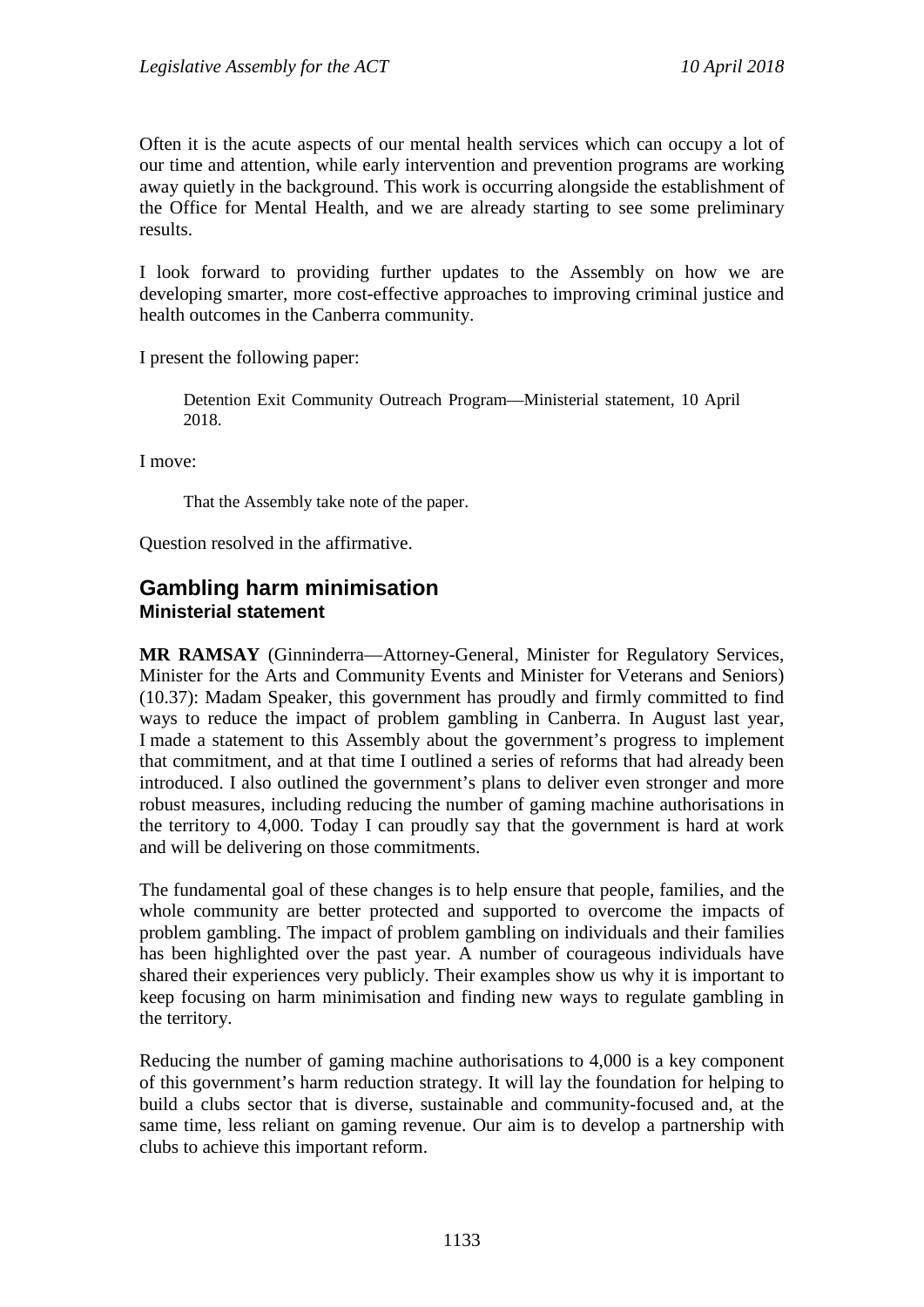Last week, I announced the engagement of Mr Neville Stevens AO to report on options to help clubs reduce their reliance on gaming machine revenue. The independent review follows a year of delivering stronger gambling harm prevention laws while supporting clubs to move away from gaming machine revenue. Mr Stevens is an experienced former senior public servant, serving as secretary and deputy secretary of a number of departments, including the Department of Industry, Technology and Commerce and the Department of Communications, Information Technology and the Arts.

During Mr Stevens' tenure in the communications portfolio he was closely involved with extensive reform in the telecommunications sector and the development of the Australian information technology industry. He brings a wealth of experience and understanding in progressing significant changes within a regulated industry.

Under his terms of reference, Mr Stevens will meet with clubs, peak bodies and with workers in the clubs industry. The terms of reference for this review have been informed by detailed consultation with the clubs sector. Throughout the past year officials of my directorate circulated a discussion paper about options to reach 4,000 gaming machine authorisations. JACS officials and my staff also met with club industry representatives to further explore their issues.

During this process clubs expressed a diversity of views about the best pathways to reduce the number of gaming machine authorisations. One thing that became clear is that a one-size-fits-all approach to diversification will not work. We have a diverse clubs sector that offers a wide range of community services including sport, entertainment and multicultural events. The framework that we will use to make decisions about support for clubs to move away from gaming needs to take account of that diversity. That is why the terms of reference call for options to provide financial and non-financial incentives to encourage clubs to reduce their number of authorisations. Land use, regulatory measures and tax incentives are examples of the range of options that can be considered.

The terms of reference also call for a framework for entering agreements with clubs that do participate, and this is to ensure that any support measures offered, financial or non-financial, come with a way of ensuring that clubs maintain a focus on diversification and community benefits. The review will help us make decisions about how to implement the shift to 4,000 gaming machine authorisations in a way that is transparent and promotes a sustainable, diverse and community-focused clubs sector.

In announcing the review the government set a definite timetable for achieving the reduction in gaming machine authorisations. The club industry diversification support analysis will be completed and a report provided to me by 31 May this year. Following that the government will begin a phased process of reducing machines by 1 April 2019. The full commitment of 4,000 authorisations will be reached by no later than 1 May 2020.

This industry landscape is clearly changing and many in the clubs sector are already looking at ways to move away from gaming revenue, and I commend them for this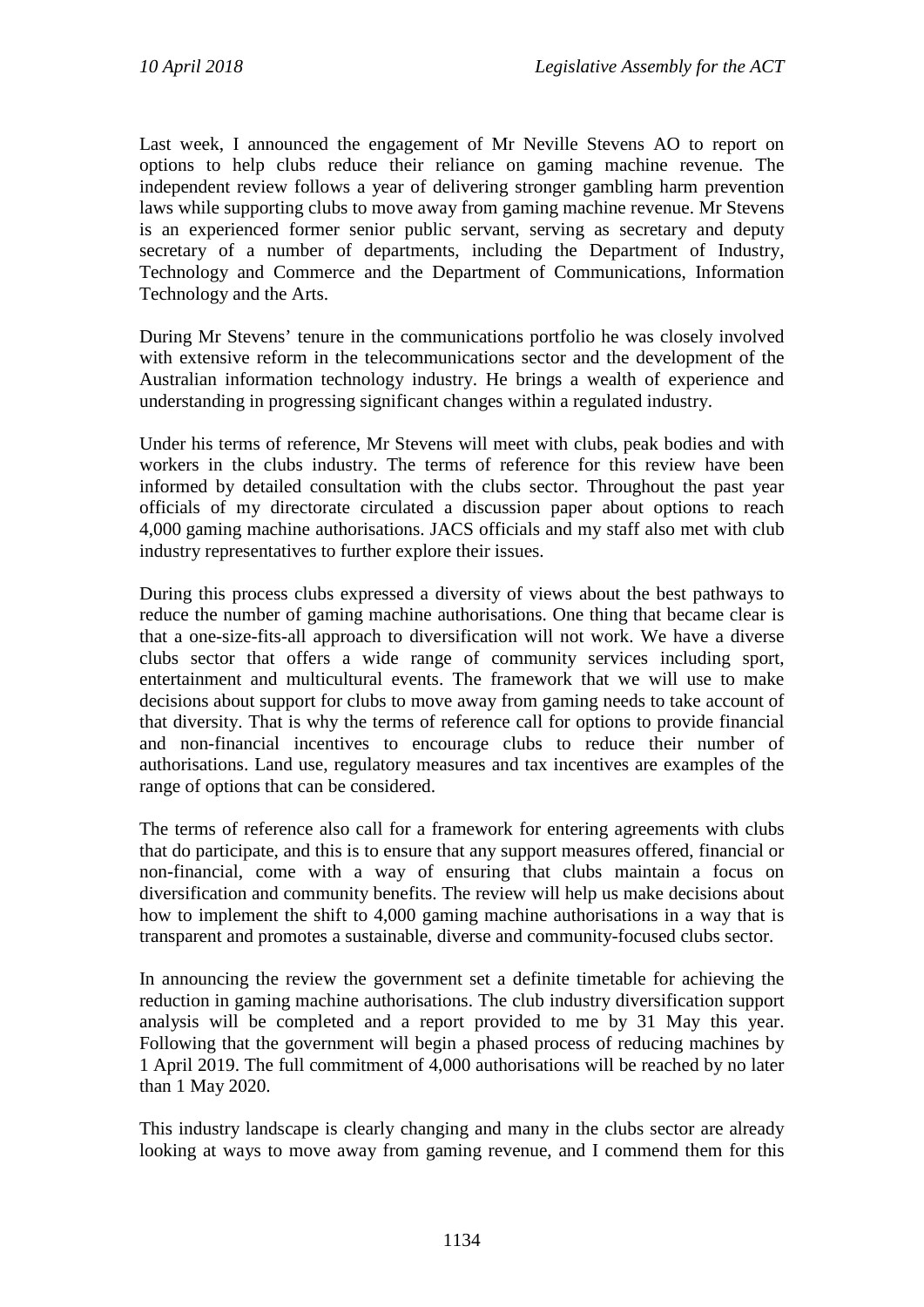action. Changes in consumer tastes, increased competition in the food, beverages and entertainment market, demographic change and, in particular, the growth in alternative gambling products, including online gambling, mean that the clubs' business model has to change.

The government has already taken steps to support small and medium clubs to diversify their revenue streams. Last year we provided a 50 per cent gaming machine tax rebate and a \$10,000 community club grant for those clubs with under \$4 million in gaming machine revenue. The results have been promising. The Burns Club recently announced that they used gaming tax rebate funds to install solar panels, reducing the ongoing energy costs to the club. The grant program is assisting many small clubs in diversifying their income streams through things like upgraded dance floors, new performance spaces and other ways to support live music and events.

Diversification is important, but it is one component of a comprehensive strategy to minimise the impacts of problem gambling. This government is committed to promoting a culture of harm minimisation through consultation and engagement. Engagement with people in the gaming industry, with academic experts and with the community is necessary to ensure that our robust harm minimisation framework remains effective.

Our engagement has yielded a series of new harm minimisation measures over the past year. These include: limiting cash withdrawals from EFTPOS machines in clubs to \$200 per transaction and requiring interaction with a trained staff member for all withdrawals; increasing the problem gambling assistance fund levy to provide more funding to help people affected by problem gambling; and creating a framework for electronic gaming machines at the Canberra Casino that will come with nation-leading harm minimisation rules, including mandatory pre-commitments and a maximum per-spin bet limit of \$2.

The government is hard at work evaluating and building on these existing measures to limit the harms that we recognise can be caused to our community through gambling. The rules we apply to gaming are as important as our policy of diversifying away from gaming revenue. We will keep working on our evidence base about how to prevent gambling harm across the industry in Canberra.

Last year I foreshadowed to the Assembly that I would be holding a roundtable discussion to look at how gambling harm can be minimised in clubs. Representatives of gaming machine venues, gambling reform advocacy organisations, academic experts and regulators attended a roundtable with me in September. The roundtable was the first time a group of stakeholders of this nature had been brought together to share views and work collaboratively to address problem gambling in the ACT.

There was a shared vision of preserving and enhancing the community benefits offered by clubs while at the same time effectively minimising the risks of problem gambling posed by electronic gaming machines. The roundtable discussed how to better develop a better evidence base about minimising the harm of problem gambling. We considered a broad range of options for improved harm minimisation, including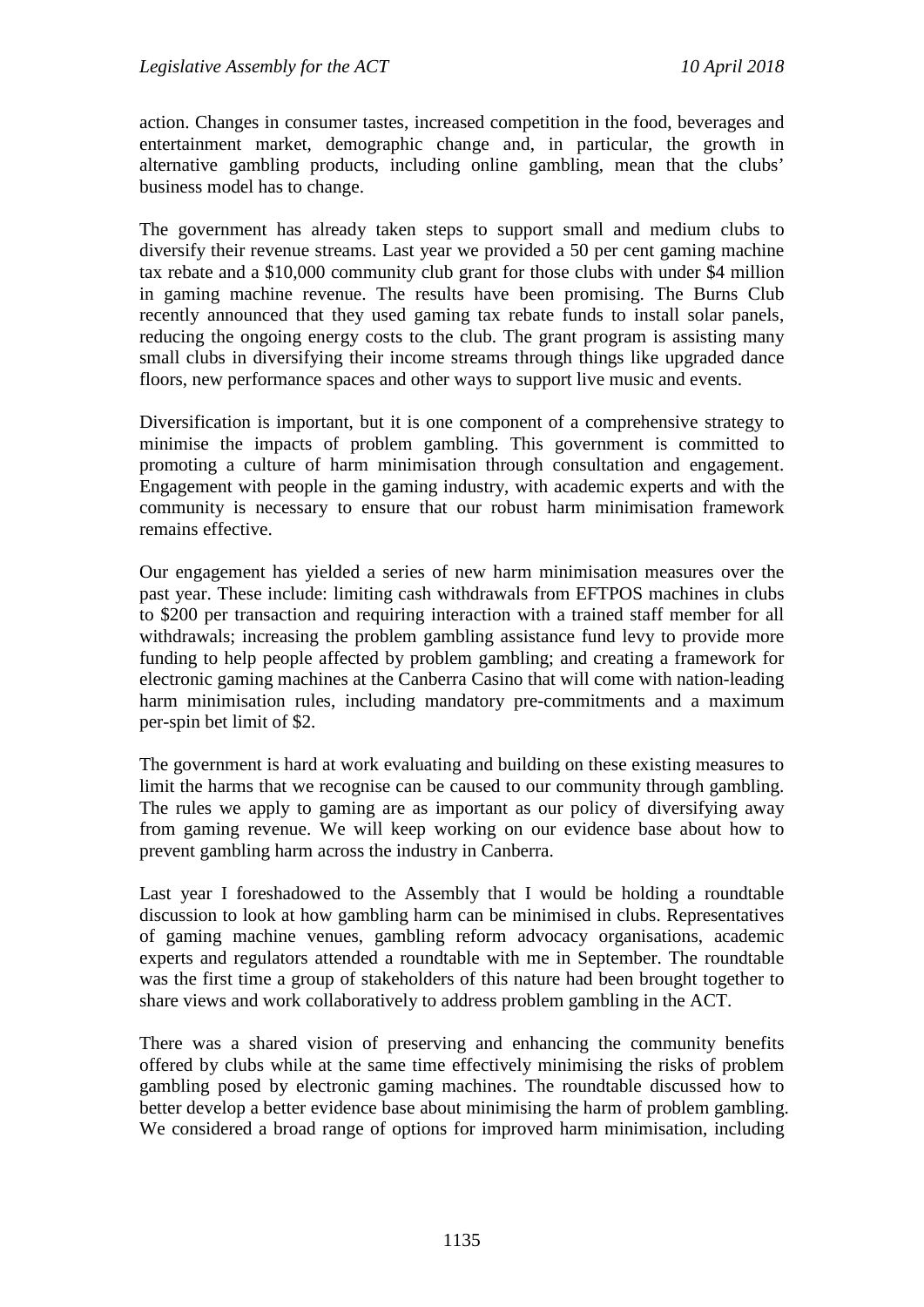sharing of best practice between venues and ensuring the appropriate staff training and self-exclusion rules.

The roundtable recognised the unique opportunity in Canberra to be a national leader in developing innovative harm minimisation measures. It is clear that a comprehensive approach to reform of the sector is necessary so that the impacts of problem gambling are not simply shifted to another mode or another place of gambling. Everyone at the roundtable recognised that we have the momentum to develop, implement and evaluate stronger interventions to reduce harm caused by gambling. We will do so with the input of everyone in the sector including clubs, academic experts, community organisations and people with lived experience of problem gambling, and we can move forward knowing that we share a common goal in achieving stronger harm minimisation.

This government has recognised the importance of workers in this process, and for that reason I also convened a roundtable of club workers and their union representatives last year to seek their views on harm minimisation. The club industry employs around 1,745 Canberrans. As clubs transition away from gaming machine revenue into new opportunities and revenue streams this will impact on the services clubs provide and, as a result, the types of work available in clubs.

In addition, club workers are well positioned to provide insights about the types of diversification activities that would be successful within each club community. Club workers are integral to reducing gambling harm and developing diverse, sustainable clubs. That is why the terms of reference for Mr Stevens's review include a direction to consult with workers in the industry as well as individual clubs and peak bodies.

The roundtables are yet another example of the government's engaging closely with clubs, with experts and with the broader community to achieve our shared goals. Our forward agenda includes a commitment to review the community contribution scheme and to implement new harm minimisation measures based on evidence. We will continue to consult, to engage and to listen as we have throughout this term.

At the beginning of this term of government I identified harm minimisation as one of my key portfolio priorities. The government is delivering on its commitment and it is doing so with a clear vision of having both strong protections against gambling harm and a strong, diverse and community-focused clubs sector. The independent review process will give the government and our clubs a foundation for a shared vision of the industry in Canberra. Together we can achieve a reduction in the number of gaming machines and better protections against gambling harm and we can foster a stronger and more sustainable clubs sector.

This community has made its expectations about gambling harm minimisation clear: more and stronger measures are needed. Our work to reach 4,000 gaming machine authorisations is just one more step in a broad, community-wide approach to minimising the impacts of problem gambling. This government has delivered stronger measures to meet our community's expectations about the gaming industry, and we will keep working to deliver more.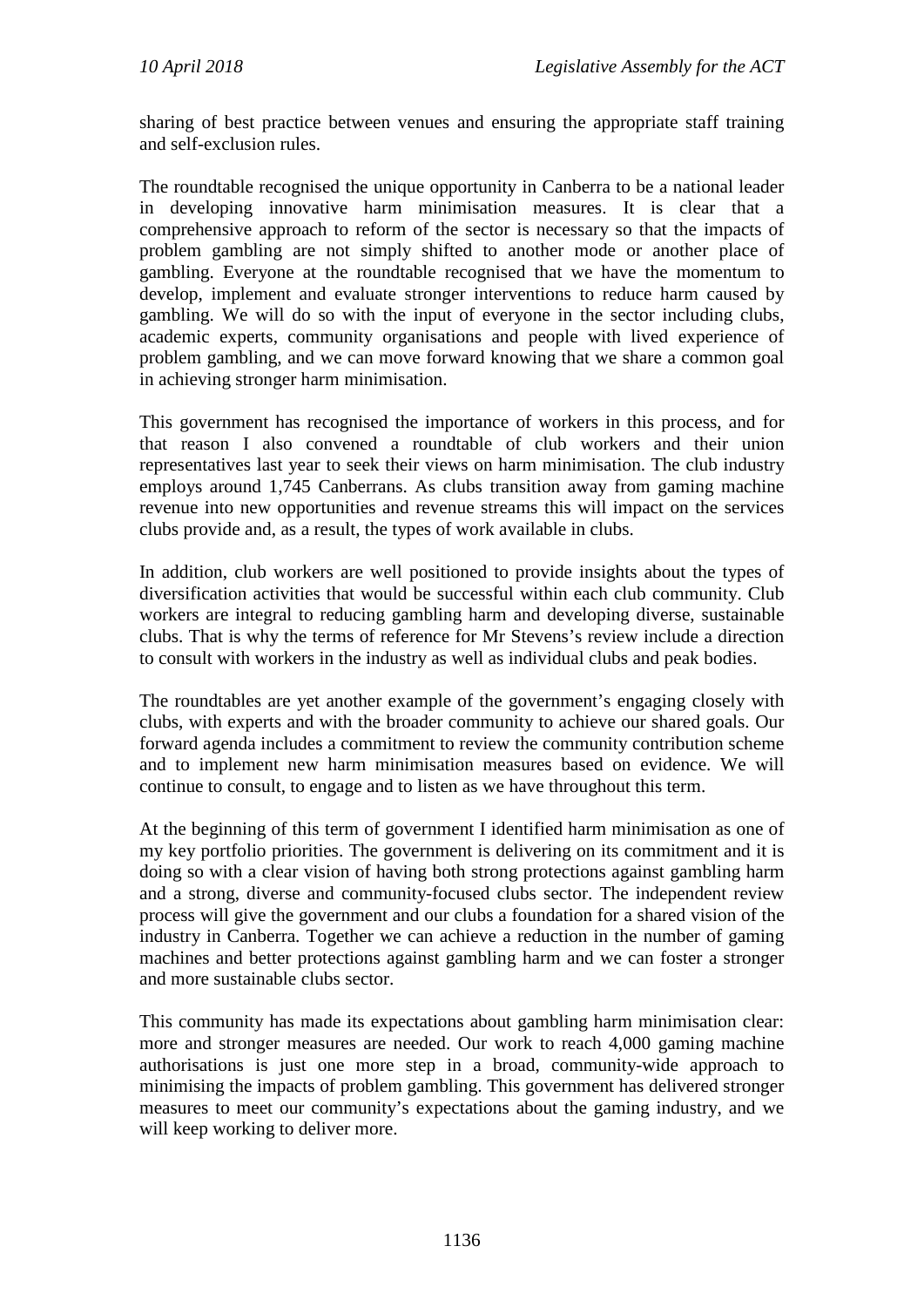I present a copy of the paper:

Electronic gaming machines in the Territory—Reducing the number— Ministerial statement, 10 April 2018.

I move:

That the Assembly take note of the paper.

**MR RATTENBURY** (Kurrajong) (10.50): I am pleased to see further progress on the government's commitment to reduce the number of poker machines in the ACT down to 4,000 in this term of the Assembly. This is a key parliamentary agreement item which seeks to reduce harm from poker machines here in the territory. As we have said before, Canberra has some of the highest rates of poker machines per capita across all the states and territories. These machines are addictive and they are manipulative, and they are designed that way so that people lose money.

At the last election the Greens committed to reducing the total number of gaming machines in the ACT by 30 per cent over 10 years, and an organised transition down to 4,000 machines is an important part of this process. According to the Gambling and Racing Commission, at 31 January this year there were 4,984 poker machine authorisations in the ACT. So the reduction to 4,000 represents nearly a 20 per cent reduction in the four years of this Assembly term.

Over the past year I and my colleagues in the Greens have been engaging in an important community conversation about the damage that pokies can cause. It is clear that the social licence to profit from gambling harm has expired. We also know that fewer people are choosing to play poker machines as a form of entertainment even though those people who are at risk of problem gambling still make up a disproportionate share of poker machine losses. It is clear that continuing to rely on poker machines for revenue is neither socially nor economically viable for clubs moving forward, and that is why this process is being put in place to support clubs to diversify their revenue streams into other areas.

I welcome the appointment of Mr Neville Stevens by the Attorney-General to undertake an analysis of the current landscape and map out a clear pathway that will get us down to the 4,000 machine benchmark that the government has determined. It will be important that Mr Stevens works in partnership with clubs and with community organisations on the transition. We need to find a solution that will support a strong, sustainable and diverse clubs sector while also reducing the reliance on pokies revenue. There are many people in the community with some great ideas on this, and I look forward to Mr Stevens having those conversations and bringing those ideas back in his report.

At the last election the Greens put forward a transition plan to help clubs diversify into other income streams. There are a number of ways we can support clubs in this transition including by reducing red tape, removing unnecessary fees and costs and incentivising other investments. The Greens want to support clubs with this transition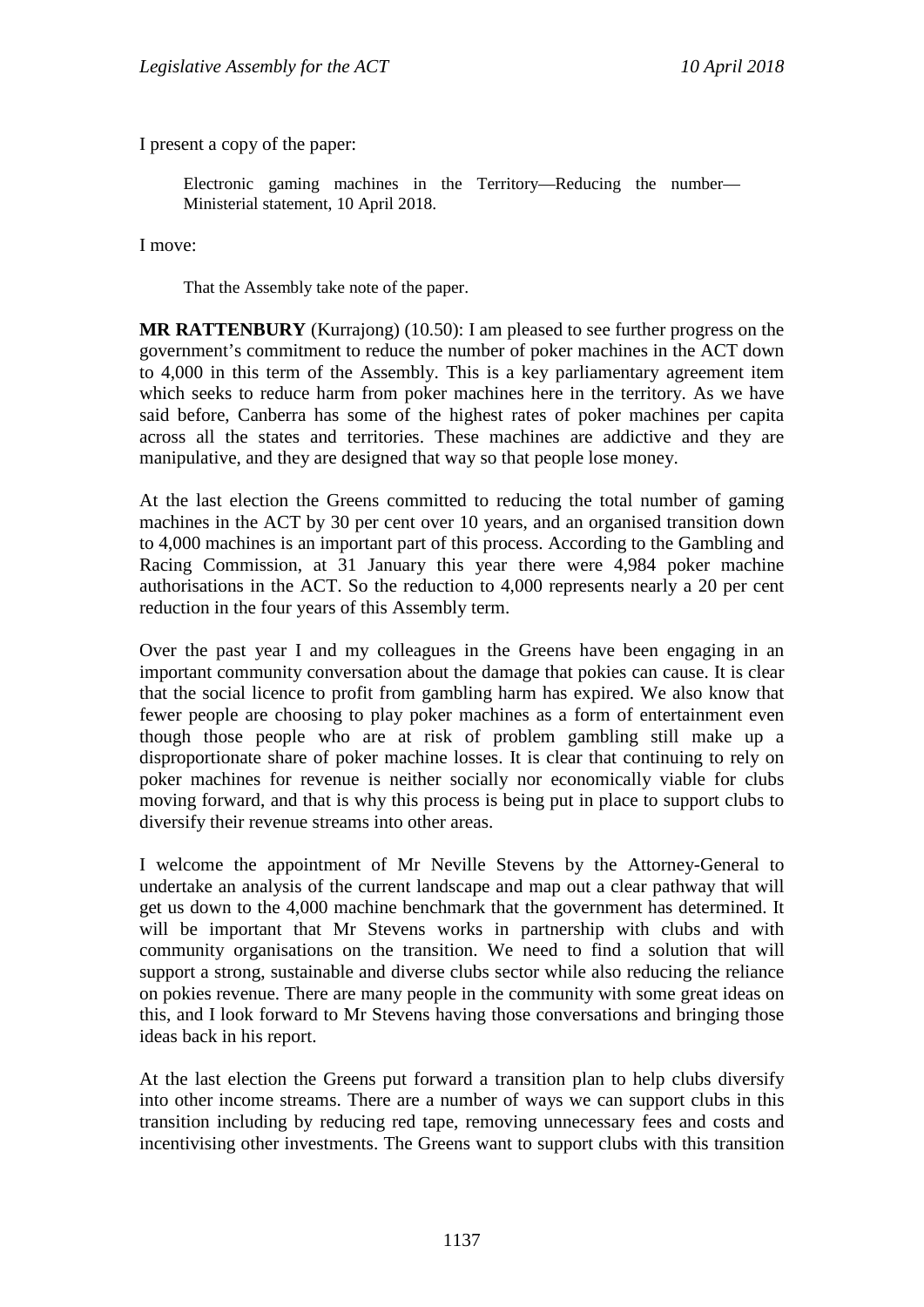process, but any support must come with a clear commitment to move away from gaming revenue.

We do not support a simple payout to clubs in exchange for forfeiting their gaming machine licences; the Greens want to see a clear benefit to the community and a commitment to harm minimisation as part of the transition process. From my conversations with a number of different clubs I believe that they share this commitment. Many clubs have already started looking at alternative business models and areas of investment to ensure that they are sustainable into the future and to continue to provide the valuable services they provide to their members and to the broader community.

I certainly encourage all clubs and community organisations with an interest in this issue to engage constructively in the process, and I look forward to seeing the findings of Mr Stevens's report which will, I hope, map out a clear path to the benchmark of 4,000 machines, help to limit gambling harm in our community, and provide a clear pathway for our clubs to remain a vibrant part of our community into the future.

Question resolved in the affirmative.

#### <span id="page-19-1"></span><span id="page-19-0"></span>**Disability recommendations Ministerial statement**

**MS STEPHEN-SMITH** (Kurrajong—Minister for Community Services and Social Inclusion, Minister for Disability, Children and Youth, Minister for Aboriginal and Torres Strait Islander Affairs, Minister for Multicultural Affairs and Minister for Workplace Safety and Industrial Relations) (10.54): Thank you to the Assembly for the opportunity to provide the Assembly with a response to the Standing Committee on Justice and Community Safety's Report on Annual and Financial Reports 2015-2016, recommendations 11 and 12.

I thank the committee for its consideration of these issues and its understanding in the deferment in reporting to the Assembly. The deferment was to enable consideration of reports instrumental in addressing the recommendations but which were not finalised prior to the previously agreed reporting date.

As the first jurisdiction to fully implement the national disability insurance scheme, the ACT continues to grow productive, sustainable and meaningful relationships with the disability sector whilst, most importantly, ensuring positive outcomes for people with disability living in the ACT.

As members will be aware, during implementation of the NDIS in the ACT there have been many achievements. We now have 6,459 people in the ACT who have had a plan since the scheme commenced in 2014. There are 762 people with psychosocial disability in the scheme who have a plan compared with the estimated 350 who were receiving disability-type services before the scheme commenced. There are now 1,071 registered service providers in the ACT providing a range of services from therapy to cleaning.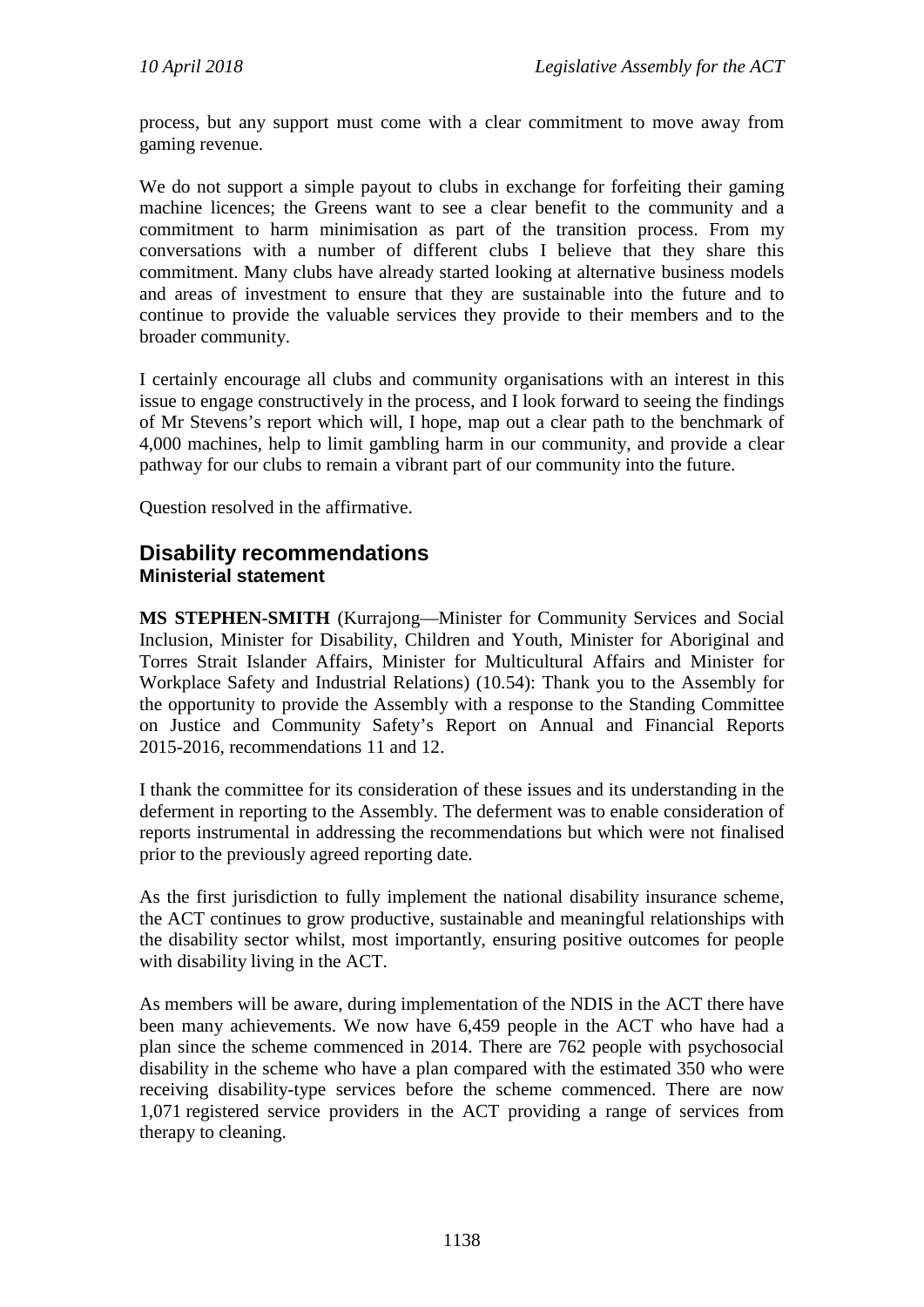We know that providing opportunities for people with disability to participate in the ACT adds to the social and economic vibrancy of our city. In 2018, the ACT government has a broad spectrum of activities planned which aim to achieve better outcomes for people with disability living in the ACT, including work that has commenced on the development of a disability justice strategy, which will be developed in partnership with the Justice and Community Safety Directorate to improve access to justice for people with disability.

A new ACT disability commitment, which is currently in development, will be finalised in 2018 to meet our Council of Australian Governments commitment to implementing the national disability strategy 2010-2020, and to continue to create an inclusive and welcoming community for all people. The NDIS was supported by the community and governments, including the ACT government, as an agent of change empowering people with disability to have greater choice and control to live the lives they choose. But this is a major national reform and we know that there have been many challenges. The ACT government continues to listen and learn from people with disability, their families and carers, and to advocate on their behalf with the NDIA and the commonwealth.

The Office for Disability plays a central role in the ongoing implementation of the NDIS in the ACT. This includes providing high level policy advice right through to advocating on behalf of individual NDIS participants and providers. The Office for Disability works across the ACT government via an inter-directorate committee, particularly with directorates that are impacted by the implementation of the NDIS. The office has a strong working relationship with the NDIA at both a national and local level with strong governance mechanisms in place which allow for issues to be raised.

For example, there has been significant work undertaken with the ACT NDIA following concerns expressed by the mental health sector and participants with psychosocial disability. This work resulted in a forum on 21 March 2018, which was attended by participants and providers. The outcomes from this workshop will be used to inform a specific ACT work plan, which will be delivered by a joint NDIA and ACT working group set up to specifically look at the issues around mental health and the NDIS.

The NDIA is now also developing a tailored pathway for people with psychosocial disability. The ACT intends to be an active player in its implementation. Recommendation 11 of the committee's report relates to issues raised by the ACT Public Trustee and Guardian about funding for the NDIS transport hub, particularly for Public Trustee and clients with disability.

As we know, transport is integral for people with disability to connect to family, friends, education, services, supports and recreational activities. A lack of access to transport due to accessibility or financial issues can be one of the biggest barriers to social inclusion and participation in community life. Like many other areas of life, transport arrangements may have changed for eligible participants as they transition to the NDIS.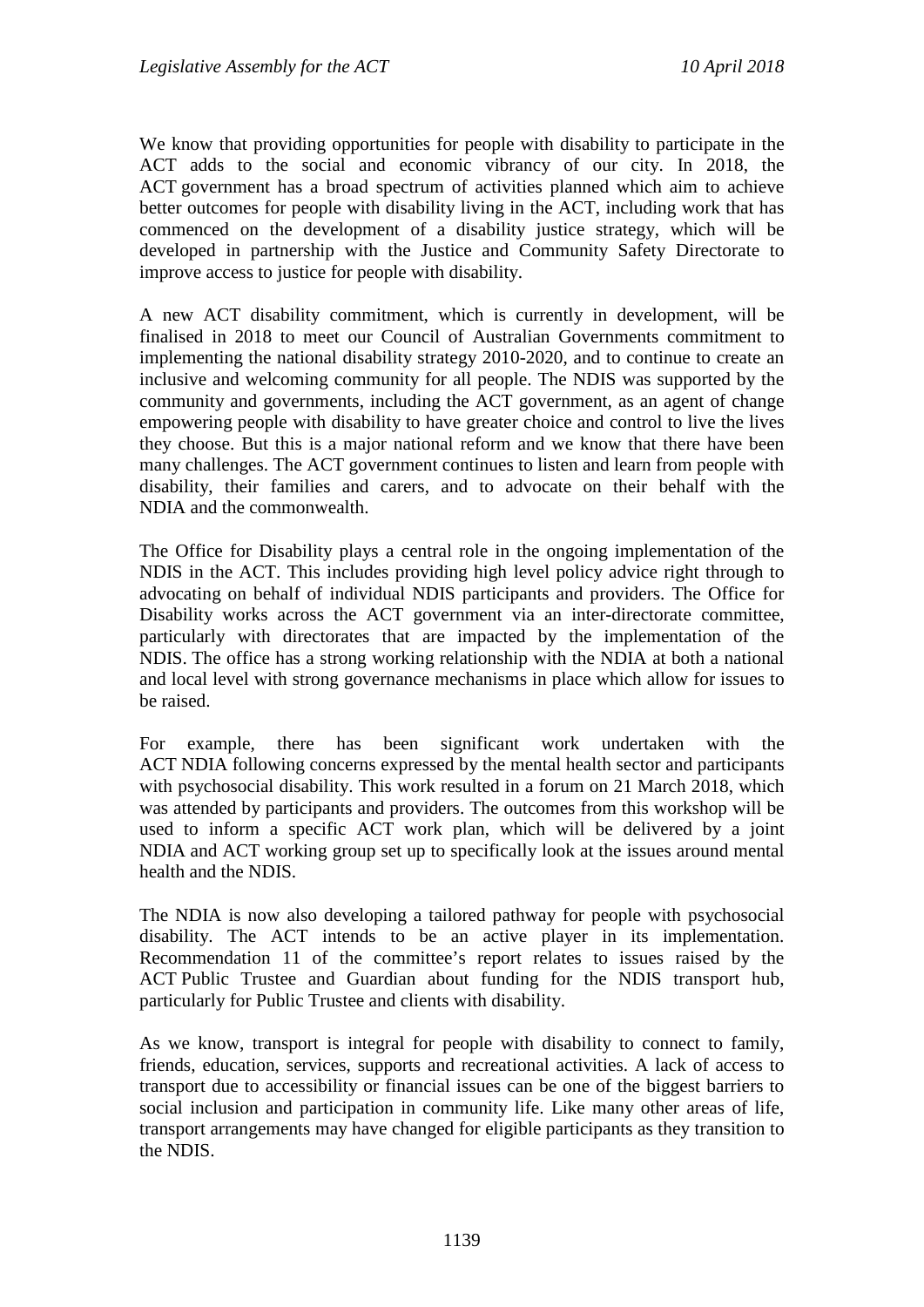As members may be aware, once a person with disability is deemed eligible for an NDIS plan, their plan may include funding for transport supports. Therefore, if a person with a disability was previously receiving a mobility allowance via Centrelink, once they have transitioned to the NDIS, Centrelink is notified and their mobility allowance ceases.

Australian public trustees are appointed as financial administrators or attorneys for a large number of people with disability, including many who are eligible to receive assistance under the NDIS. Many people supported by the ACT Public Trustee and Guardian have received the mobility allowance, which could be used flexibly by the individual, with the support of their financial manager, to meet their individual needs. However, clients who are NDIS participants must use their NDIS transport funds for transport purposes only.

Recommendation 11 of the report stems from the impacts of this issue, because the ACT Public Trustee and Guardian's office is not designed to allow for transport funding payments to be received and held to be acquitted for transport purposes only. Staff from the Office for Disability have met with the ACT Public Trustee and Guardian to work through the specific matters raised in the report and to discuss what support the Office for Disability could provide the ACT Public Trustee and Guardian to raise these issues at a commonwealth level.

I am pleased to report that the Office for Disability is raising this matter with the commonwealth to seek a practical solution to the issues raised by the ACT Public Trustee and Guardian. I thank the ACT Public Trustee and Guardian's office for bringing the issue to our attention. This is just one of the issues that the ACT has raised with the commonwealth government and the NDIA at both ministerial and officer level.

As I mentioned previously, the Office for Disability has developed a strong working relationship with the NDIA and continues to advocate on local issues, provide advice and highlight the improvements that must be made. In September last year, in my six-month report to this place on the role of the ACT government under the national disability insurance scheme, I noted that:

Some people with disability have been frustrated by the complexity of the transition to the NDIS and their individual outcomes. I have welcomed their advice and their forbearance.

We continue to hear people's frustrations and will continue to work with the commonwealth to ensure that the development and implementation of the NDIS is successful, not only as a service system but also on an individual level for participants, their families and carers.

I would like to note in particular the individuals and families who have shared their NDIS stories, including at a number of recent public forums and through the current health, ageing and community services inquiry into the implementation, performance and governance of the national disability insurance scheme in the ACT. This feedback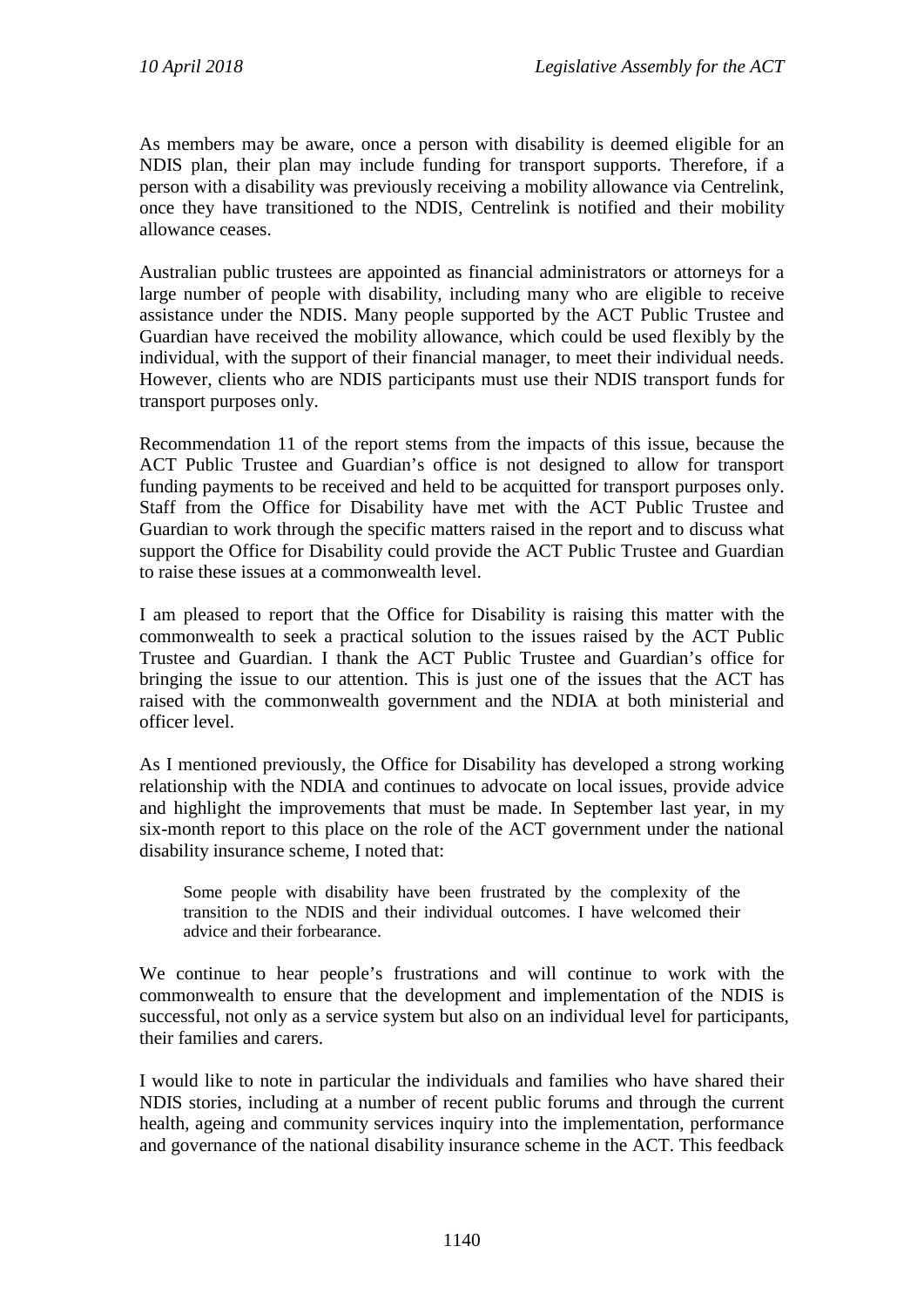is critical to ensuring that ongoing and necessary improvements are made to the NDIS.

The ACT government is committed to a strong partnership with the commonwealth and the other jurisdictions to ensure that the development and implementation of the NDIS is successful. To realise this success and the benefits of the NDIS, we must be willing to raise the concerns of the ACT community and work towards solutions.

This is why, for example, I previously wrote to and spoke with both the Honourable Christian Porter MP, then commonwealth Minister for Social Services, and Dr Helen Nugent, chair of the NDIA board, to highlight the emerging market issues in the ACT, and in particular to express the ACT government's concerns about the pricing levels for short-term accommodation. The ACT government will continue to advocate to the NDIA to ensure that there is an adequate and reasonable pricing schedule for the provision of short-term accommodation.

As I have also previously noted, the ACT government has also raised concerns about market failure in supports for participants with high and complex needs in its submission to the Productivity Commission and in bilateral conversations with the commonwealth government.

We are able to identify these issues and advocate to the NDIA because people are willing to come forward and share their NDIS stories and frustrations. They are not only seeking a better outcome for just themselves, their children or family member but are also wanting to see the system work for everybody. They are people like those who participated in a recent forum on the NDIS, which was hosted by the member for Canberra, Gai Brodtmann MP, and the federal shadow Minister for Disability and Carers, Senator Carol Brown, or those community members who attended the forum on disability and multiculturalism hosted by People with Disabilities ACT last week.

Getting people together through forums such as these to identify the major issues is an important way of enabling people to be heard and is a first step towards the NDIA making necessary improvements. The ACT government will ensure that people's voices are heard and their frustrations acknowledged, and will continue to advocate to and work with the commonwealth to see that these issues are addressed and the NDIS is a success.

Recommendation 12 of the report requested an update on "outcomes of the supported decision-making trial as undertaken by the community advocacy group, ACT Disability, Aged and Carer Advocacy Services, Supported Decision Making and link and learn pilot project". We know that decision-making is an important part of life. When we make decisions we ensure that we are living a life that includes the things we value. Through our decisions, we can explore our hopes, try new things and express our choices. Some people, however, find it challenging to make decisions. This may be due to, for example, an acquired brain injury, mental health issue or cognitive disability. Getting the right forms of support and information so that people can make their own decisions is important, and this type of assistance is referred to as supported decision making.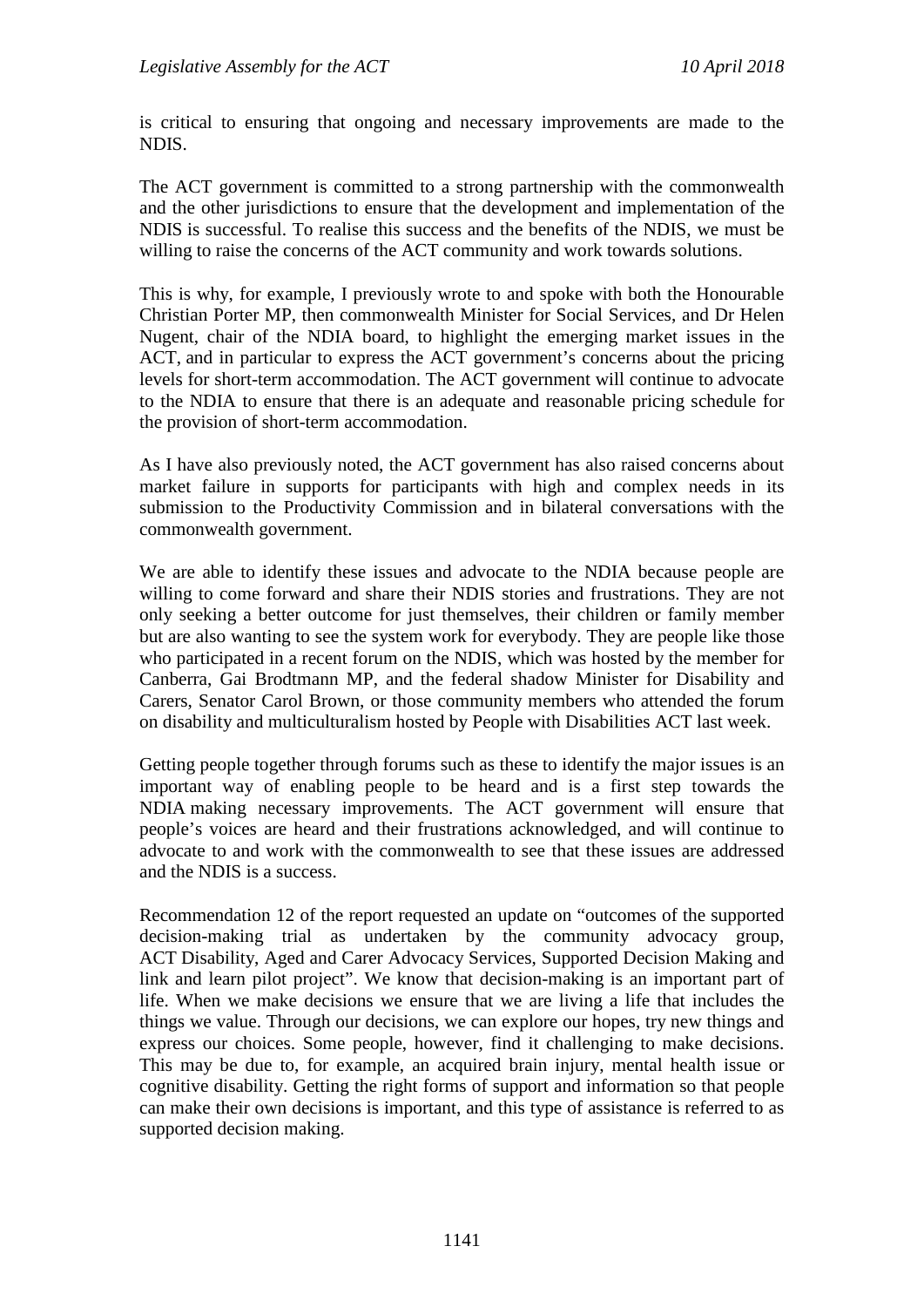From 2015 through to December 2017, ACT Disability, Aged and Carer Advocacy Services, known as ADACAS, was funded \$270,000 by the ACT government to deliver the supported decision making, link and learn pilot project. An additional \$33,845 was provided to Associate Professor Paul Ramcharan, from the global urban and social studies department at the Royal Melbourne Institute of Technology to complete the evaluation report of the pilot project, which was completed on 23 February 2018.

This pilot was designed to embed supported decision-making across the ACT through the delivery of training, awareness raising and mentoring with stakeholders, which included people with impaired decision-making aged between 18 and 65, their families, friends and carers.

The United Nations Convention on the Rights of Persons with Disabilities indicates supported decision-making is the first resort and preferred alternative to substitute decision-making. The ACT government is committed to the national disability strategy. The strategy identifies the need to ensure that supported decision-making safeguards are in place for those individuals who need them, including accountability of guardianship and substitute decision-making.

Under section 2.12 of the national disability strategy 2010-2020, the ACT government has committed to "ensuring supported decision-making safeguards for those people who need them are in place, including accountability of guardianship and substitute decision-makers".

Associate Professor Paul Ramcharan's evaluation report for the link and learn pilot project provides a useful quote that highlights the distinction between supported decision-making and substitute decision-making, and I quote

Supported decision-making refers to formal arrangements that go beyond the informal assistance of family and friends but stop short of substitute decision-making through guardianship, administration and Enduring Powers of Attorney.

The supported decision making link and learn pilot project evaluation by Associate Professor Ramcharan indicated that development of a culture of supported decision-making through awareness raising was innovative and highlighted the benefits of awareness raising activities in creating a culture of change.

The supported decision making link and learn pilot project delivered awareness raising activities to 300 people. It delivered 20 workshops in developing supported decision-making skills and 30 professional development sessions. I am pleased to report that there was an overwhelmingly positive response to the training of the supported decision making link and learn pilot project. Ninety-four per cent of participants felt that supported decision-making was an essential service.

In conclusion, the evaluation report concludes that there have been many positive outcomes for participants from the awareness raising, training and mentoring sessions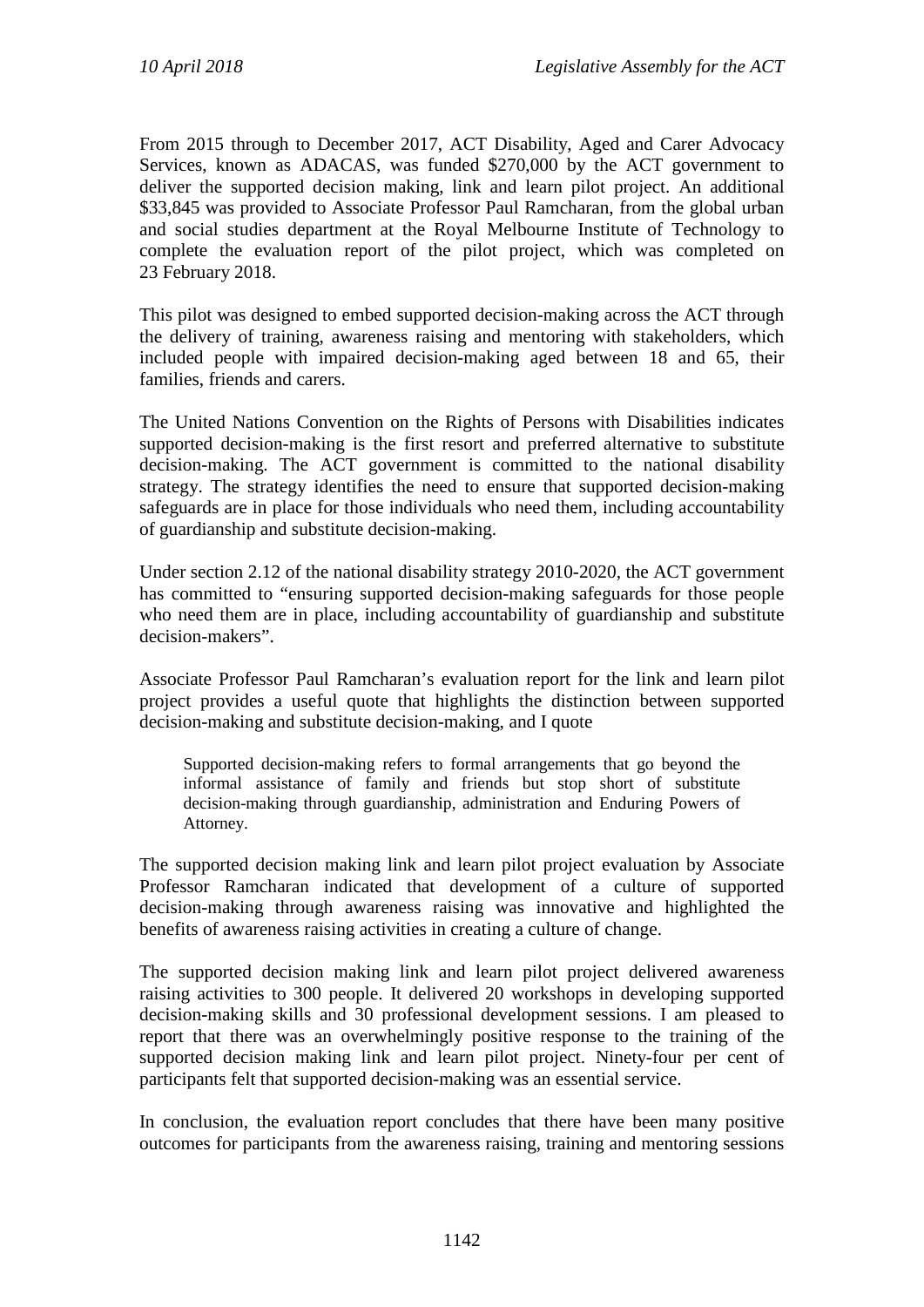of the supported decision making link and learn pilot project delivered by ADACAS. I am pleased that ADACAS has been able to further develop this work in their recent supported decision-making project funded by the 2017-18 information, linkages and capacity building jurisdictional grants.

This project is aimed at creating systemic change to ensure that the ACT health care system is more inclusive of people with impaired decision-making ability. The project was designed by ADACAS and is now known as respect know act. The project aims to enable more people with impaired decision-making to participate actively in their health care decision-making. I look forward to hearing the outcomes of this important work.

In 2018, the ACT government has a broad spectrum of activities planned to achieve better outcomes for people with disability living in the ACT. I am pleased to report to members that work has commenced on the development of a disability justice strategy. This work is currently being progressed as a joint activity by the Community Services Directorate, through the Office for Disability and the Justice and Community Safety Directorate.

As Minister for Disability, Children and Youth, I look forward to delivering the disability justice strategy in collaboration with our agencies, the disability sector and people in our community to showcase the progress of equality for people with disability accessing justice in the ACT.

I congratulate ADACAS in its successful delivery of the supported decision making link and learn pilot project and acknowledge the tremendous work of Associate Professor Ramcharan in compiling the outcomes of the pilot in the evaluation report. The evaluation report will be made available on the CSD website. Finally, I thank all the participants in this innovative and successful pilot project. I thank members for the opportunity to report on the Standing Committee on Justice and Community Safety, Report on Annual and Financial Reports 2015-16 No 1.

I present the following paper:

Justice and Community Safety—Standing Committee—Report 1—Report on Annual and Financial Reports 2015-2016—Update on Disability recommendations 11 and 12—Ministerial statement, 10 April 2018.

I move:

That the Assembly take note of the paper.

Question resolved in the affirmative.

#### <span id="page-24-0"></span>**Waste Management and Resource Recovery Amendment Bill 2018**

**Ms Fitzharris**, by leave, presented the bill, its explanatory statement and a Human Rights Act compatibility statement.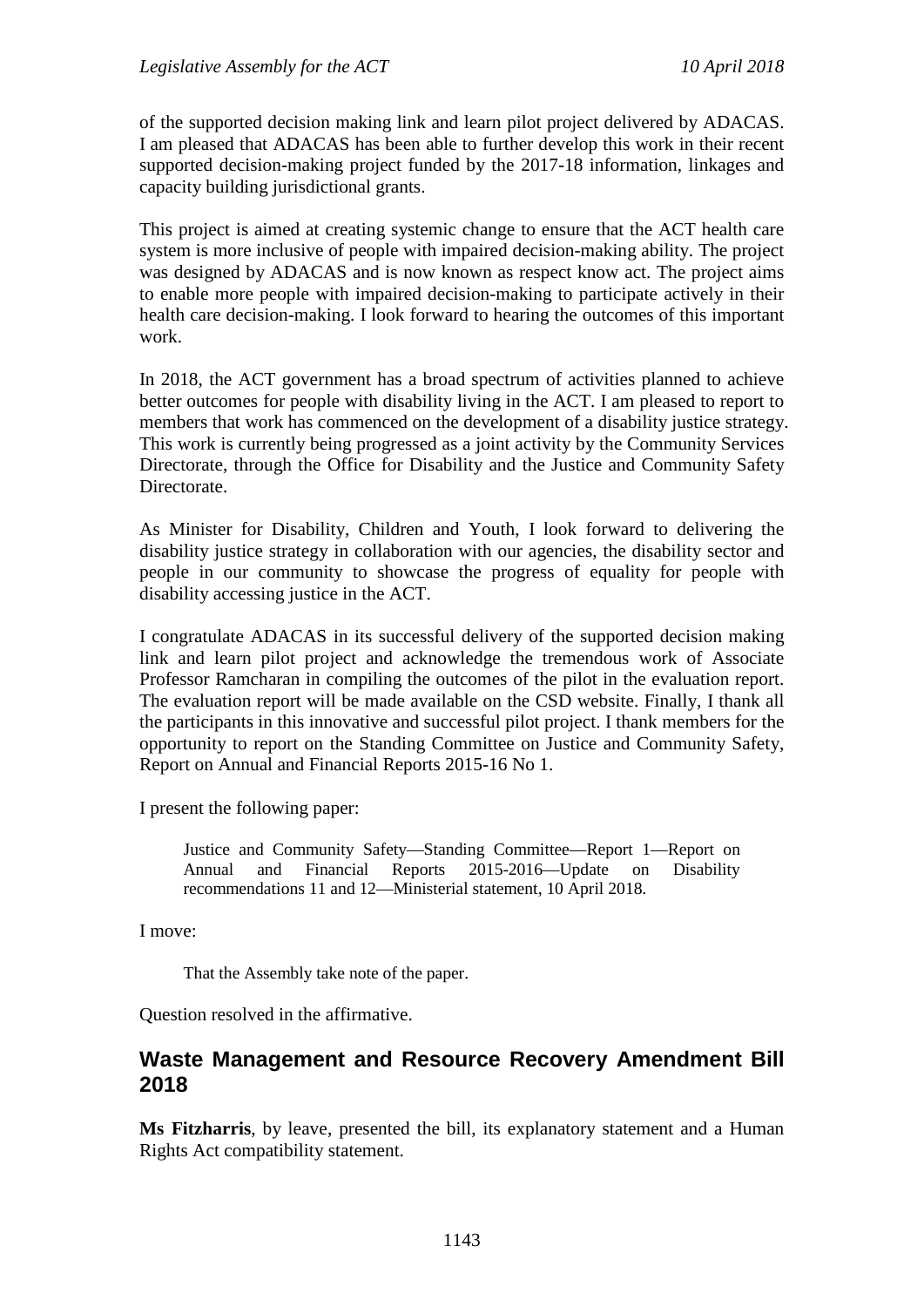Title read by Clerk.

**MS FITZHARRIS** (Yerrabi—Minister for Health and Wellbeing, Minister for Transport and City Services and Minister for Higher Education, Training and Research) (11.10): I move:

That this bill be agreed to in principle.

I am pleased to present the Waste Management and Resource Recovery Amendment Bill 2018. The bill proposes a minor amendment to the commencement provisions in relation to the upcoming container deposit scheme. This amendment will ensure that the beverage industry has time to adjust its refund marking labels on beverage containers.

The framework for the container deposit scheme was established by the Waste Management and Resource Recovery Amendment Act 2017, which was passed in the Assembly in October 2017, and I am pleased to inform the Assembly that the government has made significant progress towards design and implementation of the scheme since then. The scheme will be launched on 30 June 2018. I am very pleased to see the ACT government move one step closer to commencing the container deposit scheme and achieve another ACT Labor election commitment in the coming months.

The container deposit scheme is a producer responsibility scheme to assist the beverage industry in reducing and dealing with waste generated by beverage product packaging and promote the recovery, reuse and recycling of empty beverage containers. It will help the community to reduce litter and promote a cleaner environment. In addition, local schools, charities, sporting and community groups can also benefit by collecting empty cans, bottles and other eligible containers and returning them to a designated collection point to obtain a 10-cent refund per container.

The container deposit scheme is an inclusive and accessible scheme, promoting and supporting social enterprises within the Canberra community. In addition to providing local schools, charities, sporting and community groups with fundraising opportunities, the scheme also provides a source of income to those most socially vulnerable within our community.

The container deposit scheme has been designed to align with existing schemes in New South Wales, South Australia and the Northern Territory. In particular, the scheme will enable the community to seamlessly access refunds for eligible containers across the ACT and surrounding New South Wales council areas.

The government has been consulting with not only other jurisdictions about the design of the scheme but also the beverage industry, advisory groups, retailers and the community, who will be significant participants in the scheme. As part of this consultation, the beverage industry has asked for a two-year transition to new product labelling requirements.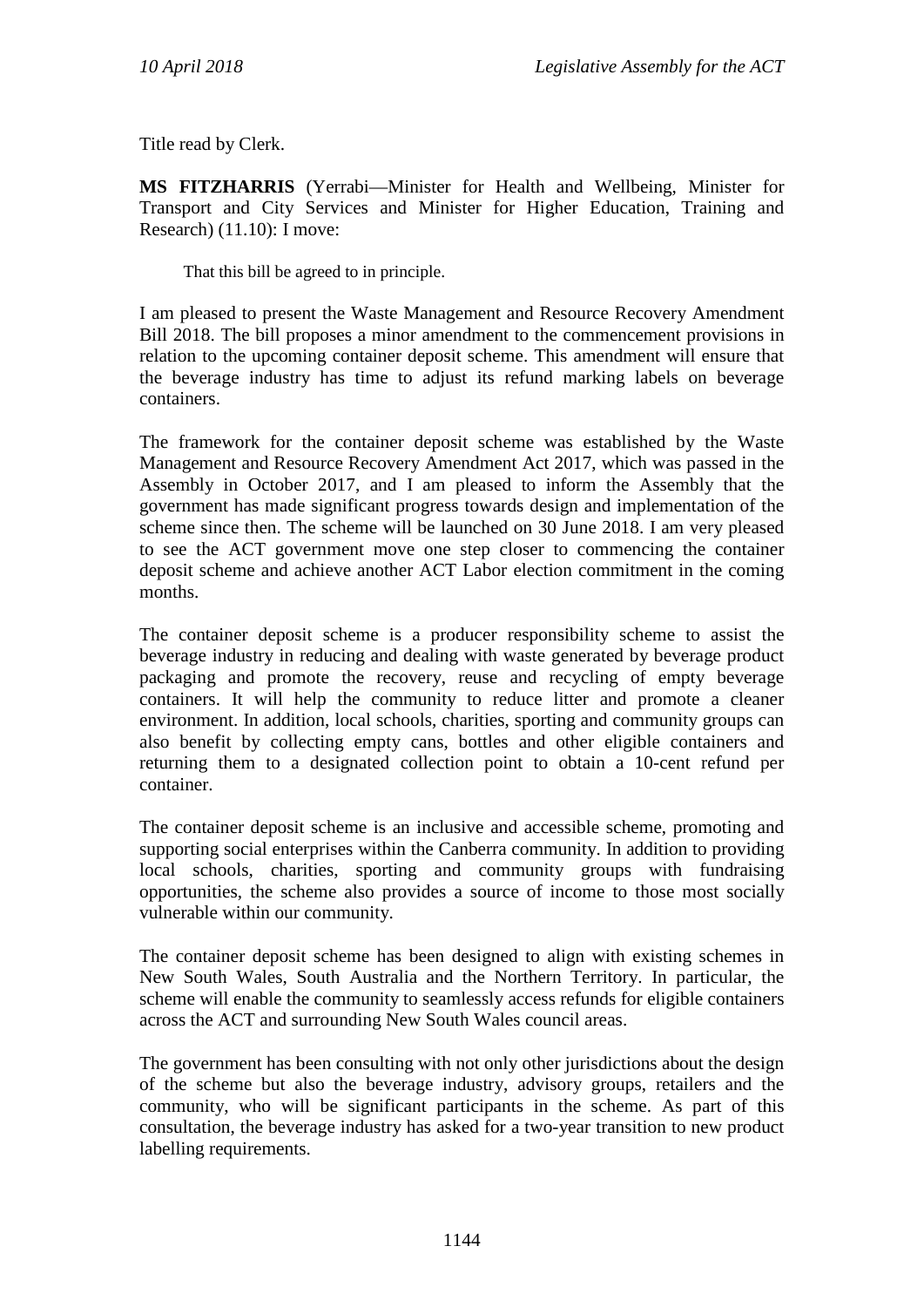Each beverage container which is an eligible part of the scheme will be required to display a refund marking identifying the container as being eligible for a 10-cent refund. Members will probably be familiar with the current refund marking from the South Australian and Northern Territory schemes which reads:

10 cent refund at SA/NT collection depots in State/Territory of purchase.

In consultation with New South Wales, South Australia, and the Northern Territory, who already have similar schemes, and Queensland, Western Australia and Tasmania, who are developing schemes, a common refund marking has been agreed. It reads:

10 cent refund at collection points/depots in participating State/Territory of purchase.

The need for this bill has arisen from feedback received from the beverage industry and its key stakeholders. The industry has asked for a two-year transition period for the new common refund marking. This will allow manufacturers and retailers, large and small, to carefully plan and budget for a change to their container labels and allow them to use up existing stock, much of which has the existing South Australian and Northern Territory refund marking.

The government has listened to the beverage industry, and I present this bill to make a minor amendment to the commencement provisions of the Waste Management and Resource Recovery Amendment Act 2017 to allow for this two-year transitional period. The bill will ensure that the beverage industry has certainty, and enough time, to adjust to the new container labelling requirements of the container deposit scheme.

This two-year transitional period has also been granted in New South Wales and I understand it is also proposed in Queensland. All the states and territories are aligned on this requirement ensuring that beverage manufacturers, retailers and all suppliers have a single refund marking printed on their containers, regardless of where they are sold in Australia.

I commend the bill to the Assembly.

Debate (on motion by **Ms Lawder**) adjourned to the next sitting.

# <span id="page-26-0"></span>**Domestic Animals Legislation Amendment Bill 2018**

Debate resumed from 22 March 2018, on motion by **Ms Fitzharris**:

That this bill be agreed to in principle.

**MS LAWDER** (Brindabella) (11.15): I say at the outset that we will be supporting The Domestic Animals Legislation Amendment Bill 2018 today. The amendment bill amends the Domestic Animals Act 2000 and the Domestic Animals Regulation 2001 and makes amendments to the Domestic Animals (Racing Greyhounds) Amendment Act 2017 to align amendments made to the legislation with respect to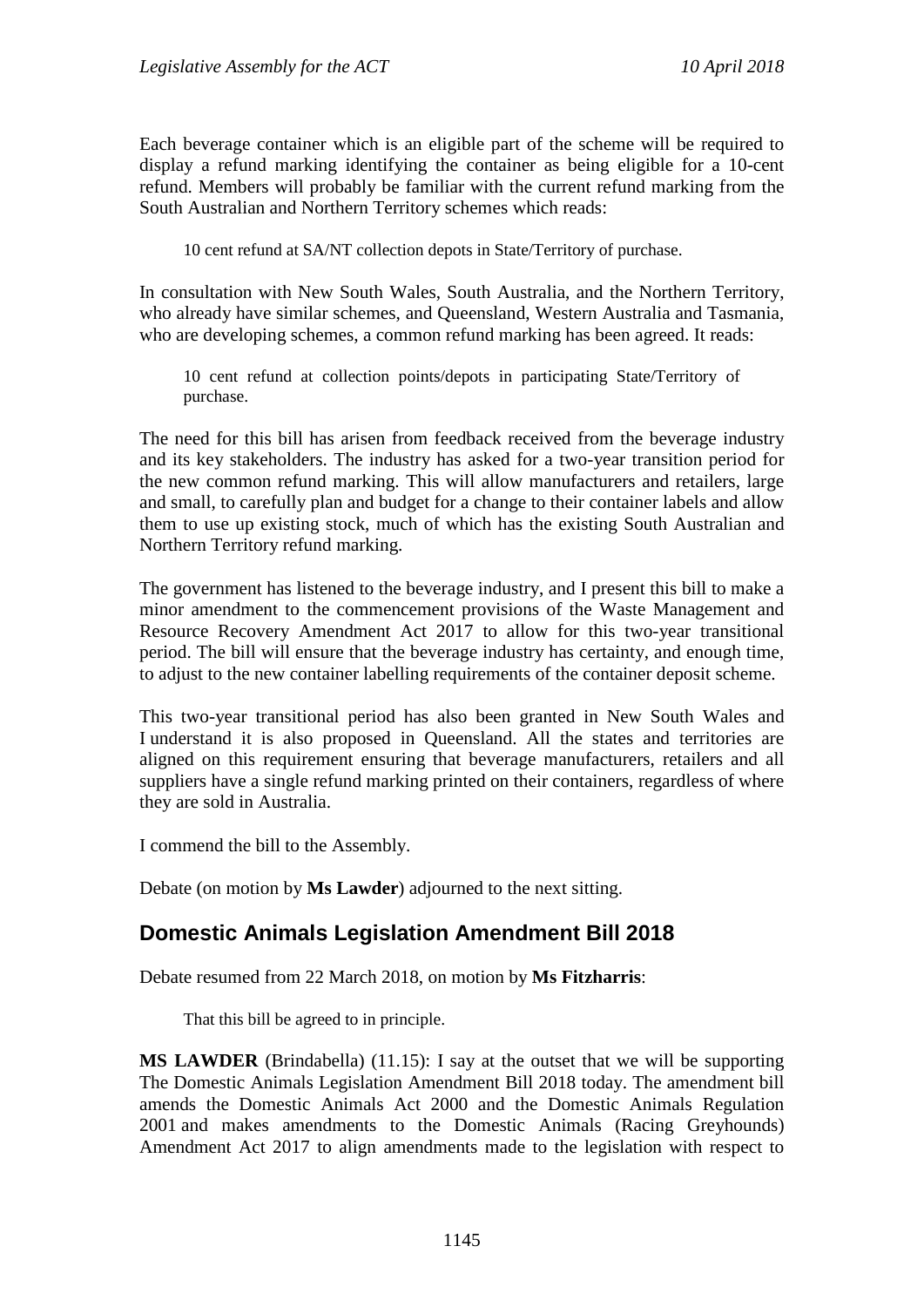racing greyhounds and dangerous dogs and to allow issue of fines by stating or reframing offences as strict liability offences.

My colleague Mr Parton will talk to those issues about the management of greyhounds, but I note the complexities introduced by the government's need to include provisions for one class of dogs—that is, greyhounds—which unnecessarily complicates the proposed legislation.

We are pleased that the government still recognises the need for significant improvements in ACT dog legislation, given the relentless efforts made on this issue by my late colleague Steve Doszpot. Mr Doszpot, along with all of us on this side, recognised the urgent need for serious attention to be given to improvements in the legislation regarding the management of dogs. The legislation presented by the government and passed last year was clearly not quite adequate, resulting in the need for this amendment bill today, and the bill does not address our continued concern about the level of discretionary power in dealing with dangerous dogs.

The bill imposes greater restrictions on all dog owners for a variety of lesser matters including: keeping an unregistered dog; keeping a registered dog by a person who is not the registered keeper; the registered keeper failing to tell the registrar of a change of address; the registered keeper failing to tell the registrar of a change of address of where the registered dog is kept; keeping a dangerous dog except in accordance with a dangerous dog licence; having an unmuzzled dangerous dog in a public place; having an uncontrolled dangerous dog in a public place; taking a dog into a prohibited area; taking a dog into a prohibited place; not restraining a dog on someone else's private premises without permission; not removing faeces; and having a female dog on heat in a public place.

The bill introduces strict liability for a range of dangerous dog-related matters and a range of lesser issues. However, the bill only partially addresses the issues that we and many of the community feel are needed to address and deal with the menace of dangerous dogs.

On the issue of discretion, the scrutiny of bills committee called on the minister to respond to why it is considered appropriate for possible conditions to be set out in regulations or at the discretion of the registrar, and the bill attempts a difficult job of trying to patch together a whole lot of different amendments in what is already a structurally clumsy Domestic Animals Act. The act really requires a complete rewrite. We said this last year when my colleague Mr Doszpot was working on it, and we say it again today.

The government has been reluctant for years to address the serious and growing issue of dangerous dogs in Canberra. The government and we as a community have had to deal with the tragic results of this negligence. The government has been dragged kicking and screaming to make changes to dog legislation, and I again acknowledge the efforts of my late colleague Mr Doszpot in relentlessly holding the government to account on improved dog legislation.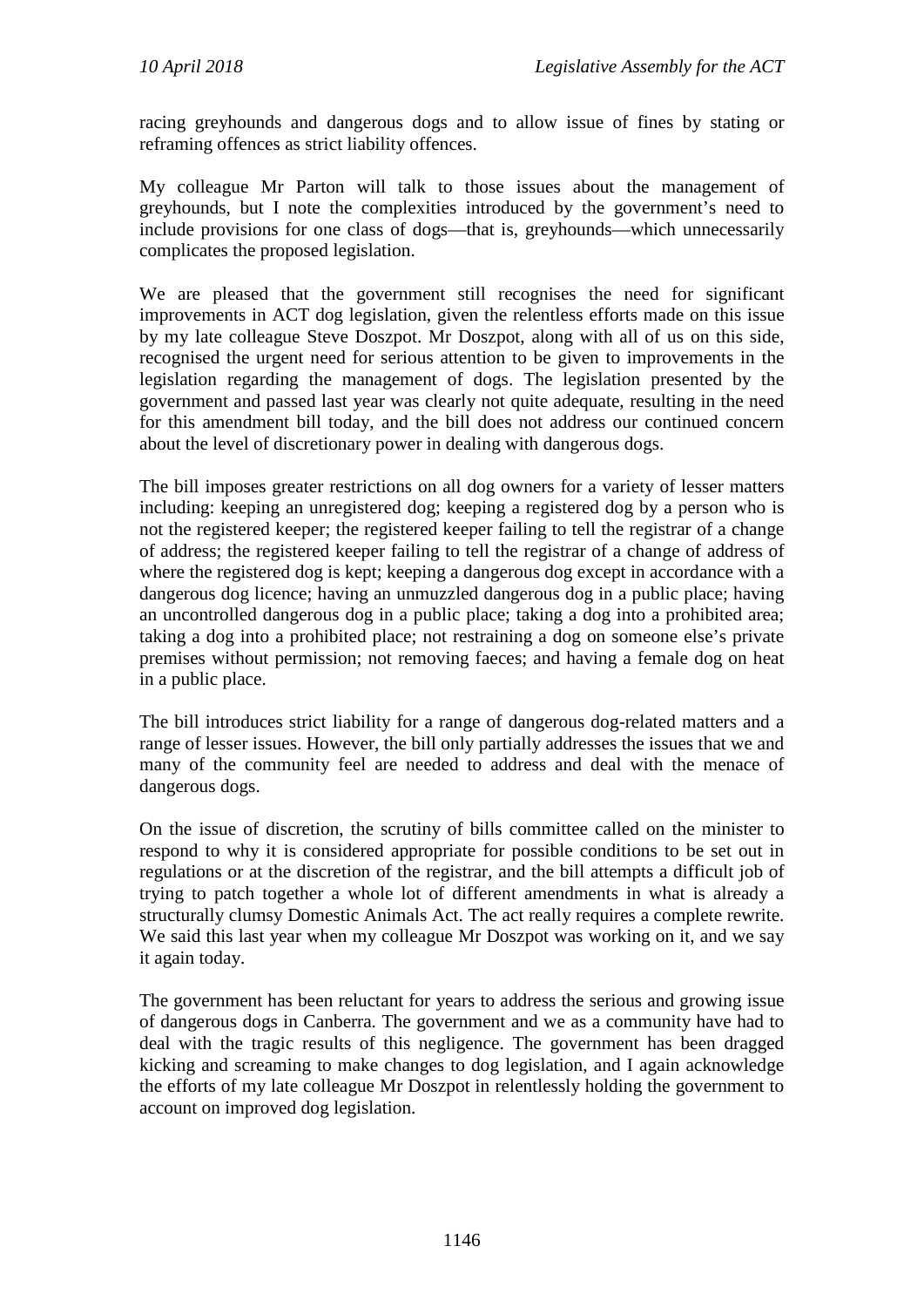Implementation of this new act will need to be monitored, and future changes are likely. Despite the comments made above, we are pleased to support this bill in the hope that it will bring further structure to the issue of dangerous dogs. I thank the minister for her work and that of her directorate in putting together this bill. As I have already said, it is a bit of a patchwork, but we are moving down the path of addressing the community's concerns about dangerous dogs. With that in mind, we are happy to support this bill today.

**MS LE COUTEUR** (Murrumbidgee) (11.20): I support the bill. The ACT Greens support all efforts to improve the welfare of animals in the territory—and, of course, anywhere—and this bill represents another step towards the elimination of abuse through greyhound racing here in Canberra. The bill includes a number of provisions the ACT Greens have been calling for for some time. The new definition of "breeding" continues the important work started by my colleague Shane Rattenbury when he was TAMS minister to tackle puppy farms and exploitative dog breeding practices.

The extension of control orders to carers and keepers of dogs, not merely owners, is long overdue. We have been approached by a number of concerned citizens, activists and animal rescuers over the past few years that animal hoarders and serial abusers have been escaping prosecution by claiming to be merely looking after an animal for someone else. I imagine Minister Fitzharris and her department have heard similar concerns, and I am very pleased that they have taken clear steps to address this issue. Likewise, allowing impounded animals to be housed in animal rescue facilities will ease the burden on our pound and provide, in many cases, much more humane living environments for vulnerable animals.

I thank the minister and the department for the work on this and note, of course, the contribution of the late Mr Doszpot in bringing forward the legislation that is now being amended.

**MR PARTON** (Brindabella) (11.21): In the greyhound space, most of these amendments are unremarkable and, as Ms Lawder stated, the Canberra Liberals will not be opposing them. We oppose the basic premise of them and utterly and completely oppose the banning of greyhound racing in the ACT. We consider the additional red tape and duplicated bureaucracy around the keeping and training of greyhounds in the ACT is a waste of resources.

I note that in the public space there was a bit of confusion with this amendment bill in that quite a number considered that by rolling in dangerous dogs with greyhound amendments somehow the minister was suggesting that greyhounds were dangerous dogs. Far be it from me to be defending the minister's honour on this one, but I had quite a number of conversations out at the Greyhound Racing Club putting people straight that that was not the case.

Clause 18 removes the need for a stat dec from greyhound owners regarding whether their dog is a registered racing greyhound or not, and we certainly support that in line with the government's red tape reduction legislation amendment. But, again, I think it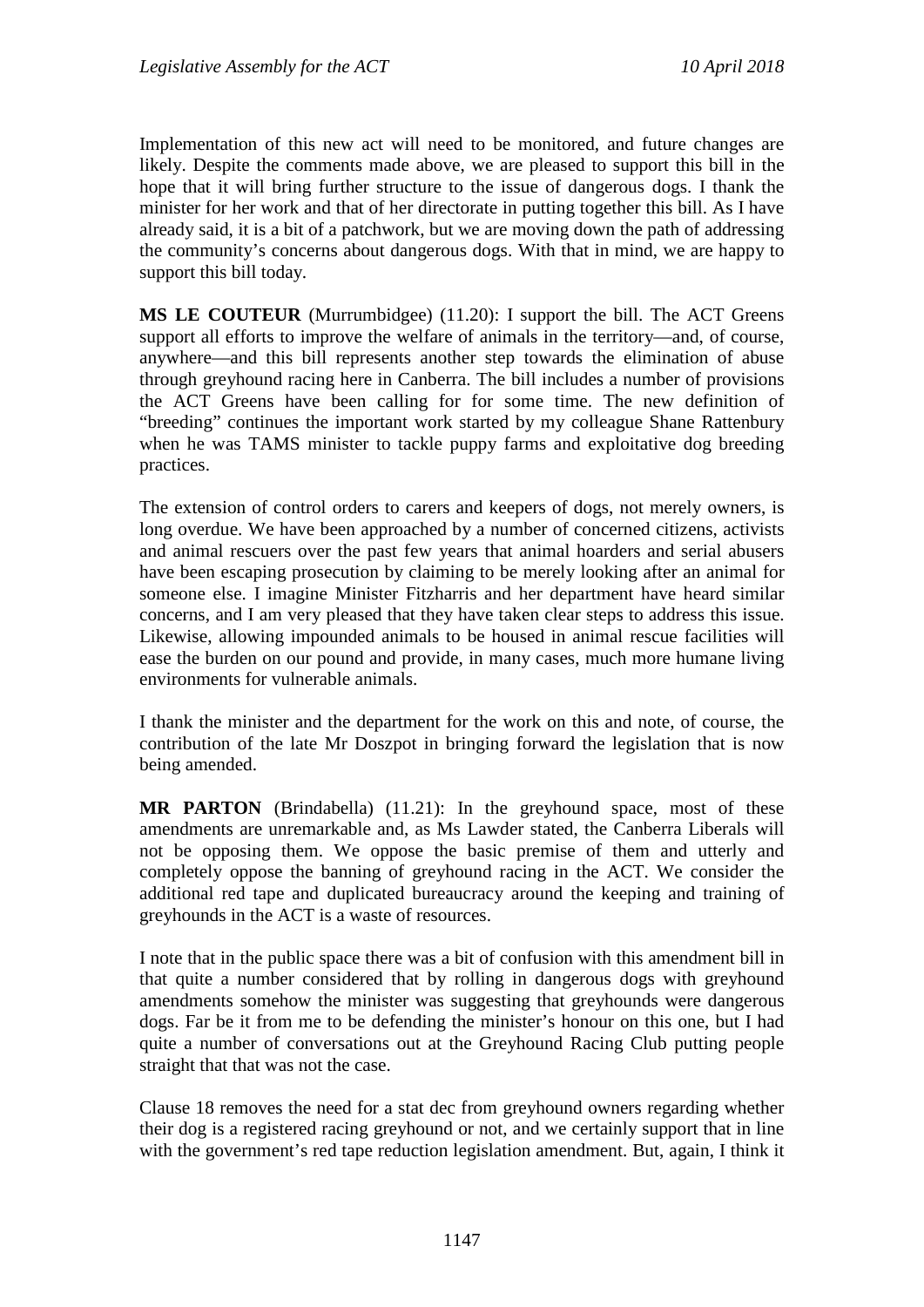is absurd that the question even has to be asked for a number of reasons. For starters, domestic animal services officers can very simply ascertain, by checking the microchip of a greyhound, its status as a racing greyhound or otherwise. But, more to the point, I do not think it is possible for the government to justify the ban. Greyhound racing is quite simply not out of step with community values and the ban should not be happening. I note the legislation to ban the sport in the ACT is still the subject of a number of legal proceedings, and I await the final results of those processes.

I also say while we are speaking to this matter that the government is going through a process of putting together a code of practice for keeping and breeding racing greyhounds in the ACT. When this process was undertaken in Victoria the government engaged with industry for a solid five months before producing a document. The ACT government gave the local industry just three days to respond to their draft code, which is unforgivable but so typical of the way that this Labor-Greens government has bullied its way to a reprehensible position.

I cannot help but note again that the ministers responsible for this policy space— Ms Fitzharris and Mr Ramsay—have never set foot on the Canberra Greyhound Racing Club premises and have consistently refused to speak to any stakeholders. ACT Labor has sold out to the Greens in this space in the most shameful way, and it will result in many long-term hard-core Labor voters turning their back on their traditional party come 2020.

We will not be opposing this amendment bill, but I look forward to overturning all of the anti-greyhound legislation when in government in late 2020.

**MR PETTERSSON** (Yerrabi) (11.24): I rise today to speak in favour of the Domestic Animals Amendment Bill 2018. The government has moved these amendments today to strengthen the laws that manage our dogs and to make our community safer. No-one should be afraid to walk their neighbourhood. No-one should have to worry about their pets or children being attacked in their own yard. We are acting to make people responsible for the actions of their animals and to eliminate the threat of dog attacks, while educating the public about the importance of responsible dog ownership.

Dog attacks can be traumatic for all involved. Violence often is traumatic. All dogs can be unpredictable in their actions and they have the capacity to be aggressive. Unlike humans, they do not have the capacity to reason and can act on instinct to protect, attack, show dominance or defend what they perceive to be their territory. In short, dogs can be unpredictable, and even dogs we love can act out. This is precisely why we must manage our relationship with animals carefully. We put so much faith in our pets to love us, to protect us and to be there for us, and while dogs may be our best friend, they can also be our worst.

These amendments will make the Domestic Animals Act more robust and consistent. They will tighten up penalties and offences in the act and allow for fines to be issued in a greater range of circumstances to people who are clearly acting irresponsibly or unsafely in respect of their dogs. Managing animals requires managing their owners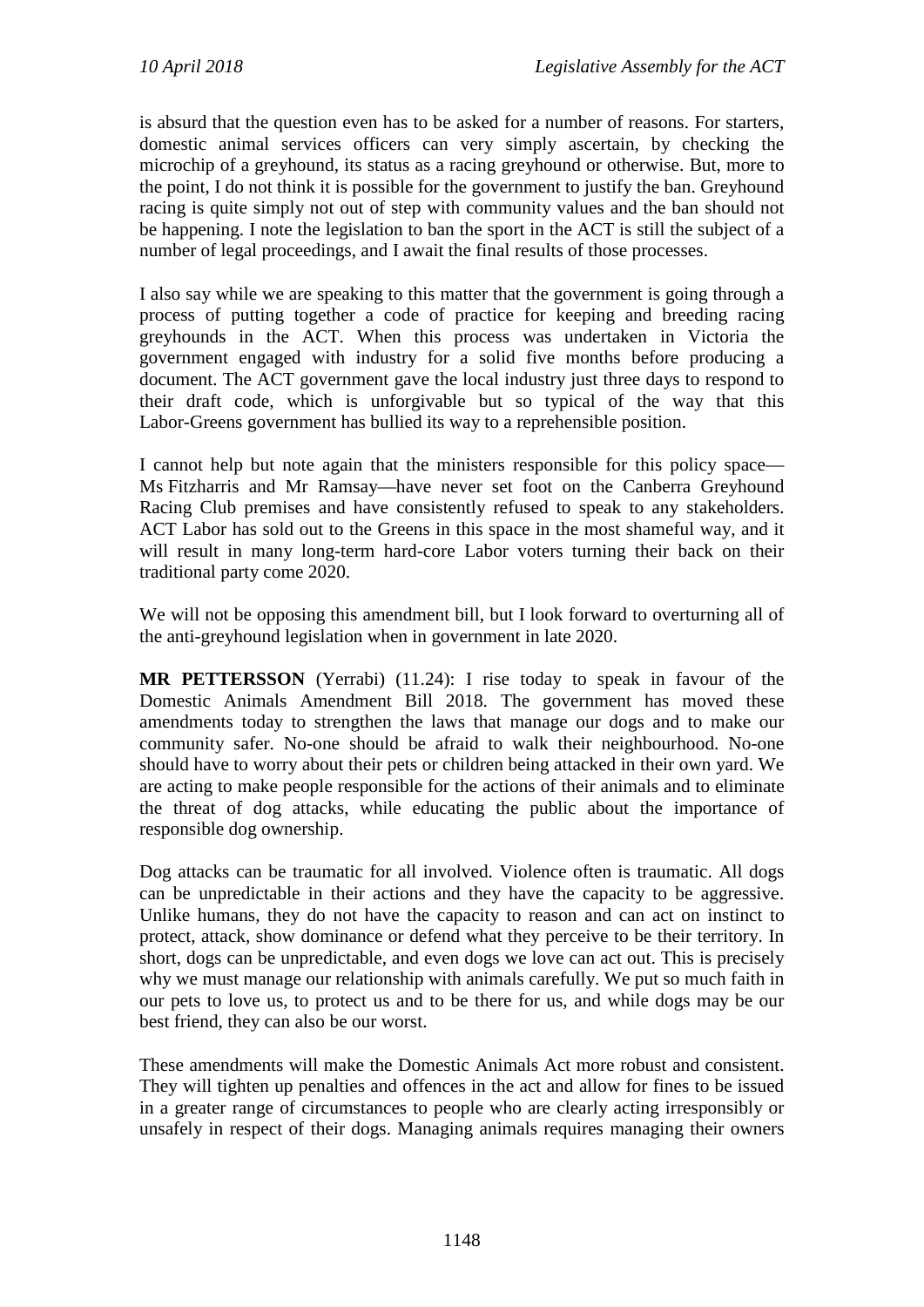and holding them responsible for their dogs' actions. Not to do so would risk public safety and animal welfare.

We are making sure that it is not just the owner of the dog who is now responsible for its actions. If you are caring for or keeping a dog for someone else, you will be responsible for its actions. This bill allows for control orders on people who are not the registered owner but who are in possession of the dog. This will allow for the dog to be controlled but also allow for the registered owner to keep the dog safe while working to ensure compliance with a control order.

Control orders are one of the most important tools in regulating dangerous dogs. They let us prescribe to the owner, or carer, the conditions the dog can be kept in and the conditions that must be met for it to interact with the surrounding environment. Control orders can require extra fencing to stop a dog jumping over, a muzzle when the dog is in public, or even a requirement for the dog to be contained on a property, as well as many other measures that dangerous dog owners must comply with.

Owners of dangerous dogs are required to hold a special licence that is granted by a request in writing to the registrar. This licence requires an annual fee to help maintain the system of dangerous dog management. This helps our rangers to proactively patrol our communities and to make compliance checks on dangerous dogs. People who are negligent owners of dangerous dogs and who breach control orders risk their dog being taken away for good. We cannot allow public safety to be jeopardized by lax ownership.

Also included in these changes are a definition of breeding, covering insemination of dogs and the weaning of pups, to close loopholes that may be exploited by unscrupulous breeders and illegal puppy farms. Puppy farms, or factories as they are also known, can be an incredibly cruel exercise: dogs used as breeding machines to create puppies for profit; dogs often kept in confined spaces restricted to breeding and not being able to play or go outside. This leads to poor social and behavioural outcomes for the dogs and their puppies. This can of course have flow-on effects later in life, contributing to dog attacks.

To help support better social outcomes for these dogs and their puppies, these amendments will also allow for dogs to be impounded in animal rescue facilities instead of just the pound. While the pound does great work, it can at times be full or not suitable. These animal rescue facilities can help improve the social and behavioural outcomes of puppies by giving them space to play and socialise with other animals while taking the burden off the pound.

I have had many constituents write to me or come to me at street stalls to talk about dog attacks. Many ask me, "What do I do if I witness a dog attack?" I say to them, and to anyone who is watching today, that if a dog attack is in progress, call ACT police. Dog attacks can be life threatening and emergency services are best placed to deal with life threatening situations. If, for whatever reason, it is no longer urgent, contact domestic animal services through Access Canberra. The best way for the government to manage dangerous dogs is through public reporting to get descriptions of dangerous dogs and to identify hotspots.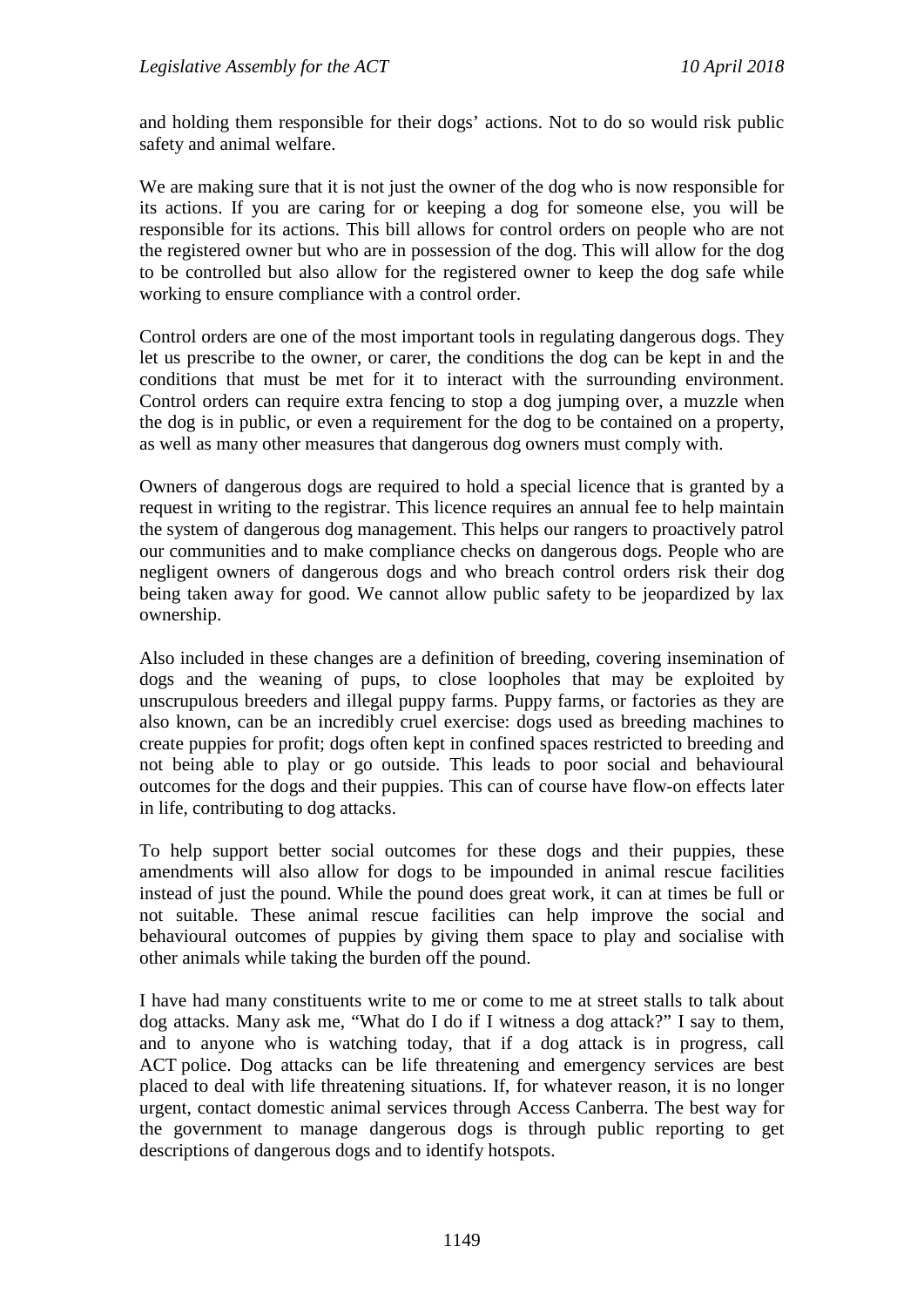Canberrans are well aware of the dangers posed by dangerous dogs and are, in many cases, leading the debate in these areas. But while we can impose all the fines and penalties we want, education is our most important tool to change behaviour. Raising community awareness is critical to our success in stopping future dog attacks. I am pleased that the ACT government is making public education a priority in this issue.

The paws for thought program that has been rolled out by the ACT government promotes responsible pet ownership and a culture change through education. So far the campaign has held a number of community information stalls across Canberra with more to follow this year in conjunction with other education strategies.

Paws for thought deals with the essentials of dog ownership—getting your dog de-sexed, microchipped and registered—while informing people about the requirements of having a dog in public. There are many places where you can let your dog off leash in our city, including our great dog parks. For my constituents in Yerrabi, you can most definitely find one in Casey and another in Forde. But it is important to keep your dog restrained when required as well.

The Domestic Animals Legislation Amendment Bill 2018 will also make minor changes to align the dangerous dog and racing greyhound amendments passed by the Legislative Assembly late last year. The bill will ensure that the principles of responsible pet ownership and public safety that were introduced through the dangerous dog amendments equally apply to the new greyhound provisions that are set to take effect on 30 April 2018.

The government committed to review the legislation in the recently released ACT animal welfare and management strategy to ensure that it is best practice and up to date. These amendments show that we have acted to strengthen the management of dangerous dogs to protect Canberra residents. I thank the minister for bringing forward these amendments and ask all members to support their introduction.

**MS CHEYNE** (Ginninderra) (11.31): I rise today to support this bill. Mr Assistant Speaker, a dog can be a man's, or indeed a woman's, best friend. They become part of our families and they enrich our lives, as you well know. It has now even been proven that dogs are able to read human emotions, and we know that they help our emotional and physical wellbeing, too. So there are plenty of reasons why dog owners feel such a special connection with their canine buddies.

Introducing a dog into your life is not a decision that should be taken lightly, however. It can be a resource-intensive step to take, as our pets need a lot of love and attention, and we need to be responsible in all of our dealings with them. Sadly, the story does not always end happily. Some dog breeds are known to exhibit more aggressive behaviour, but we know that some dogs in a certain environment might surprise us with their behaviour. We do know that irresponsible pet ownership can lead to any dog having a violent or aggressive disposition.

This government knows that dangerous dogs can pose a real risk to the safety of our community, and we are committed to ensuring that we have the necessary tools to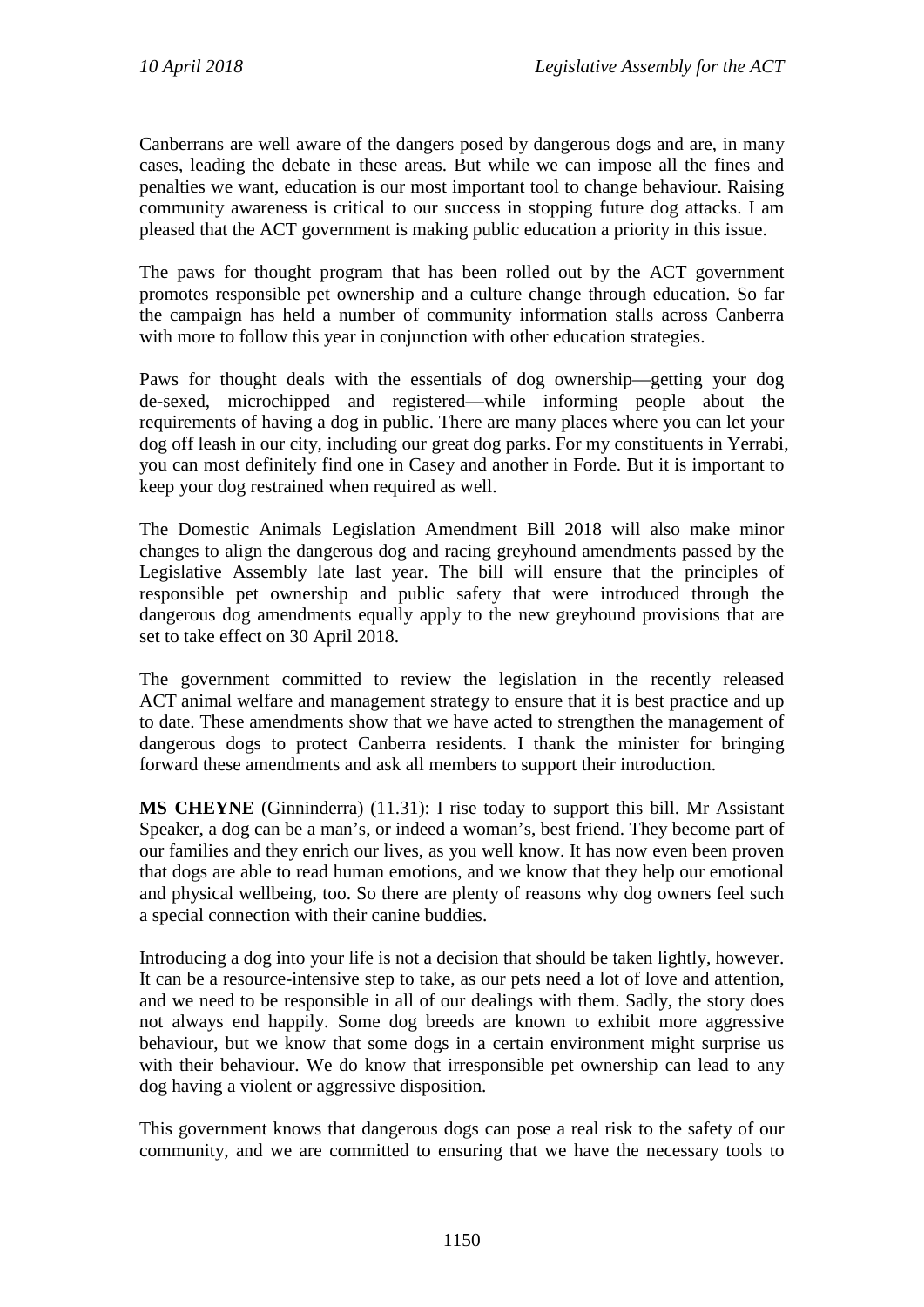promote responsible pet ownership and to manage the risks associated with dangerous dogs. In November last year we introduced a number of reforms to our domestic animals legislation to provide even stronger protections for public safety and animal welfare. We understand the complexity around dog aggression, and we took a holistic approach to updating our dangerous dogs framework.

We now have a legislative scheme that addresses the many factors that can contribute to a dog's becoming dangerous, including illegal breeding, not desexing, and unfavourable behaviour resulting from irresponsible dog ownership. In instances where a dog does become dangerous, the registrar has more flexibility and powers in dealing with the situation and a greater emphasis has been placed on public safety.

One of the new tools to deal with dangerous dogs that we introduced last year was control orders. A control order sets out measures that a dog's keeper must comply with. The order may specify fencing requirements for a dog, it could mandate behavioural training for the keeper and their dog, or any other thing that the registrar considers might be appropriate in the circumstances.

At the moment a control order applies only to a dog and its keeper. With the amendments that are before the Assembly today, control orders will now also be able to be issued to a dog's carer. A dog's carer is someone who is over 14 years old and who is in charge of the dog for a period. This means that if a dog's keeper has, for example, gone on an overseas holiday and the dog is under the care of someone else, a control order can still be issued. This is a really important amendment to make.

If a control order has been issued to a dog's carer then the carer must also give it to the keeper, and vice versa. This means that if you are walking someone else's dog and that dog is subject to a control order, the keeper is now legally obliged to pass that information on, and you will also be subject to the terms of the control order because the dog is in your care.

This reflects a number of amendments in the bill whereby new public safety measures are now automatically applied to both keepers and carers. This approach is a common-sense improvement to our current system. It aligns with the public expectation that risk management measures attach to the dog rather than to the keeper. This means that a person in control of a dangerous dog cannot avoid responsibility by saying they are not the keeper of the dog. Regardless of whose care a dog is in at a given time, it must be managed in accordance with directions.

This legislation makes a series of other amendments to improve the operation of our Domestic Animals Act. Mr Assistant Speaker, as you know, the government showed great leadership last year in banning greyhound racing in the ACT, and introduced new requirements for breeding and raising greyhounds in our jurisdiction. The bill today will make sure that the greyhound legislation we pioneered last year is consistent with the requirements for dangerous dogs generally.

In particular, some numbering in the greyhounds legislation will be updated so that it reflects the Domestic Animals Act as amended last year. That makes pretty basic sense. The bill before us today will also ensure that the principles of responsible dog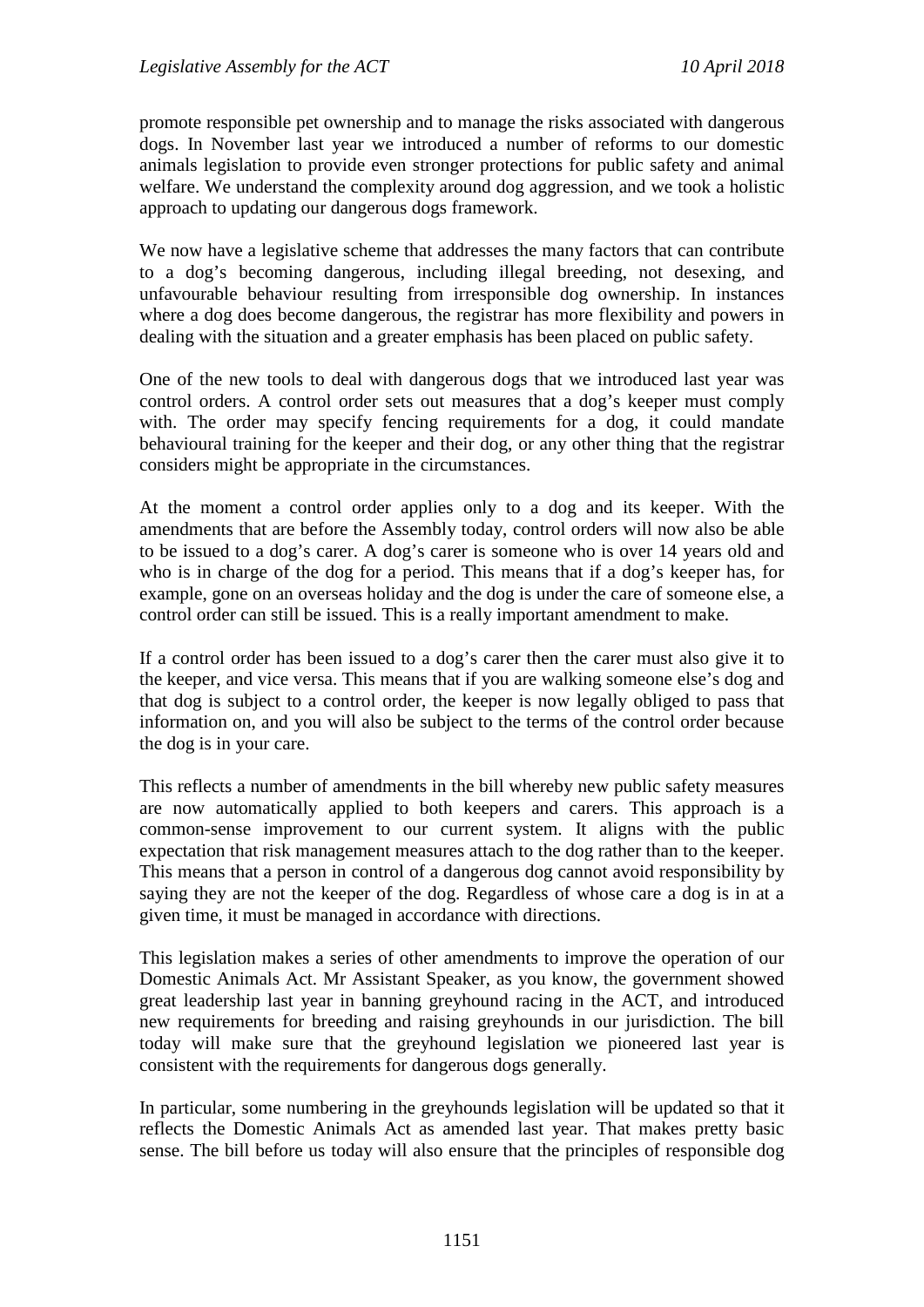ownership and public safety extend to greyhounds. For example, the registrar will have to consider public safety and whether an owner can demonstrate responsible dog management, care and control before granting a racing greyhound controller licence.

I am happy to clarify for Mr Parton and anyone else in this room that the legislation does set out that owning a greyhound is not an offence. An individual may register to own a racing greyhound. However, racing or trialling a greyhound in the ACT is an offence, regardless of whether or not the greyhound is registered. Those people who own retired greyhounds will be able to alert the registrar if their greyhound is retired, and it no longer needs to remain on the register.

The proposed amendments also clarify some definitions, including adding a new definition of the term "breeding". Under the act currently there are a number of provisions relating to breeding. Notably, it is an offence to breed dogs or cats without a licence. However, the term "breeding" is not explicitly defined. As you might imagine, this creates some grey areas around whether or not someone is indeed a breeder. Since there are multiple stages across the process of insemination and birth, it is helpful to be clear and precise on this issue.

The new definition of "breeding" incorporates all stages of pregnancy, birth and the first weeks of life. In particular, it defines breeding a litter from a cat or dog to include inseminating the animal or doing any other act intended to make the animal pregnant or assist the animal in becoming pregnant, assisting the birth of the litter, and whelping or weaning a kitten or pup in the litter. Animal welfare is paramount and we want to ensure that anyone involved at any stage of the breeding process is properly licensed.

In addition, amendments in this bill will now also mean that a breeding licence must comply with any relevant breeding standard or mandatory code of practice under the Animal Welfare Act 1992. By linking breeding licences directly to the Animal Welfare Act, we can ensure that the licences always keep pace with the latest standards in animal welfare.

We have made considerable changes to our domestic animals framework over the past 12 months to better serve the goals of animal welfare and public safety. We are clarifying our system so that it is easier to use by taking bold and important steps in animal safety, and we are ensuring that the ACT registrar and others in the domestic animal services team are equipped to appropriately handle dangerous situations.

The amendments before the Assembly today further clarify and strengthen the improved dangerous dogs framework that we introduced last year. I commend the bill to the Assembly.

**MS FITZHARRIS** (Yerrabi—Minister for Health and Wellbeing, Minister for Transport and City Services and Minister for Higher Education, Training and Research) (11.40), in reply: I thank members for their support today. I would like to start by drawing members' attention to the revised explanatory statement, which simply corrects the numbering contained in the statement. The revised statement now correctly references clauses against the correct numbers. I understand that the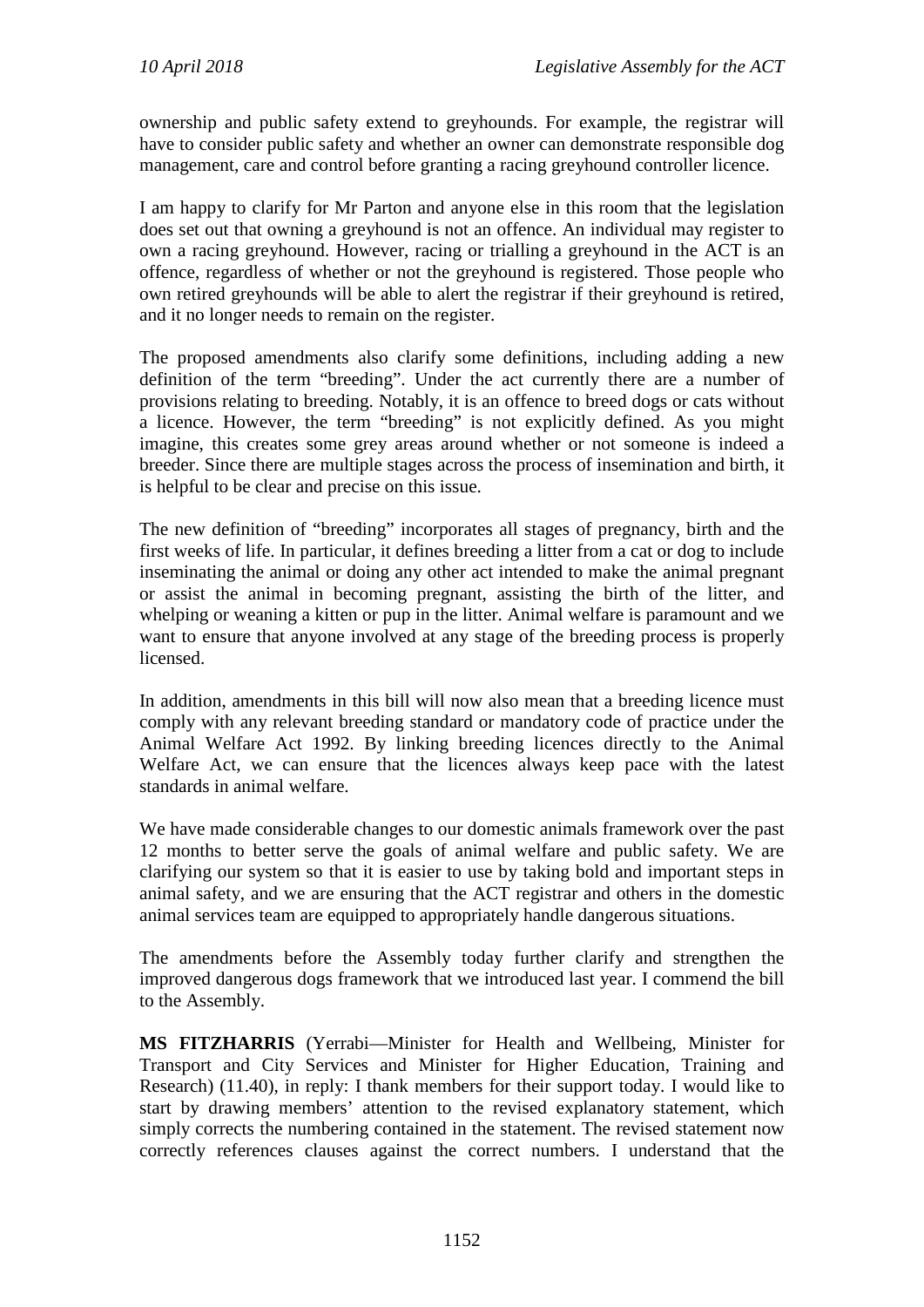anomaly contained in the original version of the statement does not lead to any change, and I apologise for the confusion. I now table the revised explanatory statement, to correct the record.

As members have outlined, the objective of this bill is to bring consistency and best practice to the Domestic Animals Act 2000 following legislative changes that the government introduced last year to protect the community from dangerous dogs and to act on its commitment to end greyhound racing in the ACT.

Greyhound racing will end in our nation's capital from 30 April this year. This bill will ensure that anyone who keeps a racing greyhound in the ACT after this time for racing in another jurisdiction complies with the high standards of public safety and animal welfare that were introduced with the dangerous dog legislative amendments late last year.

This means that racing greyhound owners are treated equally to other dog owners when it comes to considering public safety and responsible dog management, care and control. For example, the registrar for domestic animals must consider if an owner is a responsible owner before allowing them to register a racing greyhound. I thank Mr Parton for his comments in relation to combining these two. I thank him for defending my honour. He is indeed correct, and I will reflect on how we can perhaps avoid that in future.

As I have said many times, the government is committed to best practice in how we manage pets in our community, and that also includes raising our expectations for responsible pet ownership. I have commissioned an independent expert review into dog management in the ACT and how domestic animal services exercises its functions, to make sure that Canberra is on track to be an Australian and world leader in dog management. I look forward to making the results of this work available shortly.

As part of being best practice, it is important to continuously review and improve our laws around dogs and make changes where they are needed. With respect to the important work last year between the government and the opposition, again, like my colleagues, I note the work of the late Steve Doszpot. It is important that we follow on from this work on dangerous dogs and also the greyhound work of last year. We have identified some small areas of change that are reflected in this bill.

These include, as members have noted, defining "breeding" in our legislation so that we can crack down on illegal breeders and backyard breeding in the territory, giving domestic animal services the ability to use animal rescue facilities for impounding dogs in a more suitable environment, for example, puppies seized as part of backyard breeding, and making sure carers of dogs as well as owners of dogs can have conditions and responsibilities placed on them where this is appropriate.

As I outlined in introducing this bill, there are circumstances when it is appropriate for a carer to look after a dog. For example, where a dog continuously escapes from its keeper's yard but can be appropriately housed with a carer, there should be an ability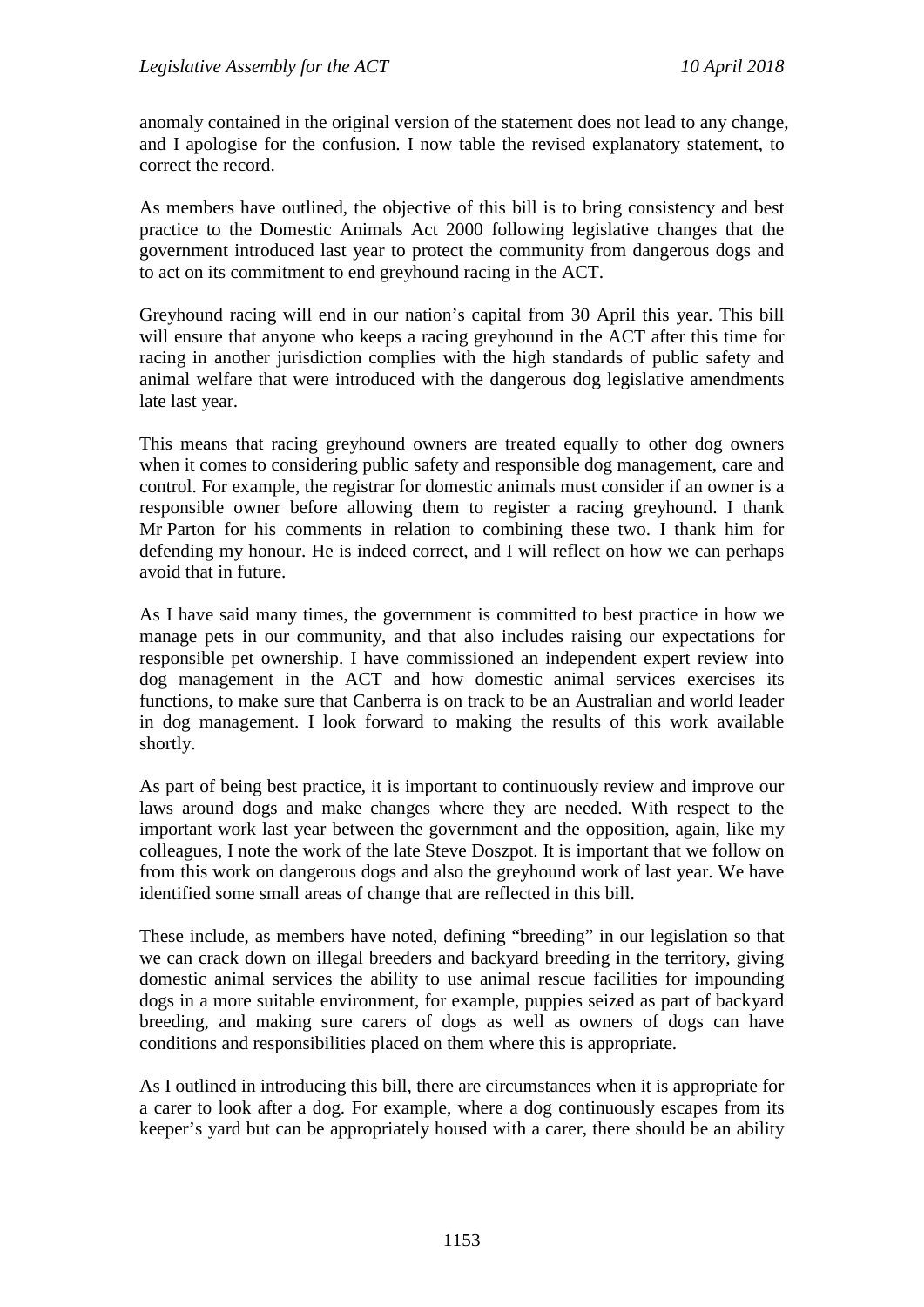to place conditions on carers in the same way that conditions can be placed on keepers. For example, the carer must have appropriate fencing and locks in place.

In reviewing our laws, it is also important to ensure that they are framed accurately and are easily understood by the community. All offences in the act have been reviewed to ensure that they are clear and enforceable, are in line with current policy and that it is clearly stated whether an offence is strict liability or not. As the act is over 15 years old, this is an important step in ensuring that offences are current and up to date.

Importantly, this bill does not introduce any new offences; rather, it ensures that existing offences are current and clear and that people can easily understand their responsibilities. A strong infringement notice framework with fines and penalties for people who do the wrong thing is vital in ensuring the highest standards of public safety and animal welfare when it comes to dogs.

This bill allows fines to be issued by domestic animal services rangers in a greater range of circumstances where offences are clearly set out and the community is informed of their obligations. For example, the bill is clear about the kinds of conditions that can be placed on a dog control order, dangerous dog licence, multiple dog licences or home impoundment direction. When these conditions are breached, a fine can be issued.

I note the work of the Standing Committee on Justice and Community Safety in its legislative scrutiny role and the comments provided on this bill in its scrutiny report 16. I thank the committee for its comments, which confirm the appropriate consideration of human rights issues. I am pleased to advise the Assembly that the committee's comment in relation to the range of conditions which can be imposed on licences will be addressed through a revised Magistrates Court regulation which will support the Domestic Animals Act.

This regulation will be made after these amendments have been enacted, and, consistent with the explanatory statement for this bill, will ensure that the infringements notice scheme will only apply to the prescribed conditions. That will ensure that the offence of failing to comply with a condition is limited in the ways supported by the committee's comments.

In summary, this bill makes technical and other minor amendments to align the dangerous dog and racing greyhound legislative amendments from last year and bring consistency to these provisions. It provides a definition of breeding in the legislation which includes the full process of breeding, from insemination to birth and weaning, in line with best practice. It allows for a dog control order and home impoundment direction to be placed on a carer for a dog as well as the keeper for a dog, recognising that there are times when it is appropriate to place responsibilities on a carer for a dog as well as a keeper.

The bill allows for a dog to be impounded on appropriate premises other than at just the territory pound to ensure the highest standard of animal welfare, for example, that seized puppies or mistreated dogs can be impounded in animal rescue facilities.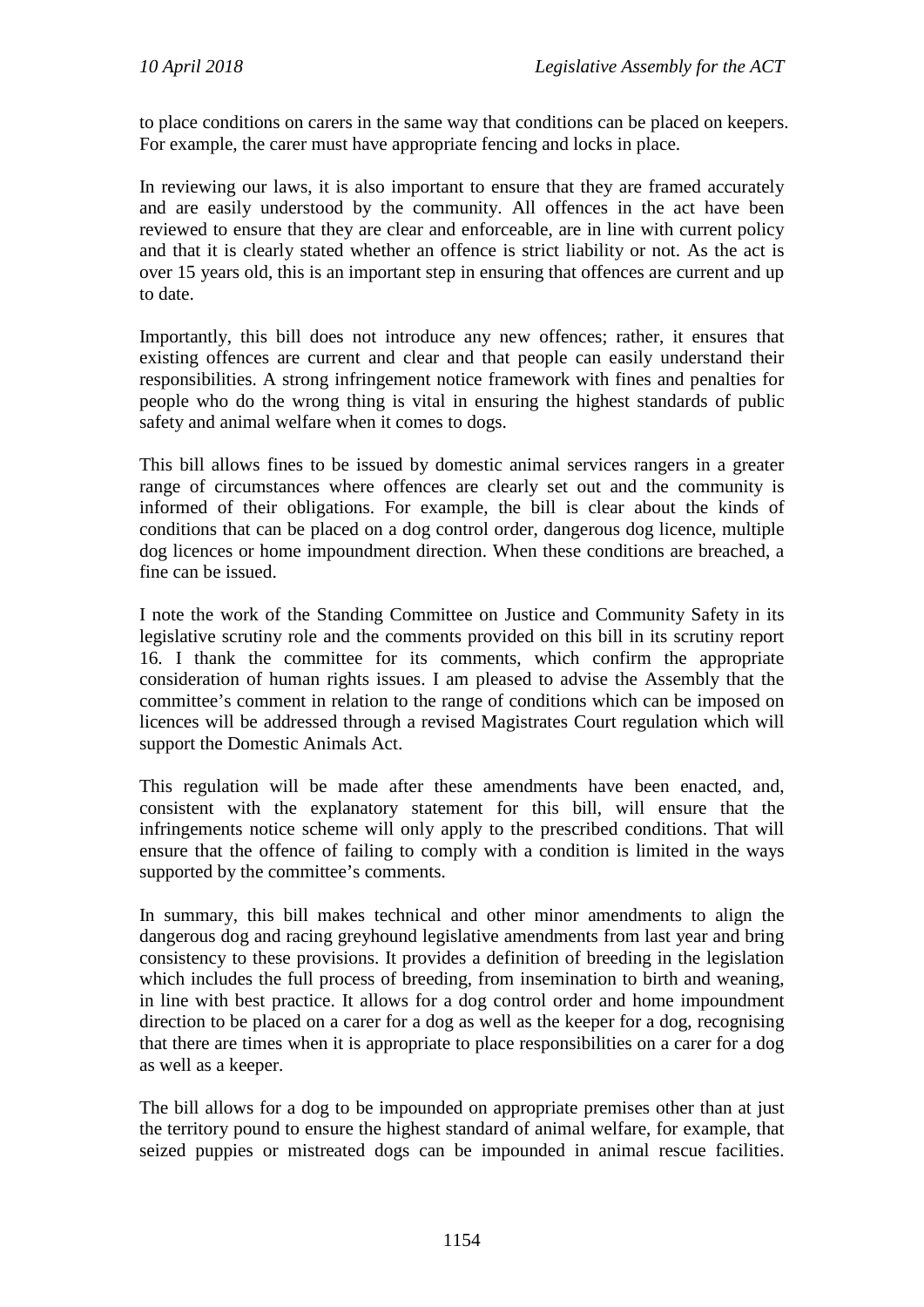Finally, the bill redrafts offences to bring them in line with current policy and ensure that they are drafted clearly so that people understand their responsibilities, and fines can be issued when there is blatant disregard for our important dog laws that are targeted at protecting both people and animals.

This bill is the next step, combined with the other proactive steps the government is taking hand in hand with the community, to being the best we possibly can when it comes to managing dogs in our community. I commend the bill to the Assembly and thank members for their support.

Question resolved in the affirmative.

Bill agreed to in principle.

Leave granted to dispense with the detail stage.

Bill agreed to.

# **Justice and Community Safety Legislation Amendment Bill 2018**

Debate resumed from 22 March 2018, on motion by **Mr Ramsay**:

That this bill be agreed to in principle.

**MR HANSON** (Murrumbidgee) (11.47): The Canberra Liberals will support this bill. The amendments in it are described by the government as necessary "to improve the operation of each amended law without amounting to a major change in policy". However, the reality is that in many ways this bill is more a series of fix-ups to problems that have arisen. The Canberra Liberals accept that errors can and do occur, and we will not prevent errors from being corrected. However, we will note that there are too many errors and oversights coming up under this administration, too many fix-ups that, frankly, ought not to have occurred in the first place, and too many fix-ups that lead to undesirable and problematic lawmaking.

For example, the bill amends the Crimes Act 1900 to clarify the powers of a guardian for an accused who is unfit to plead. It seems procedural, and the profession have raised no concerns. And amendments to the Crimes (Restorative Justice) Act 2004 will extend the time frame for the restorative justice unit to report on progress for referred matters. This could be seen as just another example of the directorate changing their own deadlines after failing to meet them in the past. However, doing this function well is important, and the profession have raised no concerns.

Some of the other changes in the bill are not so straightforward. For example, the amendment to the Civil Laws (Wrongs) Act 2002 will allow the minister to extend the period for which a professional standards scheme is in force by making a notifiable instrument regardless of whether the instrument is made before or after the period that the scheme ends. This gives rise to retrospectivity in the operation of this law. As I am sure the Attorney-General would agree, retrospective laws are rarely good laws, often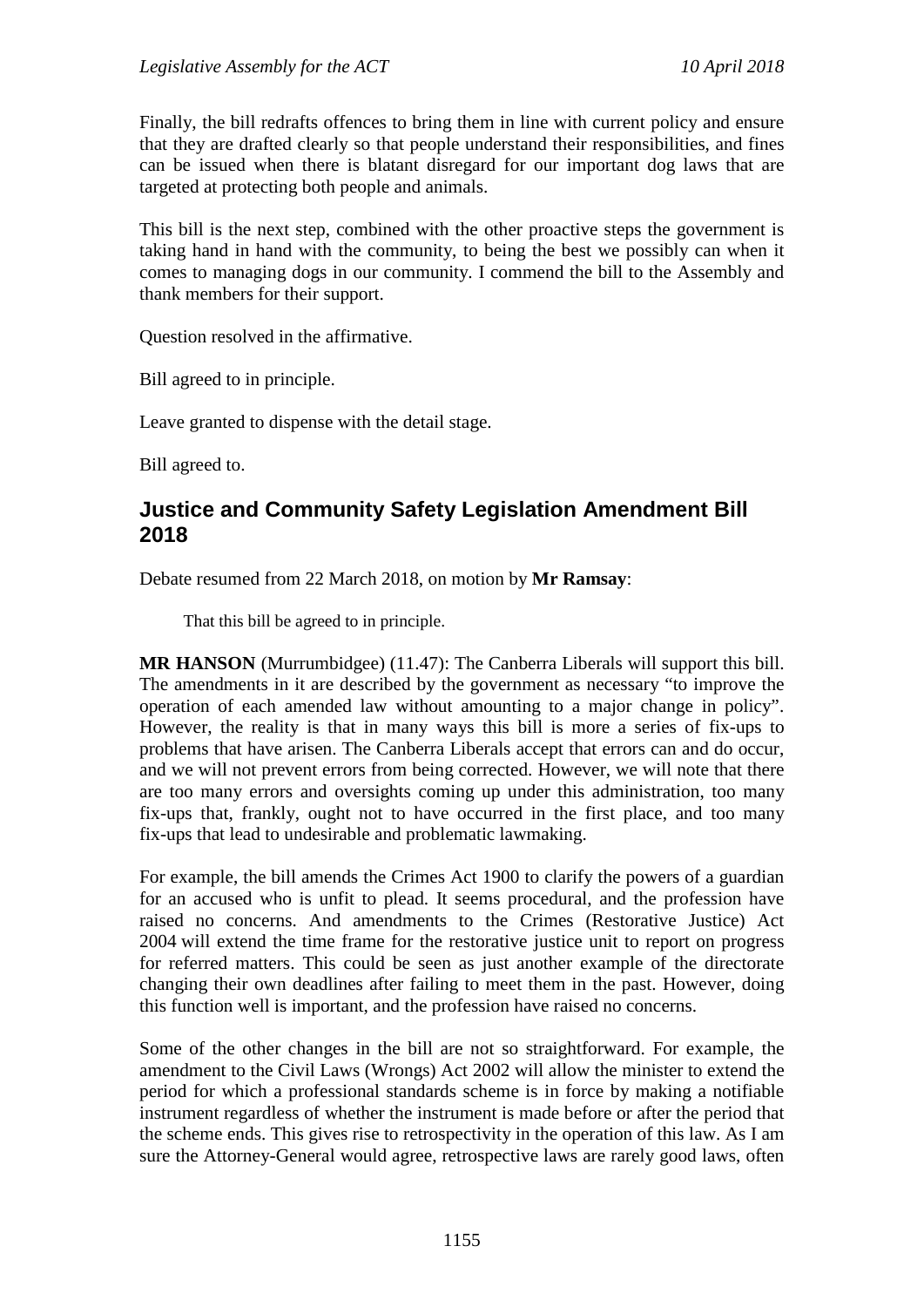create problems, and are always in need of significant justification. In this case, the potential problems are not fully explored, and the justification has not been properly provided. This is noted in the scrutiny report, which says that the amendment:

… may potentially allow an extension to occur up to 12 months after the expiry of the scheme. There is also no requirement that any extension to a scheme be made immediately. In the committee's view, further justification for the possible retrospective extension of a scheme is required.

Perhaps the minister will go to that in his closing remarks. Another amendment which required further explanation was to the Family Violence Act 2016. This is a seemingly technical amendment that the explanatory statement states is to:

… allow victims to register orders to be recognised interstate without having to travel interstate and bring the provision in line with the intent of the national model.

The wording of this amendment has caused confusion. It appears to state that family violence orders obtained under a repealed act do not apply. Upon questioning this point with the Attorney-General's office, the following response was received:

This is a response to a drafting issue. Part 9 of the Family Violence Act contains a series of criteria that need to be satisfied for a Family Violence Order to be recognised nationally. FVOs made prior to the introduction of the national recognition legislation may not always comply with those criteria. Part 9.6 of the Family Violence Act explicitly recognises this, but existing section 199(3) purports to disapply all of Part 9 to FVOs made under repealed legislation. This change carves out Part 9.6 which deals with how family violence orders made under prior legislation continue in force and across jurisdictions.

Even with that explanation, it is easy to see why some people, even those working in this field, are confused by this amendment. Nevertheless, and despite the convoluted construction, the amendment is geared towards achieving a desirable outcome. Furthermore, some certainty can be had by the existence of section 199(5) of the FVA. With regard to the safeguard, this clause does appear to be an attempt to make family violence orders made interstate and under repealed acts more certain under the current act, and we will support it.

The last set of amendments I wish to talk about is also a fix-up, and is one of the poorest examples that I have seen in this Assembly. It is an amendment relating to the Heavy Vehicle National Law (ACT) Act 2013. These series of amendments are designed to keep the ACT laws consistent with the national law. However, there are two changes worth noting: it makes changes that are retrospective; and it extends time frames for notifying the Assembly of changes from six sitting days to 20 sitting days. Together, these mean that there could be lengthy periods where the laws are deemed to be in effect but the Assembly has not yet been notified or had the opportunity to reflect or object.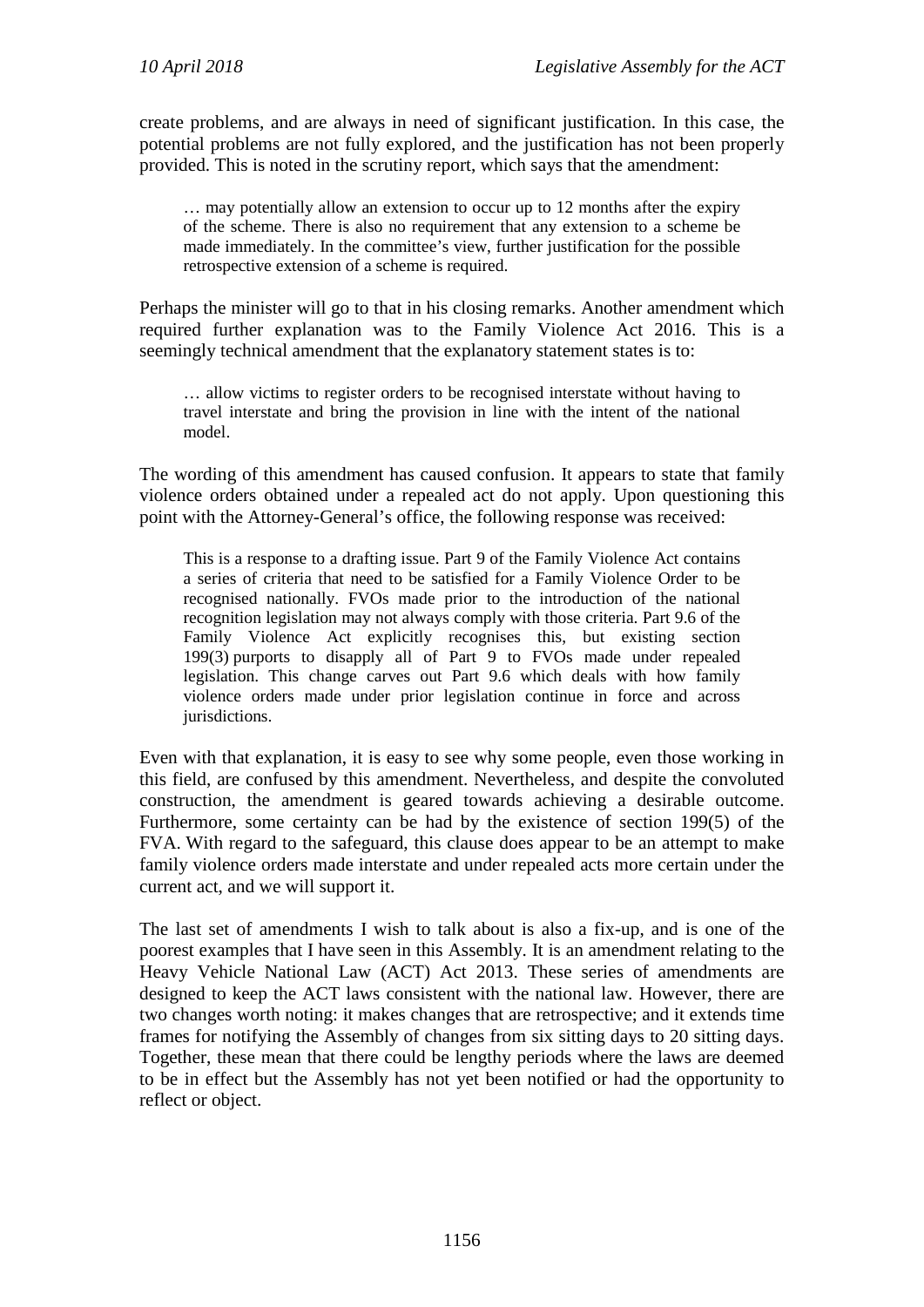Following questions from the office of Miss Candice Burch and from my office on this, the Attorney-General's office replied:

This is to ensure that they—

the regulations—

can be adequately prepared with supporting materials to the Legislative Assembly.

Firstly, 20 sitting days is a surprisingly long time to prepare regulations that have been passed through other jurisdictions. More importantly, it appears that this is actually not the real reason for those changes. The real reason was uncovered and noted in the scrutiny report. The scrutiny report explains that the last set of amended regulations:

… were not tabled in the Assembly within six sitting days of their publication on the NSW legislation website. They were therefore repealed from the sixth sitting day after their publication. They no longer had effect from the date of their repeal, and any amendments they made to the previous version of regulations were reversed.

In short, this is a fix-up for a mistake the directorate has already made that has left the ACT in a legal limbo. It appears that the advice that was then provided to my office when we questioned this did not explain that, did not go through the full details of why this fix-up was being made. That was uncovered in the scrutiny report. It is disappointing that that is the case, that the minister's office was not more up-front in an explanation of why this fix-up was being made. Well done to the scrutiny committee for picking this up. It seems that right now the ACT is not aligned with national regulations. This change, 20 sitting days, is required to fix an error made 20 sitting days ago. If we had waited till the next sitting day, the amendment would have no doubt read 23 sitting days.

This is poor administration whichever way you look at it and it is poor lawmaking. And for users of heavy vehicles in the territory, and indeed for this Assembly, to be kept in the dark for six months, is not good governance.

As I stated at the beginning of this speech, we are noticing more and more of these fix-ups coming into this place. We will not oppose them, obviously. We will not stand in the way of laws that have been poorly drafted or incorrectly drafted or where mistakes made by this government are being fixed up. But these continual changes for no other reason than laws not being complied with is at best sloppy and at worst negligent.

We will support this bill today. We will support the fix-ups. But I must say that this is not good. This does not reflect well upon this government or the ministers responsible. I call on this government and the ministers responsible to lift their game.

**MR RATTENBURY** (Kurrajong—Minister for Climate Change and Sustainability, Minister for Justice, Consumer Affairs and Road Safety, Minister for Corrections and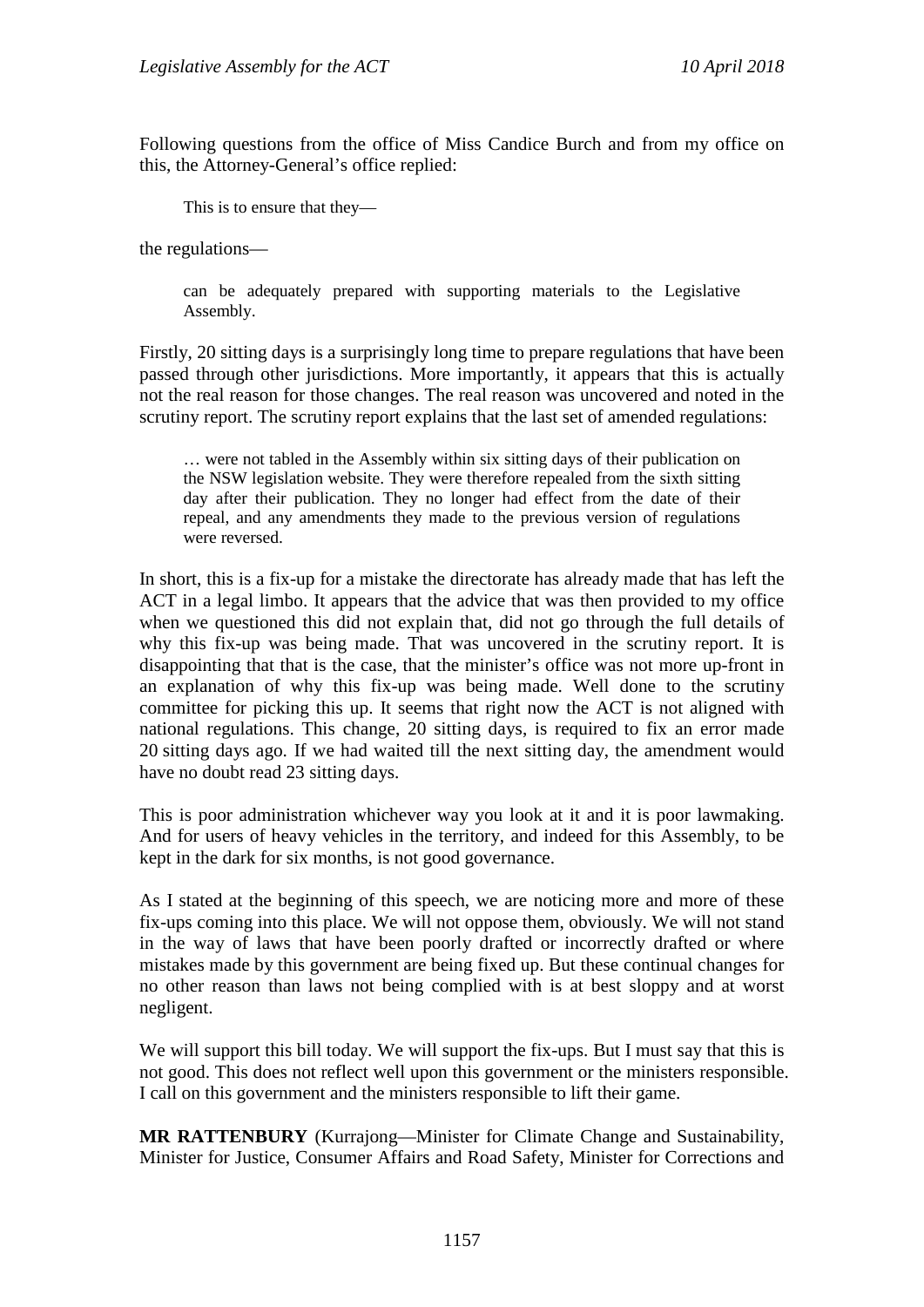Minister for Mental Health) (11.56): I would like to speak in support of the Justice and Community Safety Legislation Amendment Bill 2018. The amendments to the Crimes (Restorative Justice) Act 2004 extend reporting time frames within that act. Restorative justice is an important process which responds to wrongdoing and seeks to repair harms suffered by actively involving the affected parties in respectful dialogue and decision-making. It is a voluntary process that gives victims an opportunity to have a say about what happened to them, to get answers to their questions and to have their losses acknowledged after experiencing crime. Offenders have an opportunity to accept responsibility for their actions and to actively contribute to repairing the harm caused by their offence.

The ACT's restorative justice unit is responsible for convening conferences between victims of crime, offenders and their respective communities of care. The unit receives complex referrals from a range of referring entities, including ACT Policing, ACT Corrective Services and the law courts. Since its establishment in 2005, the unit has received over a thousand referrals from ACT Policing alone. More than 15 face-to-face conferences have been held in the Alexander Maconochie Centre since adult offenders first became eligible for the scheme in 2016.

2018 will be a milestone year for restorative justice in the territory. The unit is actively preparing for the third phase of its scheme, which will provide access to restorative justice for victims of domestic and family violence and sexual offences. This development means that victims of all offences will have access to restorative justice, and reinforces the ACT's status as a national leader in the use of restorative justice practices.

The act currently requires the restorative justice unit to provide quarterly statistical reports within seven days to all referring entities on the progress of the matters they have referred. The number of referring entities to restorative justice increased in 2016 when referring entities specific to adult offenders began referring to the scheme.

With the increased workload associated with the restorative justice unit's recently expanded jurisdiction, and as it consults on expanding its jurisdiction further to include family violence and sexual offences, this is a good opportunity to adjust the quarterly reporting time frames so that they are more appropriate. For that reason, the bill increases the reporting time line in the act from seven days to 14 working days. This will better allow the restorative justice unit to fulfil its statutory reporting requirements and ensure that it can continue to effectively provide its core service of convening restorative justice conferences.

The bill also includes amendments to the Heavy Vehicle National Law, firstly to extend the time frame in which regulations under the Heavy Vehicle National Law are to be tabled in the Assembly, and secondly to apply two national amendment regulations.

The Legislation Act 2007 requires subordinate legislation to be presented within six sitting days of notification. However, as regulations under the Heavy Vehicle National Law are notified in New South Wales, and there is no automated system to advise the ACT of their notification, applying the standard time frame under the Legislation Act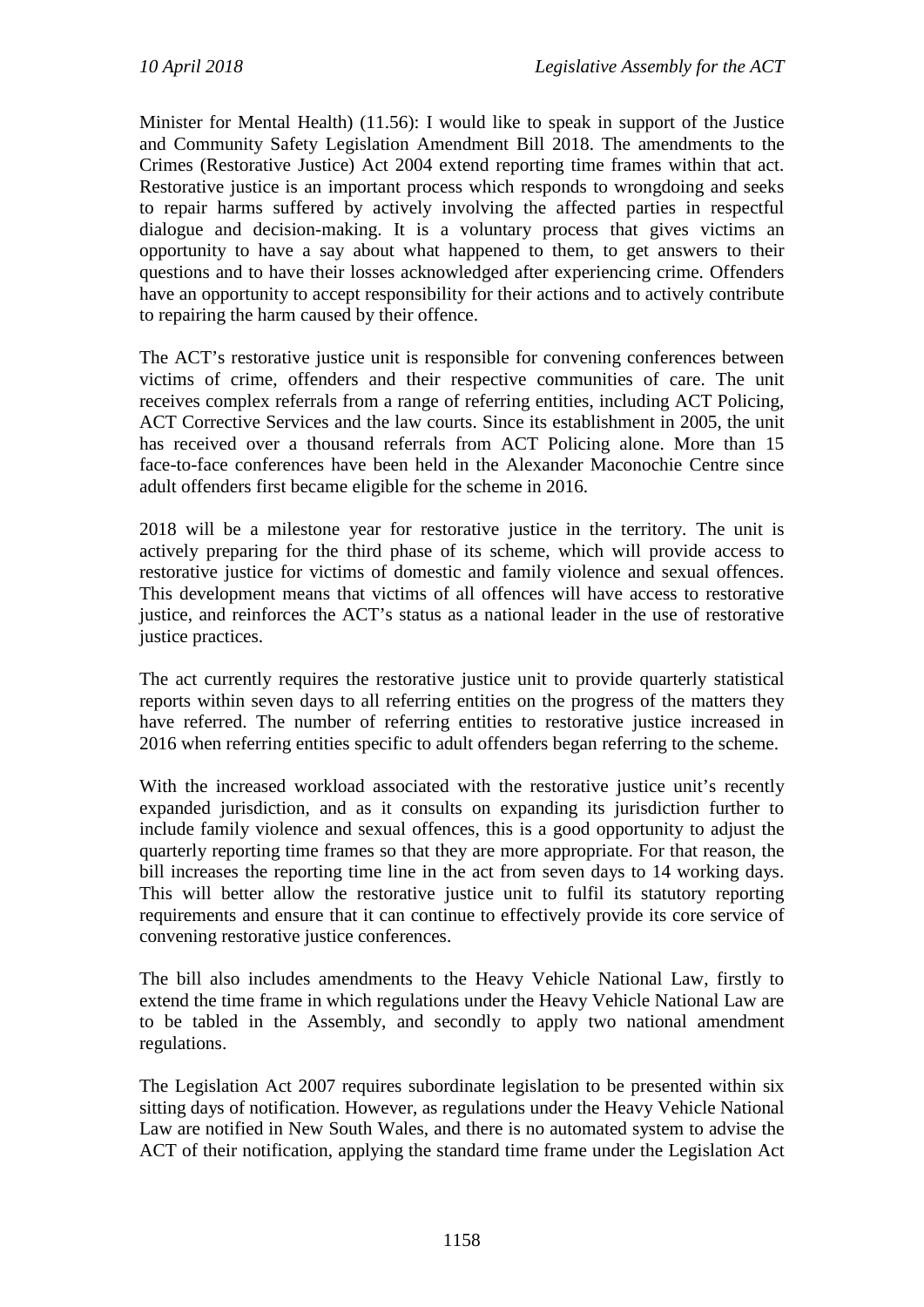raises practical difficulties. The amendment therefore increases the time frame for presenting Heavy Vehicle National Law regulations from six sitting days to 20 sitting days to ensure that there is sufficient time to apply these regulations in the ACT.

I hope that this offers some clarity for Mr Hanson as to the rationale behind this. The absence of an actual notification system means that our public service is required to find these things out. This longer time frame will ensure that in the future we do not see the gaps that he spoke about in his remarks.

The bill provides that the national regulations made under the Heavy Vehicle National Law are taken to be amended by the Heavy Vehicle (General) National Amendment Regulation 2016 (NSW) and the Heavy Vehicle National Amendment Regulation 2017 (NSW). In terms of leaving the ACT industry in limbo, I can again assure Mr Hanson that the changes that were created under the two regulations that I have just referred to are such that it has actually reduced regulation for the ACT industry. The consequence of the gap that has existed has not been a legally problematic one for the industry here in the ACT but of course it is important that those regulations are implemented with full effect in the ACT, which is what this bill will do.

National regulations under the Heavy Vehicle National Law apply automatically in the territory. The regulations being applied by this bill give effect to a number of minor and technical amendments that have no significant impact on heavy vehicle operators and that tidy up existing regulations.

These regulations will be applied retrospectively so that the ACT law remains consistent and in sync with the national law. This approach has been adopted where this issue has arisen in relation to other national laws applied in the ACT where the amendments are technical in nature.

These amendments make existing time frames more appropriate and ensure that national legislation is properly applied in the ACT. I commend the bill to the Assembly.

**MR RAMSAY** (Ginninderra—Attorney-General, Minister for Regulatory Services, Minister for the Arts and Community Events and Minister for Veterans and Seniors) (12.02), in reply: I thank members for their support of this important bill. This JACS bill makes amendments to justice and community safety legislation to help make our services and processes more accessible, transparent and timely. This bill is an example of how amendments that are minor and technical can nevertheless have an important effect on people's lives.

One such amendment in this JACS bill is an amendment to correct an inconsistency in the Crimes Act about the power of a guardian. Nearly 30 years ago the Australian Law Reform Commission published its report on guardianship and the management of property. This report was specifically aimed at reforming guardianship in the ACT. As a result, the Guardianship and Management of Property Act 1991 commenced shortly afterwards.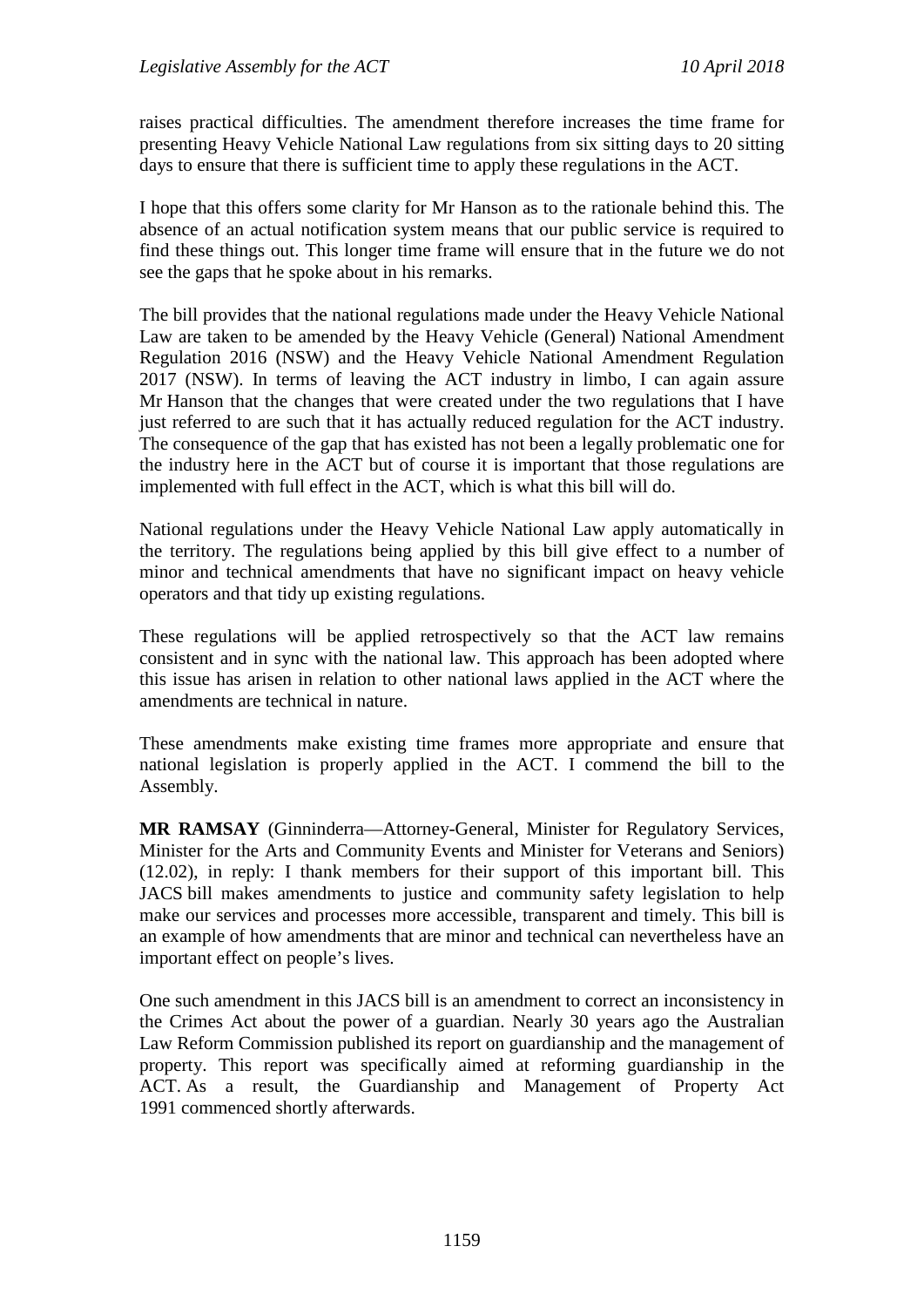Our understanding of guardianship has changed a lot over the past 30 years. Issues around guardianship and capacity have recently been the subject of renewed attention, nationally and internationally, especially in the wake of the United Nations Convention on the Rights of Persons with Disabilities. In his concept paper presented at the Harvard Law School project on disability in 2010, Professor of Law, Gerard Quinn stated:

… the issue of legal capacity reform is probably the most important issue facing the international legal community at the moment. It potentially affects everyone in their own lives and everyone has a stake in the debate. This is because the issues at stake actually transcend disability and cut to the heart of what we mean to be human.

Many Canberrans may find themselves or their loved ones with a decision-making disability due to having an intellectual disability, a mental illness, dementia, an acquired brain injury or due to drug or alcohol-related illness. The government recognises the importance of guardianship issues to Canberrans and asked the ACT Law Reform Advisory Council to inquire into the terms and operation of the Guardianship and Management of Property Act.

The council published its final report on its inquiry in 2016. The government also committed to developing a disability justice strategy to ensure that people with disability are treated equally before the law. While those discussions are ongoing, this is an opportunity to make sure that our existing guardianship framework is operating properly.

The amendment to the Crimes Act is a technical amendment to ensure that the powers of a guardian with respect to an accused who is unfit to plead are consistent across the statute book. This amendment clarifies that the power of the guardian is to notify the Supreme Court that it would be in the best interests of the accused to have a special hearing rather than a power to make an election on behalf of the accused.

While this may appear to be a minor distinction, it is nevertheless an important one, as has been outlined in helpful detail by my colleague Minister Stephen-Smith in her ministerial statement earlier today. This amendment ensures that a guardian's powers in this instance are in line with the requirement under the Guardianship and Management of Property Act and are no more restrictive of the accused's freedom of decision-making and action than is necessary.

In his comments Mr Hanson referred to amendments in the Civil Law (Wrongs) Act and the scrutiny committee comments, which requested further justification. It may be helpful for the record for me to read part of the letter that I sent to the scrutiny committee recently in regards to these particular amendments:

I note the Committee's comment that further justification is required for the possible retrospective extension of a professional standards scheme that has expired in the ACT.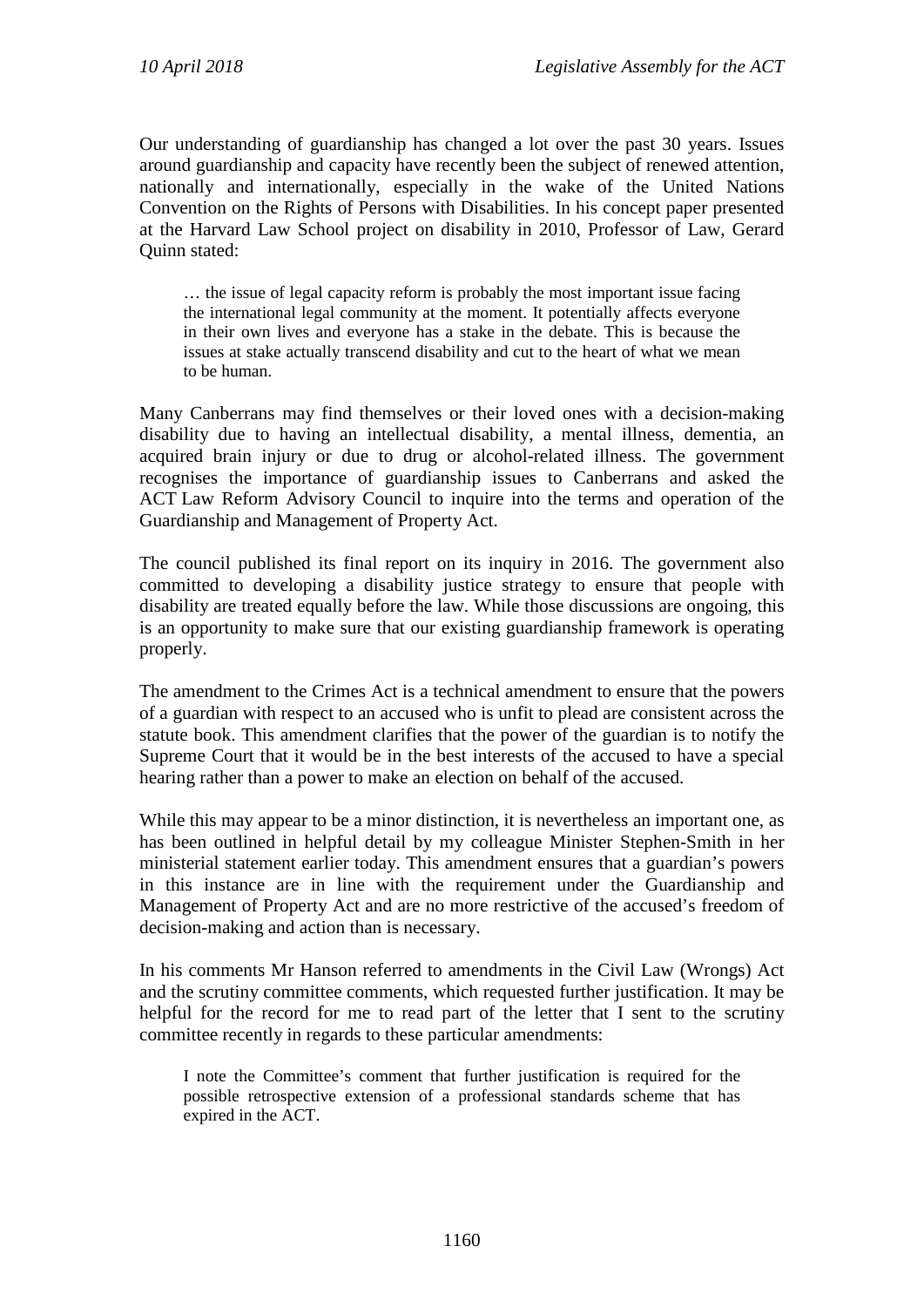Two of the main objects of Schedule 4 of the Civil Law (Wrongs) Act are consumer protection and to enable the creation of schemes to limit the civil liability of professionals and others. The professional standards scheme ensures that professionals have professional indemnity insurance. This means that a consumer who suffers economic loss as a result of professional negligence will have access to compensation, even if the professional in question is bankrupt.

Professional standards schemes limit the amount of damages that may be recovered. This reduces the risk for insurers which results in lower insurance premiums for professionals. However, the limit on damages is often still very high—for example, the South Australian Bar Association professional standard scheme caps damages at \$1,500,000.

The amendment, by allowing the extension of an interstate professional standard scheme to operate retrospectively, will protect consumers by ensuring that professionals operating under the interstate scheme were required to have insurance for the time between the expiry of the scheme and its extension in the ACT.

By preventing a litigant from being able to make a claim for damages above the limit set out in the professional standards scheme, the amendment will also provide certainty to consumers and professionals about the maximum amount that may be claimed.

The Committee's report considers the effect of the limit of the 12 month extension, and considers whether the amendment would allow an extension of a scheme to occur up to 12 months after the expiry of this scheme. While this is correct, the extension of the operation of the scheme could only be for up to 12 months from the expiry of that scheme. If a scheme was to be extended 11 months after its expiry, for example, it could only be extended for one more month into the future with a retrospective effect for the preceding 11 months.

In the case of an interstate scheme, the ACT is limited by the extension of that scheme in its originating jurisdiction. If another jurisdiction extends that scheme for six months, the ACT would not be able to extend the scheme's operation for longer than six months and would therefore not be in a position 12 months after its expiry to be able to extend it.

In a situation where the notification of an instrument extending an interstate professional standards scheme takes place the day before expiry in the originating jurisdiction (which also may not allow the ACT sufficient time to also notify the scheme the day before expiry) this amendment allows for that extension to be applied in the ACT, to ensure the consumer protection benefits described above.

Madam Speaker, the JACS bill also makes a minor yet important amendment to the Family Violence Act 2016. This amendment addresses a drafting inconsistency and will ensure that the text of the legislation reflects the intention behind it. This change will allow people with family violence orders under the Domestic Violence and Protection Orders Act 2008 to make an application in the ACT for those orders to be declared as recognised orders and therefore treated as recognised orders across all the jurisdictions. This will reduce the burden for victims of family and domestic violence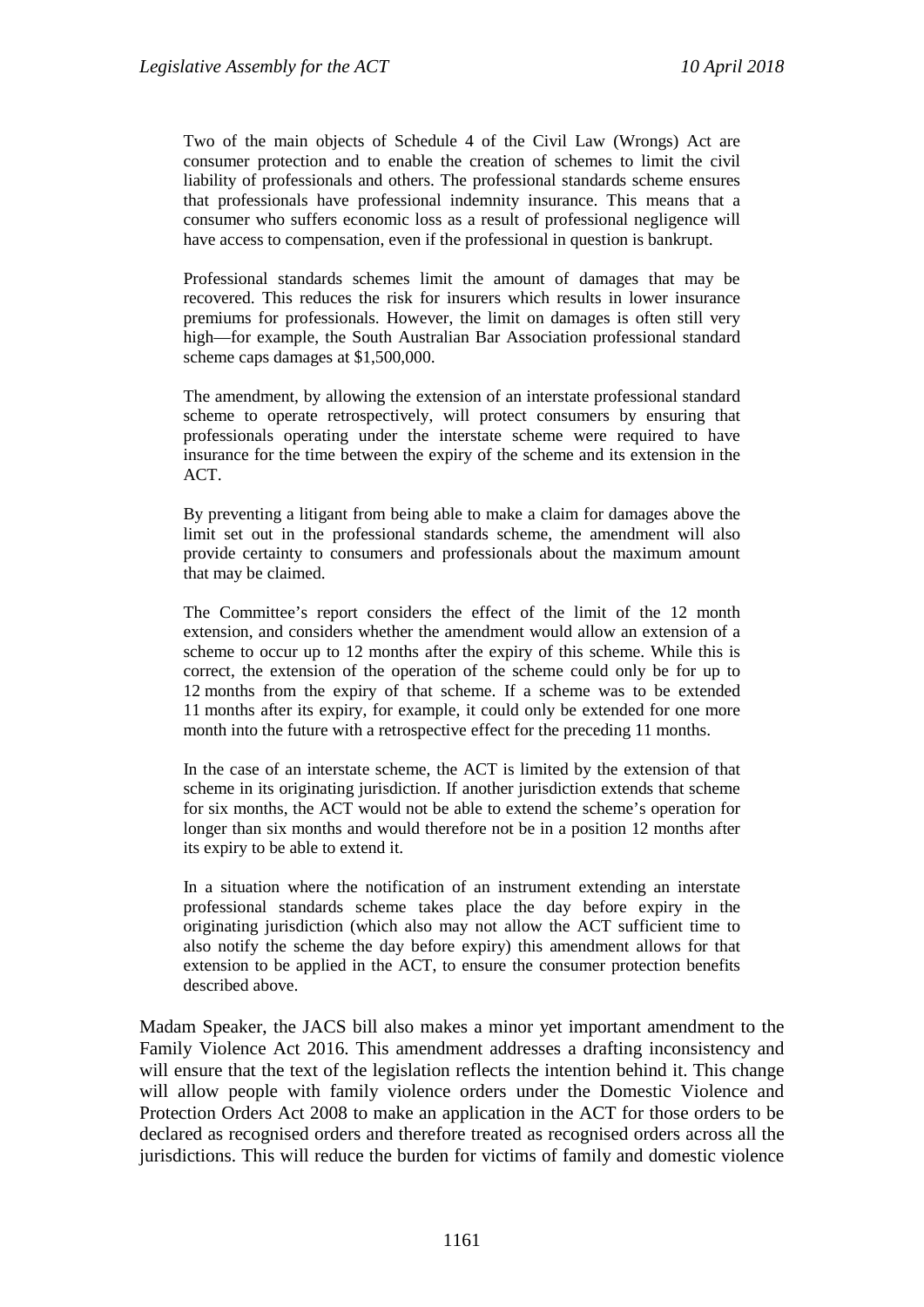by allowing orders under the old scheme to be recognised interstate without requiring victims to travel interstate to apply for recognition.

The bill also supports our restorative justice unit to deliver its inclusive, culturally appropriate and safe restorative justice scheme. As the Law Reform Advisory Council continues its inquiry into how Canberra can become a restorative city, this amendment recognises the increased responsibilities of the restorative justice unit by adjusting reporting time frames to better reflect the restorative justice unit's expanded workload.

The JACS bill also makes other amendments to adjust time frames, including expanding the circumstances under which an interstate professional standards scheme operating in the ACT may be extended and adjusting the time frames for tabling national amending regulations for the heavy vehicles national law in the Legislative Assembly, as Mr Rattenbury has mentioned. These amendments allow the ACT to participate fully in interstate schemes and ensure that there is consistency and clarity about their application in this jurisdiction.

Madam Speaker, the JACS bill makes a range of technical amendments to ensure the protection of Canberrans and the continued participation of the ACT in national and interstate regulatory schemes. The bill will also improve access to justice for victims of family violence and people with decision-making disabilities who are in contact with the justice system. I commend the bill to the Assembly.

Question resolved in the affirmative.

Bill agreed to in principle.

Leave granted to dispense with the detail stage.

Bill agreed to.

# **Leave of absence**

#### Motion (by **Mr Gentleman**) agreed to:

That leave of absence be granted to Ms Fitzharris for 12 April 2018 to enable her, as Minister for Health, to attend meetings in Sydney associated with the COAG Health Council meeting being held the next day.

### **Sitting suspended from 12.12 to 2.30 pm.**

## **Questions without notice Land—Dickson purchase**

**MR COE**: My question is to the Chief Minister. Government documents relating to the Tradies land swap indicate that the Dickson Tradies Club had been seeking to obtain the adjacent car park for some years. The government obtained a valuation for the site. You said in the Assembly on 25 October: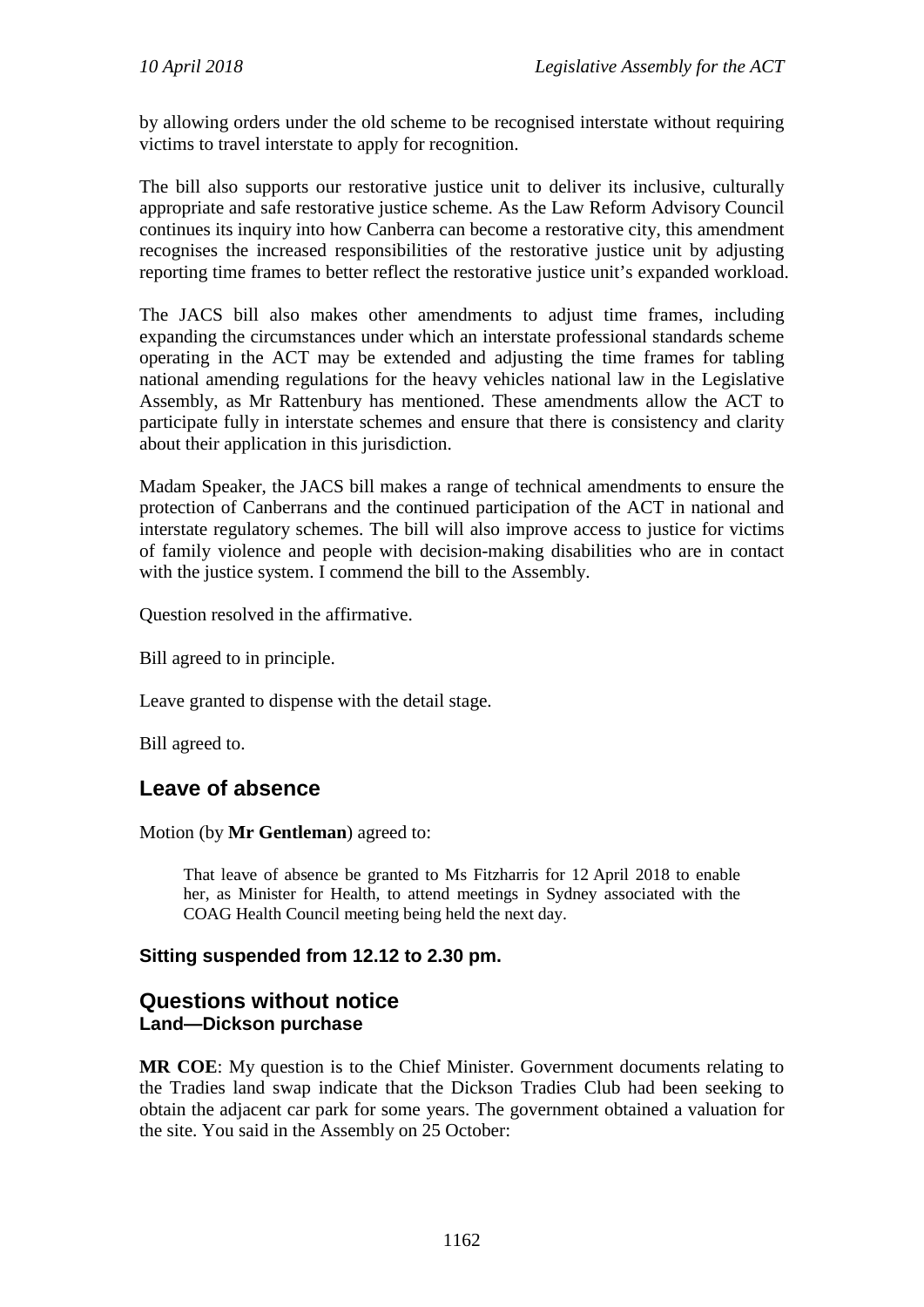The government put out an expression of interest to the marketplace some years ago. I will need to check the exact date that that expression of interest was put forward, but it was an open process inviting expressions of interest from all interested parties.

The process started in 2012. Chief Minister, why have you not disclosed the date that the Dickson Tradies Club first expressed an interest in obtaining this block?

**MR BARR**: I do not know that I have not done that but I have no problem with a search of government records to identify that date.

**MR COE**: Chief Minister, did the Tradies approach the government in 2010 and, on the back of that approach, what actions did the government take? And did the government obtain valuation for a potential direct sale?

**MR BARR**: It was eight years ago, so I will need to have a check of records undertaken by the directorate.

**MR PARTON**: Chief Minister, when were you first advised that the Dickson Tradies Club was interested in buying this car park?

**MR BARR:** I refer the member to my answer to the previous questions.

#### **Health Directorate—proposed organisational changes**

**MR PETTERSSON**: My question is to the Minister for Health and Wellbeing. Minister, you recently announced that ACT Health would be separated into two organisations, one to focus on health service delivery and the other to focus on health policy. Can you advise the Assembly of the purpose of this separation?

**MS FITZHARRIS**: I thank Mr Pettersson for the question and the opportunity to talk about a significant change that is coming, and which will be great for our community. As members know, ACT Health is changing in response to our city's growing needs. As the community grows and our population ages, demand for health services increases, as does the complexity of presentations in our hospitals, our subacute and community-based care. The ACT government is developing new, state-of-the-art facilities and recruiting highly specialised clinicians, medical and nursing staff for a more contemporary health system which includes two, soon to be three, public hospitals and over 7,000 staff to help respond to growing demand.

That is why, on 23 March, Minister Rattenbury and I announced that the Health Directorate will become two distinct organisations. One will be responsible for ACT Health's clinical operations and will focus on the operational delivery of high quality health services to our growing community. A separate planning and policy organisation will be focused on delivering the strategic and policy ambitions across the health system as a whole, building the health system we need for our future: increasing community health services, embedding preventive health and working with the service delivery organisation to enhance hospital services.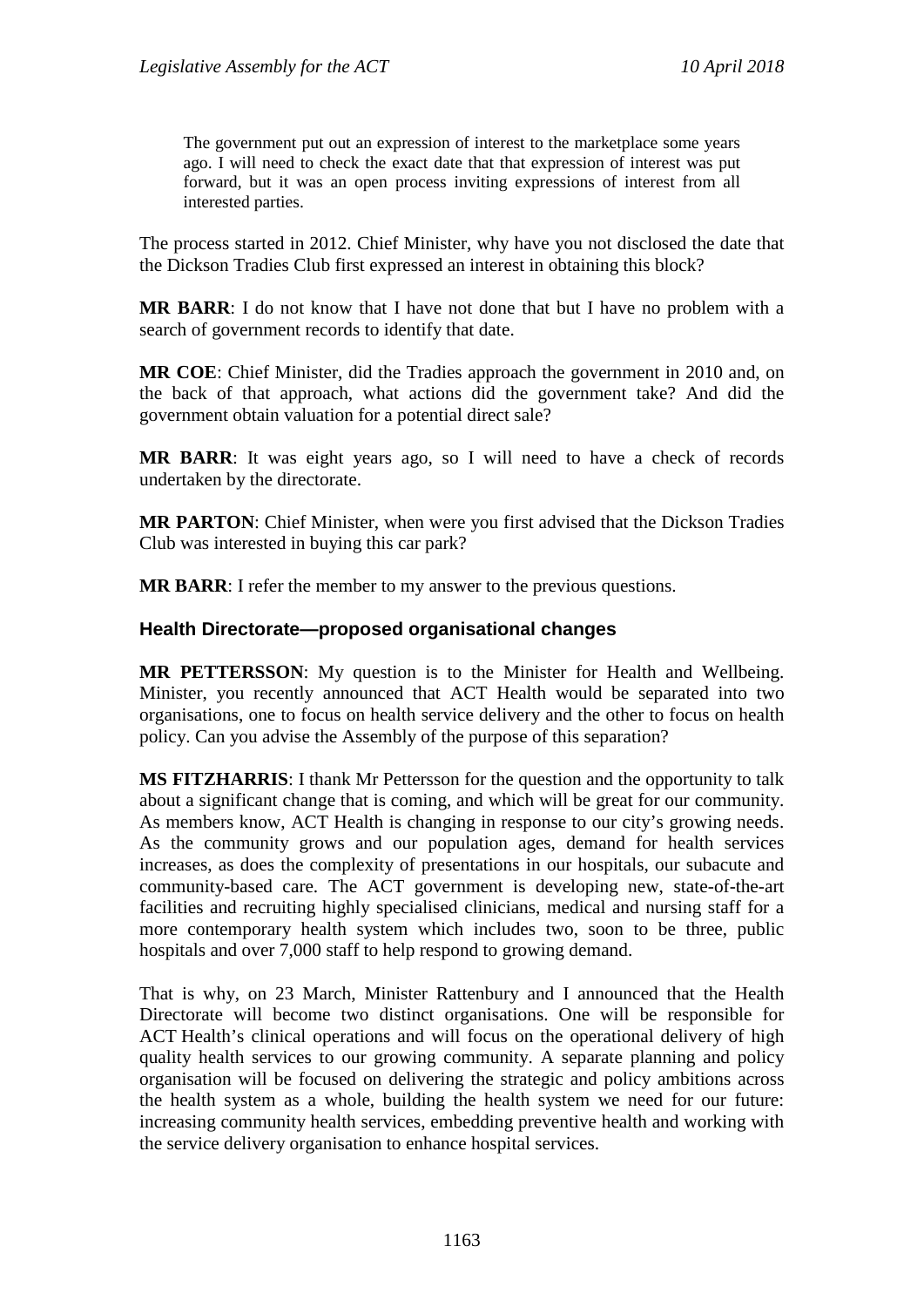This approach will bring ACT Health into line with all other Australian jurisdictions, which have structurally separated their clinical services delivery from their departments of health. In many ways this change is a modernisation of our existing system that will continue to have person-centred care at its heart.

**MADAM SPEAKER**: A supplementary, Mr Pettersson?

**Mrs Dunne**: A point of order, Madam Speaker. In accordance with standing order 118(c), I would ask you to rule that, with respect to this question, the answer given was by way of a ministerial statement, and to grant me leave to make a statement, at the conclusion of question time, not exceeding five minutes.

**MADAM SPEAKER**: I do not believe that it was a ministerial statement. It was a question; it had substance, and the answer was provided.

**Mrs Dunne**: In relation to the point of order, the standing orders refer to where a member believes that the response to a question was in the form of a ministerial statement. This was about a significant policy change. There were a number of ministerial statements this morning, and the minister did not make a ministerial statement in relation to a significant policy change. I think that it is quite within the realms anticipated by the standing order that leave should be granted to respond to it.

**MADAM SPEAKER**: It leaves that basically with the Speaker, and I am not providing leave. The minister has at some points over the past week and a bit spoken quite extensively about the restructure.

**Mrs Dunne**: But not in this chamber. This is the first time it has been mentioned in this chamber.

**MADAM SPEAKER**: I believe it is right that it has been mentioned as a question. Not every bit of business has to be dealt with for the first time in this chamber. A supplementary?

**Mr Coe**: What is the point of that standing order, then?

**MADAM SPEAKER:** I suggest that you look at that in the review of the standing orders, Mr Coe. I have pointed that out before. A supplementary?

**MR PETTERSSON**: Minister, what will be the benefit of these changes for Canberrans?

**MS FITZHARRIS**: These changes are focused on improving access, timeliness and the quality of health services for all Canberrans and for those whom ACT Health services in our surrounding region. This is all about making Canberrans receive the best possible care and continue to be the healthiest community in the country. This is an essential change for our growing population and expanding health system which, as I mentioned, will soon include three public hospitals.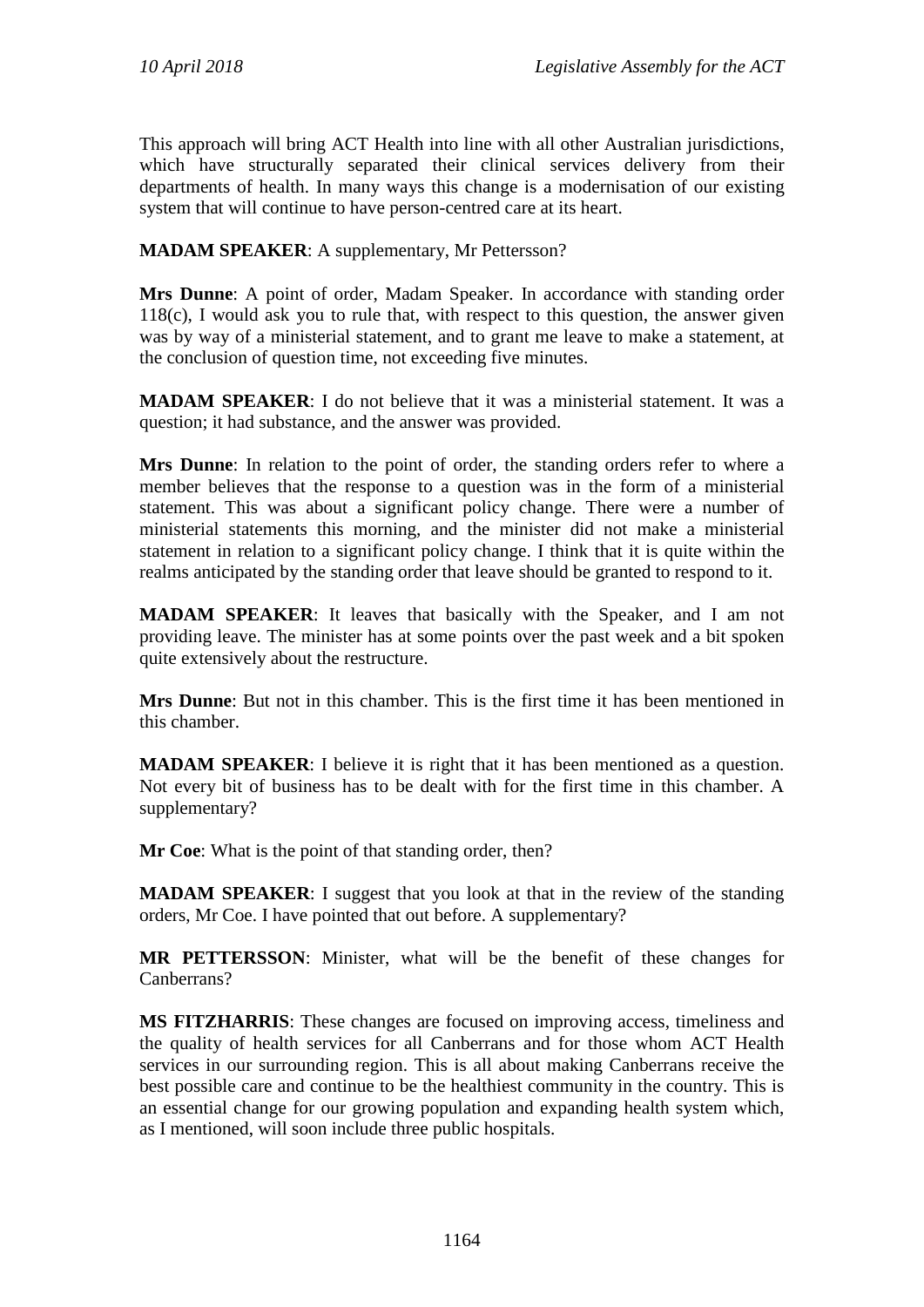This will allow the planning and policy arm to meet the needs of our growing and ageing community through contemporary approaches while the operational arm will have the ability to focus on delivering quality clinical services through providing acute, subacute, primary hospital services and community-based services to the ACT and surrounding region.

The change will streamline governance, management and reporting lines and provide a more effective and efficient governance model. It will support better relationships with the community, the non-government sector, the private sector and our academic and research partners.

As the Minister for Health and Wellbeing, it is my sincere ambition that every Canberran will see and feel the benefits of this new arrangement in their interactions with ACT Health, from patients to our non-government community sector partners, carers and advocacy services. This will be achieved in conjunction with the ongoing implementation of the territory-wide health services framework, the quality and data strategies, and the development of a preventive health strategy.

**MR STEEL**: Minister, what will happen between now and 1 October when these changes come into effect?

**MS FITZHARRIS**: It is important that we take the time to get this right and that is why over the next six months consultations with staff, stakeholders and the community will be an important step in informing this piece of work. An ACT Health organisational reform reference group comprising the ACT Health deputy directorsgeneral has been established to guide planning and delivery of the new structure and is being supported by a new transition team. This includes representatives from both the clinical and corporate and policy sides of ACT Health with expert advice being brought into the team as required.

I would like to assure staff and partner organisations that we will consult closely about the development of the new structure through staff forums, other mechanisms and a dedicated transition page on the ACT Health intranet. Staff will also be encouraged to actively contribute to the process.

In the short term, recruitment for two new leaders will commence and I look forward to keeping the Assembly updated. I note that in the interim Director-General Michael De'Ath, previously with the Community Services Directorate, will act as the interim director-general.

### **ACTION bus service—timetable**

**MS LE COUTEUR**: My question is to the minister for transport and relates to ACTION bus timetables. Minister, when is the community going to be able to look at and give feedback about the new bus timetables, given that the your say website says that they are to be implemented in mid-2018, that stage 2 consultation is due to end in early 2018 and that a number of community council consultations have recently been cancelled?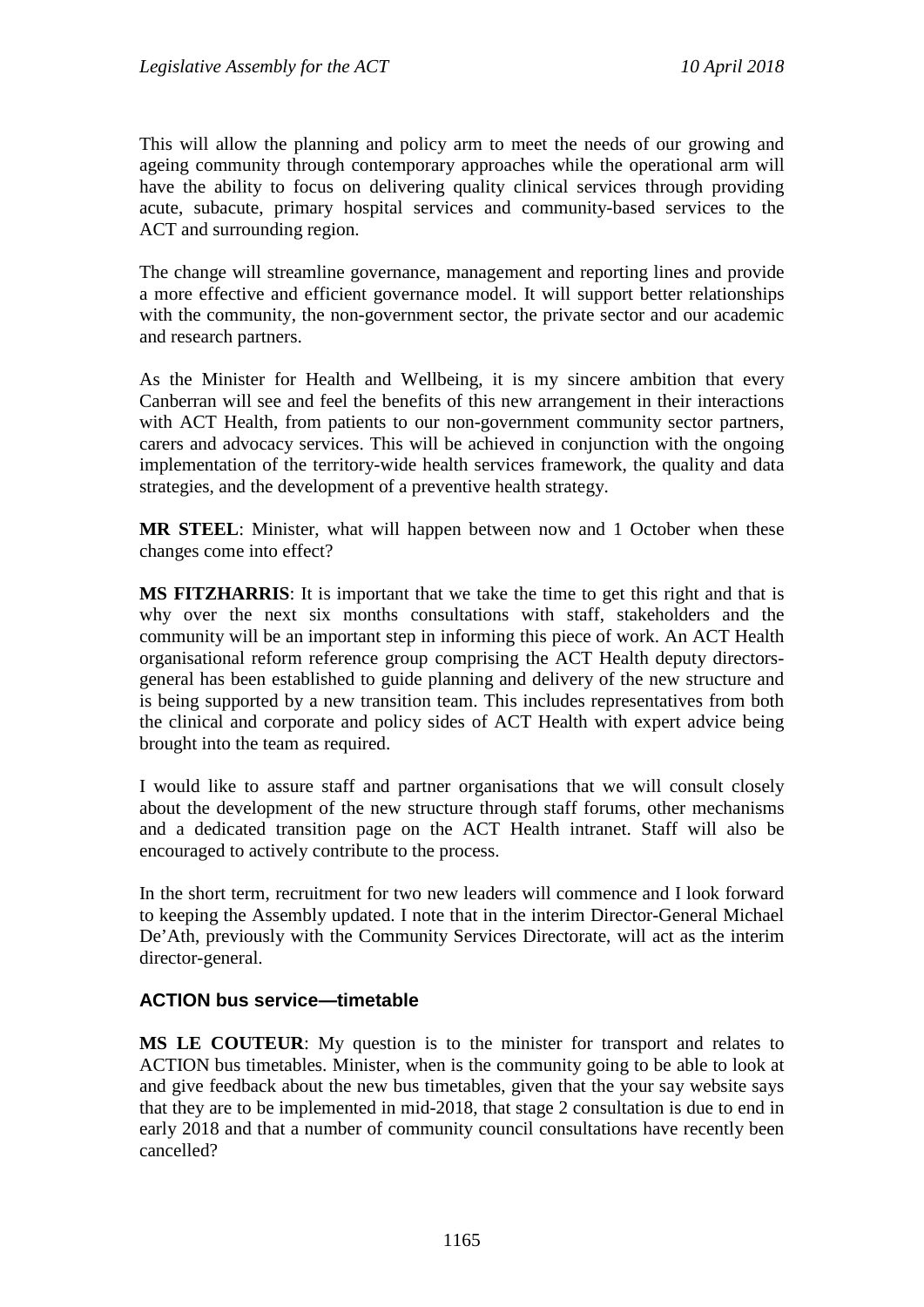**MS FITZHARRIS**: I thank Ms Le Couteur for the question. The work to design network 18 was consulted on through the first phase late last year. We will need to update the your say website, because those consultation responses will be up very shortly. What I can say is that they provided very useful information to inform what is the complex design of network 18; that more detailed design of the new routes and *new* timetables, particularly those services that will interact directly with the operation of light rail, will undergo significant community consultation; and that the community will have significant time to input into that.

**MS LE COUTEUR**: I am unclear whether that means that there is any more consultation. If the minister could clarify her answer it would be most appreciated. My next question is this: will the new bus timetables include major changes to suburban routes, including, potentially, cancellation of existing suburban routes given that, as I understand it, the new timetables are based primarily on the rapid routes?

**MS FITZHARRIS**: To clarify—as I believe I said previously—there are two phases to consultation for the design and rollout of network 18, which is the new bus service that the city needs to coordinate and integrate with light rail operations. Stage 1 happened at the end of last year. Those results will be out shortly. Stage 2, which will involve the release of detailed routes and timetables, will come out in the next couple of months. There will be significant time for the community and interested organisations to have a look at those and provide feedback.

It is certainly the case that, in particular, the introduction of five new rapid bus services this year is a significant undertaking. Clearly there will be some changes to some existing bus services, principally those in the Gungahlin region, which will integrate with the operation of light rail. Clearly, the red rapid as it currently exists, from Gungahlin to the city, will be replaced by Stage 1 of light rail.

# **Visitors**

**MADAM SPEAKER:** I recognise in the gallery a delegation of Singaporean teachers that the government has sponsored in their visit to the ACT. Welcome to the Assembly here. Question time is always interesting, and I hope you enjoy our fabulous city.

# **Questions without notice ACT Emergency Services Agency—workplace culture**

**MR WALL**: My question is to the Minister for Police and Emergency Services. Minister, on 9 April 2018, the *Canberra Times* reported on a leaked ESA— Emergency Services Agency—staff culture survey. None of the 93 staff who completed the survey had confidence in senior management. Staff in the ESA voted no confidence in the leadership of the ESA in 2016. Minister, why do staff in the ESA continue to lack confidence in the leadership of the organisation, including your stewardship?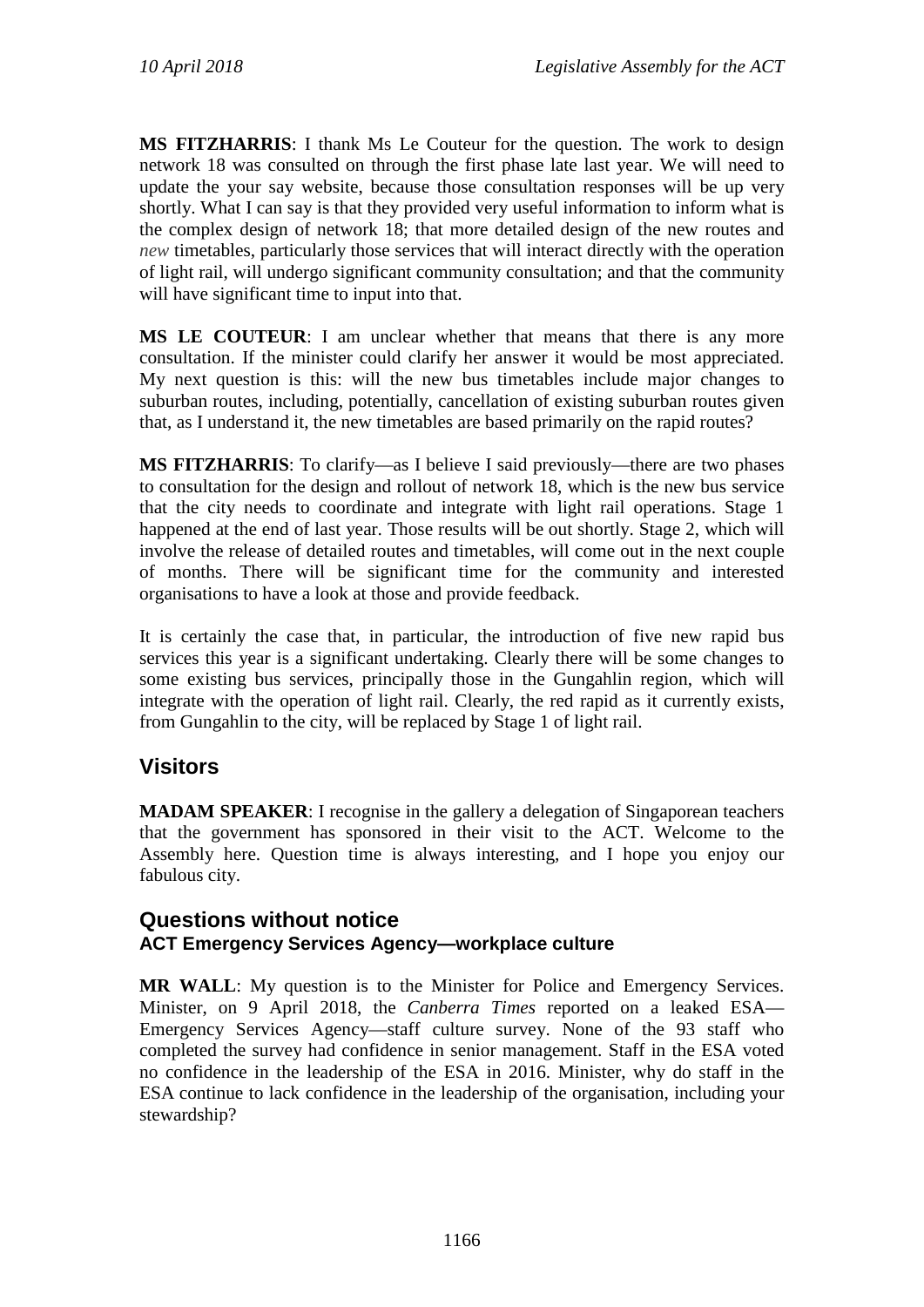**MR GENTLEMAN**: I thank Mr Wall for the question. The ESA do a fantastic job right across Canberra, providing a safe Canberra, whether it is in regard to firefighting, paramedic services or police services. I have full confidence in the ESA commissioner, Dominic Lane. He does a fantastic job and he is working through a really interesting part of the future change process for ESA, including firefighters. That is a difficult task for Mr Lane, but I support Mr Lane, and the government does as well.

**MR WALL**: Minister, as the minister responsible for the Emergency Services Agency, what responsibility do you take for the poor staff culture and the lack of confidence expressed in the management team?

**MR GENTLEMAN**: It is my responsibility, holding those portfolios as I do, and I take it very seriously. That is why we are investing more in the Emergency Services Agency every year. Of course, we are providing different opportunities for legislative changes as well to support the operations of those staff on the road in the daily aspects of their job.

It is a difficult job. It is shiftwork. Madam Speaker, you and I have both worked shiftwork before. We know what it is like. But they have my full support and I think that they do a great job for Canberra.

**MR HANSON**: As minister, what responsibility do you take for the lack of confidence in your policies?

**MR GENTLEMAN**: I do not agree with the premise of the question: that there is a lack of confidence in my policies. As I have said, the ESA do a fantastic job. Canberrans feel very safe and we know that in enormous detail that Canberrans feel this is the safest—

*Opposition members interjecting—*

**MADAM SPEAKER**: Mr Wall and Mr Coe, you asked a question. Allow the minister to answer. Do you have more to add, Mr Gentleman?

**MR GENTLEMAN**: Yes, just to finish off. Canberrans feel the safest of residents of any city in Australia. That is due to the work that is being done by all our people on the front line and of course our managers in the ESA as well.

### **Schools—infrastructure projects**

**MR STEEL**: My question is to the minister for education. Minister, can you please update the Assembly on some of the infrastructure projects recently completed in ACT public schools?

**MS BERRY**: I thank Mr Steel for the question. The government took some significant school infrastructure commitments to the 2016 ACT election, most of which were funded in the 2017-18 budget. Many school infrastructure projects have been completed over the term of government to date. These include capacity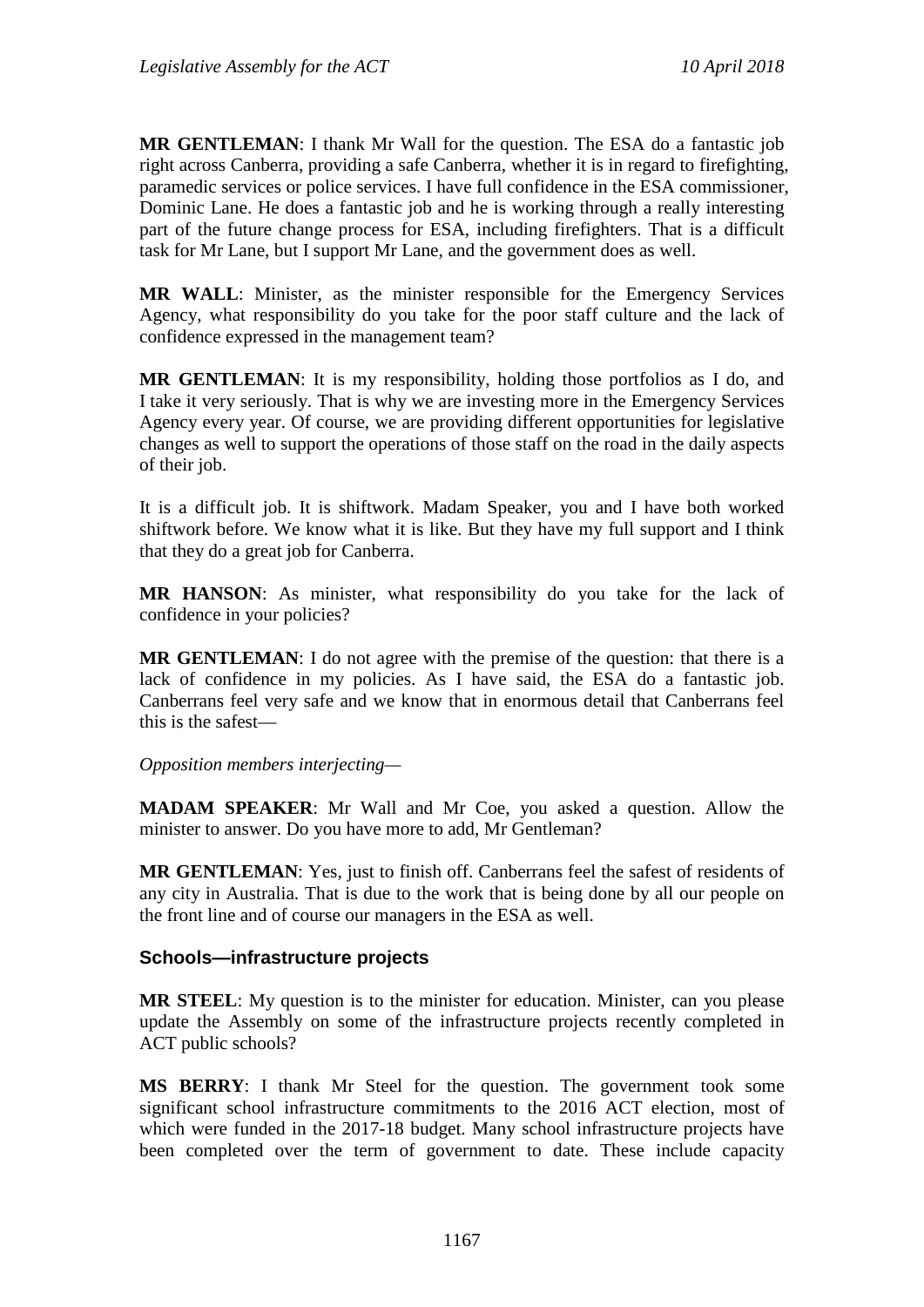expansions across the ACT, such as at Amaroo School, which involves a 300-place, multipurpose classroom and gym extension. Other schools include Aranda primary, Garran primary and Telopea School, as well as Yarralumla primary. There are \$500,000 of disability access works at Alfred Deakin High School, to enable improved accessibility to music rooms; heat mitigation works at Gungahlin College, as well as at Telopea School; and external learning environments to provide landscaping, play equipment and outdoor classrooms. Nearly \$9 million worth of works have been completed as part of the public school infrastructure upgrades program. The government is also delivering school infrastructure investment through dedicated initiatives.

A range of capacity expansions in Gungahlin as part of \$24 million of investment include additional transportable classrooms at Gold Creek School junior campus, providing 50 places; additional transportable classrooms at Neville Bonner Primary School, providing 200 places; and modifications to learning spaces at Palmerston Primary School, providing 75 places.

At the start of term 1, the \$5.7 million Caroline Chisholm Centre for Innovation and Learning became available for use. I look forward to formally opening that facility and seeing some of the student work soon. There are also early works and new roof works as part of a significant \$23.5 million modernisation of Belconnen High School.

**MR STEEL**: Minister, what are some of the other school infrastructure projects underway?

**MS BERRY**: Since the 2016 ACT election and before, the ACT Education Directorate has been working hard to deliver the school infrastructure that ACT public school students need. In addition to the completed projects I have mentioned, many projects that will be completed over the coming year are underway. For example, in Gungahlin, work is rapidly progressing on the amazing new school in Taylor. I encourage members to take a drive up Horse Park Drive and check out the \$32 million facility as it takes shape.

At Mount Stromlo High School and Erindale College important roof replacements are underway that will improve comfort and support the longevity of these schools. The government is providing Narrabundah Early Childhood School with a new appropriate cultural space in support of the school's reconciliation action plan. The Woden School will be able to support its Year 11 and 12 students better with new classroom facilities that will soon be available for use.

Many more projects are either underway or in planning. The Education Directorate is doing a great job working within the ACT school communities to identify and meet their infrastructure needs. I look forward to continuing to update the Assembly as further school infrastructure projects get underway and are completed.

**MS CODY**: Minister, why is the government investing in school infrastructure?

**MS BERRY**: During the ACT election in 2016 the government committed \$85 million in capital upgrades for Canberra's public primary schools, high schools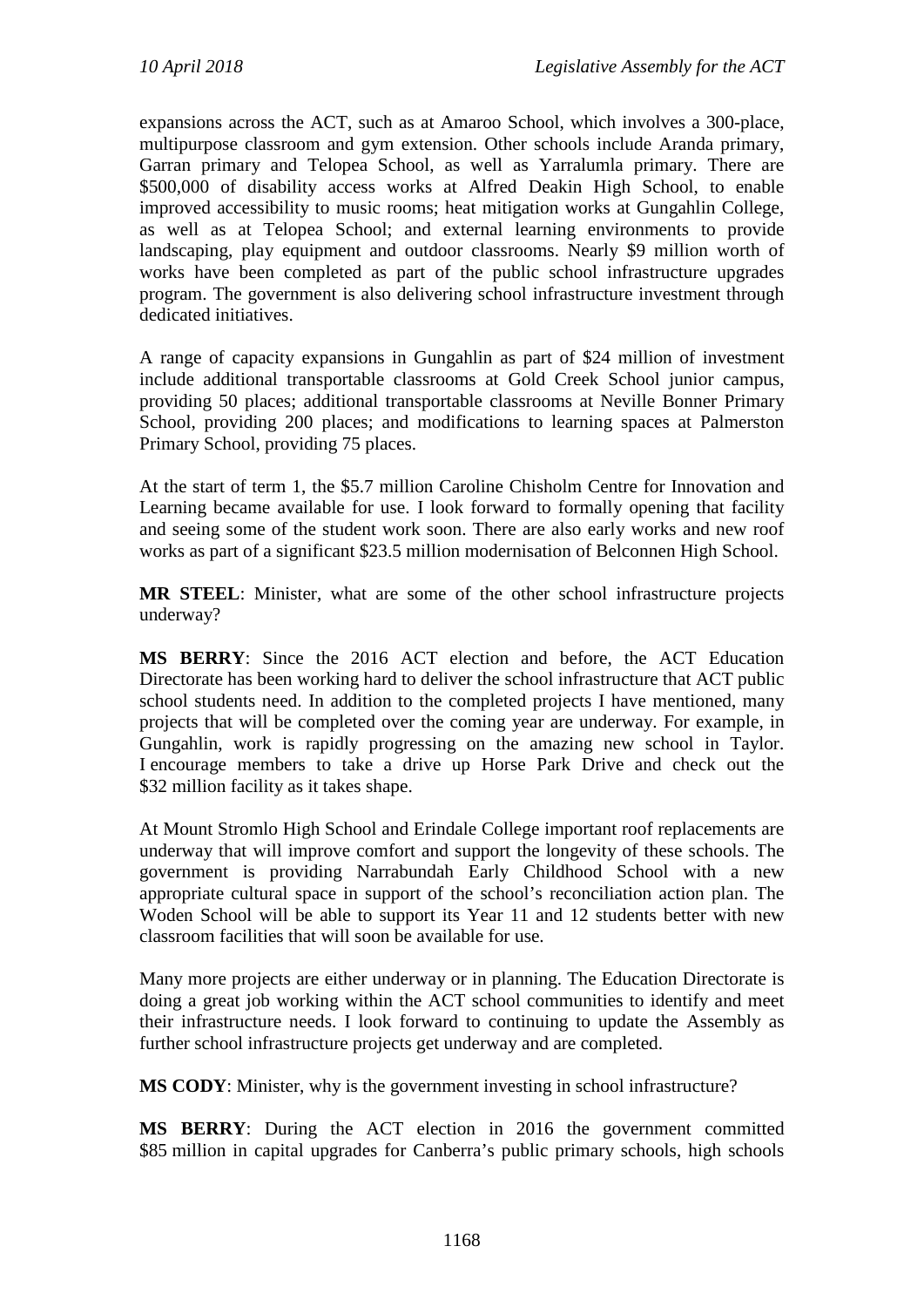and colleges. This funding was allocated in the 2017-18 budget and will deliver upgrades and extensions to existing classrooms, new classrooms, refurbishment of toilets and change rooms, new gardens, horticultural facilities, equipment upgrades and heating and cooling systems, and energy efficiency improvements to Canberra's public primary schools and high schools.

Alongside this investment, the government committed \$24 million to school expansions in Gungahlin, one of the fastest growing regions in the country, and provisioned \$15 million in infrastructure grant funding for non-government schools.

We funded the beginning of other big school infrastructure projects like planning for new schools in Molonglo and Gungahlin. The government is proudly making this investment because it believes that every Canberran deserves an education that allows them to get the most out of their life—in their job and their career as well as their community.

Education has the power to break down barriers, improve our health and help people lead fulfilling lives. Every child deserves a great education, regardless of their background or their postcode, and the government is giving Canberra children this opportunity through its investment in school infrastructure.

### **Crime—statistics**

**MR MILLIGAN**: My question is to the Minister for Police and Emergency Services. Minister, today ABC Online revealed that ACT Policing reports rose by seven per cent, the number of burglaries rose by 32 per cent, armed robberies rose by 21 per cent, motor vehicle theft is up 41 per cent and other robberies are up 33 per cent. Minister, why did the number of crimes increase by seven per cent with double-digit growth in theft in 2017?

**MR GENTLEMAN**: I thank Mr Milligan for the question. The advice I have from ACT Policing, and what I have said many times as police minister, is that crime is cyclical, it fluctuates and Canberra is not immune to that.

#### *Mr Hanson interjecting—*

**MADAM SPEAKER**: Last week you were in here saying that you were going to be very respectful and not interject. Let us just keep you to honouring your commitment. Mr Gentleman.

**MR GENTLEMAN**: Thank you, Madam Speaker. There are some increases in some categories of crime over the four-year period. It is instructive to look at crime trends in the ACT over 10 years. This is advice from ACT Policing: over the past 10 years homicide is down by 75 per cent; burglaries are down by 30 per cent; motor vehicle theft is down by almost 20 per cent; other theft is down by almost 25 per cent; and property damage is down by almost 40 per cent. The crime trends for the ACT are trending down. This is due to the hard work by ACT Policing.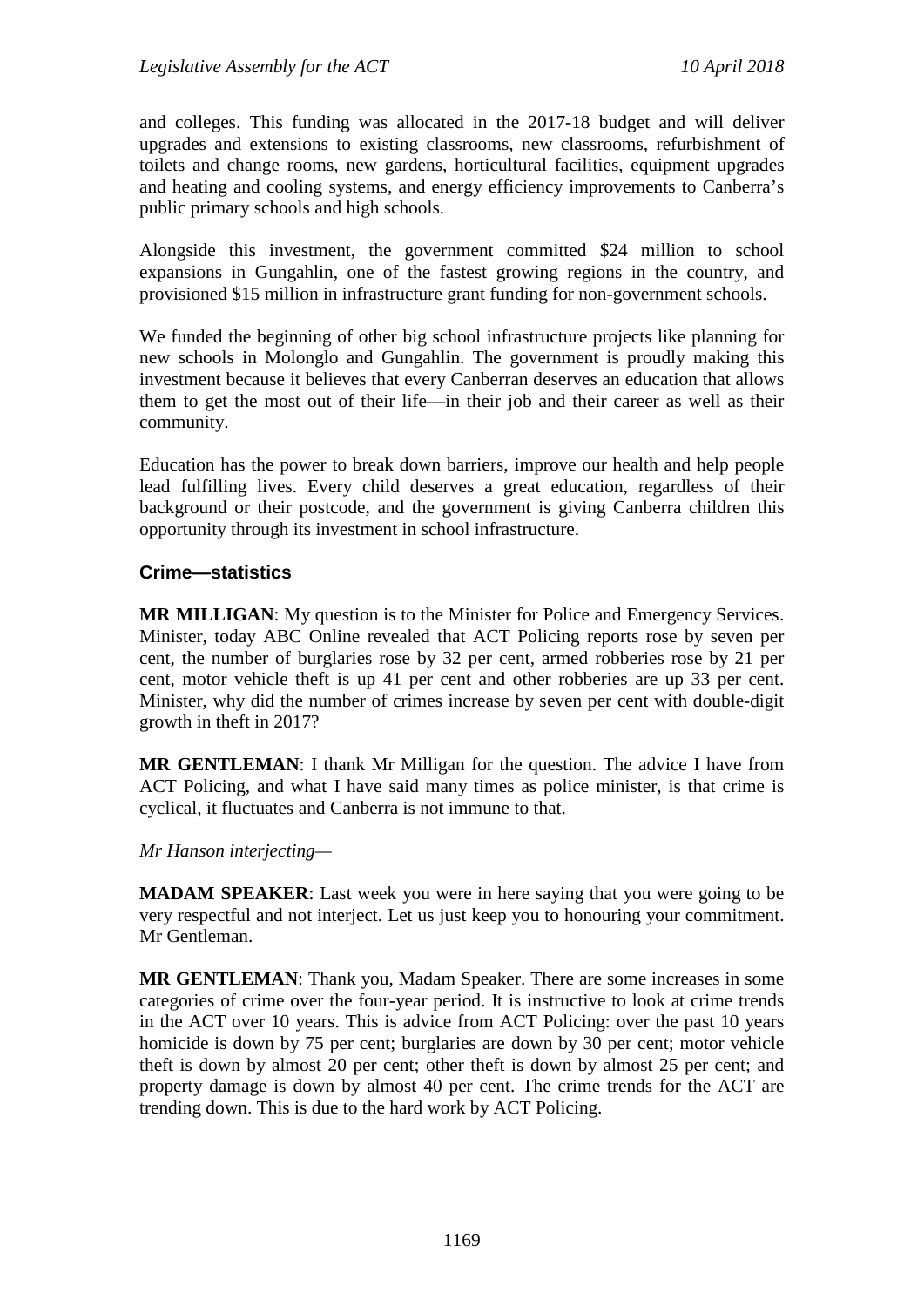**MR MILLIGAN**: Minister, what relationship is there between crime levels and police resources?

**MR GENTLEMAN**: That would need a detailed answer. I think that an expert would need to do quite a study into that. I can say that ACT Policing is in a unique position, in that ACT Policing has the ability to call on resources from the broader AFP as operational requirements arise. This includes the special response group, SRG, and canine capabilities, which have previously been grouped into the FTE counts for ACT Policing. These resources are no longer included in that staffing figure. However, they remain available to ACT Policing as required.

**Mr Hanson**: Madam Speaker, on relevance: the question is very much about the relationship between crime levels and police resources, not just an answer giving a long list of police resources. It is about the relationship between crime levels and police resources, and how they are affected. That is the question. I ask that the minister be directly relevant.

**MADAM SPEAKER**: I think that at the beginning he explained that it was a complex response and then he went into some detail about the resources available to ACT Policing. Do you have something to add, minister?

**MR GENTLEMAN**: Yes, I do. In regard to those resources that I have mentioned, they are no longer included in the staffing figure. However, they remain available to Policing as required. This flexibility is one of the key reasons for the ACT government's purchase agreement with the AFP for community policing services in Canberra. ACT police resources also fluctuate throughout the year due to mobility between ACT Policing and AFP national operations, as well as attrition and the timing and commencement of new recruits.

I have talked about shiftwork before, Madam Speaker. You and I both know what it is like to try to fill shifts. The FTE is 946 in the ACT. That is a strong number of people who work both on the front line and behind to support those front-line police. *(Time expired.)*

**MR HANSON**: Minister, what relationship is there between crime levels and population growth?

**MR GENTLEMAN**: Madam Speaker, if you look at the statistics there is a direct correlation between population growth and crime across the ACT. When I was born, in the ACT there were 20,000 people. The police operations then were, I think, one sergeant and four police officer guards. We have gone from that to over 946 FTE. In regard to looking at the challenges for ACT Policing and the resources that the government is providing, we are supporting ACT police through further funds, infrastructure and legislative change.

## **Citizens juries—process**

**MS LAWDER**: My question is to the Chief Minister. I refer to claims reported by the ABC on 10 April about a member of the citizens jury walking out on the last day of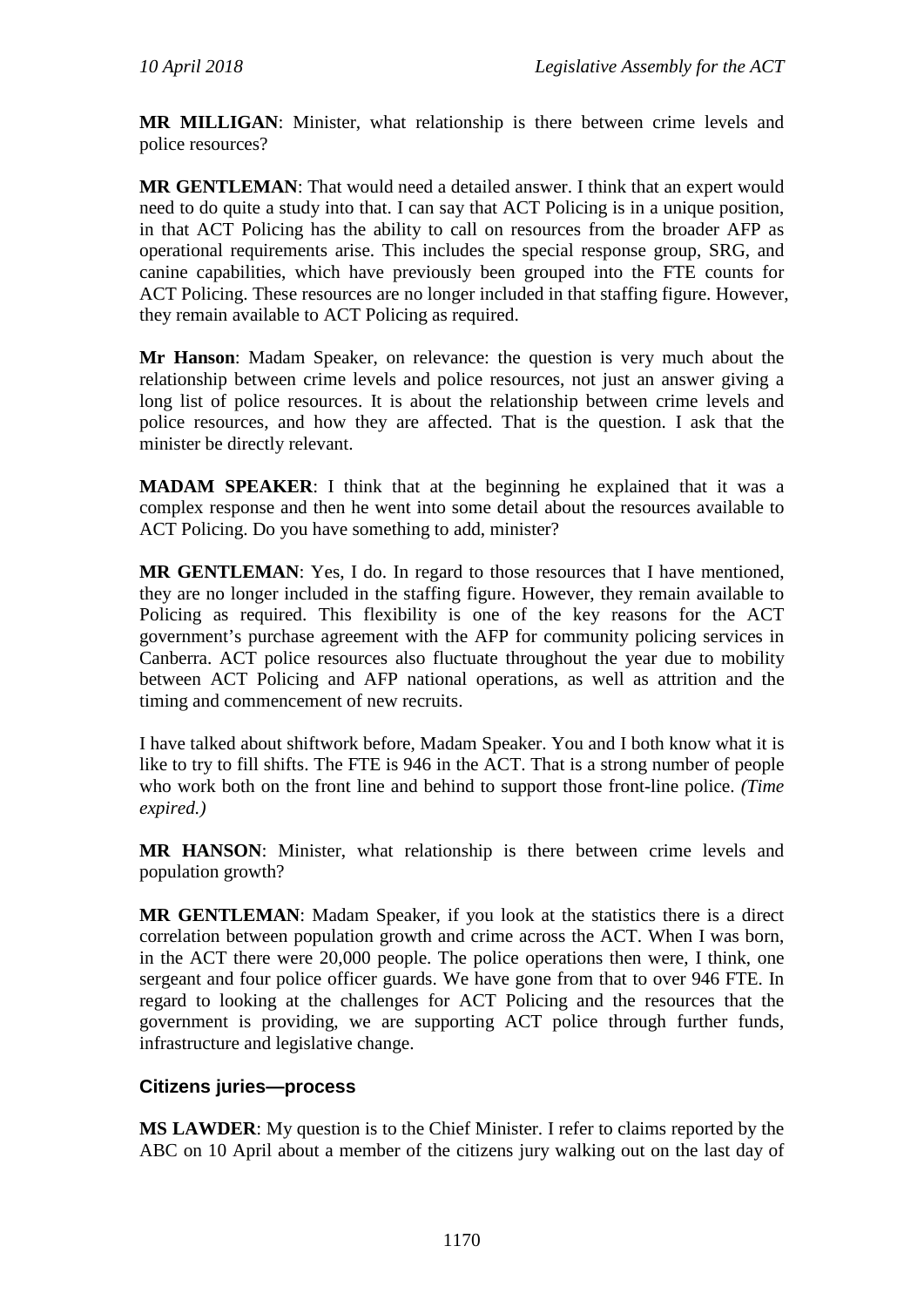the process claiming it was grossly corrupted and misleading. Of particular concern was the jury not being presented with critical information about whole-person impairment until the final day. Chief Minister, what actions have you taken to ensure the citizens jury was not misled and was given all the information it needed to make an informed decision?

**MR BARR**: Yes, the jury was an excellent process. I met with a group of about a dozen of the jurors when they presented their report, including those who presented the minority report, to the government. I thank them for their work and I thank democracyCo for engaging the process.

**MS LAWDER**: I could echo Ms Le Couteur and say that I am not quite sure what the answer was there; but, to the next question: Chief Minister, what processes were in place to ensure that the process was independent of government and not able to be manipulated to result in the favoured outcome?

**MR BARR**: I would refer the member to the information that is publicly available on that in regard to that question.

**MR COE**: Minister, again, what actions have you taken to ensure that the citizens jury was not misled, or is this just another governance issue in your directorate?

**MR BARR**: As I said, I have met with the jurors and I am confident in the process.

### **Children and young people—adoptions**

**MRS KIKKERT**: My question is to the Minister for Disability, Children and Youth. Minister, a number of people have reported that they attended a carers meeting on 9 April 2018, at which ACT Together said they will no longer be assisting foster carers with adoption applications and that all such applications are now on hold. If correct, this is out of step with the commitment to permanency outlined in A step up for our kids and contradicts the CSD's website on adopting a child from out of home care. Minister, what do you know about this meeting, and what exactly did ACT Together tell carers regarding the current state of adoption in the territory?

**MS STEPHEN-SMITH**: I thank Mrs Kikkert for her question, and I welcome the opportunity to provide some clarity on this matter to the Assembly and to the public. I have to say, of course, that I was concerned to see some comments on social media this morning suggesting that the Community Services Directorate and ACT Together would no longer be progressing adoptions. I can assure the Assembly most categorically that this is not the case. There was a meeting, as Mrs Kikkert said, yesterday evening with carers. Child and youth protection services, CYPS, attended that meeting, at the invitation of ACT Together, to speak to carers about permanency and the adoption process. At the meeting a number of items were addressed, including enduring parental responsibility and the adoption of children and young people in care.

I am assured that CYPS reiterated their support to carers and delivered the following key messages: CYPS remains committed to supporting carers to provide the best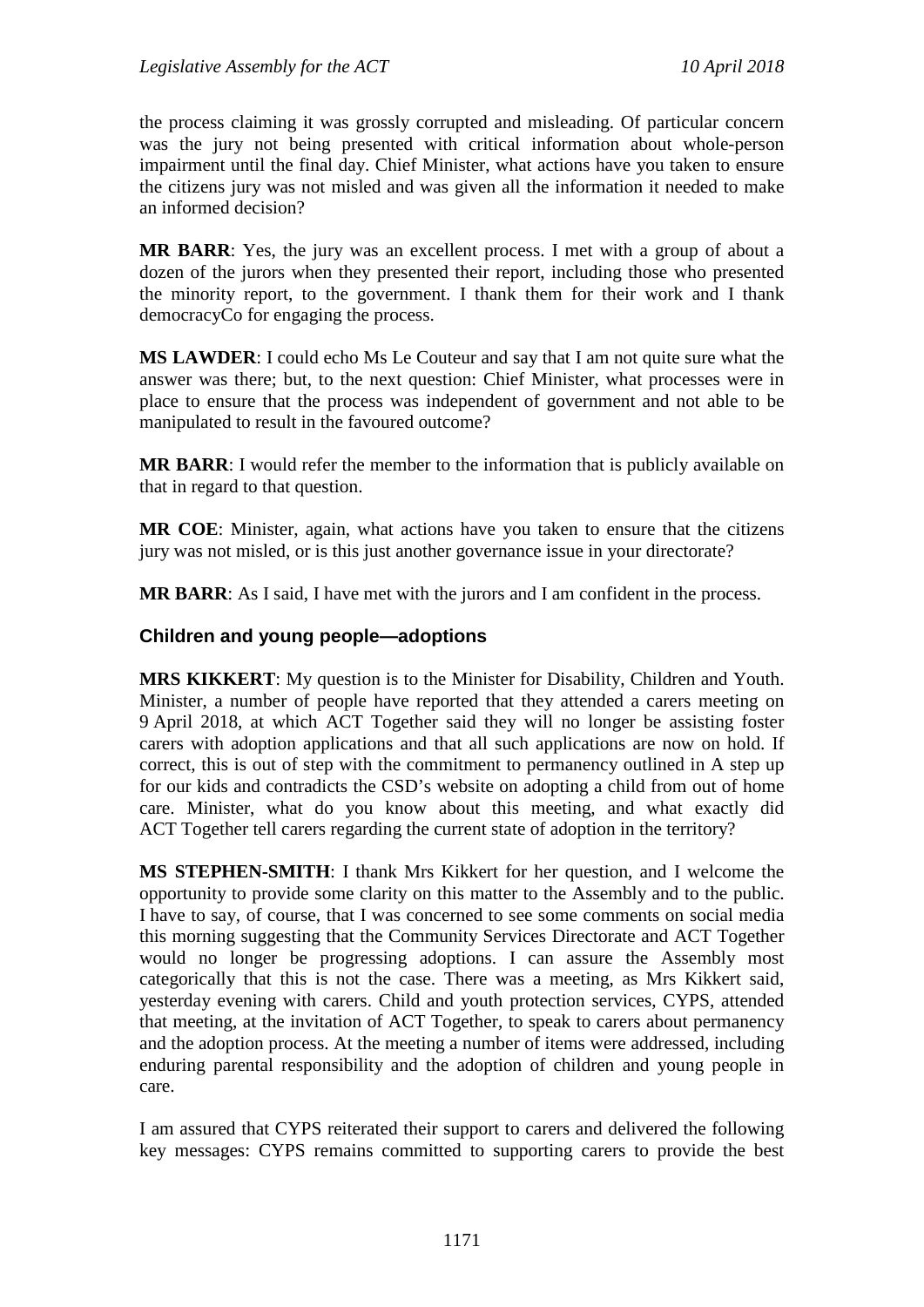possible outcomes for children and young people in care; CYPS is aware that carers are investing in obtaining permanency of a child or young person and will present the best possible case to the court in order for the court to make a final decision on these matters; CYPS advise that it has taken on board some recent feedback from the ACT court about the conduct of adoption matters—and CYPS is undertaking a review this week of present adoption matters to ensure that all applications are meeting the court's expectations to present the strongest case possible; and CYPS is actively working with other relevant directorates to implement the recommendations of the adoption task force as well, the report of which was tabled in the Legislative Assembly in 2017.

I absolutely acknowledge that carers make a truly valuable contribution to the community by offering safe and stable environments for vulnerable children and young people. Again I can assure members of the Assembly and the public that CYPS will continue to work to support carers to achieve adoptions or EPRs. *(Time expired.)*

**MRS KIKKERT**: Minister, are you aware of any obstacles currently impeding or even delaying the adoption of children in out of home care and, if so, what are they?

**MS STEPHEN-SMITH**: Some of the timeliness issues were of course covered in the report of the adoptions task force and a number of those recommendations have already been addressed and others are in progress. As I said in response to the first question, CYPS is also taking on board recent feedback from ACT courts about the conduct of adoption matters and is seeking to review those issues to ensure that all applications that it makes are meeting the court's expectations.

We need to remember that adoption matters first and foremost need to be considered in relation to what is in the best interests of the children and young people involved that is the primary consideration in relation to adoption—and to note that enduring parental responsibility orders are an alternative to adoption in terms of providing permanency for children and young people. But I reiterate and reinforce to the Assembly that finding a safe and loving permanent home for children and young people in out of home care is and remains a priority for the government under A step up for our kids.

**MRS DUNNE**: Minister, will you investigate and report back to the Assembly by the end of this week on what steps led to ACT Together making the statements that they appear to have made last night? What steps are being taken to mitigate the issues that have been raised by ACT Together? Will you also take steps to ensure that the people who were at that meeting get the message loud and clear that adoption is still a priority for this government?

**MS STEPHEN-SMITH**: I will it take on notice to come back with any further information that I can get by the end of this sitting week. But I will say that some positive feedback has also been received in relation to the information. I have been provided with an extract from an email from a participant that I am advised I am able to share with the Assembly. It says, "Thank you so much for the opportunity to attend this evening's permanency workshop. It was a very informative session. I had all my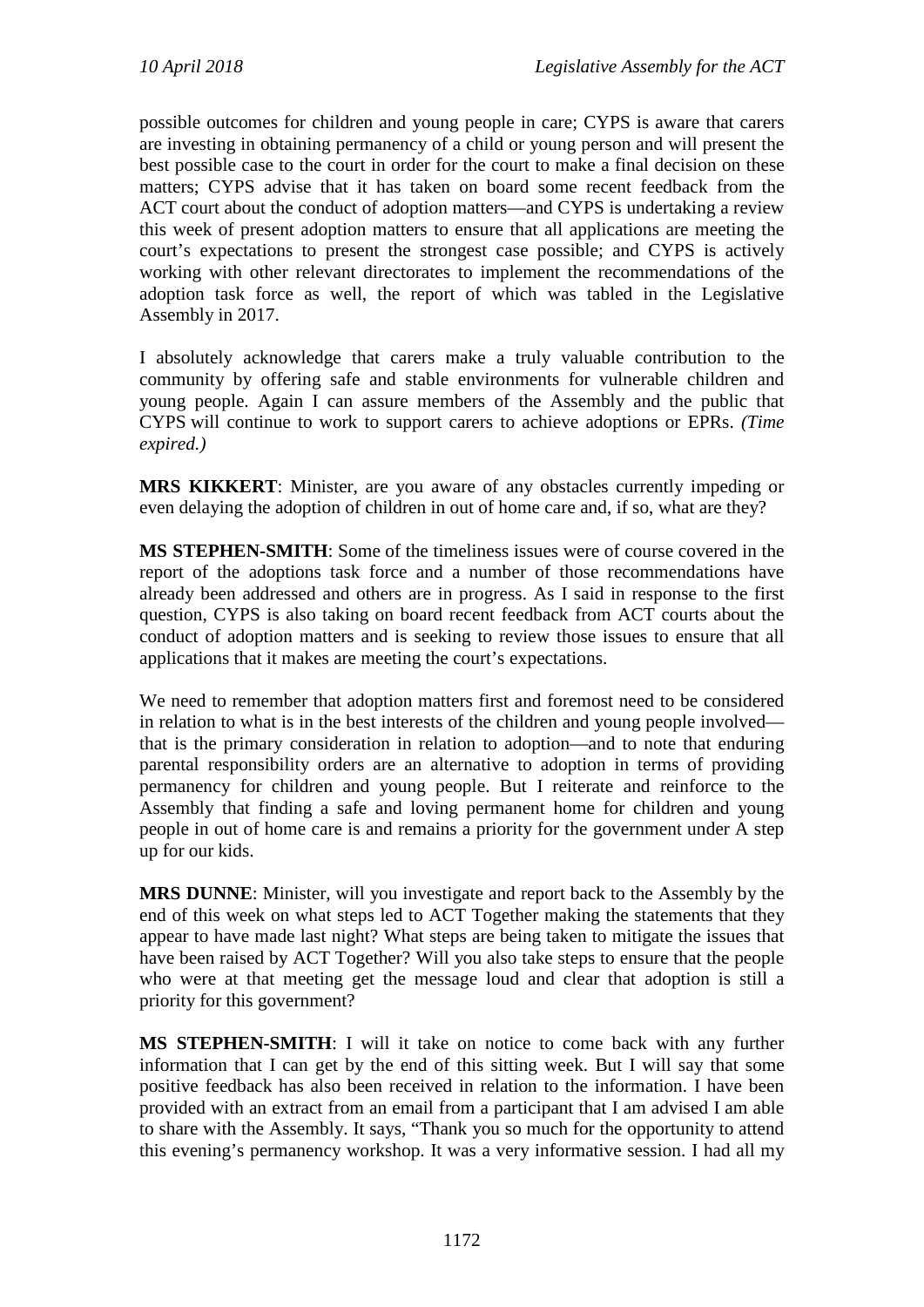questions answered as well as gaining a much better appreciation of the process. The in-depth insight provided this evening really helped my understanding of the legislative environment, the bigger picture as well as the challenges ahead. Please pass on my thanks to all those involved in pulling the evening together. It was very much appreciated."

As I said, I was concerned to see some of the reporting on social media this morning. I do provide an absolute assurance to the Assembly and to the public that CYPS will continue to work to support carers to achieve adoptions or enduring parental responsibility orders where that is in the child's or young person's best interests. I will provide any further information I can, certainly by the end of the week

### **Health Directorate—proposed organisational changes**

**MRS DUNNE**: My question is to the Minister for Health and Wellbeing. Minister, on 24 March, the *Canberra Times* reported on your decision to split the Health Directorate into two new directorates, one focused on policy, the other on operations. The paper reported that you said "the new policy arm would focus on overseeing operations and policy". Minister, will the directorate responsible for operations be accountable to the directorate responsible for overseeing operations?

**MS FITZHARRIS**: I cannot comment on the precise quote in the *Canberra Times* as I do not have it in front of me. Certainly the governance arrangements not only within each organisation but between them are aspects of the important work that is currently underway by the transition team. We have many examples across the country to learn from, to learn what has worked well, to learn what could be improved, and to determine what is the best model both for each organisation—

**Mrs Dunne**: You have already announced it.

**MS FITZHARRIS**: Indeed we have, and that work will now get underway. And it will involve consultation.

**MRS DUNNE**: Minister, how will splitting the directorate in two create efficiencies in the health system?

**MS FITZHARRIS**: The work that the transition team will undertake over the next six months will determine the relationship between the two organisations. What it will allow the service delivery arm to do is focus solely on service delivery, whether that be Canberra Hospital, the University of Canberra hospital, our community health centres or walk-in centres, or other community-based services like hospital in the home. There will be a clear focus on delivering high quality services efficiently for our community.

**MS LEE**: Minister, how will an operations directorate, answerable to a policy directorate, both of which inevitably will end up with different processes, reduce waiting times in the emergency department and for elective surgery?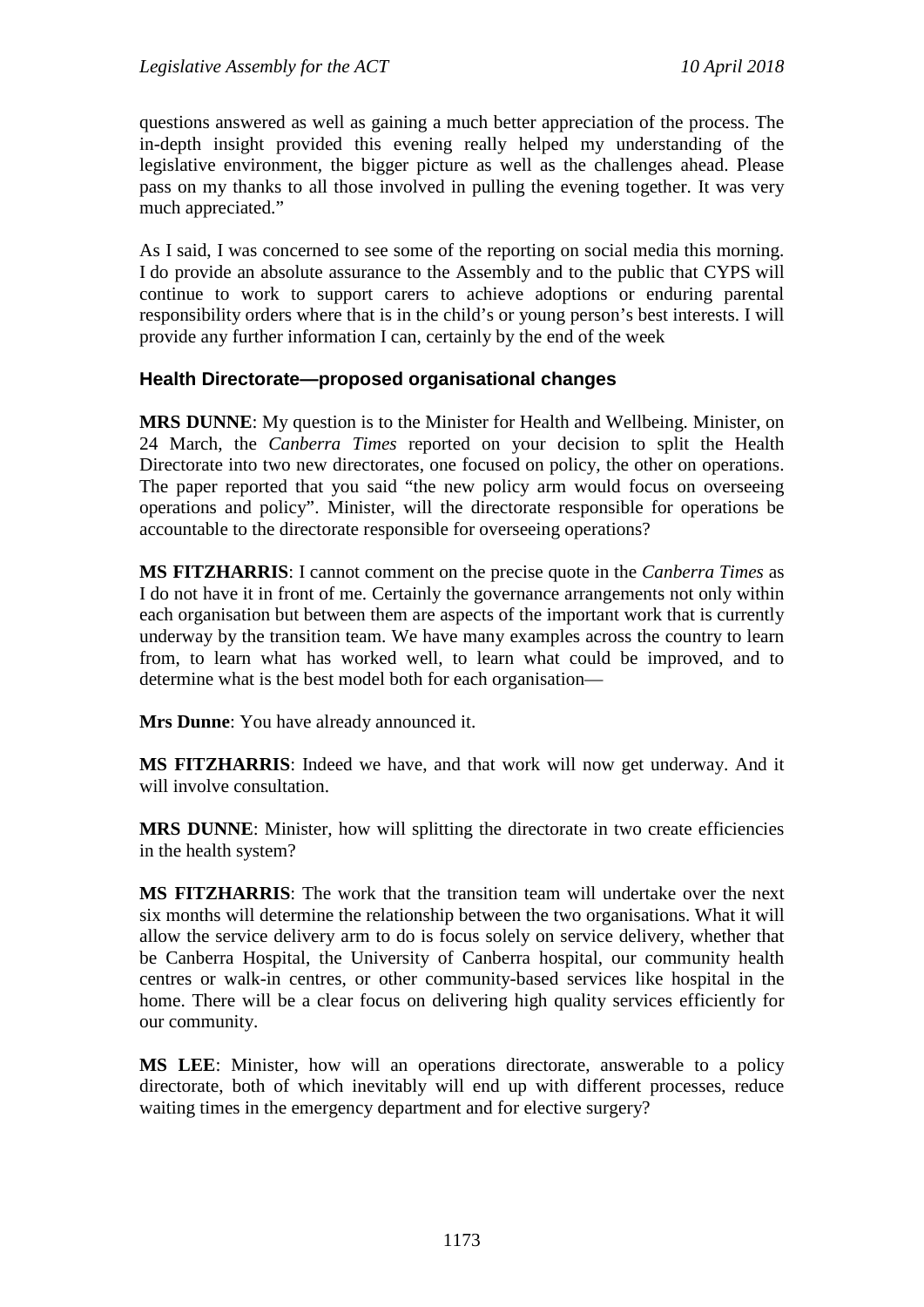**MS FITZHARRIS**: I reject that there is an inevitability about that. What I would say is that the government has taken an important decision. We will take the time to work on the implementation plan. We will do that in consultation with stakeholders, staff and the community. That is a very normal process.

What I would also add is that we are the last jurisdiction, particularly since the national health funding reforms were implemented between the commonwealth and all states and territories in 2011, to implement such a model. This model exists in every other jurisdiction.

As I said in my previous answer, we are not the smallest jurisdiction. We also serve a significant and growing region in south-eastern New South Wales. We have good models to work from. We will learn from those and we will determine come 1 October the model that works best for our community.

### **Justice—magistrates**

**MS CODY**: My question is to the Attorney-General. How will adding an eighth permanent ACT magistrate provide greater access to justice?

**MR RAMSAY**: I thank Ms Cody for the question. A justice system is, as I have said before, only truly a good justice system when it is accessible, transparent and timely. Resourcing for the courts, and everyone who supports the members of our community through the courts, helps to achieve this.

The Magistrates Court undertakes critical work for some of the most vulnerable people in our community. Magistrates make decisions about family violence orders in response to people seeking protection. Magistrates make decisions about bail that involve crucial public safety and individual liberty considerations. Magistrates oversee coronial investigations that uncover the causes of tragic deaths and can make recommendations for public safety.

These are vital public functions. The government is committed to ensuring that our justice system is resourced properly at all levels to provide them. The government's decision to fund an eighth magistrate is based on engagement with the courts to analyse their ongoing workload and to ensure that they have sufficient resources to keep providing first-rate court services to this community.

**MS CODY**: Minister, what measures has the ACT taken to ensure transparent and merit-based selection of magistrates?

**MR RAMSAY**: I thank Ms Cody for the supplementary question. The ACT government recognises the importance of, and adheres to, a transparent process for selecting judicial officers. The process and the criteria for selecting a new magistrate are set out in the Magistrates Court (Magistrates Appointment Requirements) Determination 2009, which is available online.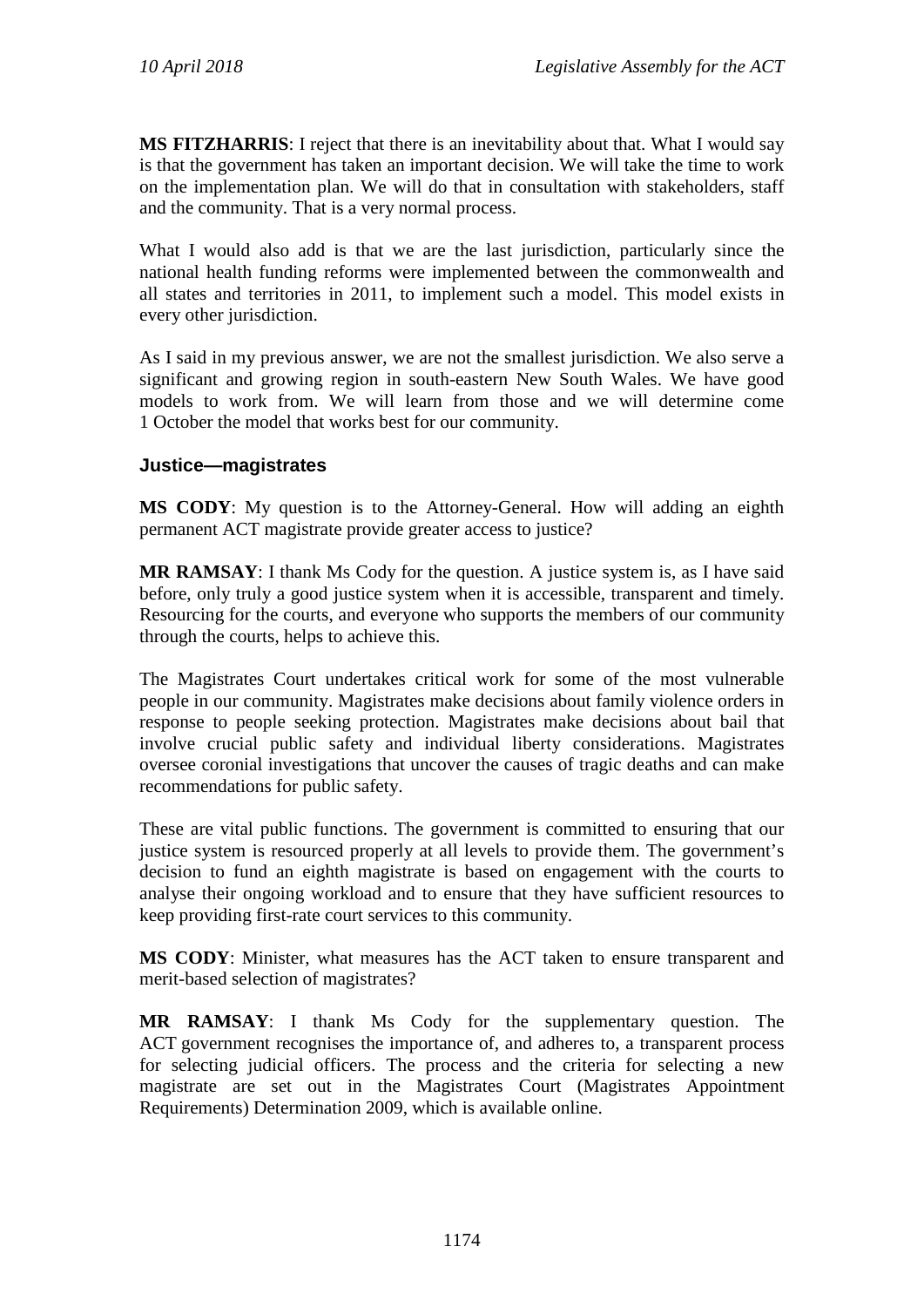The ACT's legislative framework ensures that a transparent, merit-based selection process occurs for new magistrates. Under the framework, the government is required to seek expressions of interest by public notice and to consider applications against a set of performance criteria. The Chief Magistrate must be consulted on possible appointees.

The public set of criteria and the public advertisement process ensure that decisions about appointment are merit-based. The government recognises and values the importance of local views, and we will be seeking nominations from both the Law Society and the Bar Association as part of this process. The government values the input of the local profession and will continue to engage with them in the context of the statutory framework.

**MS CHEYNE**: Minister, how does the appointment of a new magistrate strengthen the government's support for access to justice across other parts of the legal system?

**MR RAMSAY**: I thank Ms Cheyne for the supplementary question. This government takes a whole-system approach to resourcing the justice system. Whenever a decision is made about resourcing one part of our legal system, we must carefully consider any flow-on consequences in other parts of the system.

That is why, in the latest announcement, we are providing additional resources to the Director of Public Prosecutions and Legal Aid ACT. The DPP will receive \$987,000 over four years to employ staff to support criminal prosecutions before the new magistrate. Legal Aid ACT will receive an additional \$1.3 million for additional staff, also to assist with servicing additional demand before the courts. In last year's budget we provided \$2.477 million over four years to our community legal centres. That funding supports vulnerable people who seek protection from the courts, including women seeking family violence orders.

These resources will help to ensure that matters which come before the new magistrate are supported to achieve just, timely and transparent outcomes, particularly for the most vulnerable members of our community.

### **Justice and Community Safety Directorate—workplace culture**

**MR HANSON**: My question is to the Attorney-General and it relates to an article in the *Canberra Times* entitled "Justice directorate staff are concerned about bullying" The article refers to a leaked staff survey which identified "staff concerns about workplace bias, preparedness to speak-up against misconduct and confusion around areas of accountability". It reveals that the directorate has become a "toxic workplace", with a "culture of blame and little trust" and "a lack of common purpose". The report also notes that similar concerns have spread throughout other arms of the justice directorate. Attorney-General, how far have these concerns spread throughout the other arms of the justice directorate?

**MR RAMSAY**: I thank the member for his question. The 2017 JACS staff survey results provide valuable information on what works well in JACS and it identifies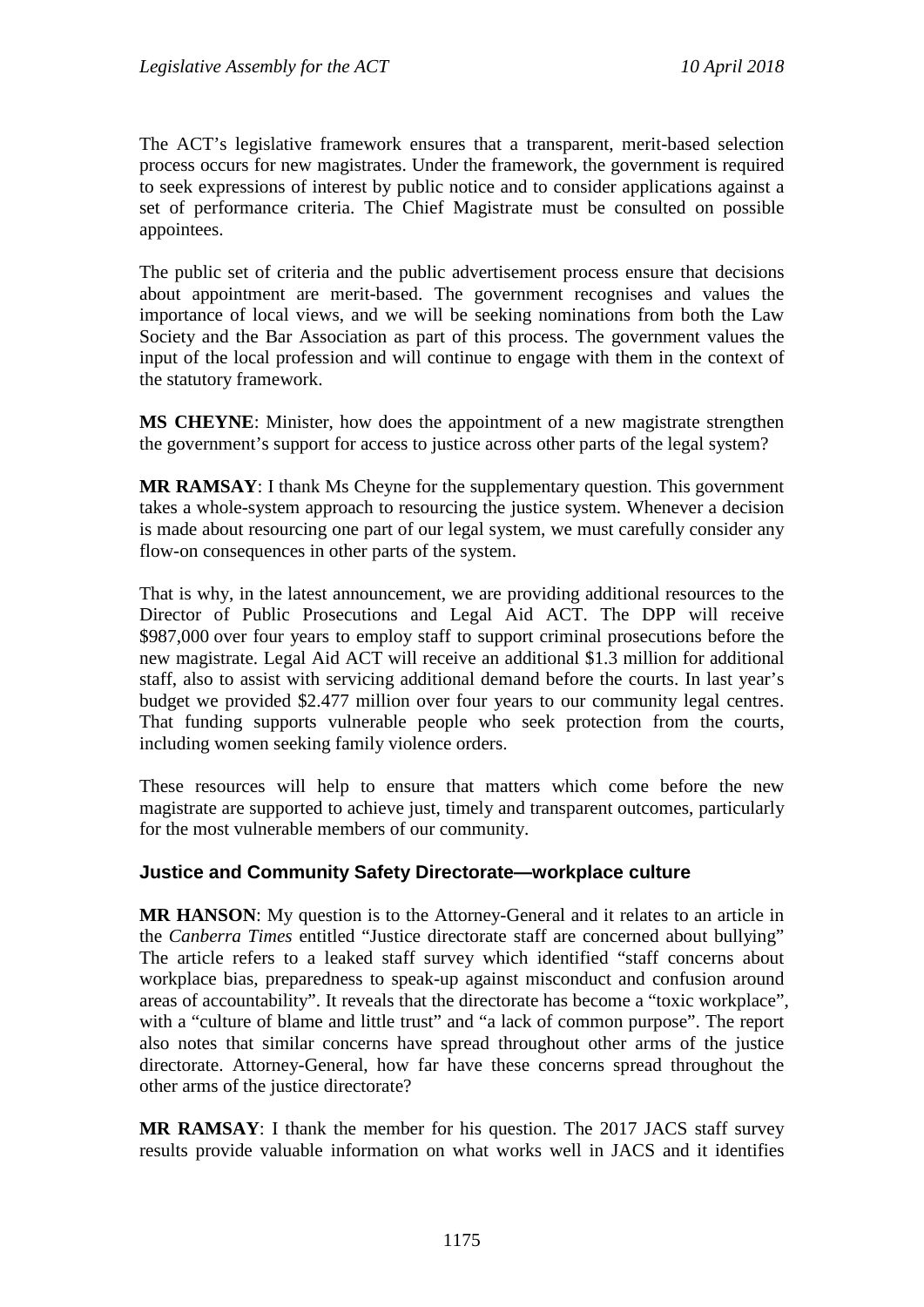some opportunities for ongoing improvement. The survey is one tool that assists the directorate in understanding the broad culture of our organisation and makes an assessment of the level of staff engagement.

We have noticed that JACS is committed to improving its workplace culture. That is clear. The results are reflected in the differences in culture across the diverse nature of JACS's broad functions. There is more work to do, but it is positive to note that the justice portfolio has improved in its engagement rating to reach a culture of ambition. The directorate's results reflect that, when compared to other large public sector organisations, JACS on average is good but not yet good enough. We will continue with the great work that JACS is doing.

**MR HANSON**: Attorney-General, will you provide to the Assembly a full copy of the survey and, if not, why not?

**MR RAMSAY**: The survey is, as has been noted in relation to other surveys, confidential, so that the staff can feel confident in what it is that they are saying and what it is that they are contributing. We value that and we will continue to do that.

**MR COE**: Attorney-General, what are you doing to demonstrate leadership so as to avoid the department remaining a toxic workplace, with workplace bias, a culture of blame and a lack of common purpose?

**MR RAMSAY**: I thank the member for his question. JACS is continuing to engage in ongoing developments and improvements in its work. As I say, it is recognised that it has achieved an average level at this stage, and there is ongoing improvement. I continue to work with the head of the Justice and Community Safety Directorate, the executive staff and staff throughout as we continue to build and develop a strong culture. I want to place on record my admiration and support for the leadership and all of the members of the JACS team as they contribute such important and valuable work to this community.

**MADAM SPEAKER**: Members, before I call Ms Lee, as we will be living as neighbours next to a construction site, we will provide advice on that. I noticed that at the beginning of question time we had a noisy jackhammer again. That has been halted now until 3.30. I will endeavour to keep the hour of question time as quiet as possible, but I look to members and know that that is not going to happen very readily. Just bear with us over time, and I would appreciate any feedback that you may have.

### **Education—NAPLAN survey**

**MS LEE**: My question is to the Minister for Education and Early Childhood Development. Minister, were you made aware of, or consulted about, the Australian Education Union ACT Branch survey on NAPLAN among government school teachers either before or while it was being undertaken?

**MS BERRY**: Yes, I am aware that the Australian Education Union engages with its members in a variety of ways, and I was aware of this particular survey.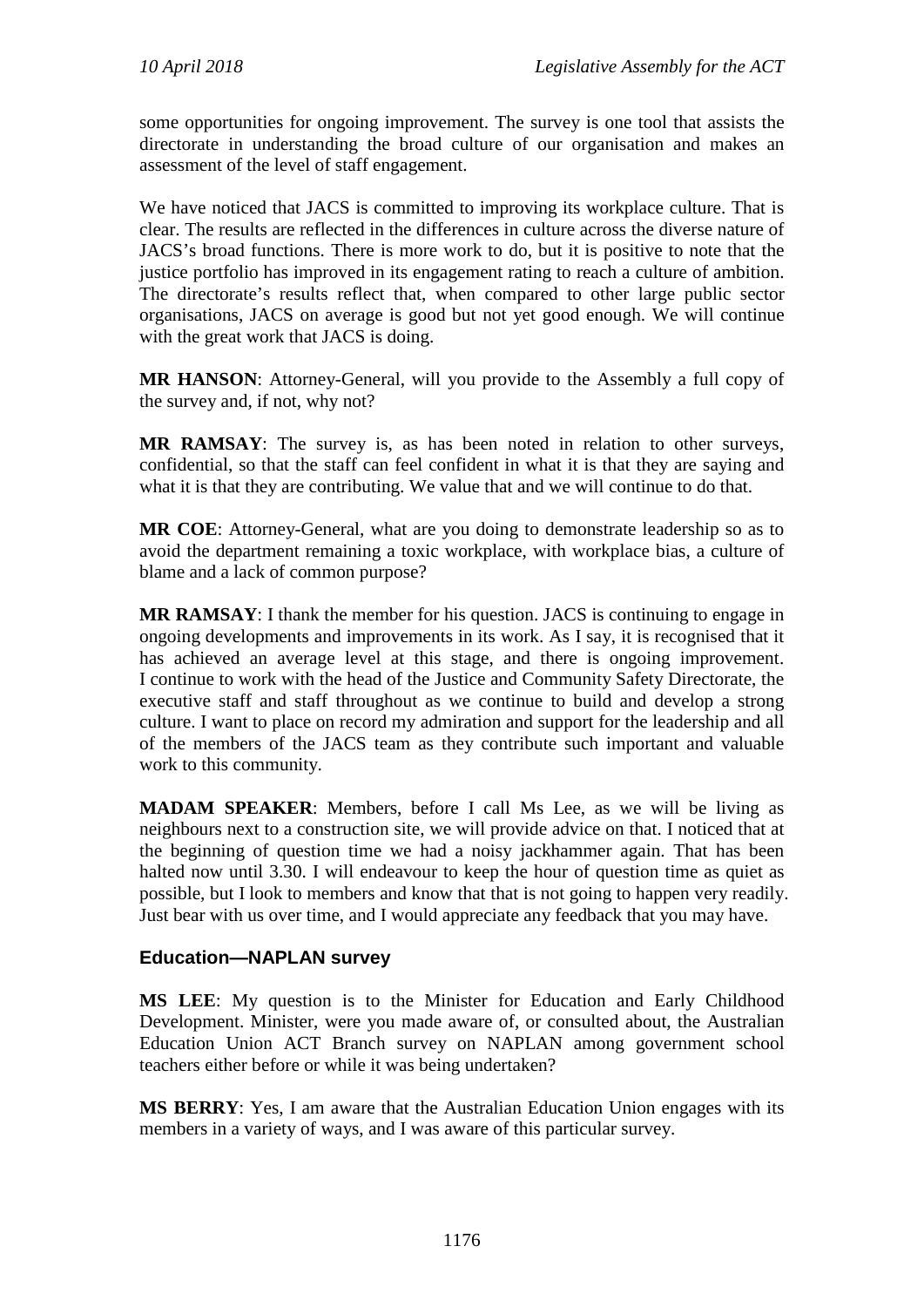**MS LEE**: Minister, will you be seeking the views of educators in the non-government schools sector in making any decisions about the future of NAPLAN in ACT schools?

**MS BERRY**: I have invited the non-government schools to engage in the future of education conversation. Through that conversation I have heard from all sectors about their views around standardised testing, league tables, and the stress and anxiety that they are bringing to our children.

Yes, they have been part of that conversation, and I will continue to talk with the Canberra community more broadly as we talk with the states and the Northern Territory about a possible review of NAPLAN.

**MR WALL**: Minister, are the AEU survey findings an accurate assessment of NAPLAN in ACT government schools?

**MS BERRY**: I have not looked in detail at the union's findings around NAPLAN in ACT government schools. But it is clear that there are some concerns in the school community, particularly in public schools, around how NAPLAN is used and whether it can be used better to support teachers to give children the best learning experiences. With that in mind, it is an important piece of information, but it is not the only piece of information that will be considered.

I look forward to having conversations with my ministerial colleagues in the very near future about NAPLAN and how we can improve that to make sure that it is providing the data the teachers need to support students in their classrooms.

### **National Youth Week—youth achievements**

**MS CHEYNE**: My question is to the Minister for Disability, Children and Youth. Minister, what is the government doing to support the celebration of national Youth Week in the ACT?

**MS STEPHEN-SMITH**: I thank Ms Cheyne for her question. As members will be aware, Youth Week is a week-long celebration of young people aged between 12 and 25 years. This year ACT Youth Week will run from Friday, 13 April to Sunday, 22 April.

ACT Youth Week encourages us to celebrate the wonderful contribution young people make to our community while providing a platform for young people to share ideas about the future and to advocate on issues they are passionate about. I will launch ACT Youth Week at the prestigious ACT Young Canberra Citizen of the Year awards on Friday, 13 April.

To support events and activities during Youth Week, the ACT government committed \$25,000 for small grants for organisations and groups of young people to organise events for other young people as well as for a range of free public events across Canberra. The grants are funding innovative new projects so that young people can see their ideas become a reality.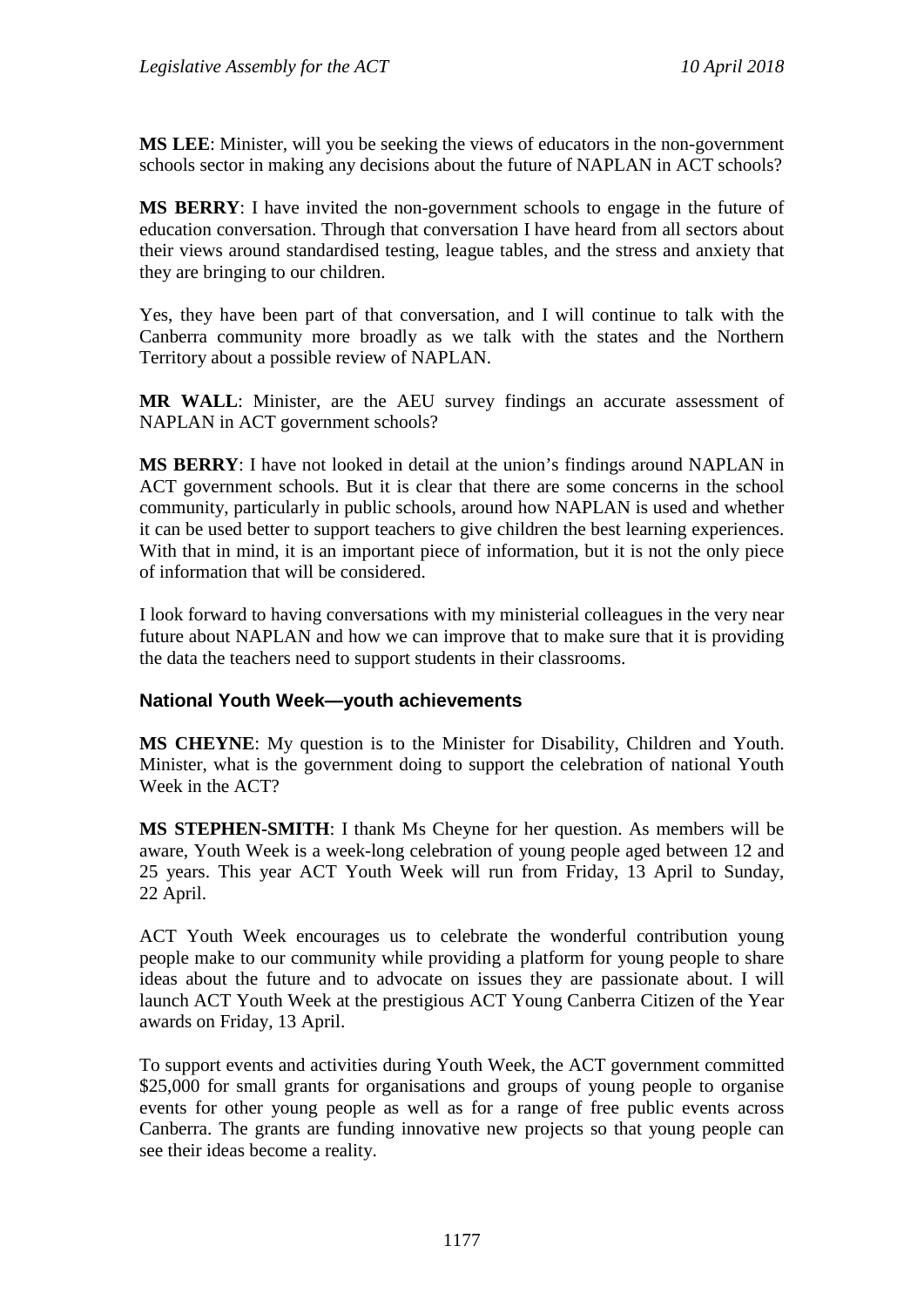The 2018 ACT Youth Week events include Black Mountain School's Youth Arts and Music Festival for All, the Dickson College ACT Youth Week expo and barbecue, an East African community youth sports and game day, and a sunset festival with the YWCA. Free events funded by the ACT government are occurring across Canberra and are open to all young people. These include Phillip Ice Skating Centre hosting "Skate it Out" in Woden and Back Bone BMX hosting BMX clinics in Belconnen and Gungahlin.

I encourage everyone to get involved in ACT Youth Week 2018. This could involve attending a local event celebrating the contribution of young people, promoting events happening across the city or even just taking the time to listen to a young Canberran about their passions and the challenges facing their generation.

**MS CHEYNE**: Minister, how do the Young Canberra Citizen of the Year awards, as part of national Youth Week, celebrate the achievements of young Canberrans?

**MS STEPHEN-SMITH**: I thank Ms Cheyne for her supplementary question. Of course, I will be very pleased to announce the Young Canberra Citizen of the Year awards on Friday. These awards are now in their 29th year, so they are somewhat older than the impressive young Canberrans who are acclaimed by them.

The awards recognise and celebrate young people aged between 12 and 25 years for their personal achievements and for their contribution to the Canberra community. The awards are an opportunity to recognise the innovation, diversity, talent and tenacity of both young individuals and groups across four categories this year: Young Canberra Citizen of the Year, personal achievement, individual community service, and group achievement.

Each year young Canberrans are nominated for their remarkable and inspiring efforts across a range of fields, including community work, the arts, sport and the environment. I would like to take a moment to reflect on the calibre of previous young Canberra citizens we have honoured. The 2017 recipient, Mustafa Ehsan, was acknowledged as an exceptional role model who champions inclusion in the Canberra community through sport. The 2016 recipient, Jordan Kerr, established the National Youth Council of Australia. The 2015 recipient—someone I am sure we are all very familiar with—Nip Wijewickrema, was acknowledged for her contribution to the community, including her work in establishing socially sustainable florist GG's Flowers, which employs and supports people with disability.

Each of these young people is an inspirational and remarkable young person in our community. I am sure that this year's recipients will be no different. I look forward to seeing who will be this year's Young Canberra Citizen of the Year at the awards ceremony on Friday.

**MS ORR**: Minister, why is it important that we recognise the contributions and challenges of young people in our community?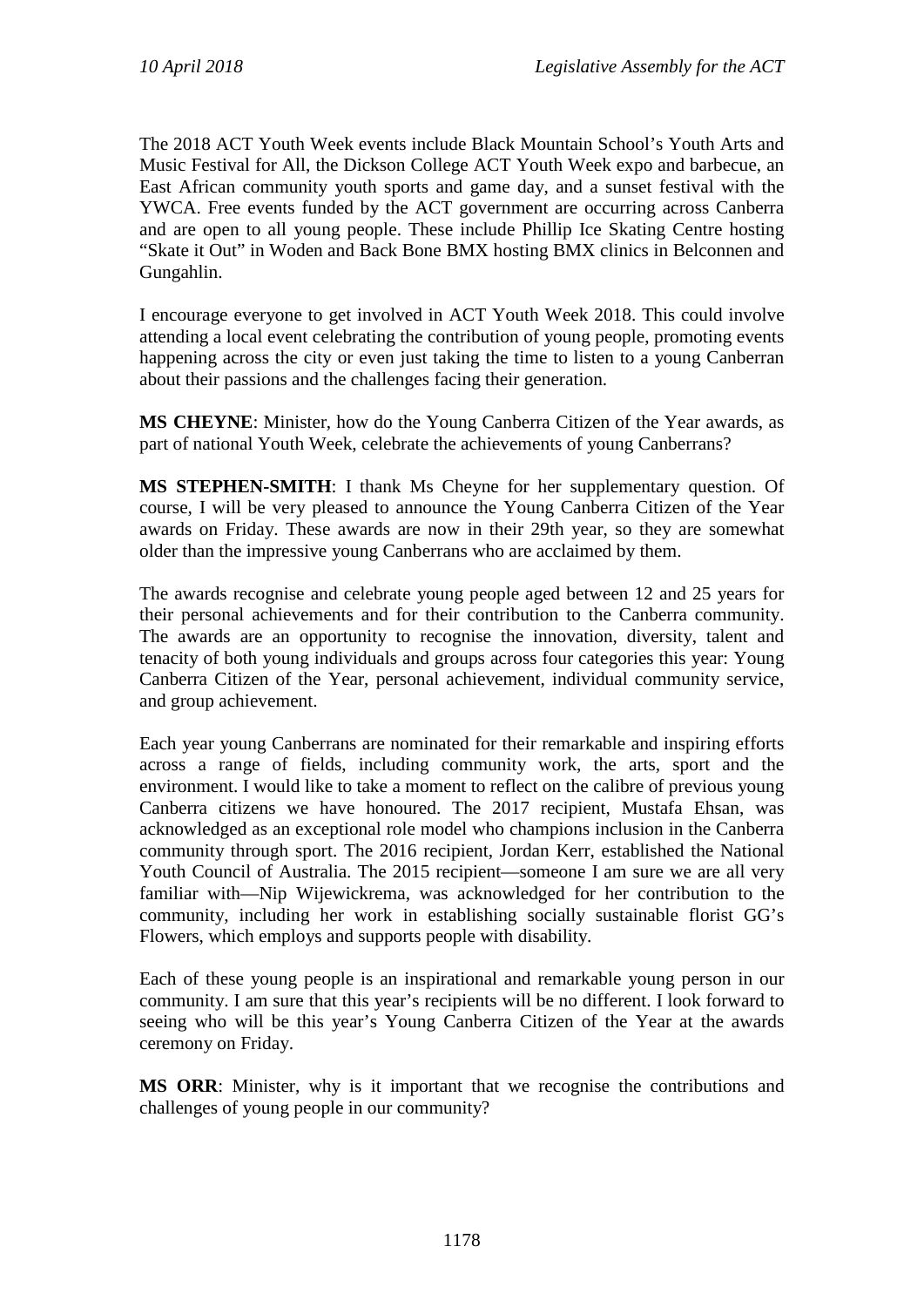**MS STEPHEN-SMITH**: I thank Ms Orr for her supplementary question. As we all know, young Canberrans have a unique experience of our city and provide a unique perspective into the challenges we face as a community. The ACT government recognises and supports young people through funding awards and the youth InterACT grants and scholarships but also through consulting young people to ensure that their voice is heard.

One way this recognition is realised is through the Youth Advisory Council. The Youth Advisory Council, or YAC, provides strategic advice to the ACT government on issues affecting young people in the ACT. Membership of YAC reflects the diversity of young people residing in the ACT, including gender balance, people living with a disability and representation from the Aboriginal and Torres Strait Islander community and people from culturally and linguistically diverse backgrounds. We are working hard towards better outcomes for young carers, young people with disabilities, young people who come from CALD backgrounds, LGBTIQ young people, young workers and young people who are involved in the justice system.

While it is important that we take the opportunity to reflect on the challenges and contributions of these specific cohorts of young people we must also ensure that we consider the experiences of young people more broadly. The celebration of Youth Week and the Young Canberra Citizen of the Year awards are opportunities to bring the stories of young people to the forefront, highlighting the successes of individual young people to remind us all of the contributions they make to our society and the unique challenges they overcome to do so. Empowering young people to celebrate each other and reflect on their own achievements sets the stage for a confident, successful and inclusive generation of Canberrans into the future.

### **Light rail—safety**

**MISS C BURCH**: My question is to the Minister for Transport and City Services. Minister, last Thursday, 5 April, you launched the rail-ready light rail safety program. Why have you not coordinated with emergency services to ensure that they were rail-ready before launching this program?

**MS FITZHARRIS**: We have coordinated with the Emergency Services Agency and the campaign will continue until the operation of light rail.

**MISS C BURCH**: Minister, why is the government proceeding with light rail track testing on public roads before the emergency services have been fully equipped, trained and resourced to deal with any accidents involving light rail?

**MS FITZHARRIS**: That is incorrect. We have a highly skilled and well-resourced emergency services agency, which, like all agencies across government that have involvement with the light rail project, has been consulted and engaged with since day one.

**MS LAWDER**: Minister, what reassurance will you give Canberra drivers, cyclists and pedestrians that they will be safe during track testing of light rail?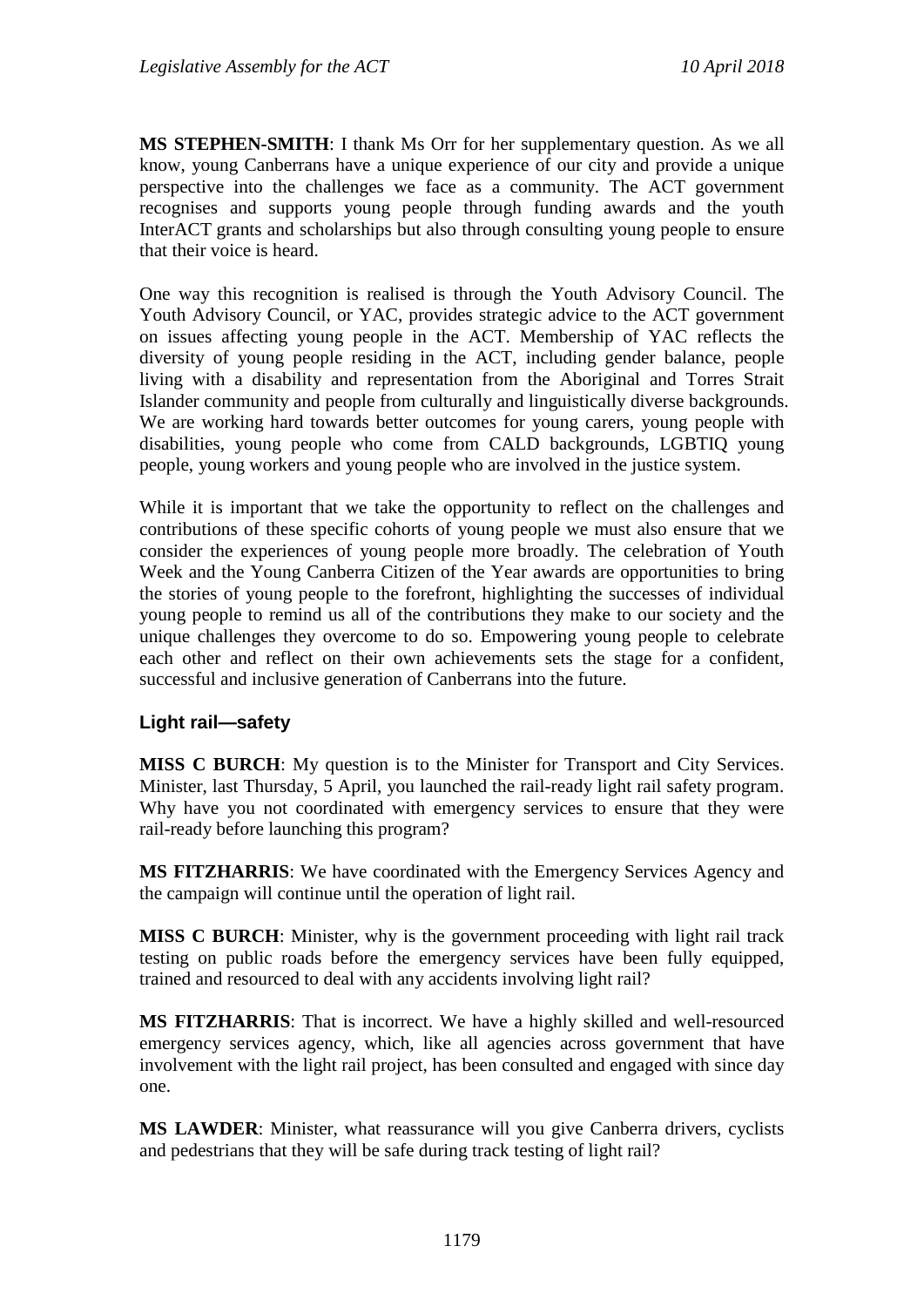**MS FITZHARRIS**: I can give the highest levels of assurance to the community. Canberra Metro, as the builders and operators of light rail, the ACT government and, importantly, the national regulator will oversee not only the planning but also the delivery of light rail operations, which will also include, in the lead-up to operations, commencing light track testing.

## **Gaming—consumer privacy**

**MR PARTON**: My question is to the Minister for Regulatory Services. Minister, in late March this year the Gambling and Racing Commission wrote to licensed clubs across Canberra requesting that they provide the personal information of every recipient of a gaming machine payout in excess of \$1,500 made between October and December last year. Minister, why is the commission specifically trying to ascertain the identities of those receiving payments?

**MR RAMSAY**: I thank the member for his question. As the member would know, the GRC is independent of government and, when it undertakes regulatory investigations or action, it is not something that it would be seeking ministerial engagement on.

**MR PARTON:** Minister, how can you support such a breach of privacy, and can you guarantee that this data will not be more widely distributed, either knowingly or by accident?

**MR RAMSAY**: I have full confidence in the GRC's actions.

**MRS DUNNE**: Minister, is the commission seeking similar information from the casino and Tabcorp agencies?

**MR RAMSAY**: I will take that question on notice.

### **City Renewal Authority—grants**

**MS ORR**: My question is to the Chief Minister. Chief Minister, can you please update the Assembly on the outcome of the first round of city grants delivered under the City Renewal Authority?

**MR BARR**: I thank Ms Orr for the question. I am advised that the City Renewal Authority has awarded \$173,614 in grants to 12 recipients for a wide variety of projects, from music festivals to public art and temporary installations. Over the next three months the city grants will help to activate and improve the city centre, with six events, three installations, a research project and an accessibility education campaign, as well as a new public art mural.

**MS ORR**: Chief Minister, how will the events deliver activity in the city that supports local businesses?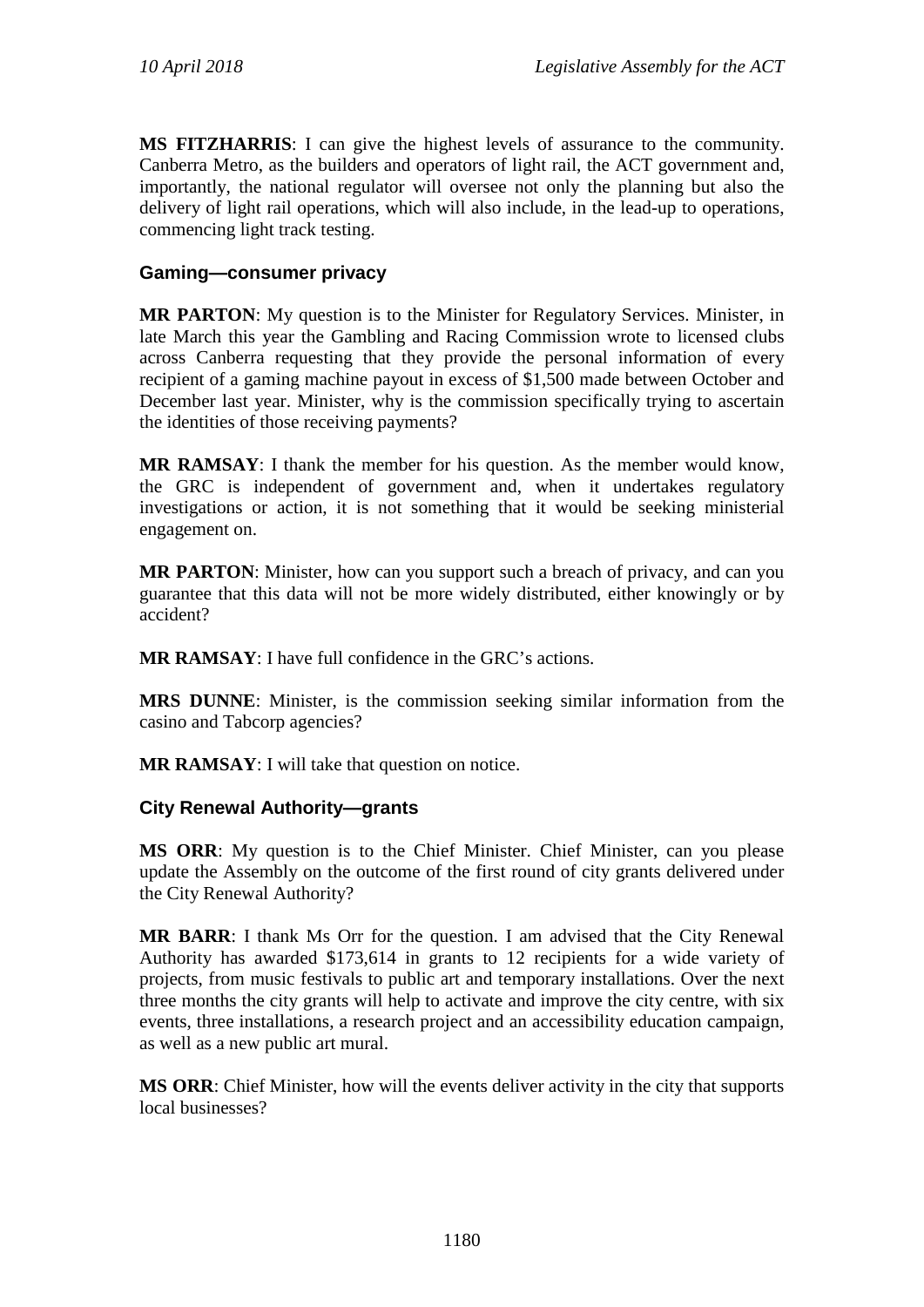**MR BARR**: The authority is working with businesses in the Sydney and Melbourne buildings to tidy up space in the building laneways through the construction of new waste enclosures. This supports existing businesses in that area.

The city grants that I referred to previously will fund the loaded laneway festival in Verity Lane—the Sydney Building. This will be delivered in partnership with businesses the Reload Bar and Treehouse. City grants will also support the Wellspring Environmental Art and Design organisation in creating three temporary sculptural seating installations from transformed recyclables. The three sites will be designed to encourage social interaction, to promote sustainability and to bring aspects of nature into the city.

**MR PETTERSSON**: Chief Minister, how do these grants benefit all Canberrans?

**MR BARR**: The grants are funded through the city centre marketing and improvements levy, which is a contribution from building owners in the CBD that supports events and activations in the city. A vibrant and fun CBD should be the commercial, cultural and social heart of our city, and that benefits everyone.

I ask that all further questions be placed on the notice paper.

## **Question taken on notice Statement by member**

**MRS DUNNE** (Ginninderra) (3.27), by leave: Madam Speaker, I wish to make a statement to correct the record in relation to an answer received while I was overseas. On 20 February this year I asked a question without notice of the Minister for Mental Health in relation to the Productivity Commission's 2018 report on government services. In my question I stated:

… this report shows that the number of mental health acute care beds per 100,000 people between 2005-06 and 2015-16 has fallen by 17.6 per cent.

The minister took the question on notice and provided an answer on 19 March 2018. As members know, I was absent from the territory at that time, and this is why I am seeking leave to correct the record now.

In his answer the minister provided some figures that did not align with the figures that I had quoted, and noted:

ACT Health was unable to establish where the decrease of 17.6 per cent Mrs Dunne referred to has come from.

Madam Speaker, I have reviewed my question and, indeed, there was an inaccuracy it should have read "from 2006-07", and that is why I wish to correct the record. The Productivity Commission's 2018 report on government services, at table 13A.13 indicates that in 2006-07, for the ACT, the number of beds per 1,000 people provided in acute hospitals with psychiatric units or wards, was 20.7, and the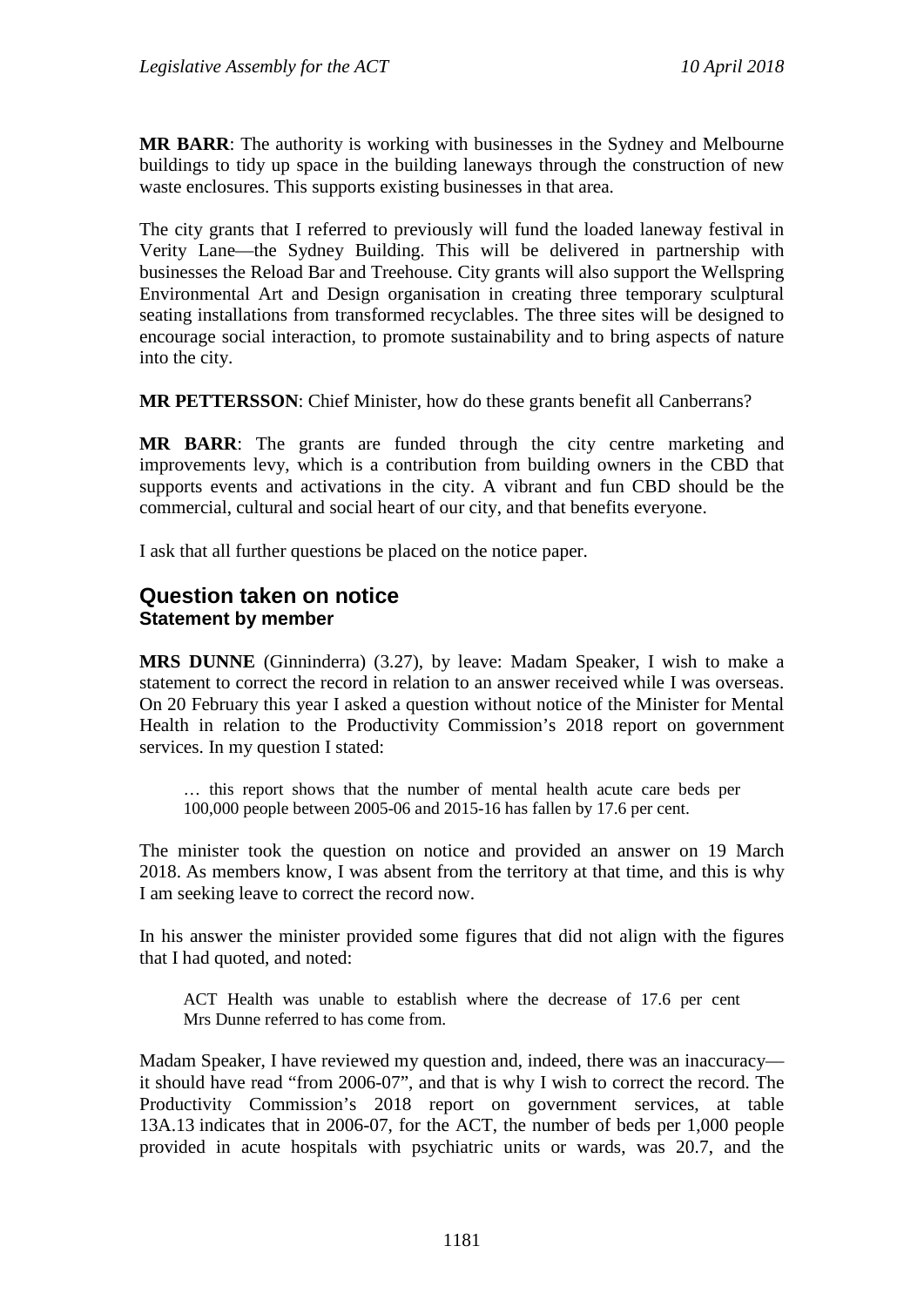corresponding number for 2015-16 was 18.6. Applying the arithmetic method to those figures across the period, it indicates a decline a little over 10.1 per cent.

I apologise to members for the error. I fear I may have used that figure elsewhere and it may have been in this place, so I put this on the record as a correction for those errors if I have made other errors. For the purpose of the minister's answer to the question taken on notice, I have clarified the matter with a further question on notice, which I submitted today.

## **2016 ACT Election and Electoral Act—Select Committee Report—government response**

**MR RAMSAY** (Ginninderra—Attorney-General, Minister for Regulatory Services, Minister for the Arts and Community Events and Minister for Veterans and Seniors) (3.30): For the information of members, I present the following paper:

2016 ACT Election and Electoral Act—Select Committee—Report—*Inquiry into the 2016 ACT Election and the Electoral Act*—Government response.

This paper was circulated to members when the Assembly was not sitting.

I move:

That the Assembly take note of the paper.

I am pleased to table the government's response to the report of the Select Committee on the 2016 ACT Election and Electoral Act following its inquiry into the 2016 ACT Election and Electoral Act. The government is committed to maintaining and improving the act's fair, transparent and robust electoral framework. Successive reforms to the Electoral Act made by the government, and continued administrative improvements made by the ACT Electoral Commission to the conduct of elections, have strengthened political participation and democracy in the ACT.

We also have mature processes for oversight and scrutiny of elections, both through the independent examinations of the Auditor-General and through the tripartisan inquiry of the select committee in this place. Our electoral system is one the ACT community should be very proud of. The inquiry report makes clear that we enjoy high levels of transparency and fairness as candidates and parties contest elections. Taken together, the inquiry report, the Electoral Commission's report, and the ACT Auditor-General's report show that reforms undertaken during the Eighth Assembly have largely achieved their purpose. But there is always more to be done to accommodate new generations of voters, to utilise new technological advances, and to build on the evidence from other jurisdictions about ways to improve the electoral system.

The government views the select committee's report and its recommendations as an opportunity to once again review and improve our electoral framework. I thank the select committee for its considered report and for its recommendations.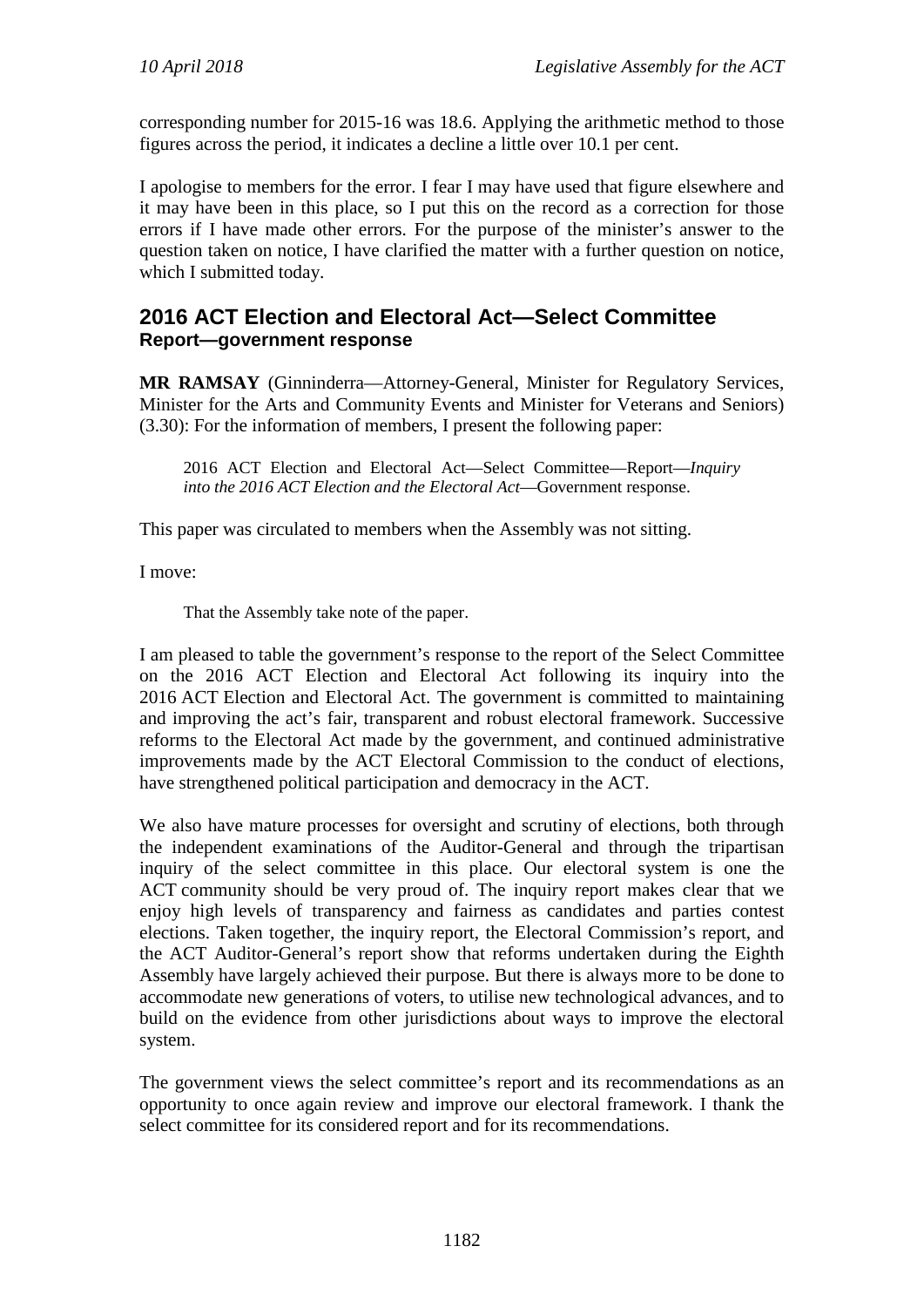The government response I have tabled today will guide further consultation, policy development and legislative reform over the next two years. The government has agreed or agreed in principle to 15 of the select committee's recommendations. The government has noted six recommendations, and has declined to pursue only two for very specific reasons.

The inquiry's report shows that the Electoral Commission, the Auditor-General, and many submissions to the inquiry can serve as a basis for reform beyond just the recommendations. The government will be pursuing reforms beyond just those recommended by the committee with the following objectives: to maximise the ability of voters in the ACT to participate fully in choosing their representatives; to clarify party and individual obligations around elections and election funding that minimise the burdens of compliance and maximise transparency of campaigning and campaign funding; to ensure that parties and candidates are accountable for campaign activities and fundraising; and to introduce technical changes to ensure that the existing legislation continues to serve its purpose.

Turning first to recommendations that are aimed at maximising participation, the government welcomes the useful recommendations for encouraging voting and making participation easier and more efficient, particularly for people with disabilities. While a number of practical changes to the conduct of elections are directed at the independent Electoral Commission, the government is supportive of innovative ways to promote elections and voter engagement.

The government agrees with the committee that at this time the minimum voting age not be lowered. The government notes that this issue is part of an enduring debate about the inclusion and equality of young people in democratic processes Australia wide and that there are compelling arguments for and against lowering the voting age. Given the significant practical and procedural challenges outlined in the report, the government will not be moving to legislate at this time.

Encouraging participation can and should start at an early age, and in this respect the government notes the committee's recommendation that the government develop components on civics and civic education as part of the curriculum for years 11 and 12 students in the ACT. The government will consider this suggestion further but notes that civics and citizenship is an important aspect of years 11 and 12 courses such as English, Australian and global politics, geography, legal studies, sociology and history.

Looking at recommendations aimed at clarifying the obligations on candidates and parties, this government supports making requirements simple to understand and apply. This will increase compliance and build public confidence in the electoral system. The government agrees with the committee's recommendations about reviewing legislation, regulation and practices around the separate and overlapping functions of MLA, member of the executive, political candidate and private citizen. This issue has particularly arisen in confusion about the use of the communications allowance.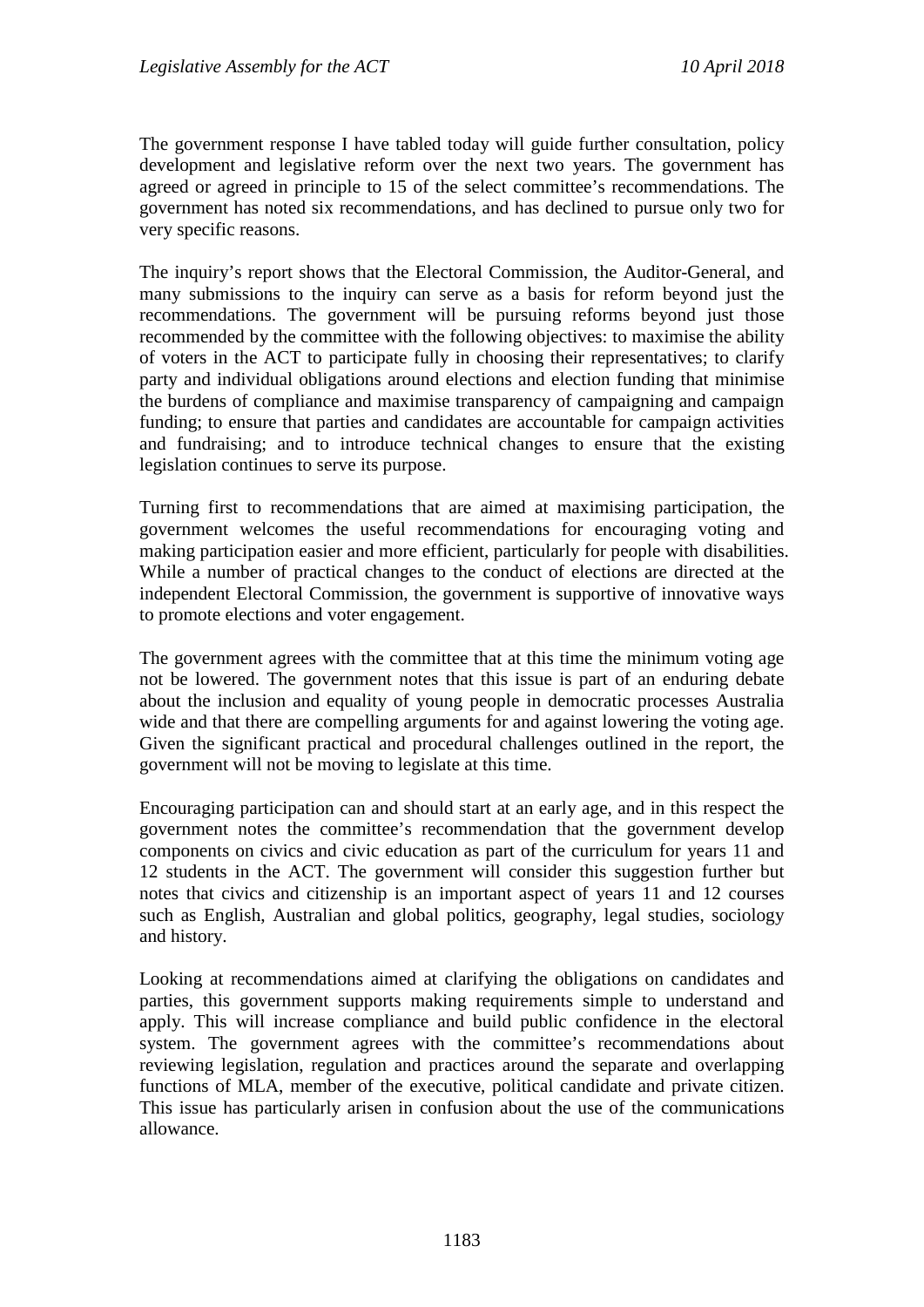The original intent of the allowance was to provide funds for MLAs to communicate with their constituents in a public capacity. There have been numerous challenges in practice with providing the communications allowance as a salary component. This is an example of better clarity and demarcation between executive, MLA, political and private functions and will improve transparency and reduce red tape in reporting.

Accountability and disclosure obligations around fundraising are absolutely vital to a fair and transparent electoral system. For example, the \$1,000 disclosure threshold provides an important source of information for the public in evaluating political candidates and parties. The committee recommended that the \$250 exception for fundraising events in section 198AA of the Electoral Act be removed in part to protect the integrity of the \$1,000 disclosure rule. The government agrees and will be moving to subject fundraising events to the same disclosure thresholds as other gifts and donations.

The select committee has supported the government's policy of banning donations from property developers. The government has publicly committed to implement this policy, and the select committee's work reinforces the importance of implementing this reform.

Finally, the select committee's report outlines a series of technical issues around restrictions on signs and other campaign materials that need to be addressed. These include recommendations about the suitability of the current 100-metre canvassing exclusion zone, which the government notes and will consider further in consultation with the Electoral Commission. There is also a recommendation about simplifying enforcement and removal of noncompliant electoral advertising signs, with which the government agrees. The government will be engaging with the Electoral Commission on the basis of this report and looking to make administration of elections as clear, and as simple, as possible.

There are two recommendations the government will not be pursuing at this time. One is about allowing the display of signs inside the 100-metre exclusion zone on private property, which the government will not be supporting as we wish to maintain the equality of application of the exclusion zone.

The second is on increasing the time between the close of nominations and the declaration of nomination under the Electoral Act to allow for time to address challenges to nominations. The government is of the view that these challenges are properly addressed through our existing court process, which is designed to occur after an election is complete.

In conclusion, the government looks forward to responding to the evidence base and the suggestions provided by the select committee to further refine our electoral system over the next two years. We will aim to maintain an electoral framework that provides candidates and parties with a clear and fair set of obligations and that promotes full and fully informed participation by voters. I commend the response to the Assembly.

Question resolved in the affirmative.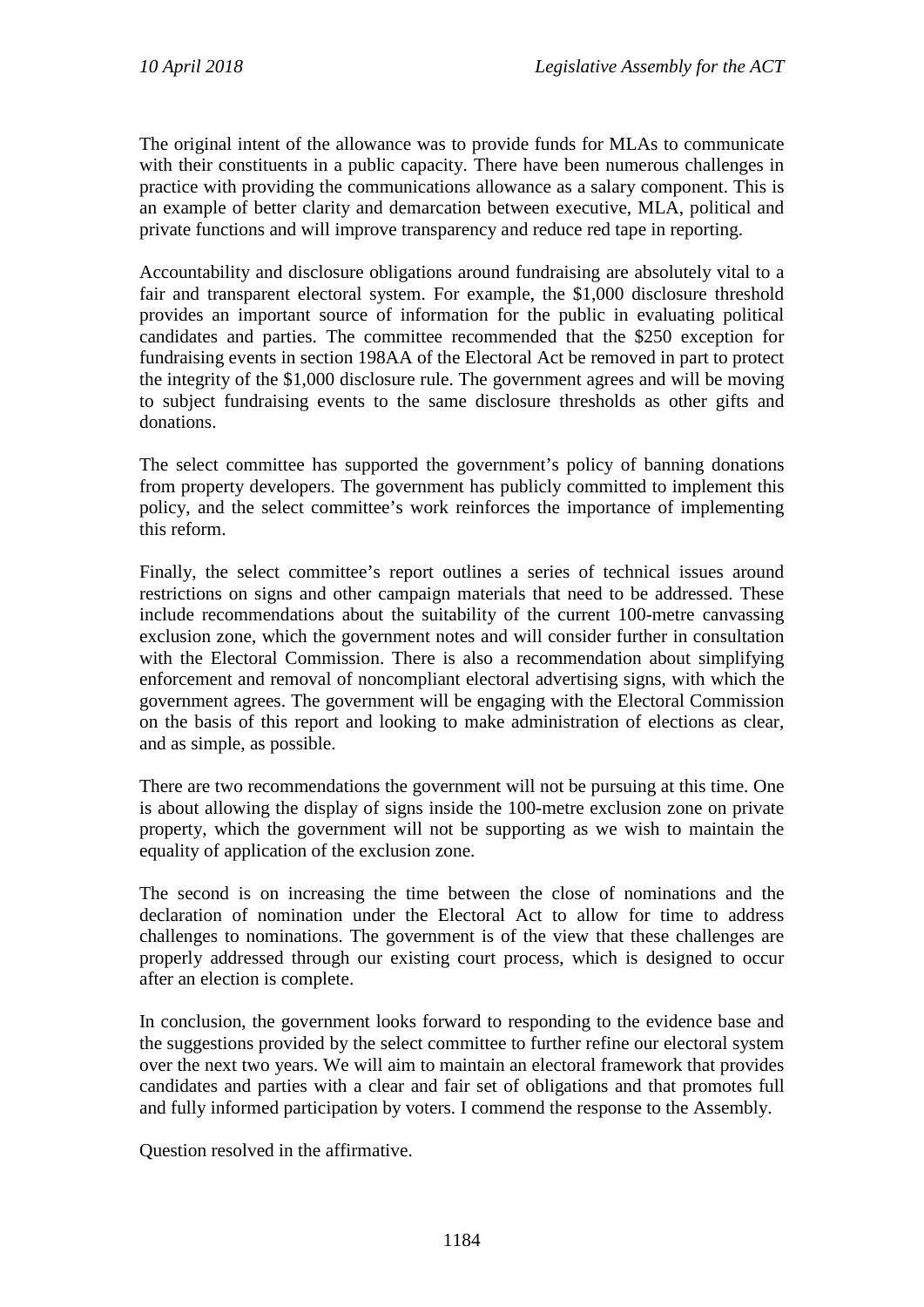## **Papers**

**Mr Gentleman** presented the following papers:

#### **Subordinate legislation (including explanatory statements unless otherwise stated)**

Legislation Act, pursuant to section 64—

Boxing Control Act—

Boxing Control (Combat Sports) Code of Practice 2018 (No 1)— Disallowable Instrument DI2018-42 (LR, 13 March 2018).

Boxing Control Regulation 2018—Subordinate Law SL2018-1 (LR, 13 March 2018).

Gambling and Racing Control Act and Financial Management Act—Gambling and Racing Control (Governing Board) Appointment 2018 (No 1)— Disallowable Instrument DI2018-48 (LR, 19 March 2018).

Long Service Leave (Portable Schemes) Act—

Long Service Leave (Portable Schemes) Building and Construction Industry Levy Determination 2018—Disallowable Instrument DI2018-46 (LR, 19 March 2018).

Long Service Leave (Portable Schemes) Community Sector Industry Levy Determination 2018—Disallowable Instrument DI2018-45 (LR, 22 March 2018).

Long Service Leave (Portable Schemes) Contract Cleaning Industry Levy Determination 2018—Disallowable Instrument DI2018-44 (LR, 22 March 2018).

Long Service Leave (Portable Schemes) Security Industry Levy Determination 2018—Disallowable Instrument DI2018-43 (LR, 22 March 2018).

Planning and Development Act—Planning and Development (Remission of Lease Variation Charges—Environmental Sustainability) Determination 2018 (No 1)—Disallowable Instrument DI2018-40 (LR, 6 March 2018).

Public Place Names Act—Public Place Names (Greenway) Determination 2018—Disallowable Instrument DI2018-41 (LR, 8 March 2018).

Radiation Protection Act—Radiation Protection (Student) Exemption 2018 (No 1)—Disallowable Instrument DI2018-39 (LR, 8 March 2018).

Taxation Administration Act—Taxation Administration (Amounts Payable— Utilities (Network Facilities Tax)) Determination 2018 (No 1)—Disallowable Instrument DI2018-51 (LR, 22 March 2018).

Terrorism (Extraordinary Temporary Powers) Act—Terrorism (Extraordinary Temporary Powers) Public Interest Monitor Panel Appointment 2018— Disallowable Instrument DI2018-38 (LR, 13 March 2018).

Tree Protection Act—Tree Protection (Criteria for Registration and Cancellation of Registration) Determination 2018—Disallowable Instrument DI2018-50 (LR, 22 March 2018).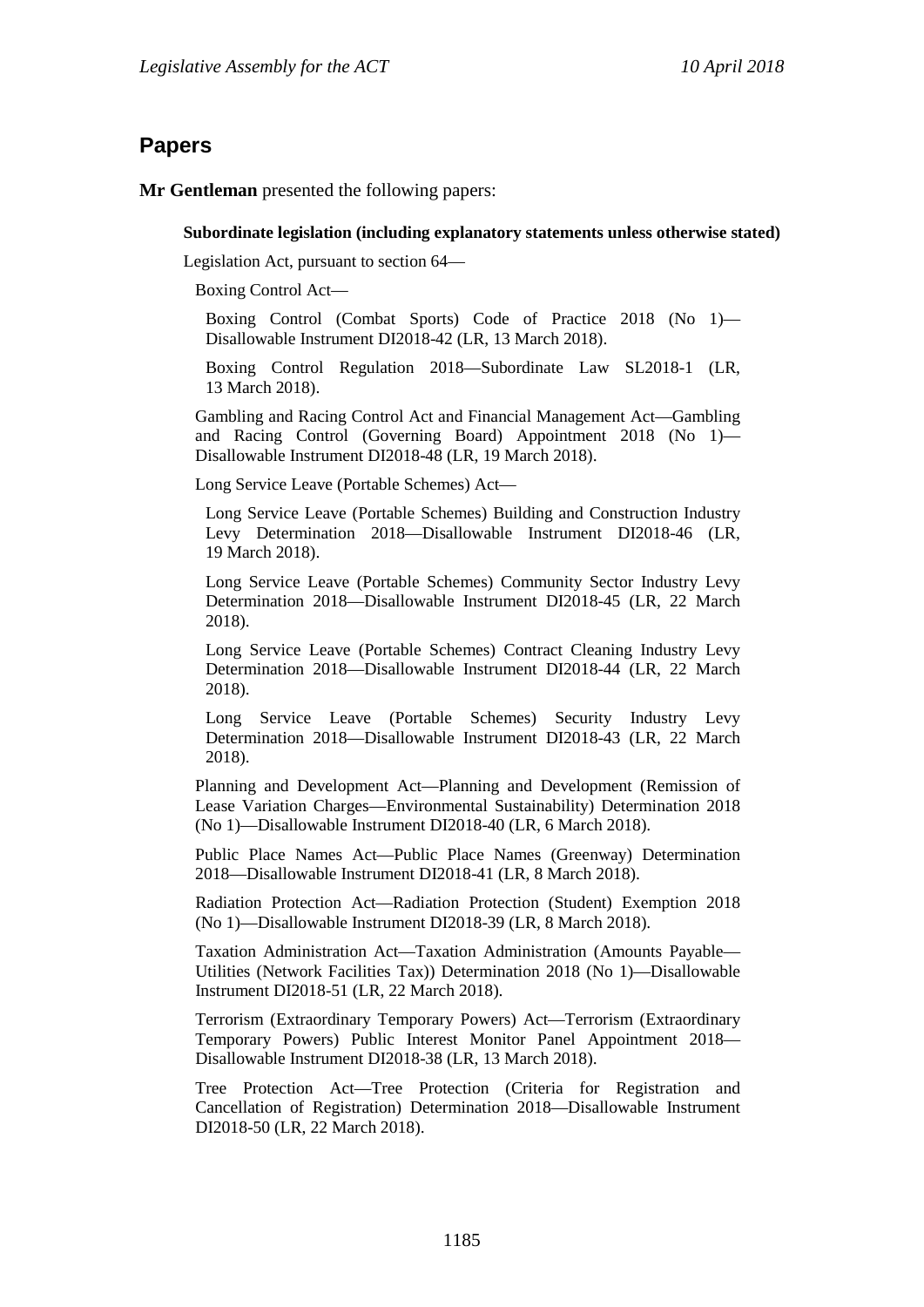Utilities (Technical Regulation) Act—Utilities (Technical Regulation) (Gas Network Boundary Code) Approval 2018—Disallowable Instrument DI2018-47 (LR, 22 March 2018).

Utilities Act—Utilities (Gas Network Boundary Code) Revocation 2018— Disallowable Instrument DI2018-49 (LR, 21 March 2018).

## **Heritage protection Discussion of matter of public importance**

**MADAM ASSISTANT SPEAKER** (Ms Lee): Madam Speaker has received letters from Miss C Burch, Ms Cheyne, Ms Cody, Mrs Dunne, Mr Hanson, Mrs Kikkert, Ms Lawder, Ms Lee, Ms Orr, Mr Parton, Mr Pettersson, Mr Steel and Mr Wall proposing that matters of public importance be submitted to the Assembly. In accordance with standing order 79, the Speaker has determined that the matter proposed by Ms Lawder be submitted to the Assembly, namely:

The importance of protecting and celebrating our Aboriginal, European and natural heritage.

**MS LAWDER** (Brindabella) (3.40): It is great to talk about the importance of our heritage, as we are on the brink of the 2018 Canberra and Region Heritage Festival. What better way to highlight the importance of our natural history, our Aboriginal history and our European or perhaps more accurately our post-1788 heritage than by celebrating it during the festival but also year round. There is very much a sense of excitement amongst members of the heritage community about the upcoming festival and their opportunities to speak to more Canberrans about the events that are available.

The festival starts next Saturday and runs from 14 to 29 April. It was recently launched by Minister Stephen-Smith, on behalf of Minister Gentleman. I congratulate everyone involved in organising this year's heritage festival, especially all the volunteers who contribute their time and expertise towards the festival events. The theme this year is "My culture, my story", and the festival devotes 16 days to the celebration of all things heritage in and around our nation's capital.

The Canberra and Region Heritage Festival website tells us the festival will focus on what makes a place special, encouraging us all to embrace the future by sharing the strength of our cultural identities. It encourages us to learn about our own identity so that we are better able to respect each other and create a more inclusive society.

There are a wide range and diversity of activities listed in Canberra and the region as part of the festival, so the program is testament to the richness and value of our shared heritage. For example, during the festival a glimpse of our Indigenous heritage will be revealed by elder Wally Bell on an Aboriginal heritage walk at the Pinnacle Nature Reserve at Hawker, and Ngunnawal dreaming stories will be shared by Richie Allan while exploring the Jerrabomberra wetlands.

We are fortunate that, in addition to the spoken traditions, the ACT region is also rich with archaeological evidence of Aboriginal occupation, particularly in Namadgi and Tidbinbilla but in other areas as well. Archaeological excavation and carbon dating of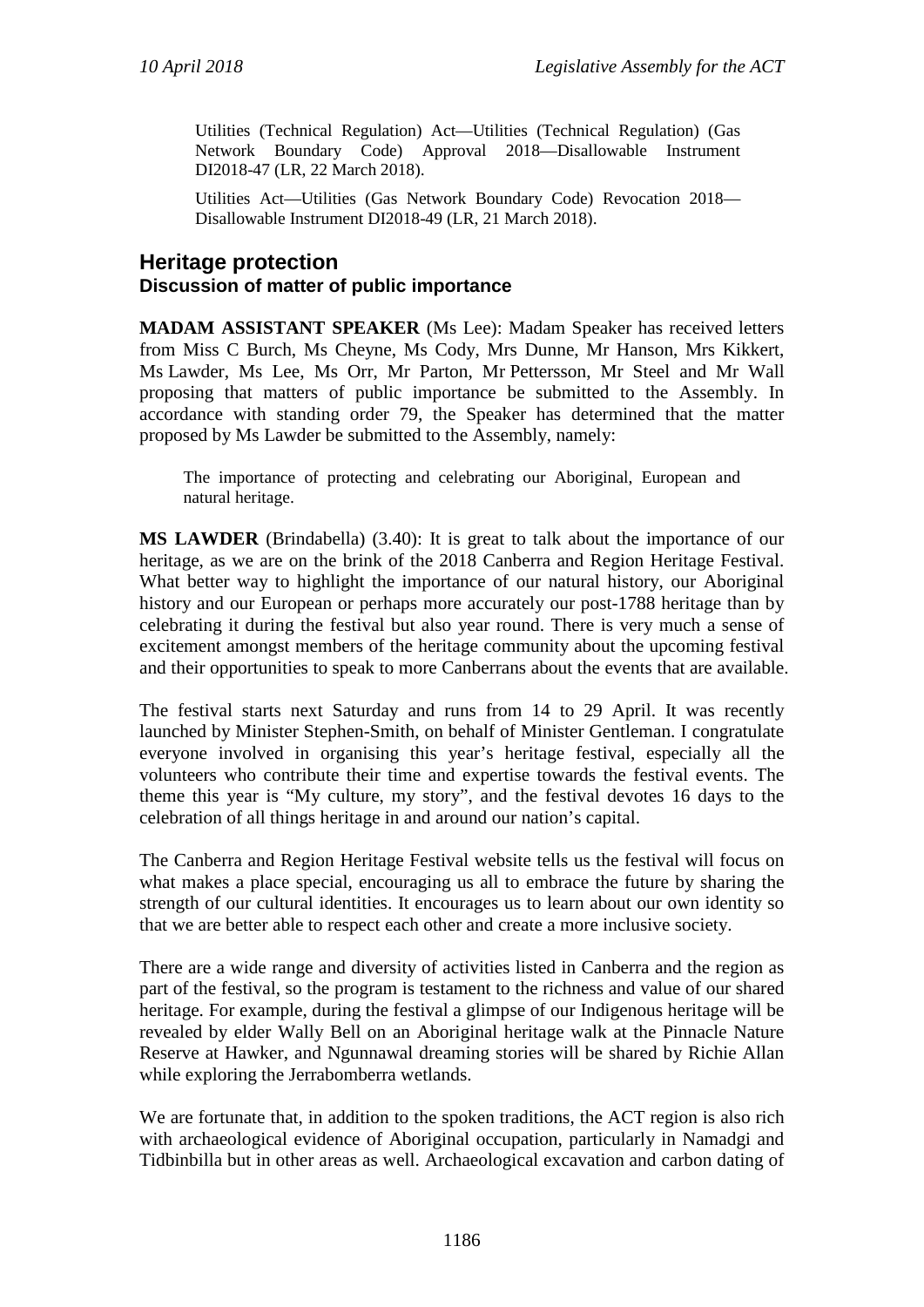sites in the Tidbinbilla Nature Reserve and Namadgi National Park puts Aboriginal presence in our region 25,000 years ago. Many Aboriginal people from different clan groups and neighbouring nations gathered here for initiation ceremonies, marriage, corroborees and trade.

Also in the festival program our post-1788 built heritage will be highlighted, with activities in and around Lanyon Homestead, St John's church, St Andrew's church, the Jennings' Germans history, Tuggeranong Schoolhouse and the Macedonian Orthodox Church, to name just a few that illustrate the variety on display and available during the festival.

Modern cultural heritage expression will be on display during tours of the Carillon, artist in residence programs, the voices of Spirits of Earth, Monaro Folk Society dancers, bush poets and storytelling. It is certainly not strictly European, as so many different cultures have contributed to our post-1788 heritage.

Of course, our natural heritage is a jewel in the ACT crown. We are fortunate to have a huge variety of parks and recreational areas, ranging from district parks with barbecues and playgrounds within urban areas through to the rugged and majestic landscape of the Namadgi National Park. The natural areas protect our cherished native plants and animals and their habitats and also ensure that we have some of the best water in Australia. Our parks and open spaces are also featured throughout this year's heritage festival.

The protected area estate in the ACT is over 235,815 hectares, which is about 55 per cent of the ACT. No country and very few jurisdictions globally have more of their land area under natural protection. This compares to 11.5 per cent of the total land area across Australia, so we have the highest level of protection at 55 per cent, followed by Tasmania with nearly 40 per cent and South Australia with 25 per cent. The lowest level of protection is in Queensland and the Northern Territory, with less than six per cent, so we are very lucky to have so much natural history under protection here in the ACT.

Governments have important roles in protecting, preserving and enhancing all of our Aboriginal, post-1788 and natural heritage, and there are many valuable contributions to make and many ways in which the long-term protection of our heritage can take place. For example, in the built environment sometimes one of the best ways to preserve and celebrate our heritage is by using those assets and not leaving them empty and derelict, which opens them up more to vandalism. We should ensure they continue to flourish with life and vitality inside them and maybe put them to reuse so that when people visit those buildings and other sites they can look at the heritage values of the buildings and celebrate and enjoy them rather than the buildings being closed off and unavailable to them.

There are many ways we can celebrate our natural heritage, our post-1788 heritage and our Aboriginal heritage. I encourage all members here to participate in the upcoming ACT and Region Heritage Festival and to take advantage of many of the tools and displays that are available. I guarantee that you will learn something about our region that you did not know before. There is so much to learn and so much to see,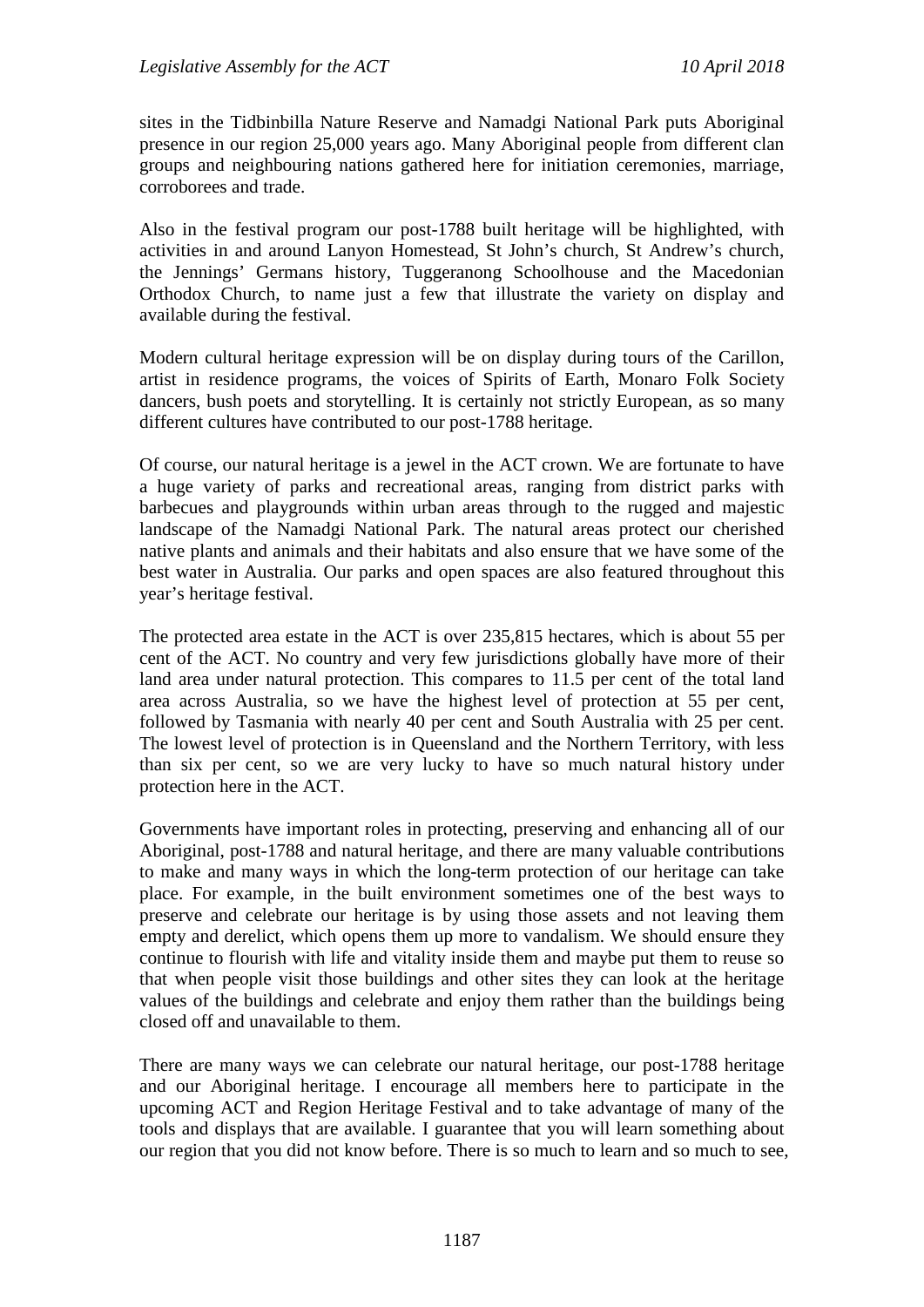and you will be the richer for it, as we are all the richer for celebrating and sharing our heritage.

**MR GENTLEMAN** (Brindabella—Minister for Police and Emergency Services, Minister for the Environment and Heritage, Minister for Planning and Land Management and Minister for Urban Renewal) (3.46): I thank Ms Lawder for bringing forward this MPI today. People are often surprised to learn that the ACT is rich in natural and cultural heritage. There is a perception that, as a relatively young city and a smaller jurisdiction, we cannot have many heritage places or objects. This is far from the case.

Our heritage includes places, values and experiences that represent where we have come from and provide a context for the future. By protecting and celebrating our heritage we enable these places and values to continue and to be experienced by others.

Aboriginal occupation of the area has left a rich legacy spanning over 25,000 years. There are many signs of this occupation throughout the natural and built environment, including scarred trees, rock shelters and artefact scatters. Built heritage in the ACT encompasses the 19th century pastoral history of the area as well as many places and objects that tell our important and unique story as the nation's capital. Natural heritage places in the ACT are reflected in our nature reserves and parks as well as other locations throughout the city where remnant flora or fauna species or important landforms might be located.

It is important that we recognise and protect these places and objects into the future, and keep the stories they tell of who we are and the past that has helped to shape us. Knowing where we come from is important to knowing where we are going. The ACT's 20th century heritage as the nation's capital is an important contribution to our story and to our sense of place and identity.

We are fortunate to have Aboriginal, European and natural heritage that shape our history and the future of the ACT. And it is not only really old places that have value. Many places and objects dating from the 20th century are recognised as having heritage significance in the ACT. Some of the youngest heritage places on the ACT heritage register include Callum Offices in Woden, completed in 1981, the Swinger Hill cluster housing precinct, built in the 1970s, and Gus's cafe in Civic, built in the 1960s.

Many of the ACT's beautiful, tree-lined garden city precincts dating from the 1920s are also entered on the ACT heritage register, recognising the social, domestic and planning aspects of our origins as the nation's capital. All of these historically rich and important places and objects, customs and traditions are protected under the heritage legislation.

The Heritage Act 2004 establishes a system for the recognition, registration and conservation of natural and cultural heritage places and objects, including Aboriginal places and objects. The act establishes the ACT Heritage Council. It provides for heritage agreements to encourage the conservation of heritage places and objects and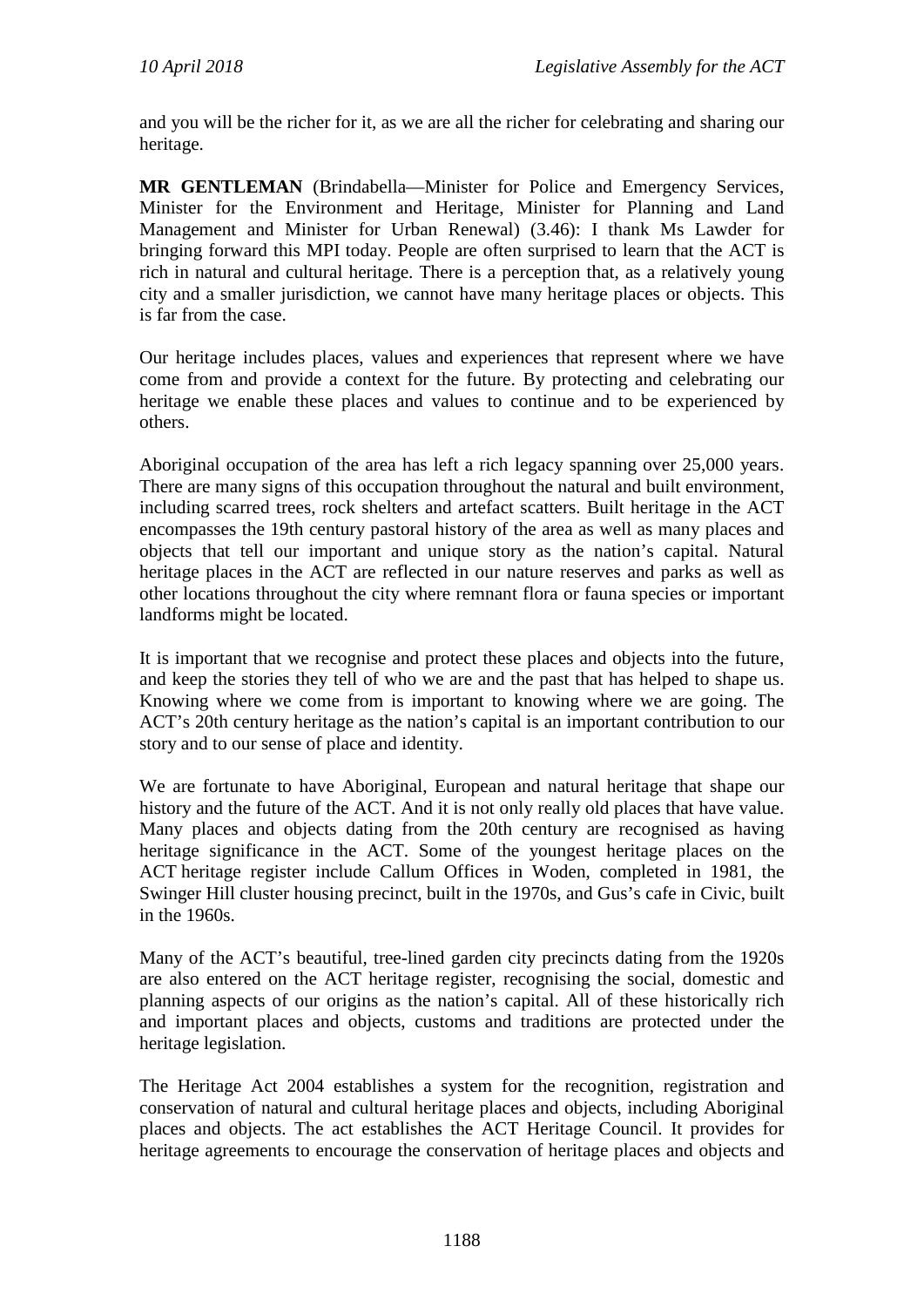establishes enforcement and offence provisions to provide greater protection of heritage places and objects.

Furthermore, the Heritage Act provides a system, integrated with land planning and development, to consider development applications having regard to the heritage significance of places and to heritage guidelines. And what better time to celebrate and raise awareness of the ACT's heritage than this year's Canberra and Region Heritage Festival, which is running from 14 to 29 April 2018? This year's theme, as we have heard, is "My culture, my story". It focuses on what makes a place special, encouraging all of us to embrace the future by sharing the strength of our cultural identities and our language.

Our sense of identity and continuity is drawn from highly distinctive cultural expressions passed down through generations and evolving in response to their environment. Through learning about our own identity we are better able to respect each other and create a more inclusive society.

The festival, as we have heard, launched by Minister Rachel Stephen-Smith last Thursday, has been running in various formats for 36 years. In fact, I understand that there were 80 people at the launch, by far the most ever for our local festival launch. This is an ideal occasion to celebrate what makes us unique as a region. Shane O'Leary, the General Manager of Destination Southern NSW, spoke last week to the National Capital Attractions Association. Not only did he include the capital region as a vital part of tourism for this area but he highlighted heritage as one of the four pillars, as a key motivator and attraction for travel to this part of Australia.

Over 20,000 people each year attend the plethora of events on offer over the two-week period. This year there are 81 tours, 23 talks and workshops, 16 exhibitions, 15 open days and 12 cultural events. The festival is a chance to connect with country, with a number of Aboriginal events. There are Aboriginal events at Jerrabomberra wetlands on bush tucker, boomerang making and a tour called Ngunnawal dreaming. Tours will also be conducted at the Pinnacle Nature Reserve, the Botanic Gardens, the Lanyon canoe tree, Black Mountain and at the ANU.

It is important to mark milestones, as we did in 2013 for Canberra's centenary. Last year was the 80th birthday of a number of buildings, including the Ainslie Primary School, Hotel Kurrajong, Old Parliament House and Calthorpes' House. This year the house on the hill turns 30, and there are tours and exhibitions acknowledging this within the festival.

I mentioned that heritage does not necessarily mean 19th century or earlier. The Enrico Taglietti designed Giralang school, from 1976, is on the heritage register and is open next Monday. The bonus is that the kids are on holidays and the architect will be present.

In 2018 we commemorate the centenary of the Armistice that ended World War I. Anzac Day always occurs during the heritage festival, which includes events linked to our military history. Anzac Parade tours are run by the National Capital Authority. The training trenches built by the Royal Military College to prepare soldiers for the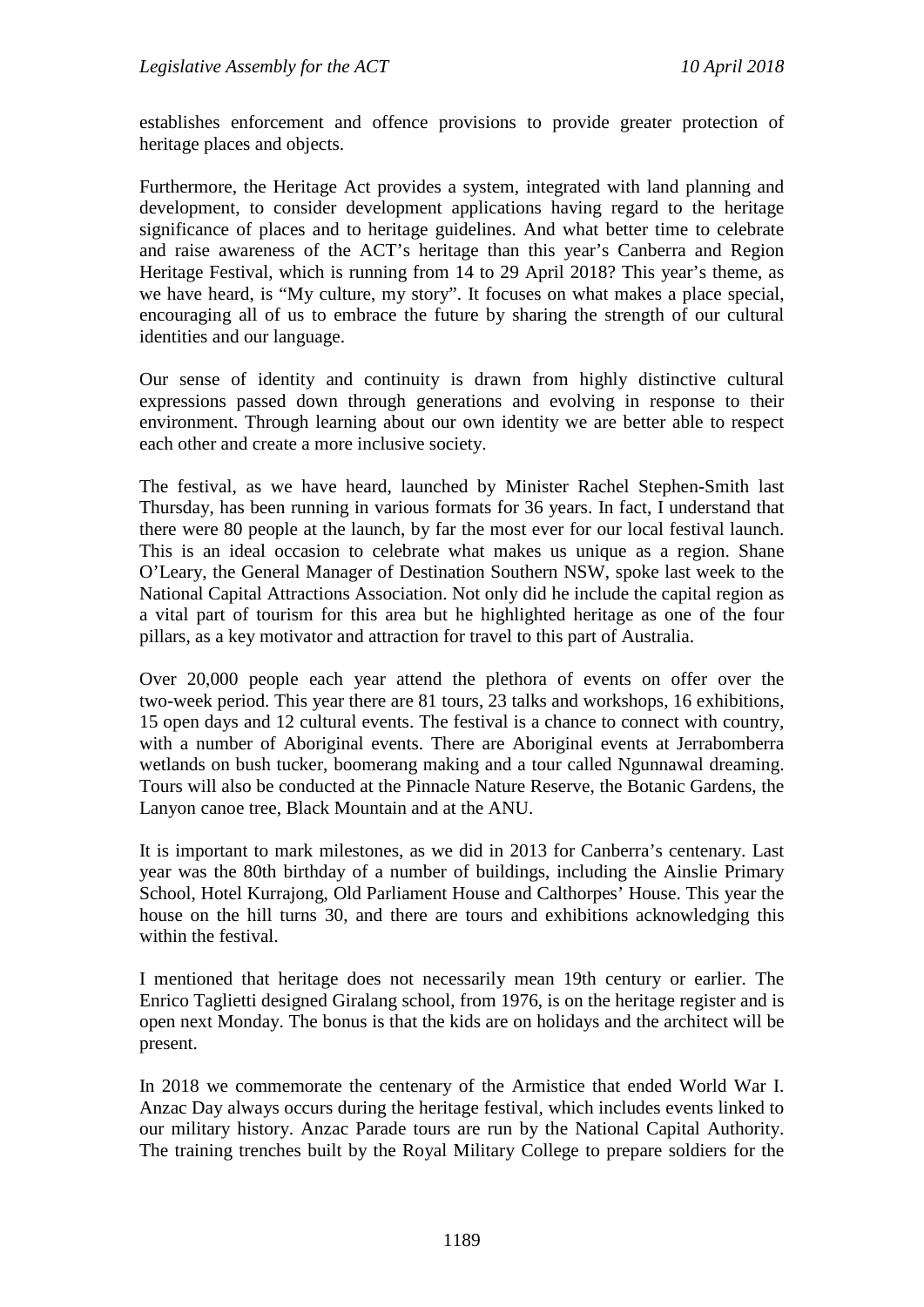Western Front are the focus of five tours at Jerrabomberra wetlands. A new addition to our program is the Anzac eve peace vigil on Mount Ainslie where, after community singing and ceremony, one makes one's way towards the War Memorial in a lantern-lit procession, re-imagining the Anzac story away from its exclusive focus on past overseas wars and towards a peaceful and inclusive narrative.

One of the fabulous things about the festival is that it enables many smaller community groups to be involved and have their event promoted. This is something they could not afford—and we would be the poorer for missing them. These are volunteers with a passion for heritage, nature, a collection, or a skill like lace making, shingle making or other old crafts to demonstrate. Over the many past festivals, heritage places not normally open to the public have been made accessible, and the response has been enormous. Last year 3,000 people attended Gungahlin Homestead at Crace. Other places have included the former forestry school in Yarralumla, Parkwood Chapel, the properties of Elm Grove and Cuppacumbalong, Duntroon dairy, Environa and many others.

Each year a dozen or more completed heritage grants are showcased during the festival. This means we can see where funds have been spent. It also means that the program each year is dynamic, with new activities. The ACT government invests in supporting the celebration and protection of heritage through these grants. This year we have a bus tour by Engineers Australia, tours of churches, the heritage-listed Giralang school, Aboriginal walks, an art exhibition and the National Trust's open day at Lanyon that I am looking forward to.

I have not yet touched on the heritage trails in the ACT as part of Canberra tracks. Over 150 interpretive signs value-add to locals' and visitors' experience of Canberra. The Canberra tracks app uses augmented reality technology to bring the Canberra tracks self-drive heritage trails alive. By downloading the free app and then opening it and holding it above certain images on the sign, videos, audios and 360-degree photography are triggered. So if you cannot get inside the building, the internal photography will allow you to examine the interior through your device. This is available at Duntroon dairy, Tuggeranong Homestead and schoolhouse, and other sites as well.

Through heritage grants, the festival and interpretation, we not only educate but also acknowledge the need for protection and conservation. I have mentioned our award-winning architecture that is a focus for the design festival in November, and the heritage festival kicking off on Saturday.

Another important way of celebrating and protecting our heritage is through adaptive reuse. Adaptive reuse can add new layers without erasing the old layers. It becomes part of the long history of a site. It is another stage but not the final outcome.

In the competitive residential and commercial markets, heritage provides a point of difference that delivers an ambience that cannot be replicated by new buildings and development. The retention of heritage places also makes an important contribution to our environmental, social and economic sustainability. The ACT has heritage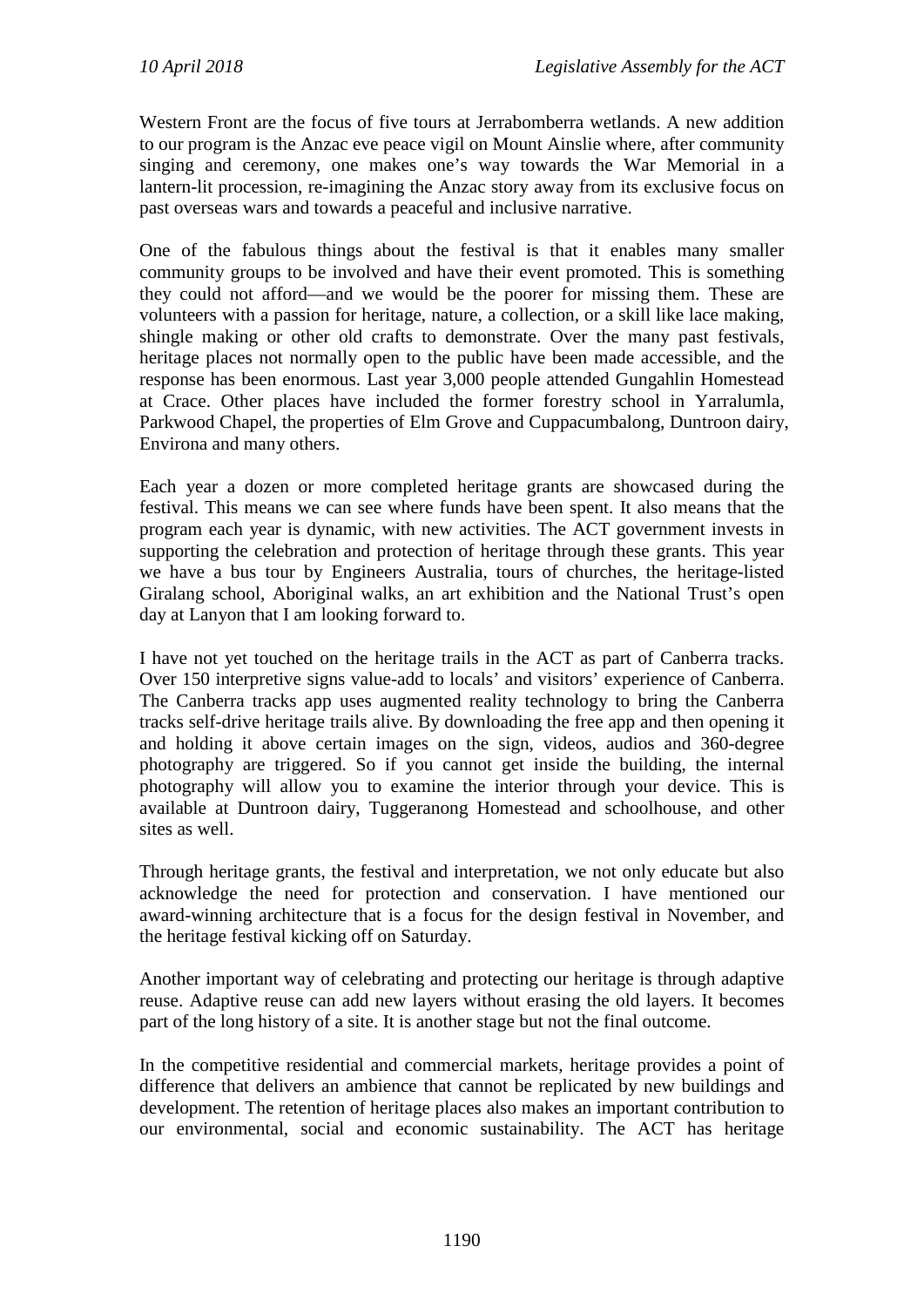buildings in prime locations that provide exciting opportunities for the community. *(Time expired.)*

**MRS KIKKERT** (Ginninderra) (3.56): I am delighted that Ms Lawder brought this matter of public importance before the Assembly this afternoon, and I am grateful for the opportunity to speak to it for a few minutes.

I feel that it is essential that we do everything we can to protect and celebrate both cultural and natural heritage. Knowing something about our past and knowing where we have come from provides us with a sense of identity and purpose. Learning about the richly wonderful heritage of those around us and those who were here before us helps us to understand one another and create a society filled with respect and goodwill.

I recently had the opportunity to visit my homeland. Whilst there, I made a visit to ancient stone tombs built by some of my ancestors. It was like being transported back in time. I am very grateful that over hundreds of years these examples of physical heritage have been preserved.

I am also grateful for the stories that form a part of our heritage. My stories are important to me and have shaped who I am. I love hearing other people's stories as well and getting insights into why they are who they are. I feel passionate about keeping such heritage alive through telling and retelling stories. Young people develop a strong sense of identity as they learn these stories. As the shadow minister responsible for youth, I worry sometimes that we live so much in a world of "now" that we forget to tell children about all that has come before.

As those in this chamber will know, I recently sponsored a writing competition for children and young people called "Back to your roots". I did this specifically to encourage kids to go to their parents, grandparents and others to ask them to share their stories so that the heritage is not lost. The winner of the primary division, 11-year-old Matilda Jenkins from Wanniassa, wrote a beautiful short story about her grandfather's experience growing up in Far North Queensland. I would like to quote what she had to say about it:

This story seems the perfect embodiment of my heritage: what stood out to me from my research was the toughness of my ancestors. They survived droughts and flooding rains, and ran stations all over Australia. They worked hard and displayed true courage. And that, I'm proud to say, is my heritage.

Matilda will benefit throughout her entire life from the resilience and hard work of her ancestors, which she knows about only through the stories that have been preserved and told, and hopefully will be retold.

As we join together to celebrate and enjoy the Canberra and Region Heritage Festival during the second half of April, I specifically invite people to participate in two events that are occurring in the Belconnen area. The Heraldry and Genealogy Society of Canberra, which runs its own family history library in the suburb of Cook, will hold an open day at the Belconnen library on Saturday, 21 April from 10 am to 4 pm. They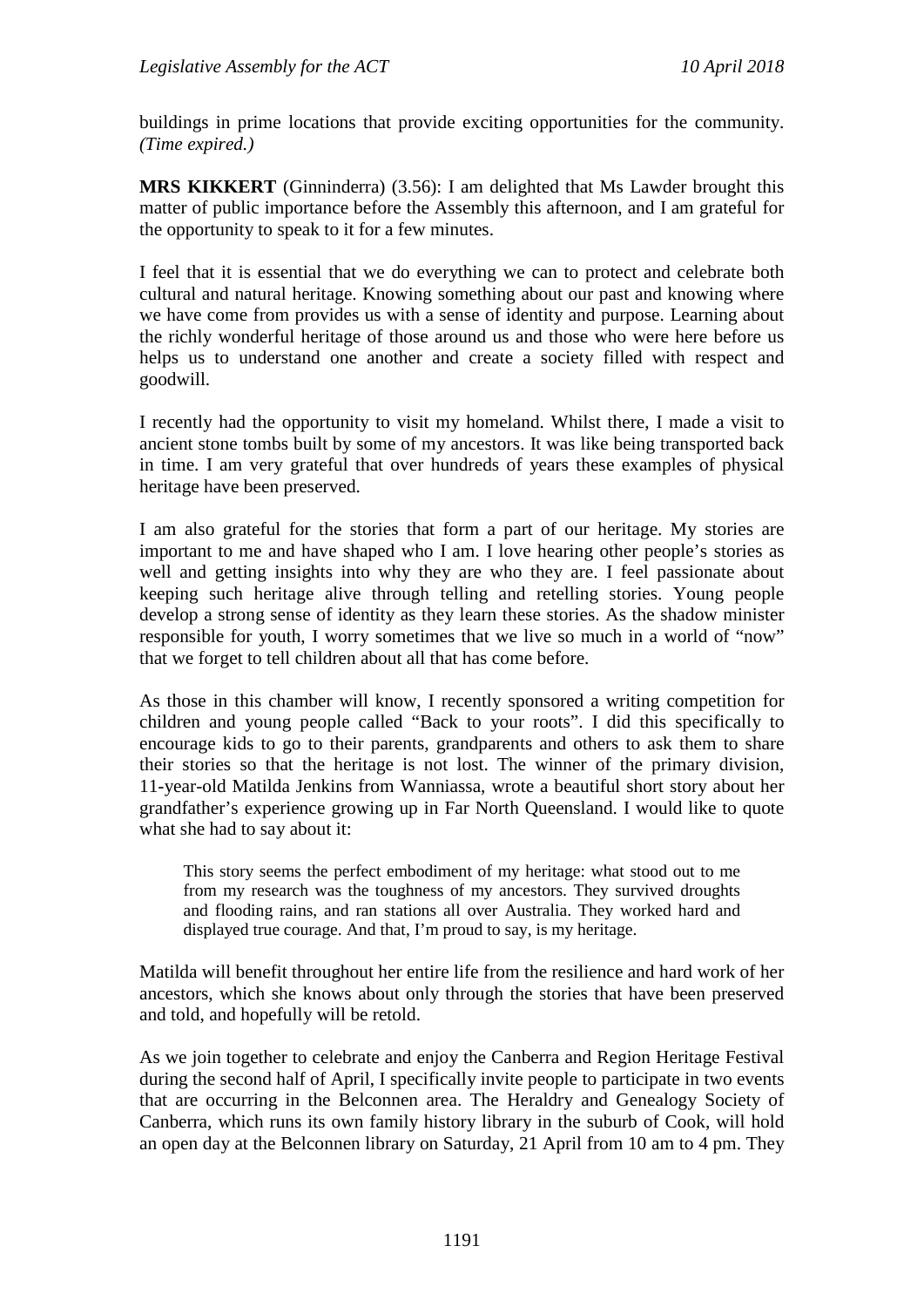will have experts on hand to share resources and provide tips on researching family history.

In addition, the Parkwood Chapel, located just four kilometres west of the suburb of Macgregor, will be open for tours between noon and 2 pm on both Sunday, 22 April and Monday, 23 April. This beautiful structure was constructed in 1880 by Thomas Southwell, a devout Wesleyan, and was the first Methodist church established in the area. It has recently been restored by the Southwell Family Society and forms an important part of Canberra's built heritage.

I specifically invite culturally and linguistically diverse Canberrans to take advantage of the numerous opportunities available during the heritage festival to visit these and other sites and exhibitions and to participate in events. In this way they can come to better understand and appreciate the Aboriginal, European and natural heritage of their new home, thus enriching the vibrant heritage they have brought with them.

In conclusion, I once again thank Ms Lawder for bringing this matter of public importance before the Assembly today. I thank organisations such as the Heraldry and Genealogy Society of Canberra and the Southwell Family Society for all that they do to preserve our heritage and make sure we never have to forget it.

**MR RATTENBURY** (Kurrajong) (4.01): The ACT Greens value Canberra's history and its importance to our lives and our culture both now and for future generations. Heritage is a reflection of our territory's history, including the more than 3,500 known Aboriginal heritage sites throughout our territory. I am sure that members would agree on the importance of heritage protection not being limited to the preservation of buildings and other places and objects but including the preservation of cultural and natural heritage, such as the memories and stories of Aboriginal elders.

The Greens are very supportive of both public and private collection and protection of our shared heritage. We are highly aware of the need for a careful balance between protecting heritage places and allowing our city to meet the demands of growth and sustainability.

As Ms Lawder mentioned in her opening remarks, the Canberra and Region Heritage Festival is on this month in the ACT. There are a wide variety of great things on here in Canberra. There are workshops, tours and open days for almost everyone, depending on your interests.

I note that, although the heritage grants program provides funding for groups to undertake specific conservation projects, I understand that the National Trust, as the relevant peak body, is constantly under funding pressure. Its fate is large tied to the ups and downs of federal funding. It would be remiss of me not to mention the heritage application backlog, which means that there is a very long wait for a decision. I believe these are largely prioritised based on development pressures.

Consultation is a key part of the heritage assessment process. The Greens would like to see improved and increased community consultation in relation to identifying what is considered a heritage place and what should constitute its protection. We also think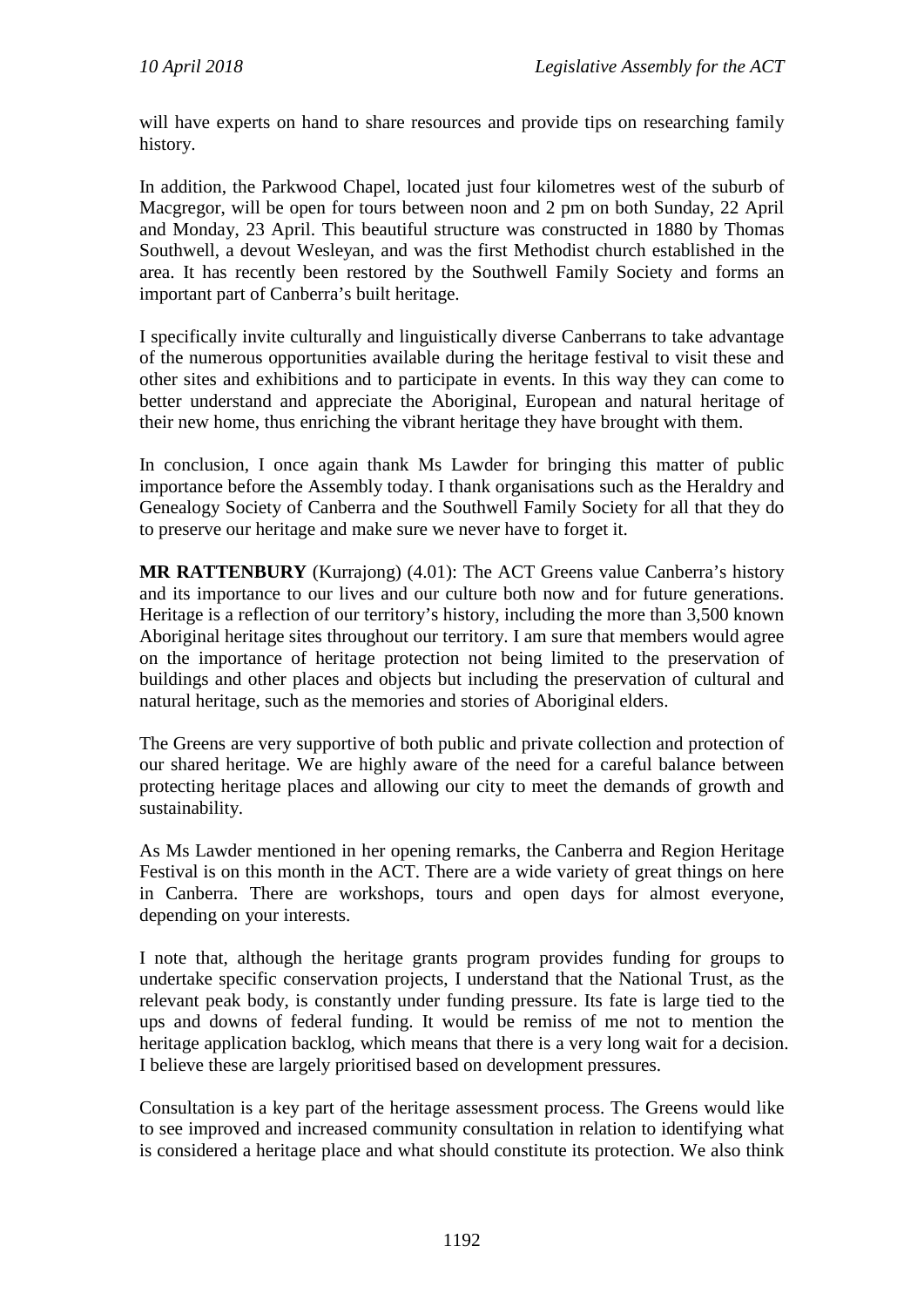it is important for heritage and other community groups to have legal standing and the capacity to provide input into relevant development proposals.

On that, our community has a good sense of how to protect heritage that may defy the expectations of some. I have seen in various places around the world some excellent examples of where heritage has been well protected whilst allowing things to change. This seems, on the face of it, a contradictory comment, but I think there are terrific examples of people working to identify what really matters and how that might be creatively protected and respected in the context of doing something different, particularly in a physical context.

One of the challenges and issues we face, particularly here in Canberra, is that, as the national capital, we fall into a strange situation whereby many of the things we think of as our local heritage in fact fall under national capital heritage protection or, indeed, fall into a no-man's land of protection. We think there is scope for better alignment, where practical, of ACT and federal heritage protection laws to overcome the present jurisdictional complexity, which risks some sites falling between the cracks and not being protected.

One of these particular complexities is central Canberra. We support the national heritage listing of Canberra's central national area and inclusion of the inner hills on Australia's national heritage list. This aims to protect sites of significant heritage importance while providing a framework for future development and will necessarily include a specific reference to the Griffin plan.

One other national heritage issue that has arisen in the past few decades in the context of this national discussion is the plight of the Aboriginal tent embassy. Despite being established in 1972 and being Australia's longest standing protest site, it is still unprotected and subject to the whim of the federal government of the day. In 1995 it was protected as a site of significance under Australian heritage legislation. Then, just years later it was taken off the heritage register by the Howard government. The tent embassy still struggles to this day to get the recognition and support it deserves.

The Greens are aware that the term "European heritage" is broadly used to mean heritage that is not Aboriginal. However, we are also mindful of the fact that over the past 200-plus years we have had migrants from all over the world come to Australia and Europeans are only one part. I was pleased, having read the blue this morning, to hear Ms Lawder clarify that she meant post-settlement or post-1788 heritage. I did think it was a strange reference. I am pleased that is clarified, because the role that so many of our migrants play is such an important part of the history of both this city and this country.

Post-settlement heritage is very interesting across Canberra. Some of it is in many ways quite a short history—even things like the bark slab huts or the slab huts that feature around this city and some of the early schoolhouses of which there are still remnants. These are a really important part of the history of this region post-settlement.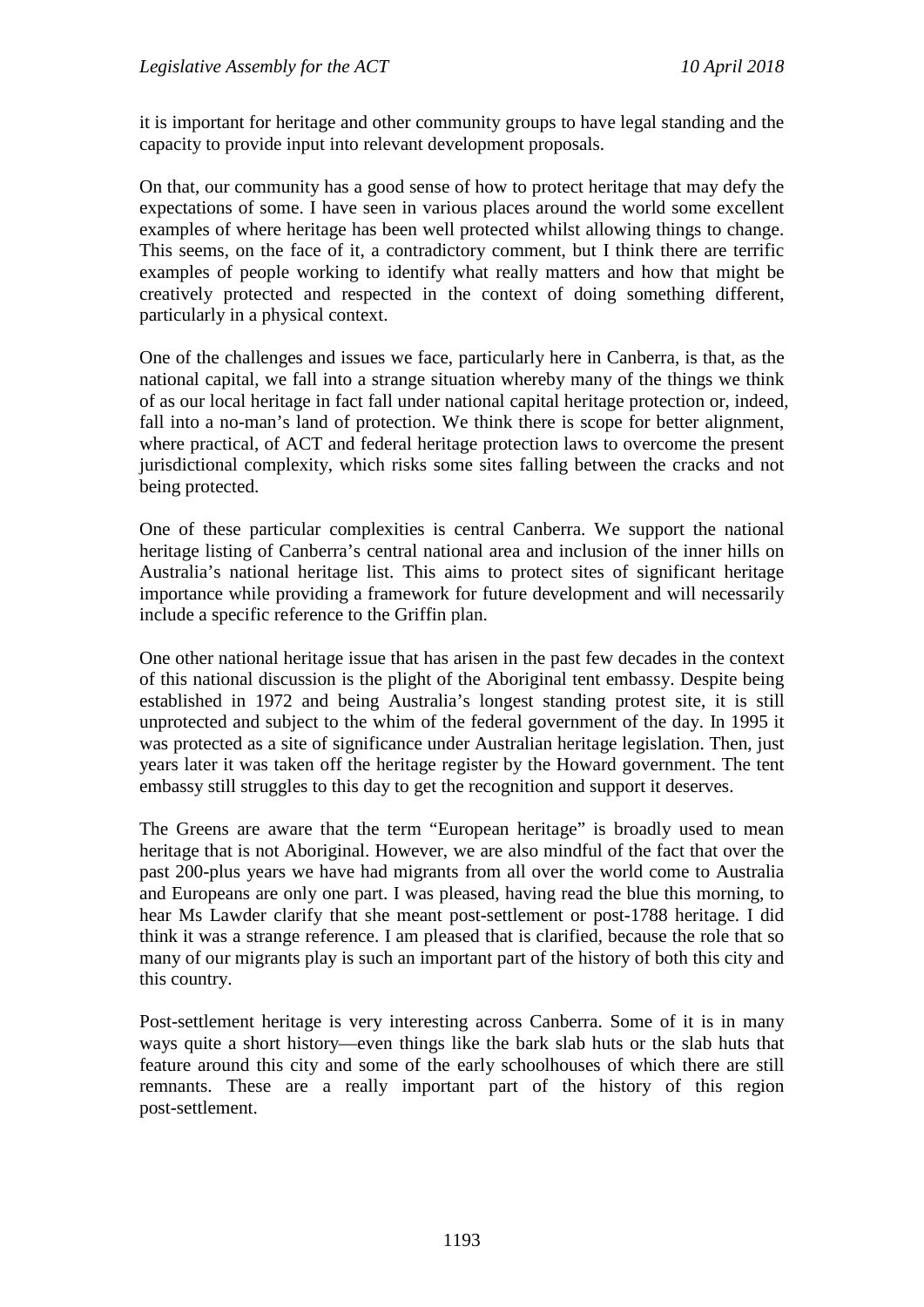Some areas the Greens have also been keen to ensure support for are the villages in the ACT. Tharwa, Pialligo, Hall and Oaks Estate all their own character and their own strengths in relation to tourism and heritage. The heritage festival provides one opportunity for people to get out and visit places around the city, particularly in these areas. We are keen for these villages to be supported through our tourism strategy.

But it is not just about tourists. I am sure that many residents of Canberra do not realise that these villages exist or what there is to offer in each of them, as they contribute in their own way to creative arts and entertainment precincts. We are very keen to see a history and heritage tourism strategy developed to capitalise on this part of our heritage as part of the broader tourism strategy for the ACT and region.

When it comes to the built environment, an important issue is making sure that Canberra's heritage, vision and values are integrated with our planning rules. An example arises from the government's housing choices consultation process on the planning rules for our residential areas. Currently, heritage protected housing precincts like the one in Reid are largely in residential 1 zone areas, or RZ1 areas. This means that it is very hard to build dual occupancies, duplexes and townhouses.

The housing choices discussion paper raised the possibility of allowing dual occupancies, duplexes and townhouses in the RZ1 zone as a way of improving the supply of medium-size housing. This is worth looking into, as we have a growing shortage of this type of housing. However, an unintended result could be a new conflict between the heritage rules and the planning rules in the housing precincts. I worry that that conflict will lead to the loss of heritage if it is not managed carefully.

A related issue is that conservation management plans are currently developed site by site. This works reasonably well for individual landmark buildings and small clusters of buildings under one ownership. However, the heritage protected housing precincts have dozens and potentially hundreds of houses all under separate ownership.

We worry that the result will be fragmentation of the precincts because each owner and their heritage consultant will interpret the rules slightly differently. A second important aspect is that much of the heritage significance is actually between the buildings, in the streetscape. It is in the public street trees, the lampposts and various other historical artefacts where much of the heritage story is, in fact, told.

One conservation management plan per owner means that the important public areas are not integrated visually within the government's management of the streets. We see the potential for the fabric of the heritage to be unpicked, often inadvertently. That is an issue for consideration.

I would like to finish on the issue of Aboriginal heritage. It is very important that we as a government, as an Assembly and as individuals recognise and respect the local traditional custodians and representatives of other Aboriginal people in relation to their skills and knowledge of conservation and heritage places.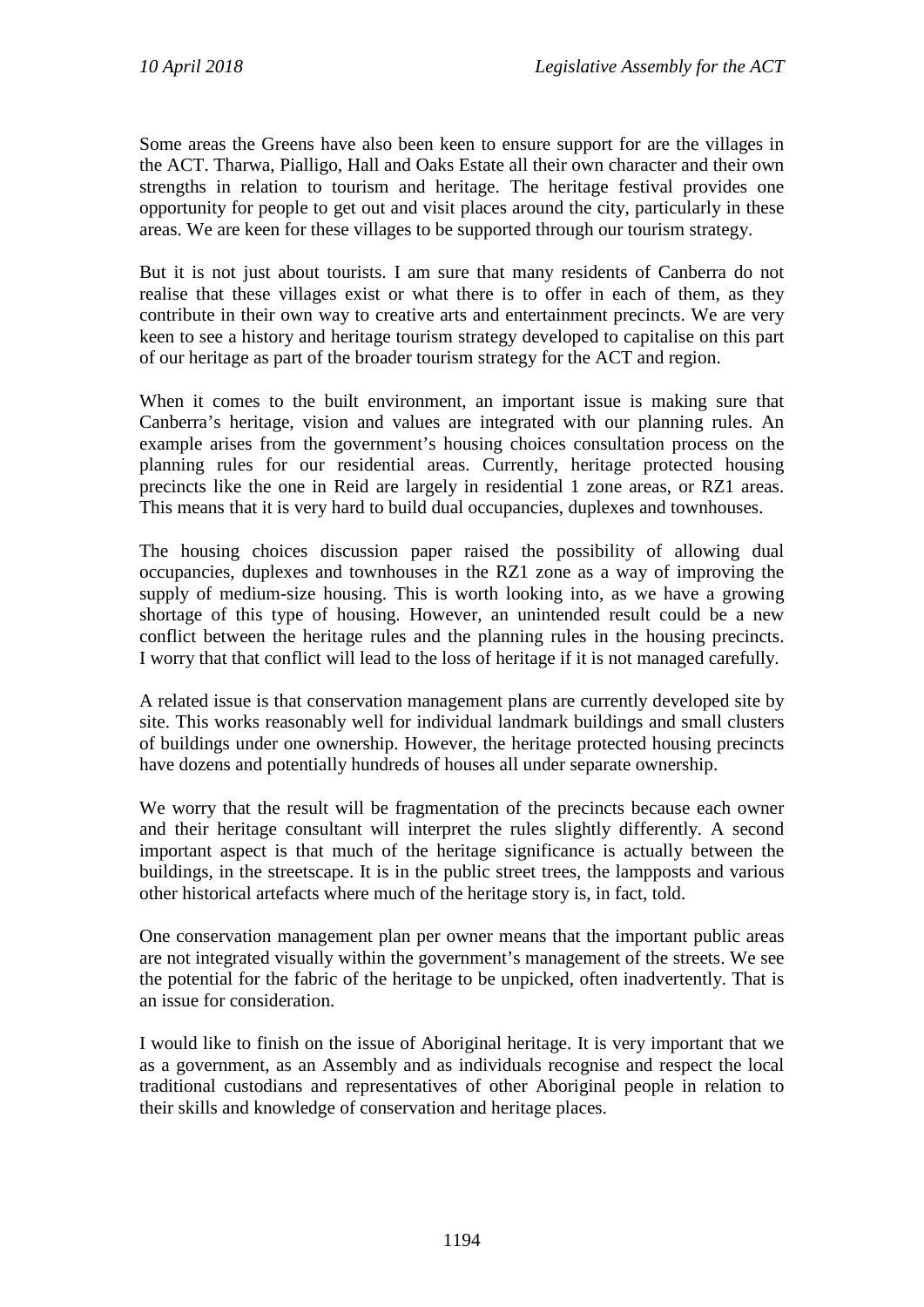One of the reasons the Greens included in the parliamentary agreement the idea of ensuring that cultural connections are considered in planning and heritage assessments was to change our current system of heritage protection. Our system at the moment is really more of a collection of artefacts, to give you a glimpse of how life might have been, but they are not really enough to ensure that culture can be passed on to coming generations.

We are keen to shift the basis of heritage assessment to ensure that a landscape, or songline, perspective can be examined, to look deeper at how that area of land relates to other areas, and to determine ways to value, protect and promote Indigenous understandings of connection to land. This broader landscape perspective will enable local custodians to retain deeper connections to their land and their uses of the various areas: sacred sites, burial sites, initiation sites and others.

At the moment, the process of protecting only tiny pieces of land at a time is a slow degradation of country and story. We need to get a better understanding of the land and recognise and respect local dreaming stories to ensure we protect sacred sites. In this way, the grandchildren of today will become the grandparents of tomorrow and ensure that their cultural connections to land and landscape will continue, and all of us will benefit, non-Indigenous and Indigenous alike.

This is one way we can affirm Aboriginal law and custom and acknowledge their sovereignty that was present before 1788. We are concerned about the loss of Aboriginal languages across the country. Perhaps heritage needs to include language and stories as well. When these are lost it is very hard to relearn them and to teach them to the next generation.

**MS STEPHEN-SMITH** (Kurrajong—Minister for Community Services and Social Inclusion, Minister for Disability, Children and Youth, Minister for Aboriginal and Torres Strait Islander Affairs, Minister for Multicultural Affairs and Minister for Workplace Safety and Industrial Relations) (4.11): I thank Ms Lawder for bringing this matter of public importance to the Assembly today. I am very pleased to have the opportunity to talk about the importance of celebrating in this place our Aboriginal, non-Indigenous and natural heritage and built heritage in the ACT.

It was a great pleasure to represent the Minister for the Environment and Heritage, Minister Gentleman, at the launch of the 2018 Canberra and Region Heritage Festival at Mugga-Mugga cottage last week. The launch took place on another spectacular autumn morning in Canberra. Wally Bell welcomed us to country and shared the story of his family's ongoing connection to the Canberra region. Jonathan Efkarpidis, from the Molonglo Group, the son and nephew of Greek migrants, talked about the importance of creating spaces that will be valued now and decades into the future.

I also want to acknowledge the presence at the launch of Canberrans from a range of cultural backgrounds, including Antonia Kaucz, Chair of the ACT Multicultural Advisory Council. As others have noted, the theme of this year's heritage festival is "My culture, my story". Last year's theme, "Questions and change", coincided with the 50th anniversary of the 1967 referendum, and prompted many conversations about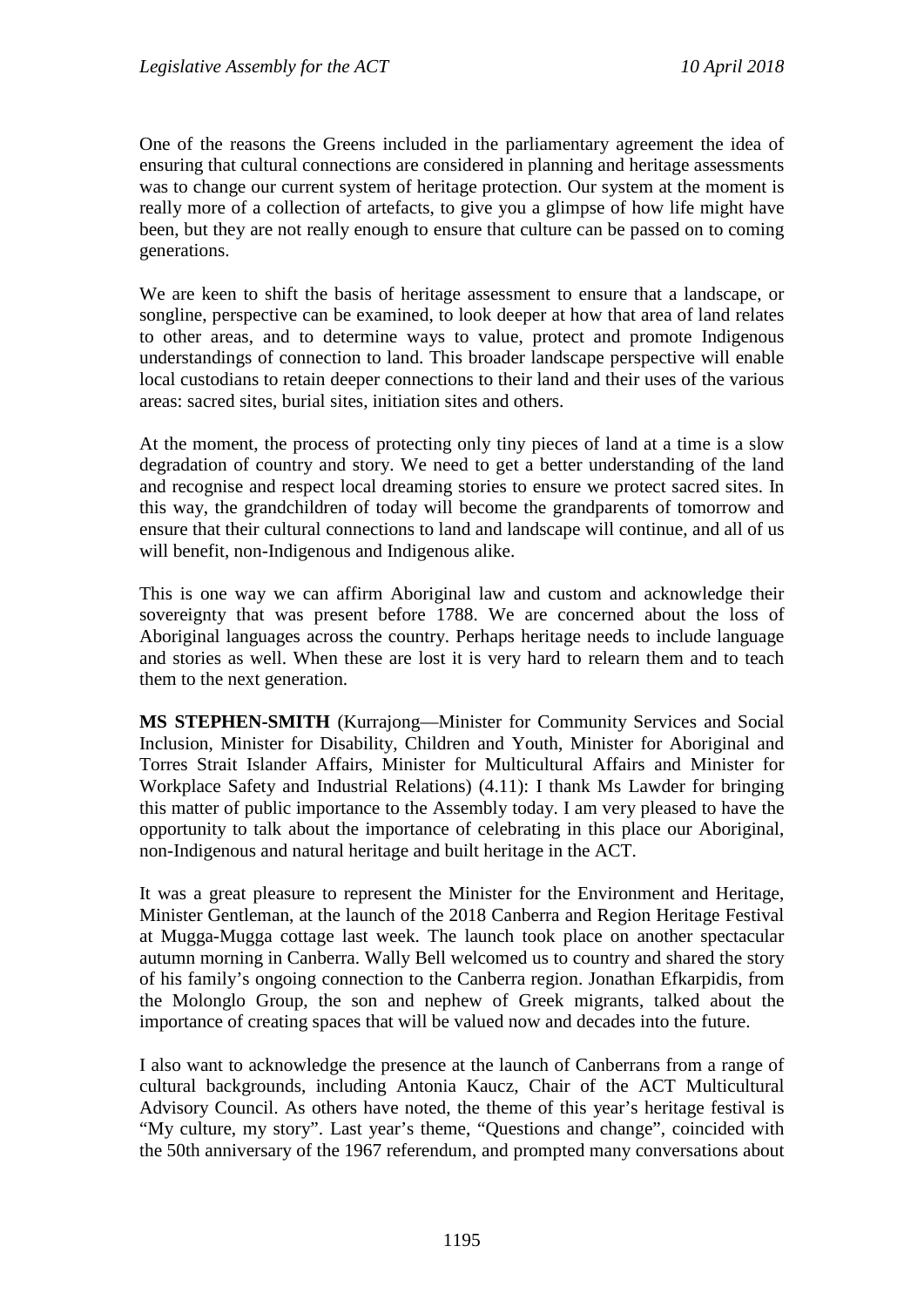our culture and our history. It is great to see the theme for the festival again go beyond the built form and precious old buildings to include the people, cultures and traditions that have built our proudly diverse community.

The Canberra and Region Heritage Festival is a great opportunity to learn about our region's Aboriginal heritage and the ongoing connection to country. Festival-goers can get out in the fresh air and take part in a Ngunnawal dreaming tour around the Jerrabomberra wetlands, where you will learn about local history and dreamtime stories that have been passed down through the generations.

I expect the bush tucker tour that others have mentioned to be popular with chefs, home cooks and foodies, particularly with the new-found appreciation of and interest in native ingredients in restaurants and cafes across Australia. Other festival events celebrating our region's Aboriginal heritage include a Lanyon canoe tree walk and a Pinnacle heritage walk.

I was pleased to learn that the family history workshops at last year's festival were incredibly popular and will this year be held again at the Australian Institute of Aboriginal and Torres Strait Islander Studies, AIATSIS. AIATSIS is truly a gem in our city, and I am pleased that more and more people will be visiting AIATSIS and using its resources.

As members would be aware, the ACT Aboriginal and Torres Strait Islander agreement 2015-18 acknowledges that connection to country holds spiritual, social, historical, cultural and economic importance for Aboriginal and Torres Strait Islander peoples. The ACT government supports community members to celebrate their Aboriginal and Torres Strait Islander heritage and to maintain their cultural identity through cultural grants.

Late last month I announced the recipients of the most recent round of Aboriginal and Torres Strait Islander cultural grants. The recipients included a program to create bush tucker cultural education gardens in schools, which will develop, deliver and create garden spaces using local plants and Ngunnawal traditional knowledge not only to educate but also for hospitality program purposes.

The cultural grants encourage and support any Aboriginal or Torres Strait Islander individuals or community groups to apply for financial support to assist in a program or event that will promote wider understanding of the culture of Aboriginal and Torres Strait Islander peoples living in the ACT. I encourage the Canberra Aboriginal and Torres Strait Islander community to apply for future cultural grants, and I look forward to announcing future grants and meeting recipients into the future.

Like other people in this place, I often speak at multicultural community events, and I always take time not only to acknowledge the traditional custodians of this land but also to make a point about their contribution to the diversity of our society as we celebrate the newest arrivals in our community, including our fast-growing communities in Canberra that are so diverse and contribute so much to our community.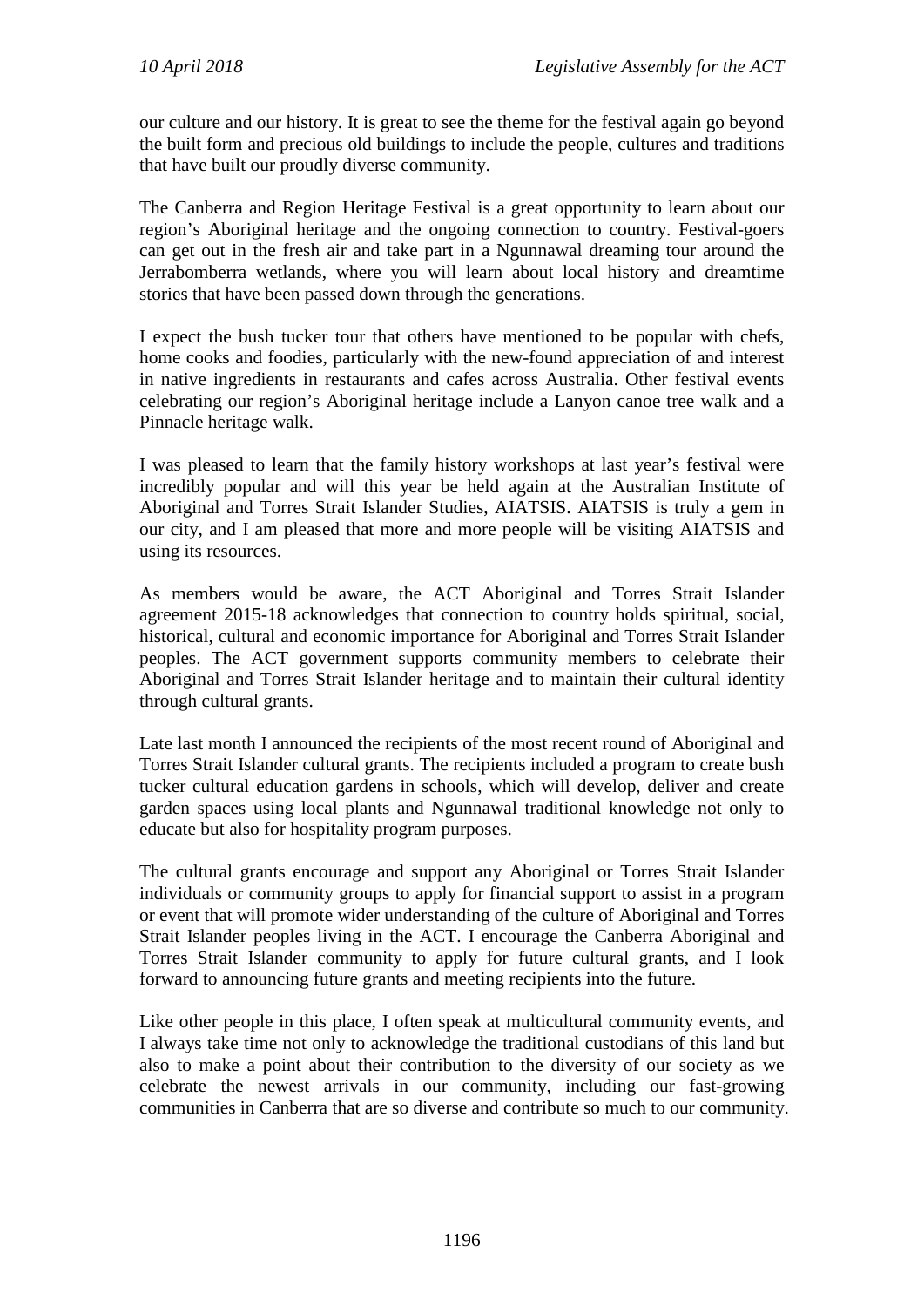The most recent census tells us that more than one in four people living in the ACT were born overseas, and for about a third of Canberrans both parents were born in another country. More than one in five Canberrans speak a language at home other than English, including Mandarin, Vietnamese, Cantonese, Hindi, Spanish and many more.

The ACT government is committed to ensuring that Canberra remains a socially cohesive and inclusive place to live. That means actively supporting culturally and linguistically diverse Canberrans to engage in the city's social and economic life and, importantly, share their culture and their heritage with the rest of us and pass it on to future generations.

The ACT is home to the biggest celebration of cultural diversity, the National Multicultural Festival. From humble beginnings as a one-day community event, the festival is now a highlight on the Canberra calendar, bringing Canberrans from all walks of life together to celebrate what makes this city great: the diversity of its people.

The heritage and culture of our non-Indigenous community is also celebrated through this year's heritage festival, as we have heard from others already. Just in my electorate of Kurrajong, the Macedonian Orthodox Church will open its doors, as will the Irish Embassy.

The ACT government also supports our multicultural community through grants. In 2017-18, more than 100 ACT multicultural organisations and groups have benefited from the 2017-18 grants, which give organisations and groups the opportunity to celebrate and promote their culture and heritage. Recipients included the Pearl of the Pacific Samoan cultural and dance group, the Canberra Punjabi Sports and Cultural Association, Bangla Radio Canberra, and the Chinese Language and Cultural Association.

Canberra is lucky to have such a rich and diverse culture, and it is because of the heritage and traditions that people have brought with them. It is exciting to think about how our city will change into the future as new neighbours arrive, bringing with them their culture and traditions. It is also important that, as we move into the future with new developments, we reflect on our history, on the culture and heritage that have come before. I encourage everyone to have a look at the heritage festival online. I am sure that there will be events that catch people's interest.

Madam Assistant Speaker, it is a particular privilege to represent, as you do, some of the oldest built areas in Canberra. Within Kurrajong's boundaries you can appreciate the monuments of the nation: new Parliament House and Old Parliament House; the national cultural institutions; the memorials along Anzac Parade, and the War Memorial itself; AIATSIS; and our Australian National University.

At a local level, farm buildings from the Duntroon estate and heritage houses with their humble footprint in the inner north and inner south through to historic buildings like the Ainslie School in Braddon and the Australian Forestry School in Yarralumla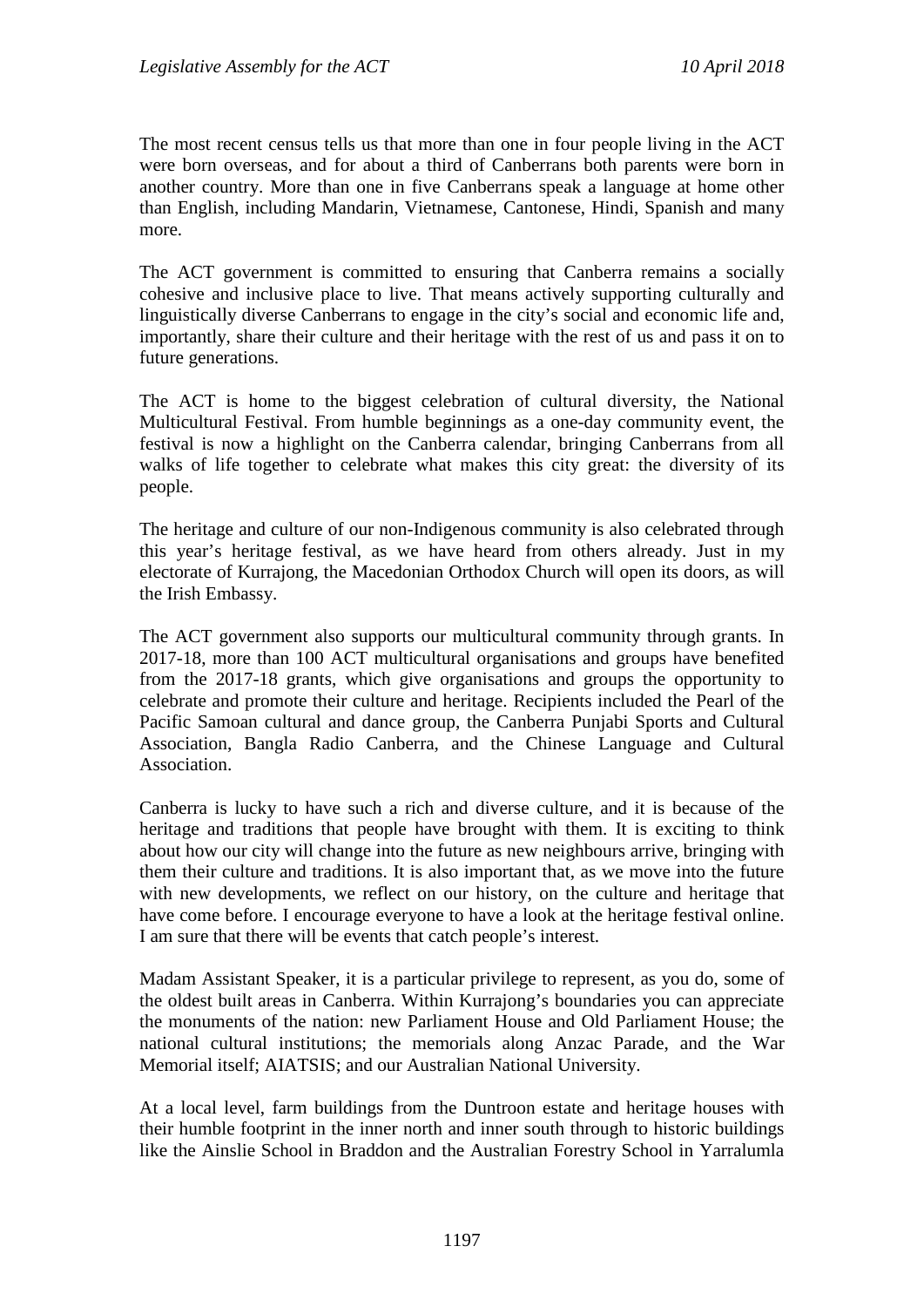tell the story of our city's development since European settlement from a sleepy sheep station to a thriving city and our national capital. Many of us walk, ride or drive past these buildings every day. Every now and then, one of them catches our eye, and we wonder what it was used for in its heyday or how the people who lived and worked there experienced life. We may just learn more about those buildings and those people during the heritage festival.

I note that this year's ACT heritage grants are currently open for application, closing on 11 May. It has been great recently to see the concrete street signs from the 1930s restored in Barton, thanks to a recent ACT heritage grant and the hard work of volunteers from the Kingston-Barton residents group. I encourage interested individuals and organisations to apply for a grant that will preserve and promote our local heritage.

Kurrajong is also home to incredible examples of natural beauty. This weekend I walked up Mount Ainslie, something I do not do often enough, and I was reminded again just how lucky we are to have this environment on our doorstep and how important it is to protect and to celebrate it. I looked over the sleepy Molonglo River as it transforms into the created Lake Burley Griffin to the natural wonder of the Brindabellas on the horizon and the grasslands that are home to so many rare species of plants and animals.

With 130 activities and events celebrating all of this and more, the heritage festival truly has something for everyone. I again thank Ms Lawder for bringing this motion to the Assembly, for the opportunity to talk about the work underway to celebrate and preserve our city and regions, Aboriginal, non-Indigenous and natural heritage. Finally, I would like to thank the heritage festival team, particularly the volunteers who organise events during the festival each year and who work tirelessly throughout the year to preserve, celebrate and share our heritage, whether it is our built, natural or diverse cultural heritage.

*Discussion concluded.*

# **Adjournment**

Motion (by **Mr Gentleman**) proposed:

That the Assembly do now adjourn.

#### **Matthew Harding—tribute**

**MR RAMSAY** (Ginninderra—Attorney-General, Minister for Regulatory Services, Minister for the Arts and Community Events and Minister for Veterans and Seniors) (4.21): I rise today to honour the life of a great artist, Matthew Harding, a talented and internationally renowned Australian artist and designer who had a diverse practice of sculpture, public art and design in Canberra and far beyond. Sadly, Matthew ended his own life on 22 February this year at the age of 53.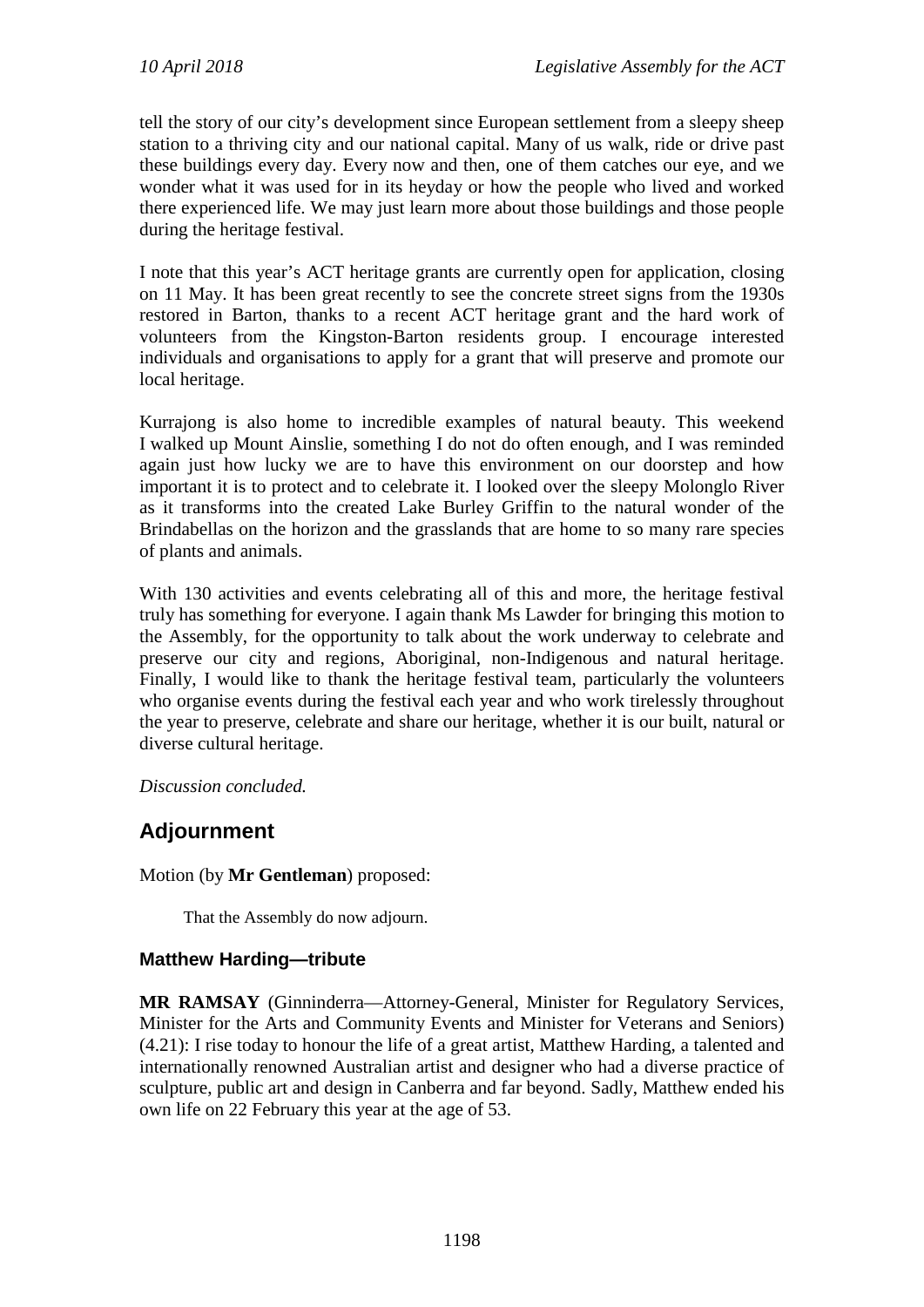Almost all Canberrans will be familiar with Matthew's work, even if they do not specifically know his name. He was the creator of some of the ACT's most iconic and affectionately regarded public artworks. Countless Canberrans have sat on the stainless steel cushion in Garema Place to watch the world go by, walked under the ACT Memorial in Ainslie Place, or patted or even dressed up the chain link sheep at the Kambah shops. After news of Matthew's passing, locals placed black bands around the sheep to honour him. I noted last week when driving past it that they are currently sporting floral bonnets.

We are privileged here in the Assembly to have an artwork made by Matthew Harding and others, the stately Moai Easter Island head sculpture in the interior courtyard, which was created as part of a highly successful collaboration led by Matthew at the 1998 Multicultural Festival with visiting Easter Island carvers. There is also one of Matthew's works in the veterans Garden of Remembrance at Woden Cemetery, where his mosaic of coloured stones is based on the image of stones skipping across water. A spectacular example of one of Matthew's furniture pieces entitled *Dialogue* is currently on display at CMAG, in their exhibition celebrating 20 years of collecting.

Few artists have touched the Canberra landscape so extensively. Indeed, there is more of Matthew's art in the ACT public realm than that of any other artist. Matthew lived in Canberra for 10 years, studying at the ANU school of art from 1992 to 1995. He was trained in visual arts, construction industries and various craft traditions. Matthew's sculptures located in the ACT reflect his versatility as an artist and his expert ability to work with a range of materials. The casuarina pods in City Walk are bronze. *Ebb and flow* in Bunda Street and the famous cushion are stainless steel. And in Veterans Park in the city, the commission *Longitude* by Matthew is carved stone.

Matthew created objects that were meant to be interacted with, touched and sat on, objects that reflect and morph. His work is found in cities across Australia, including Melbourne, Brisbane, Newcastle and Hobart, where his striking mirror-polished stainless steel work graces the facade of the Museum of Old and New Art. Matthew's work is in public collections nationally and internationally, including the National Gallery of Australia, the ANU, the Boston Museum of Fine Arts, the British royal collection and the Inami sculpture park in Japan, as well as in various corporate headquarters in Singapore and China and in private collections in Australia and all over the world.

Matthew was a guest lecturer and spoke at various higher education institutions across the country, including the ANU and the University of Tasmania. And he had an interest in cross-cultural collaboration, travelling to many countries and finding a common language through artistic expression. Matthew was exposed to the craft skills of various cultures throughout his travels, such as stone sculpting in Zimbabwe and carving in New Guinea, New Zealand and Cambodia.

Matthew's artworks have shaped our experience of urban places in Canberra, providing visual interest, promoting conversation and simply delighting many of us. Matthew was loved by his friends and his family, including his partner and four young children. He will be deeply missed by them and by the many thousands of people who continue to value and enjoy his beautiful art.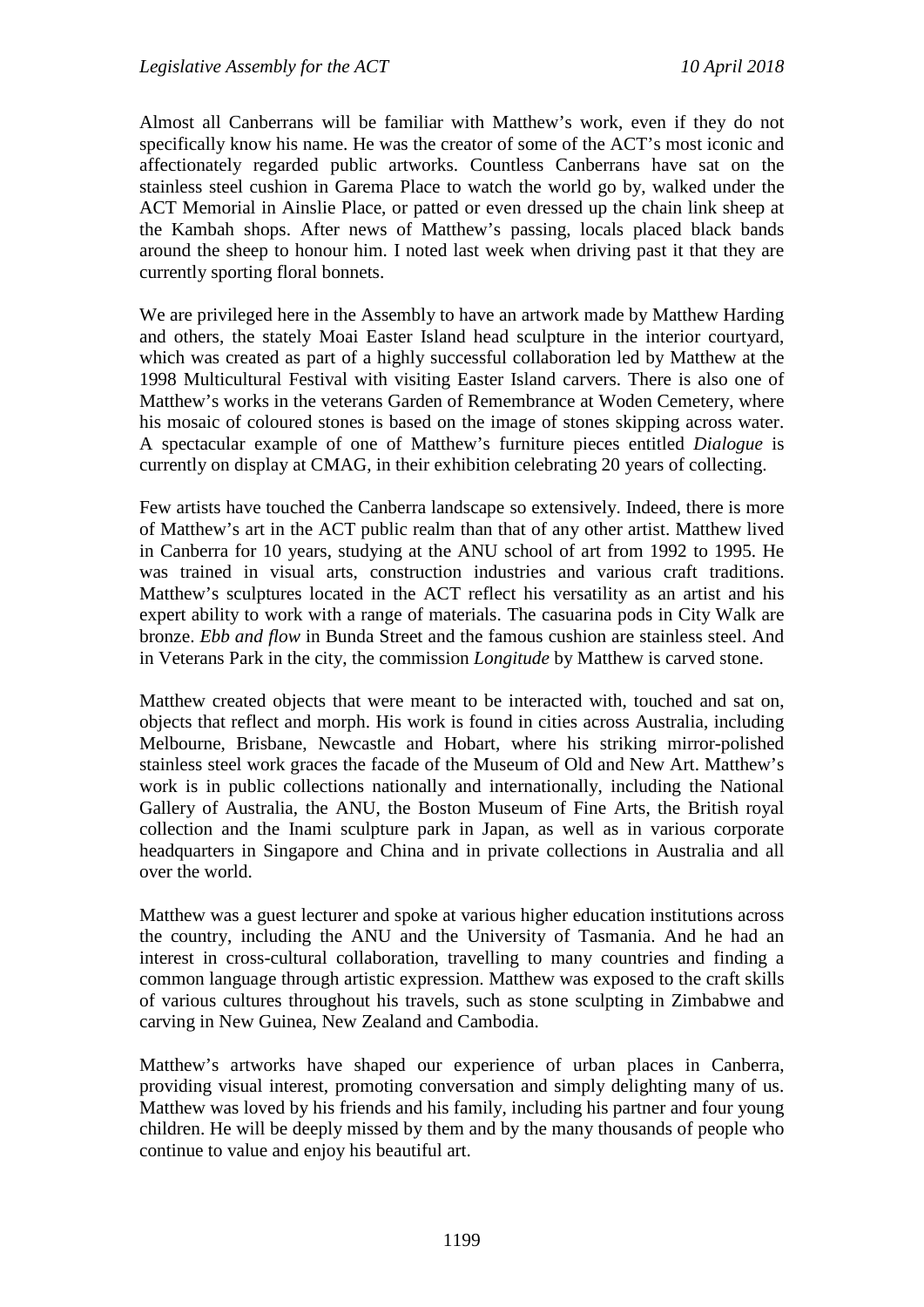#### **Back to your roots writing competition**

**MRS KIKKERT** (Ginninderra) (4.25): National Youth Week begins this Friday. It is 10 days dedicated to young people between the ages of 12 and 25. These young people are our future, and it is good to know their issues and concerns. It is also important to help them form and reach goals as well as to help them build strong and confident identities.

To help with this last point, five months ago I launched the back to your roots writing competition for all children and young people who live, study or work in the ACT. My goal was to encourage young Canberrans to develop a clearer sense of identity through exploring and then sharing something significant from their cultural backgrounds. I received submissions from people from a range of ages and backgrounds. For those who wish to read the three winning submissions in their entirety, I encourage you go to back2yourroots.org.

Today I wish to share parts of these beautiful texts. The primary division winner, Matilda Jenkins from Wanniassa, submitted a short story that vividly portrays the toughness demonstrated by her ancestors on a remote cattle station, including the courage depicted in this passage:

Everyone went down in the back of the Blitz to the waterhole, the stockmen, Aboriginals, us boys and all, and that was where Alfie yelled.

He pointed out into the waterhole, where we could all see the beady eyes blinking out of the mud.

As the waterholes dried back, in the dry season, the crocs'd bury themselves in the mud near a cattle pad. You always had to look out for crocs before riding a horse into water on a cattle pad.

This was what we were seeing now. The boys raced back to the house for a rifle, and I just stood there, looking into the eyes of the crocodile, my eyes pulsing with excitement, daring it to leap up and bite me.

I was tough. We all were. We weren't scared of a big old croc.

A poem submitted by junior division winner Ananya Ravi of Franklin traces the broad sweep of India's past, as shared with her by her parents and grandparents, concluding on this note of bright optimism:

Statues of gods made of gold, Stories continuing to be told. Music and dance the focus of pleasure, Carnatic and Hindustani sung for leisure. To this day, these traditions are there, People following them everywhere. I look at the sky to see dark blue, Like India's past, the weather improved too.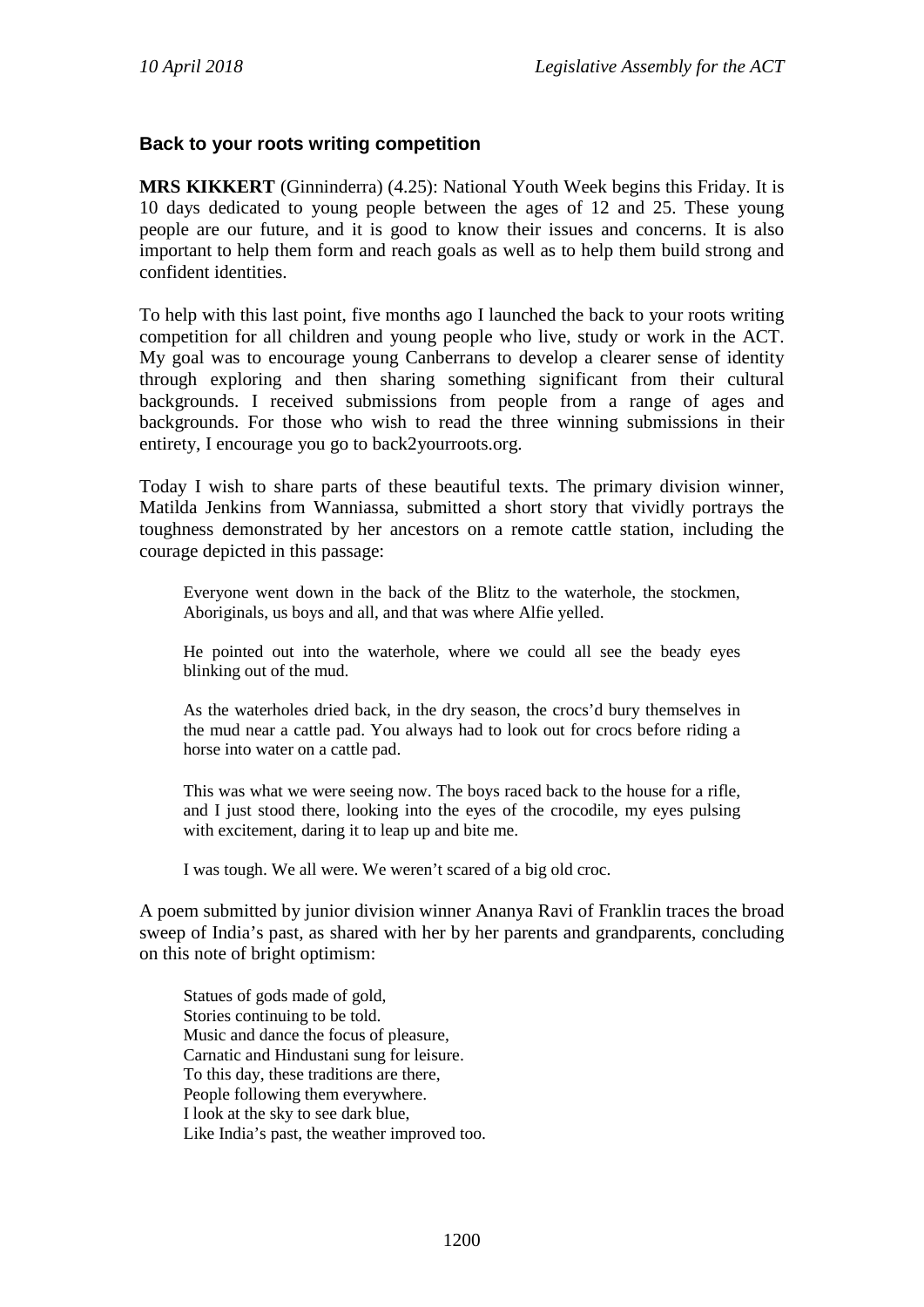The poem written by senior division winner Eden Sellick from Dunlop richly recreates an important day in the life of an Italian ancestor and subtly introduces the combination of excitement and fear that often accompanies migration and the forging of multiple cultural identities, as in this passage:

Papa says we are moving to a new place soon A place called Australia I wonder if they have any festivals there With big feasts And lots of families I wonder if they talk funny Do they have a patron saint? I bet they drink lots of wine at the festivals just like we do And they probably sit with all their family and friends It will be sad though because none of our family will be there It will be just us Alone

Madam Deputy Speaker, I wish to congratulate these winners and all the other children and young people who took the opportunity to enter this competition. I am proud of them. As I said earlier, these young people are our future. Unfortunately, as many of them have confided in me, they feel that they face an uncertain future. They worry about unemployment and underemployment. They struggle with bullying at school and elsewhere. Many of them have no clear sense of identity. Far too many of them experience homelessness.

I therefore call upon the ACT government to take these young people and the issues that they face seriously. It is good to talk about our young people during Youth Week. It is far more important to focus on the issues that are foremost in their minds throughout the year.

#### **Planning—Woden**

**MR STEEL** (Murrumbidgee) (4.30): I talk a lot in this place about Woden town centre. I am going to talk about it again today because it is exciting to see change taking place in the town centre—the new residential developments, light rail stage 2 on its way and now a new focus on place-making in the centre. While many of the spaces in Woden are privately owned, those that are in ACT government control present an opportunity for improvement and activation, particularly Woden town square.

On 26 March, Woden Library hosted the Woden experiment town hall, kicking off a discussion on how we can better activate our public space in the town square. The town hall was part of the six-week initial discovery phase of the Woden experiment project, funded by the ACT government as part of our efforts to support the regeneration at the town centre.

We are partnering with Street Furniture Australia, who are familiar to many in the Canberra community as those responsible for the backyard experiment activation of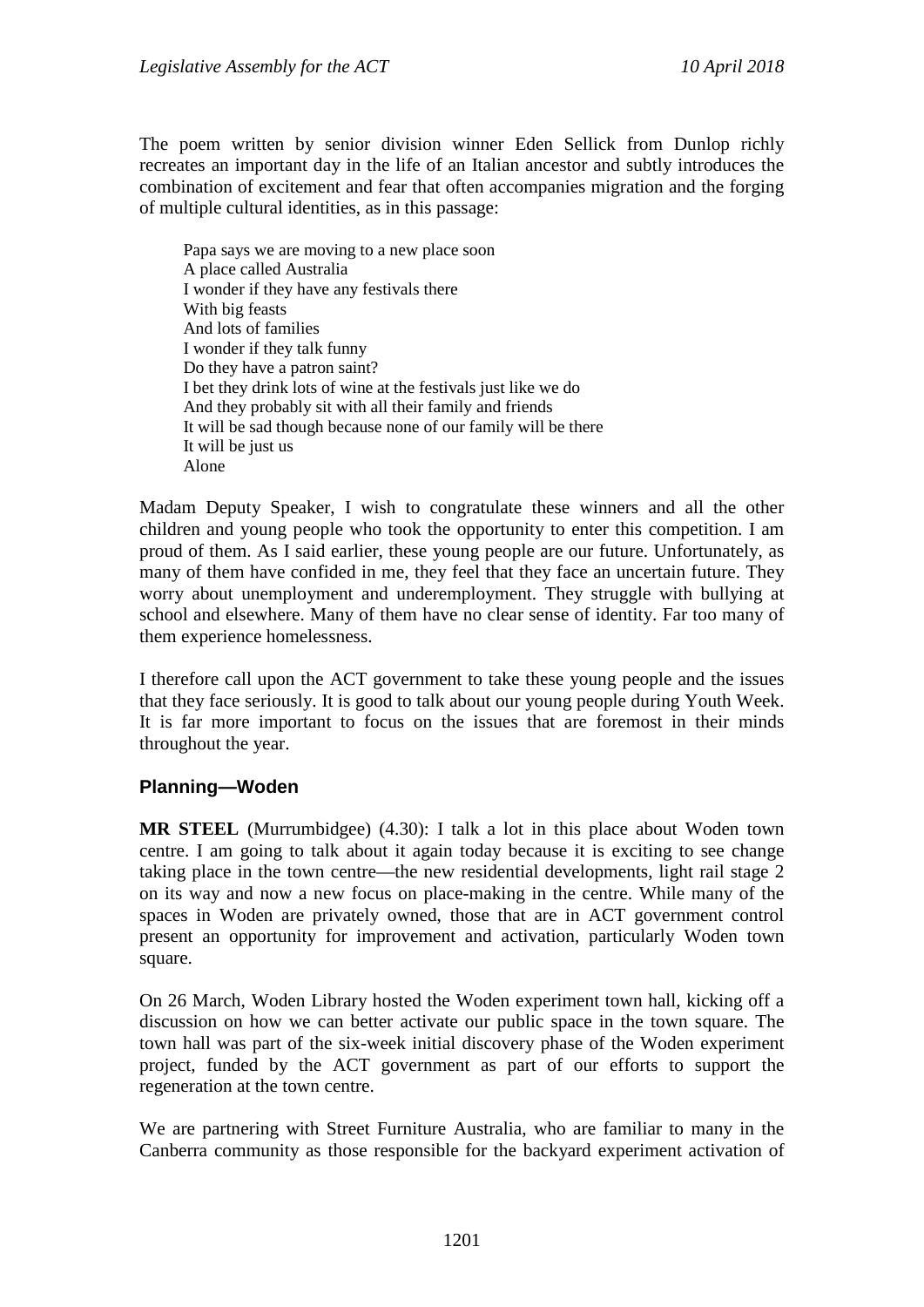Garema Place in 2016. Their pop-up, featuring new seating, greenery, lighting and a range of colourful and vibrant additions to our city centre, make it a more welcoming place for people to sit, socialise and just spend time. Throughout the backyard experiment, visitors to Garema Place grew by almost 200 per cent, results that we hope to emulate in Woden town square.

The Woden experiment town hall in March gave members of the community an opportunity to outline how they use the square, their experiences of it and their ideas about how to make it a place that people want to spend more time in, rather than its current use—largely as a walkway from public service buildings located at Woden through to the Westfield shopping centre. There was the acknowledgement at the town hall of some of the challenges in the space, particularly its windy nature, but also of the opportunities to create a more useful space to meet with others, dine, enjoy the sun, wait for a bus and for children to play.

It is envisaged that the Woden experiment will see a six-month installation in the square, beginning in August, which will help to activate the area and provide a better place for people to mingle, sit and just enjoy. This is in addition to the existing micro park installation, which has already been in place since January near Woden Library and the Phillip Health Centre.

The Woden experiment town hall was well attended, with representatives from the Public Transport Association of Canberra, the Woden Valley Community Council, Woden Community Service, small business owners from Woden and, perhaps most importantly, regular residents of Woden who want to see their town centre become a more vibrant and welcoming place. Street Furniture Australia has also been conducting detailed interviews with users of the square to include their feedback during the consultation.

At this early stage I encourage all south-siders, particularly those living or working in Woden, to get involved in making Woden town square a better place for people and to support the government's regeneration efforts in Woden. I look forward to seeing the discovery report. I will be keeping Woden residents updated as the project progresses.

# **Heritage—Manuka pool honour roll**

**MISS C BURCH** (Kurrajong) (4.33): On the afternoon of Canberra Day I had the privilege of attending the unveiling of the refurbished Manuka pool honour roll. The honour roll commemorates the nine young men of the Canberra Amateur Swimming Club who gave their lives in service to our country in World War II. This important memorial has been restored, thanks to the efforts of the Friends of Manuka Pool and a grant from the commonwealth Department of Veterans' Affairs.

Manuka pool has a long and rich history and it is a vital part of Canberra's heritage. Upon opening in 1931, the pool became home to the Canberra Amateur Swimming Club, providing a social hub for young people in the area. Many of the young men who were part of the Manuka pool community went off to war in 1939. Sadly, nine of them never returned.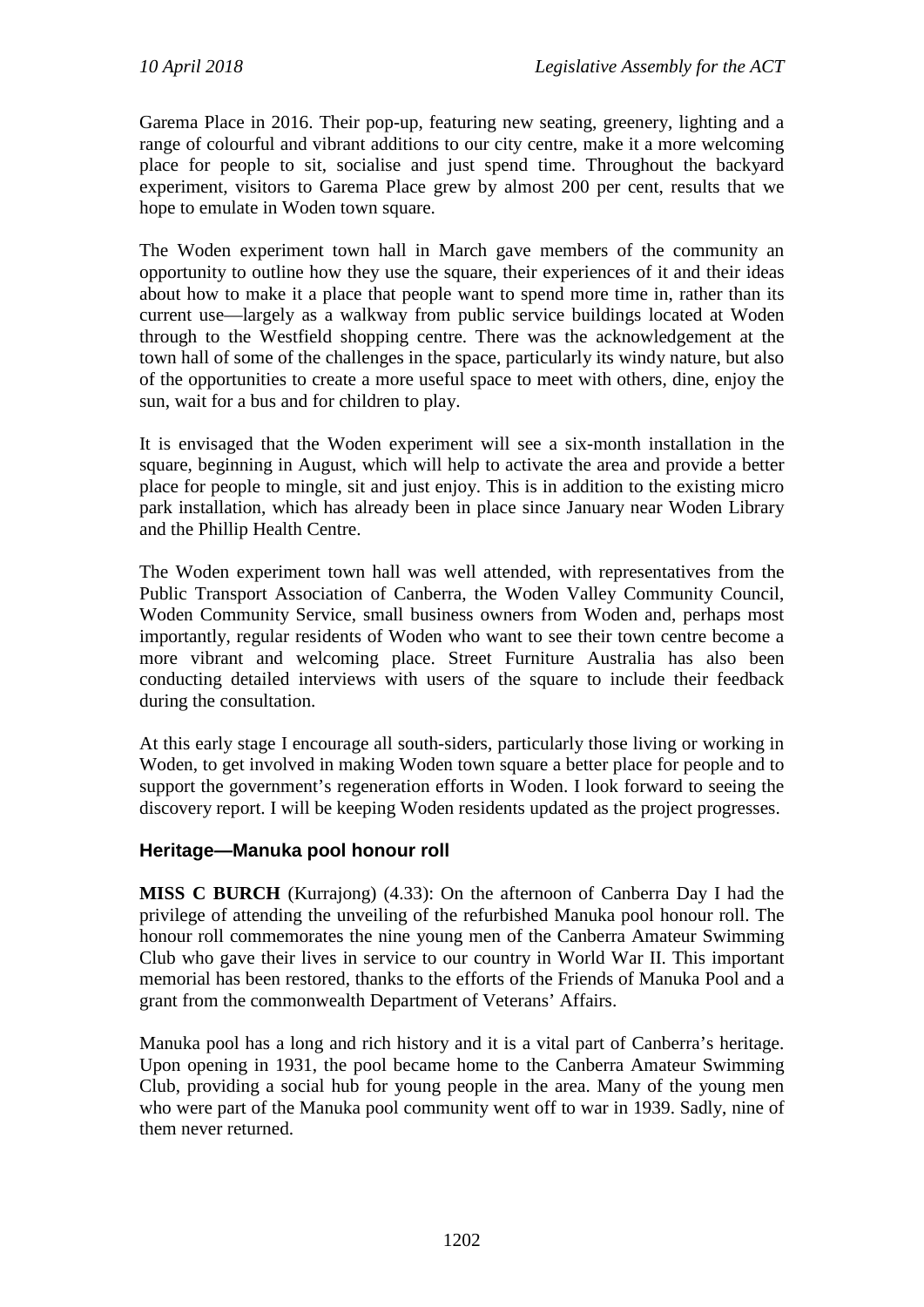The courage and sacrifice of Harold Thorpe, Ian Ray, Eric Peterson, Lindsay Knowles, Ian Ingram, Wally Hall, Bill Dullard, Mick Clements and Frank Browning were originally acknowledged with a plaque that was unveiled in the foyer of Manuka pool in 1947. These young men aged 18 to 25 were among the best and brightest of young Canberrans. They lived with their families in Ainslie, Reid, Forrest, Griffith and Red Hill. Most attended Canberra High School or Telopea Park School, and most went on to join the public service after graduation.

Five of these men began their military careers before the war by joining the 3rd Infantry Battalion. The others joined after the commencement of hostilities, answering their nation's call to serve. They served on the home front and on active service in Europe, North Africa, Malaya, New Guinea, India and Borneo.

After 70 years, the memorial plaque was showing its age. Restoring the plaque has been no easy feat. The Friends of Manuka Pool have spent about 12 months working on this project. The plaque has now been restored and rededicated to the memory of those nine men who gave their lives for our country.

The plaque is now accompanied by a beautiful photograph showing a young group of friends boarding a train at Canberra station as they left for war. The honour roll was unveiled on the evening of Canberra Day at a moving ceremony in the foyer of Manuka pool, against the backdrop of children's laughter as Canberra families made the most of the public holiday and the dying days of summer.

Merv Knowles, brother to Lindsay Knowles, shared stories of his and his brother's adventures at the pool. Merv and his brother were present for the Christmas Day opening of the pool in 1930 and Merv, now 95 years of age, still regularly swims laps at the pool.

The unveiling was followed by the *Last Post*, played by musician Justin Williams from the RMC band, a particular highlight, with ceremony attendees and swimmers standing side by side. I thank Air Commodore Matt Hegarty, Commandant, Australian Command and Staff College, for unveiling the restored honour roll. Other special guests included members of the Browning and Dullard families, along with the Knowleses.

I particularly commend the Friends of Manuka Pool for all of their hard work and effort in restoring this memorial and reminding us of the sacrifice that so many young Canberrans made during the war so that we might continue to enjoy the freedoms that we have today.

#### **Education—early childhood**

**MS ORR** (Yerrabi) (4.36): On 27 March this year early childhood educators across the country walked off the job in record numbers to demand government-funded pay equity. Today I would like to take the opportunity to proudly stand in solidarity with these workers. Despite having some of the lowest professional wages in this country, early childhood educators undertake demanding work that requires them to be highly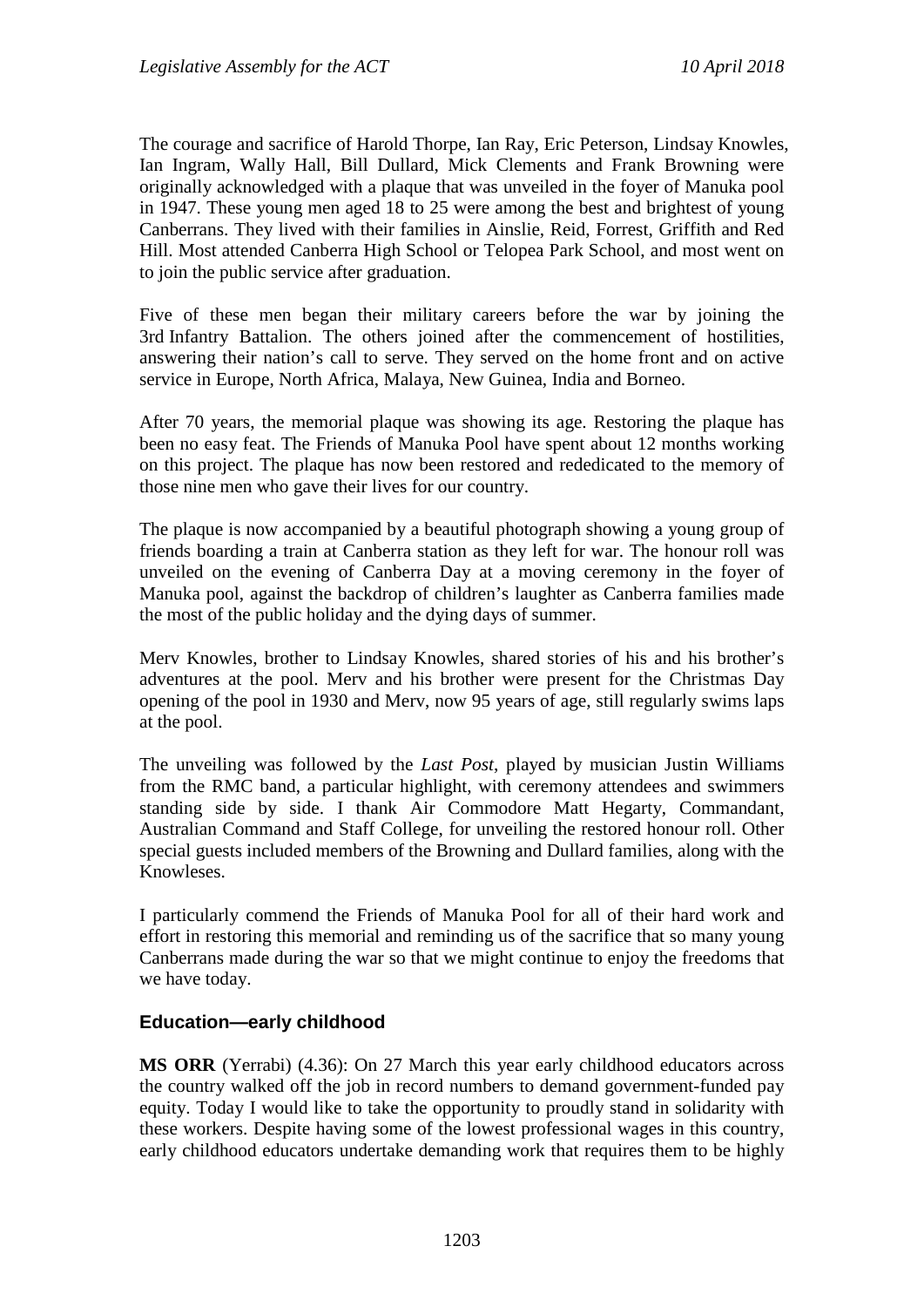qualified. These workers are educated and experienced. Their work is physically, intellectually and emotionally intensive, yet they are paid as low as \$21 an hour.

It is for this reason that so many early childhood educators walked off the job last month. These educators took action so that they could be heard, and I would like to share with you what they had to say. Judith Kuzma said that, despite 25 years experience, with 14 of those years as her centre's director, her income is still \$25,000 per annum, less than her partner's secondary school teacher salary. Judith said:

I know so many educators who have to supplement their income just so they can be independent and afford items of need.

Pixie Bea said that her family has had to give up their dream of owning a home because of her low income. She said:

My partner is on a disability pension, his income did not cover bills and groceries. By living extremely frugally over the previous years we had savings, so didn't go under, but it's heartbreaking to dip into the savings you've been putting aside in hopes of someday buying your own home, just to pay rent.

Rowena Muir talked about the incredibly difficult choice many in her line of work have to make. She said:

I've worked in the education and care profession for almost 25 years and over that time I've seen inspirational and dedicated individuals leave the sector because they can no longer afford to live on the low wages and the feeling of being so undervalued by society.

This includes Rowena herself, as her salary's inability to keep up with her financial needs meant that she had to temporarily give up her job in 2008. As Pixie also said:

Leaving the industry for a better paid career … would deprive me of work I find highly rewarding, it would deprive the sector of my accumulated skills and knowledge, and it wouldn't fix the problem for the next educator that would fill the space I'd leave behind.

Francine Horne spoke of the demanding workload that comes with being an early childhood educator, saying:

In my 20 years of working in the childcare industry, not one weekend has gone by when I haven't had to do extra unpaid work to keep up with government expectations.

When Francine's son decided to follow in her footsteps and become an early childhood educator she asked him not to, saying:

It's not a job with a future at the moment.

Unfortunately, leaving the industry or reconsidering even starting in the industry are the only solutions currently offered to early childhood educators to address issues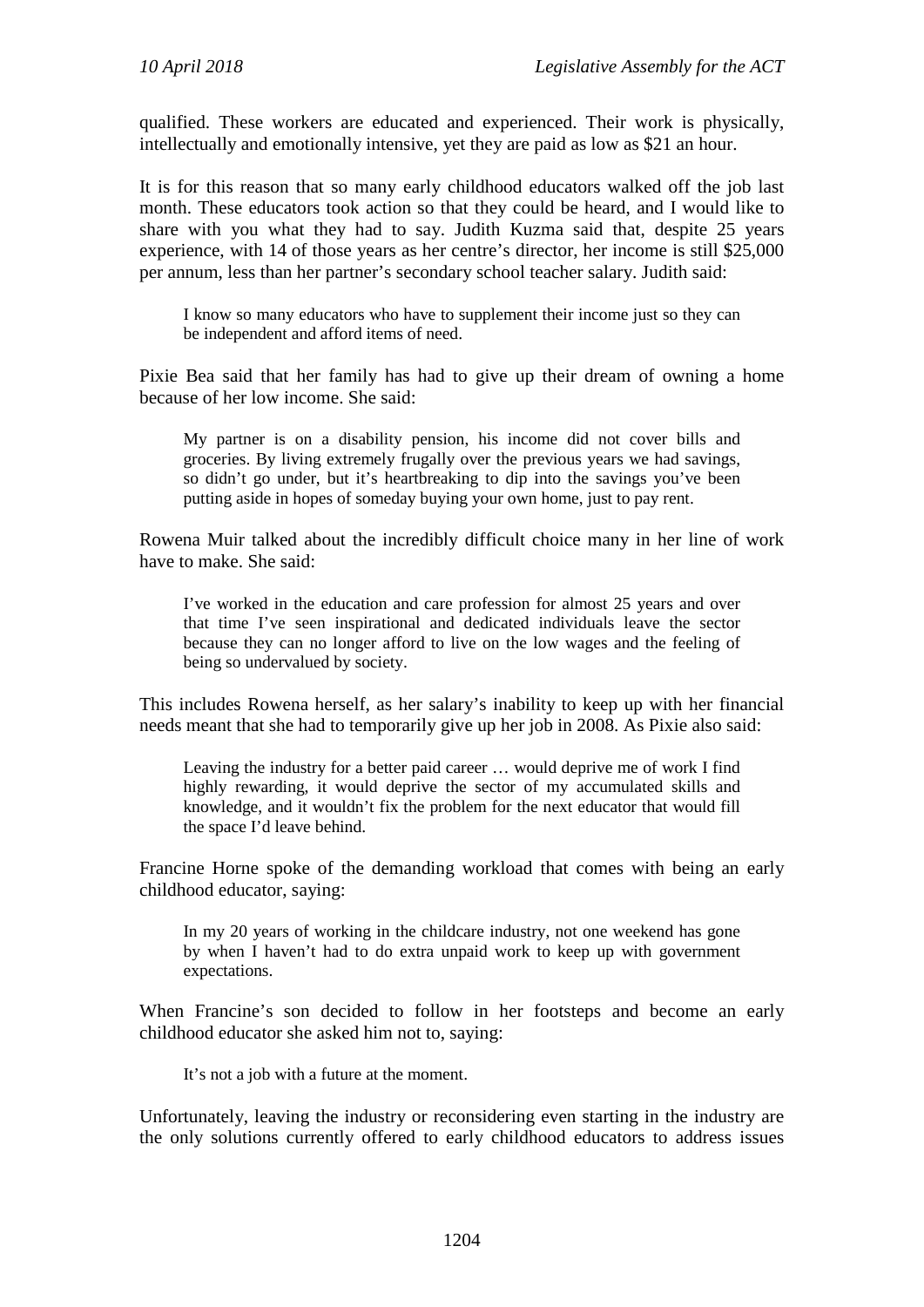with pay and employment conditions. This solution is simply not viable for the industry; nor is it an acceptable option for the workers.

Early childhood educators have a difficult job but one that is essential to the functioning of our community. Without early childhood educators, working parents would struggle to balance work and caring responsibilities, and children would miss out on the development benefits they get from formal education in their early years.

While the federal coalition government continues to undervalue and disregard the role of early childhood educators in the workforce and, in doing so, underpay workers in majority female industries, educators like Judith, Pixie, Rowena and Francine will continue to suffer. Those who walked off the job are asking for an end to the uneven valuation of traditional male and female work roles. They are asking to be paid as the professionals that they are. And they are asking for proper investment in their industry and in the future of our children.

In 2018 it is outrageous that this sort of gross pay inequality is the standard for the early childhood education profession. Today I would like to congratulate these educators and the big steps campaign for holding the Turnbull government to account for the inequality and mistreatment that still exists in the early childhood education sector. I would like to thank big steps educators for the tireless and thankless work they do every day. They have my support for the work they do and in their call to be paid fairly and treated fairly too.

#### **Schools—visits**

**MS LEE** (Kurrajong) (4.41): Madam Deputy Speaker, one of the joys of being an MLA, as you would also be aware, is the opportunity to meet groups of people that you may not have had the opportunity to meet in your previous life. And certainly my shadow portfolio of education has given me the opportunity to visit a number of schools across the territory. The schools have ranged from early learning centres through to year 12, and without exception each has demonstrated without doubt that the education of young people in the ACT is in the good hands of some pretty amazing teachers and school leaders.

The Montessori school at Holder caters for students ranging from babies in its bumps and babies group aged from 0 to 18 months; for 18 month to three-year-olds in the parent toddler program; and in three groups or cycles of three to six years, six to nine years and nine to 12 years. I was taken around the school by Ms Aine Barker, the deputy principal. Ms Barker has taught in Montessori schools in the USA and Ireland and set up the first Montessori school in mainland China. She explained that in the Montessori education system "follow the child" is at the heart of their learning.

Children are in age groupings rather than single years, based on the teaching ethos that every child has a different rhythm and approach to learning. By observing each child, the classroom teacher, or director as they are referred to, observes what activity the child is interested in and uses that to guide their exploration of the curriculum rather than insist on set lessons on set topics. A small school of 130 students, Montessori is a wonderful example of the range of educational choices that parents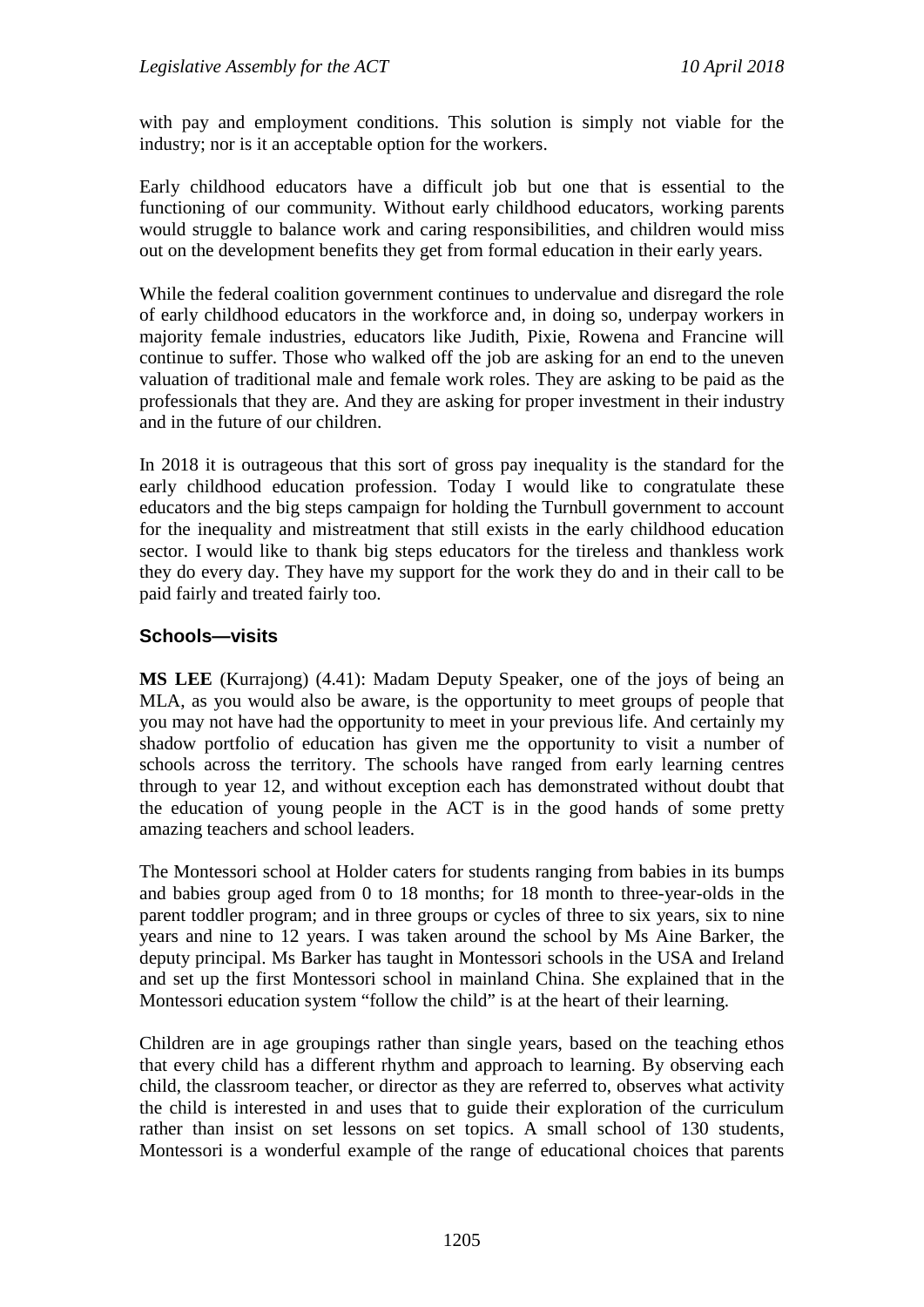have, and I am thankful to Ms Barker and her team for taking time out of their busy day to showcase their school.

Daramalan College has been operating at its Dickson location for 56 years. Founded by the Missionaries of the Sacred Heart in 1962, it began as a boys school for students in years 5 to 12, but it has developed over time and is now firmly established as one of Canberra's leading co-educational schools for students in years 7 to 12. It has a very strong former student network, evidenced by the number of students whose parents were also Daramalan students. In the foyer of the school you are greeted by a wonderful ceramic sculpture of an eagle, which symbolises the origins of the school's name, from the Aboriginal word "daramala".

I met with the very inspirational principal, Ms Rita Daniels, who is understandably proud of what has been achieved on what is now a landlocked, limited space. A new science wing and modern sports facility are the most recent additions and have artfully blended into the original architecture.

The school has a strong science faculty, with three of its students, Gabby Jarvis, Emma Johnson and Kavinya Welikala, finalists in the prestigious national BHP Billiton science and engineering awards. This is the second year in a row that Gabby and Emma have reached the finals. In the past three years Daramalan has produced eight of the finalists in the most prestigious student science competition in the country. But Daramalan is equally well known for staging very professional drama and musical productions and it is a frequent recipient of CAT awards.

Despite being a large school—some 1,400 students—Daramalan prides itself on the quality of its care and attention to the individual needs of students, and that is evidenced by the enthusiasm and professionalism of Ms Daniels.

With schools like Montessori and Daramalan, the education of our children in the ACT is in the good hands of some of our phenomenal teachers—and I take my hat off to every single one of them—working hard to give our children the opportunity to reach their fullest potential.

I hope that in future adjournment debates I will be able to speak about visits to some of our government schools. I am awaiting a response from the minister's office to the request I made in February to visit some of our great government schools, because I have no doubt that they too deliver a range of quality programs. I look forward to being able to visit and meet with our great government school teachers.

# **Dementia Australia ACT**

**MS LAWDER** (Brindabella) (4.45): I recently visited the offices of Dementia Australia ACT in Kaleen. Dementia Australia ACT is the peak body representing the interests of people in the ACT affected by dementia. It was founded in 1997 by a group of dedicated professionals and volunteers working in the community and aged care sectors. Nowadays the Kaleen premises are the headquarters for 22 professional staff and 20 volunteers, and together they provide support services for people with dementia, their families and carers. Of course, they were previously known as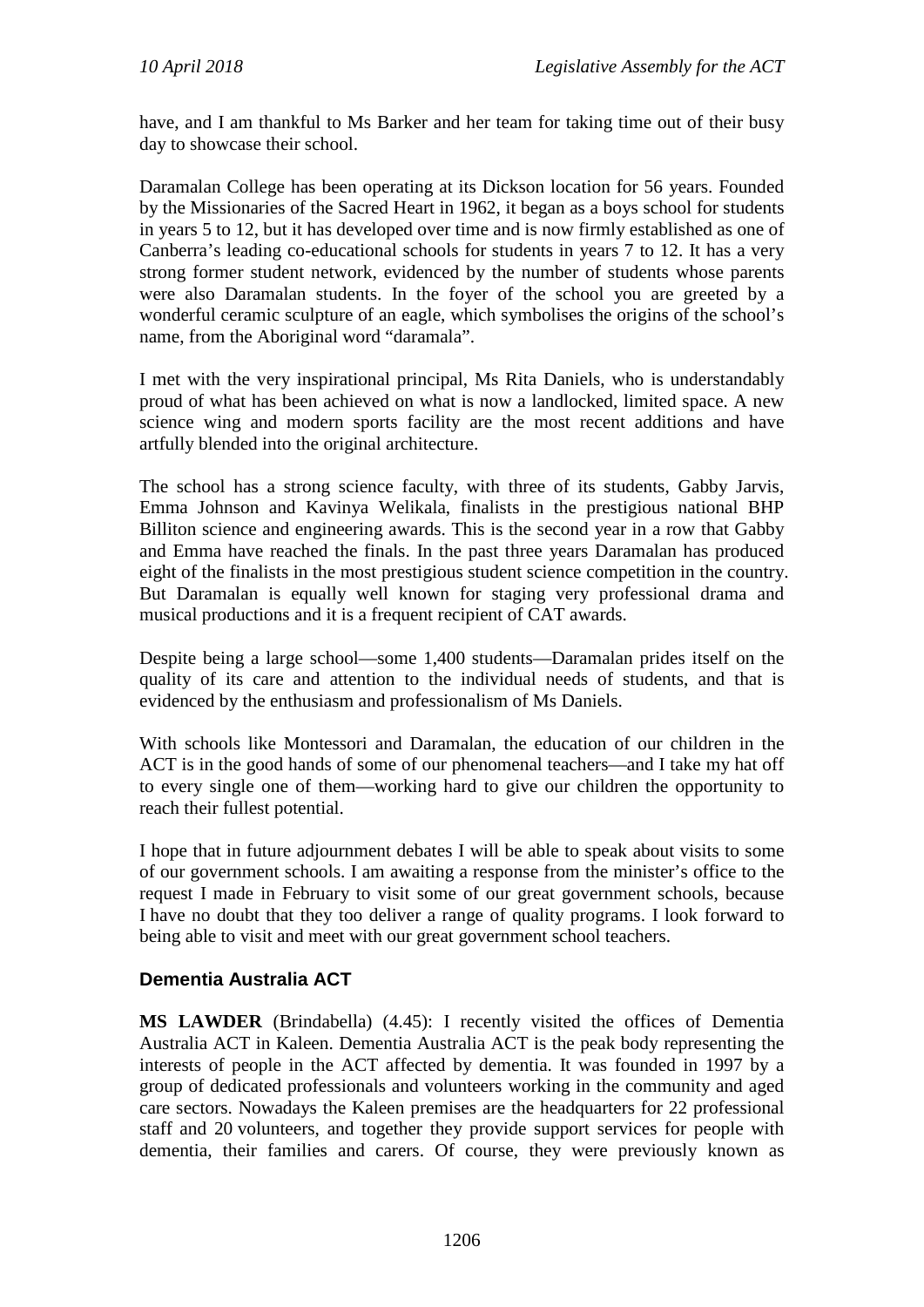Alzheimer's Australia and Alzheimer's ACT. The organisation changed its name last year to Dementia Australia.

There are more than 100 different types of dementia, and Alzheimer's disease is just one of those. The new name reflects that as the peak body they are here for people of all ages living with all forms of dementia, their families and carers. To coincide with the name change, Alzheimer's Australia's state and territory bodies joined together to become one single organisation, Dementia Australia.

Dementia is the second leading cause of death of Australians, contributing to 5.4 per cent of all deaths of males and 10.6 per cent of all deaths of females each year. In 2016 dementia became the leading cause of death amongst Australian females, surpassing heart disease, which had been the leading cause of death for both males and females since the early 20th century.

Without a medical breakthrough, the number of people with dementia is expected to increase to more than 500,000 by 2025 and over a million by 2056. Currently an estimated 250 people get diagnosed with dementia each day.

Dementia is estimated to cost Australia more than \$15 billion in 2018. It is the single greatest cause of disability in Australians aged 65 years or older and the third leading cause of disability burden overall. People with dementia account for 52 per cent of all residents in residential aged-care facilities.

Dementia is a collection of symptoms that are caused by disorders affecting the brain. It is not one specific disease. It affects thinking, behaviour and the ability to perform everyday tasks. The hallmark of dementia is the inability to carry out everyday activities as a consequence of diminished cognitive ability. Doctors diagnose dementia if two or more cognitive functions are significantly impaired, such as memory, language skills, understanding information, spatial skills, judgement and attention.

Although the likelihood of a diagnosis increases as we age, dementia can be diagnosed in younger people in their 50s and 40s or even as young as their 30s. And younger onset dementia describes any form of dementia diagnosed in people under the age of 65. There are an estimated 26,443 Australians currently living with younger onset dementia, and this figure is predicted to increase to more than 42,000 by 2056. When words begin to escape you and you cannot remember where you live or that you have met someone before, a previously vibrant, intelligent and self-reliant adult may face a devastating diagnosis of early onset dementia, the impact of which on that individual and their family cannot be understated.

Dementia ACT provides respite links, dementia links, a counselling service, a dementia network, liaison officers, a library, a mobile response team and a newsletter, amongst other services. Madam Deputy Speaker, you can find out more from Dementia Australia, which is located in Kaleen, or you can call the national dementia helpline on 1800 100 500.